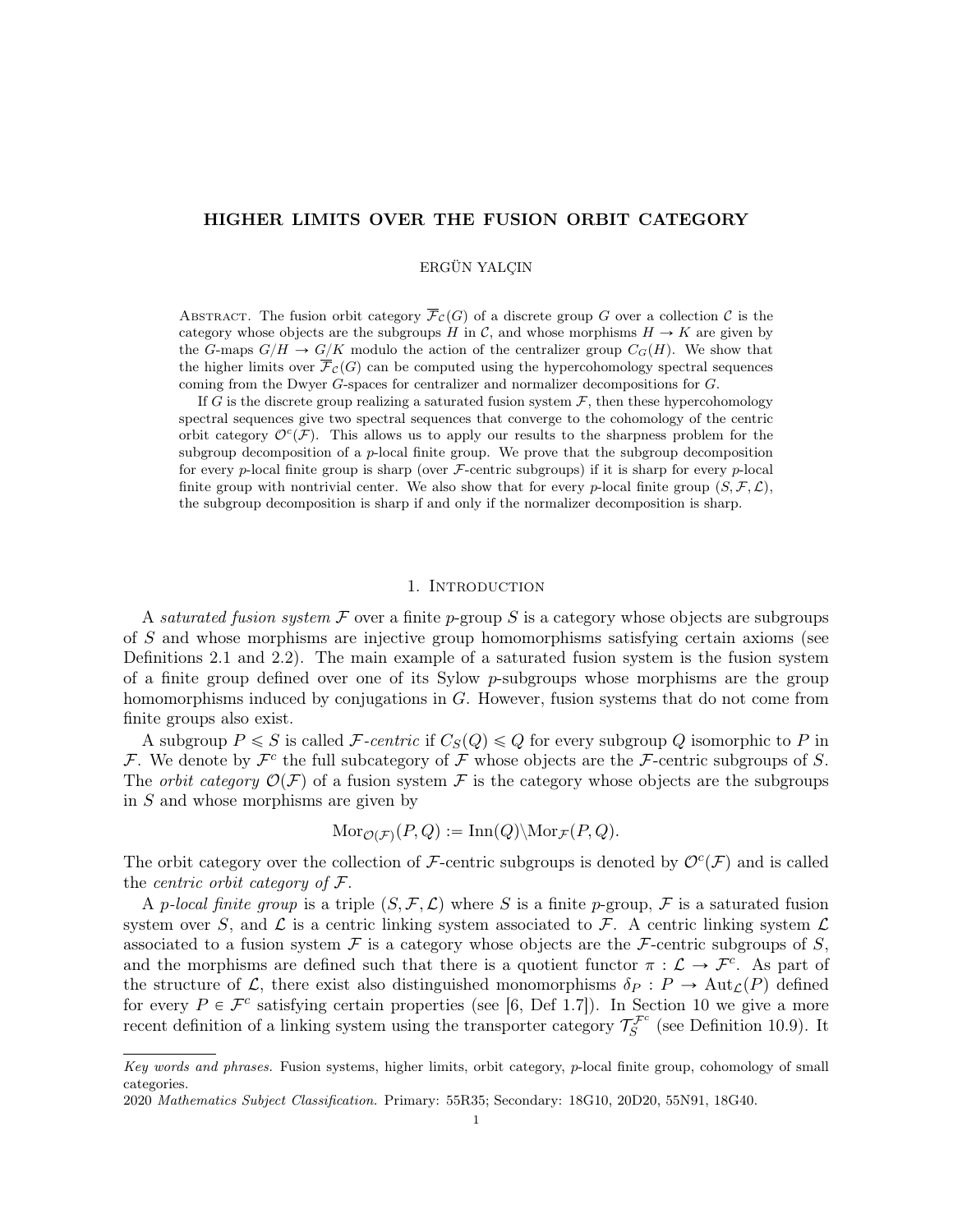has been proved by Chermak [9] that for every saturated fusion system  $\mathcal{F}$ , there exists a unique centric linking system  $\mathcal L$  associated to  $\mathcal F$  (see [2, §III.4] for details).

The classifying space of a p-local finite group  $(S, \mathcal{F}, \mathcal{L})$  is defined to be the Bousfield-Kan p-completion of the geometric realization  $|\mathcal{L}|_p^{\wedge}$  of the category  $\mathcal{L}$ . There is a subgroup homology decomposition for a p-local finite group  $(S, \mathcal{F}, \mathcal{L})$ , similar to the subgroup decomposition for finite groups, introduced by Broto, Levi, and Oliver [6, Prop 2.2]. They showed that for every p-local finite group  $(S, \mathcal{F}, \mathcal{L})$ , there is a homotopy equivalence

$$
|\mathcal{L}| \simeq \mathop{\text{hocolim}}\limits_{\mathcal{O}^c(\mathcal{F})} \widetilde{B}
$$
 (1.1)

where  $\widetilde{B}: \mathcal{O}^c(\mathcal{F}) \to \text{Top}$  is a functor such that  $\widetilde{B}(P)$  is homotopy equivalent to the classifying space BP for every  $P \in \mathcal{F}^c$ . The Bousfield-Kan spectral sequence associated to the above homology decomposition gives a spectral sequence

$$
E_2^{s,t} = \lim_{\mathcal{O}^c(\mathcal{F})} H^t(-;\mathbb{F}_p) \Rightarrow H^{s+t}(|\mathcal{L}|;\mathbb{F}_p)
$$

where  $H^t(-; \mathbb{F}_p)$  denotes the contravariant functor  $\mathcal{O}^c(\mathcal{F}) \to \mathbb{F}_p$ -Mod that sends an  $\mathcal{F}$ -centric subgroup  $P \leqslant S$  to its group cohomology  $H^t(P; \mathbb{F}_p)$  in  $\mathbb{F}_p$ -coefficients.

**Definition 1.1.** The subgroup decomposition for  $(S, \mathcal{F}, \mathcal{L})$  is said to be *sharp* if the associated Bousfield-Kan spectral sequence collapses at the  $E_2$ -page to the vertical axis, i.e., if  $E_2^{s,t} = 0$  for all  $s > 0$  and for all  $t \geq 0$ .

Note that if the subgroup decomposition is sharp, then the edge homomorphism

$$
H^*(|\mathcal{L}|; \mathbb{F}_p) \to E_2^{0,*} = \lim_{P \in \mathcal{O}^c(\mathcal{F})} H^*(P; \mathbb{F}_p)
$$

is an isomorphism. The limit term on the right-hand side is called the cohomology of the fusion system F and it is denoted by  $H^*(\mathcal{F}; \mathbb{F}_p)$ . When this isomorphism holds, we say that the Cartan-Eilenberg theorem holds for  $(S, \mathcal{F}, \mathcal{L})$ .

Diaz and Park [11, Thm B] proved that the subgroup decomposition is sharp if  $\mathcal F$  is a fusion system realized by a finite group. Broto, Levi, and Oliver [6, Thm 5.8] proved that the Cartan-Eilenberg theorem holds for every saturated fusion system. These two results suggest that the subgroups decomposition is sharp for every saturated fusion system. This is stated as a conjecture by Diaz and Park [11] and as a question by Ashbacher and Oliver [2, Ques 7.12].

**Conjecture 1.2.** Let  $(S, \mathcal{F}, \mathcal{L})$  be a p-local finite group. Then for every  $n \geq 0$  and every  $i \geq 1$ ,

$$
\lim_{\mathcal{O}^c(\mathcal{F})} H^n(-;\mathbb{F}_p) = 0.
$$

This conjecture is the main motivation for us to study the higher limits over the centric orbit category  $\mathcal{O}^c(\mathcal{F})$ . To compute the higher limits over  $\mathcal{O}^c(\mathcal{F})$ , we propose to use an ambient discrete group G that realizes the fusion system  $\mathcal{F}$ . By theorems of Leary and Stancu [20] and Robinson [30], for every (saturated) fusion system  $\mathcal F$ , there is a discrete group  $G$  (possibly infinite) with a finite Sylow p-subgroup S such that  $\mathcal{F} \cong \mathcal{F}_S(G)$ . For a discrete group G and a collection C of subgroups of G (always assumed to be closed under conjugation), the following categories are defined:

(1) The *orbit category*  $\mathcal{O}_{\mathcal{C}}(G)$  of G is the category whose objects are subgroups  $H \in \mathcal{C}$ , and whose morphisms  $\text{Mor}_{\mathcal{O}_{\mathcal{C}}(G)}(H, K)$  are given by G-maps  $G/H \to G/K$ .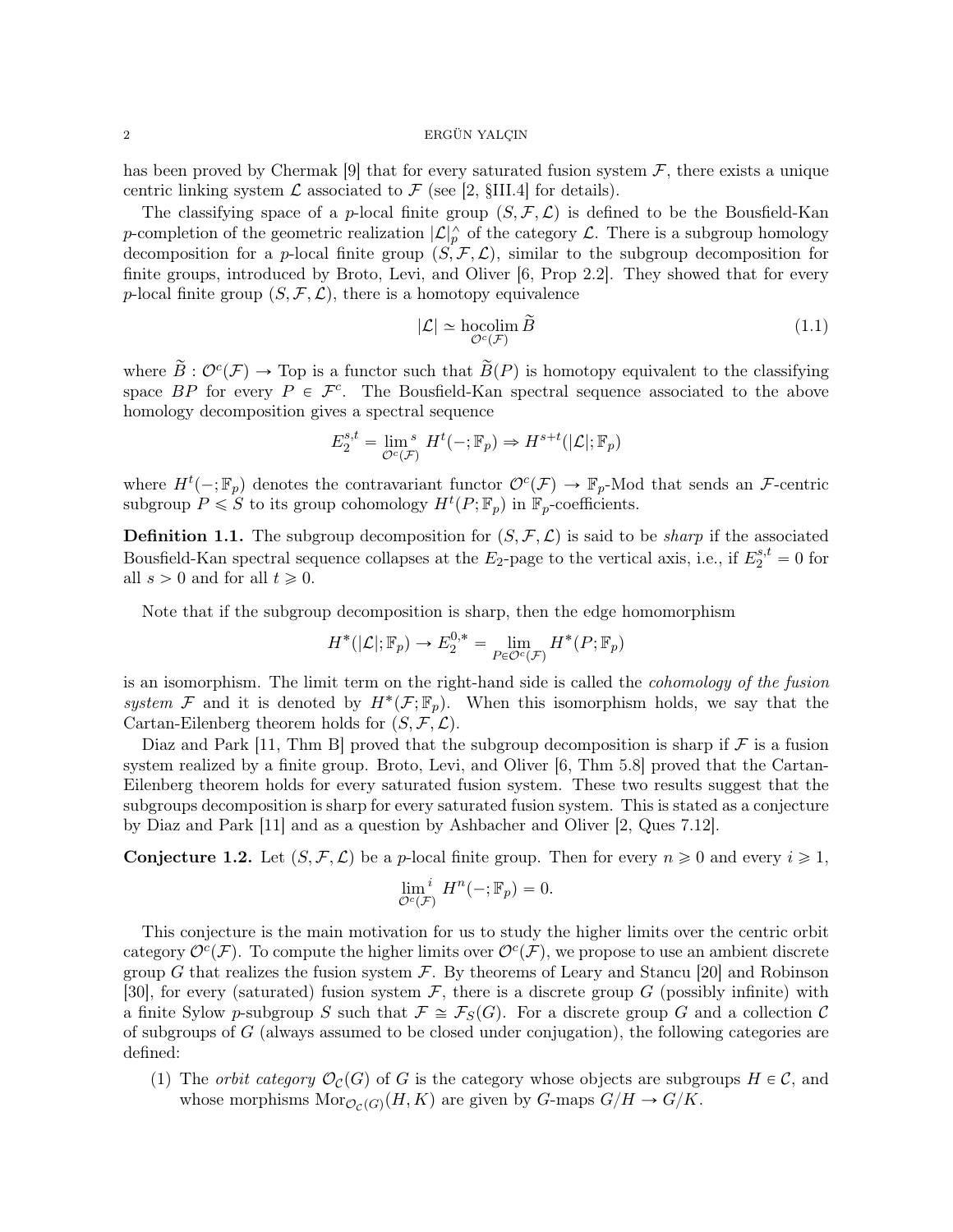(2) The fusion category  $\mathcal{F}_{\mathcal{C}}(G)$  of G is the category whose objects are the subgroups  $H \in \mathcal{C}$ , and whose morphisms  $H \to K$  are given by conjugation maps  $c_g : H \to K$  for an element in  $q \in G$ .

For every  $H, K \in \mathcal{C}$ , let  $N_G(H, K) := \{g \in G \mid gHg^{-1} \leq K\}$ . The category whose objects are subgroups  $H \in \mathcal{C}$  and whose morphisms from H to K are given by  $N_G(H, K)$  is called the transporter category of G and is denoted by  $\mathcal{T}_{\mathcal{C}}(G)$ . Both the orbit category and the fusion category can be viewed as the quotient category of the transporter category (see Section 2.3 for details).

**Definition 1.3.** The fusion orbit category  $\overline{\mathcal{F}}_{\mathcal{C}}(G)$  of a discrete group G over a collection C is the category whose objects are subgroups  $H \in \mathcal{C}$ , and whose morphisms are given by

$$
\mathrm{Mor}_{\overline{\mathcal{F}}_{\mathcal{C}}(G)}(H,K):=K\backslash N_G(H,K)/C_G(H)
$$

for every  $H, K \in \mathcal{C}$ .

The fusion orbit category  $\overline{\mathcal{F}}_{\mathcal{C}}(G)$  is a quotient category of both the orbit category  $\mathcal{O}_{\mathcal{C}}(G)$ and the fusion category  $\mathcal{F}_{\mathcal{C}}(G)$ . If G is a discrete group realizing a saturated fusion system  $\mathcal{F}$ and if we take C to be the collection of all p-subgroups in G that are conjugate to a F-centric subgroup in S, then  $\overline{\mathcal{F}}_{\mathcal{C}}(G)$  is equivalent to  $\mathcal{O}^c(\mathcal{F})$  as categories (see Lemma 2.5). This allows us to calculate the higher limits over  $\mathcal{O}^c(\mathcal{F})$  as the higher limits over  $\overline{\mathcal{F}}_{\mathcal{C}}(G)$  for a discrete group G realizing  $\mathcal F$ . The idea of using an ambient discrete group for proving theorems for abstract fusion systems was also used by Libman in [22].

Let G be a discrete group and C be a collection of subgroups of G. To compute the higher limits of fusion orbit category  $\overline{\mathcal{F}}_{\mathcal{C}}(G)$ , we consider the hypercohomology spectral sequences coming from certain G-spaces. Let  $X$  be a G-CW-complex and R be a commutative ring with unity. Associated with X, there is a chain complex of  $R\mathcal{O}_{\mathcal{C}}(G)$ -modules  $C_*(X^?;R)$  defined by

$$
H \to C_*(X^H; R)
$$
 and  $(f: G/H \to G/K) \to (f^*: C_*(X^K; R) \to C_*(X^H; R))$ 

for every  $H \in \mathcal{C}$ . When the collection  $\mathcal{C}$  is large enough to include all the isotropy subgroups of X, the complex  $C_*(X^?;R)$  is a chain complex of projective  $R\mathcal{O}_{\mathcal{C}}(G)$ -modules. The Bredon cohomology of the space  $X$  is defined using this chain complex.

**Definition 1.4.** Let  $\mathcal{O}(G)$  denote the orbit category of G over all subgroups of G, and let M be an  $RO(G)$ -module. The (ordinary) Bredon cohomology of X with coefficients in M is defined by

$$
H^*_{\mathcal{O}(G)}(X^?; M) := H^*(\mathrm{Hom}_{R\mathcal{O}(G)}(C_*(X^?; R), M)).
$$

If the isotropy subgroups of X do not lie in  $\mathcal{C}$ , then it is still possible to define the Bredon cohomology using hypercohomology. In this case the Bredon cohomology is defined by

$$
H^*_{\mathcal{O}_{\mathcal{C}}(G)}(X^?;M) := H^*(\mathrm{Hom}_{R\mathcal{O}_{\mathcal{C}}(G)}(\mathrm{Tot}^{\oplus}(P_{*,*});M))
$$

where  $P_{*,*}$  is a Cartan-Eilenberg resolution of the complex  $C_*(X^?;R)$  as a chain complex of  $R\mathcal{O}_{\mathcal{C}}(G)$ -modules. This definition of the Bredon cohomology is due to Symonds [34].

The definitions above can be modified to obtain chain complexes over the fusion orbit category and to define a fusion orbit category version of the Bredon cohomology. For a G-CW-complex X, let  $C_*(C_G(?)\backslash X^?; R)$  denote the chain complex of  $\overline{\mathcal{F}}_{\mathcal{C}}(G)$ -modules defined by

$$
H \to C_*(C_G(H)\backslash X^H; R)
$$
  

$$
(f: G/H \to G/K) \to (f^*: C_*(C_G(K)\backslash X^K; R) \to C_*(C_G(H)\backslash X^H; R))
$$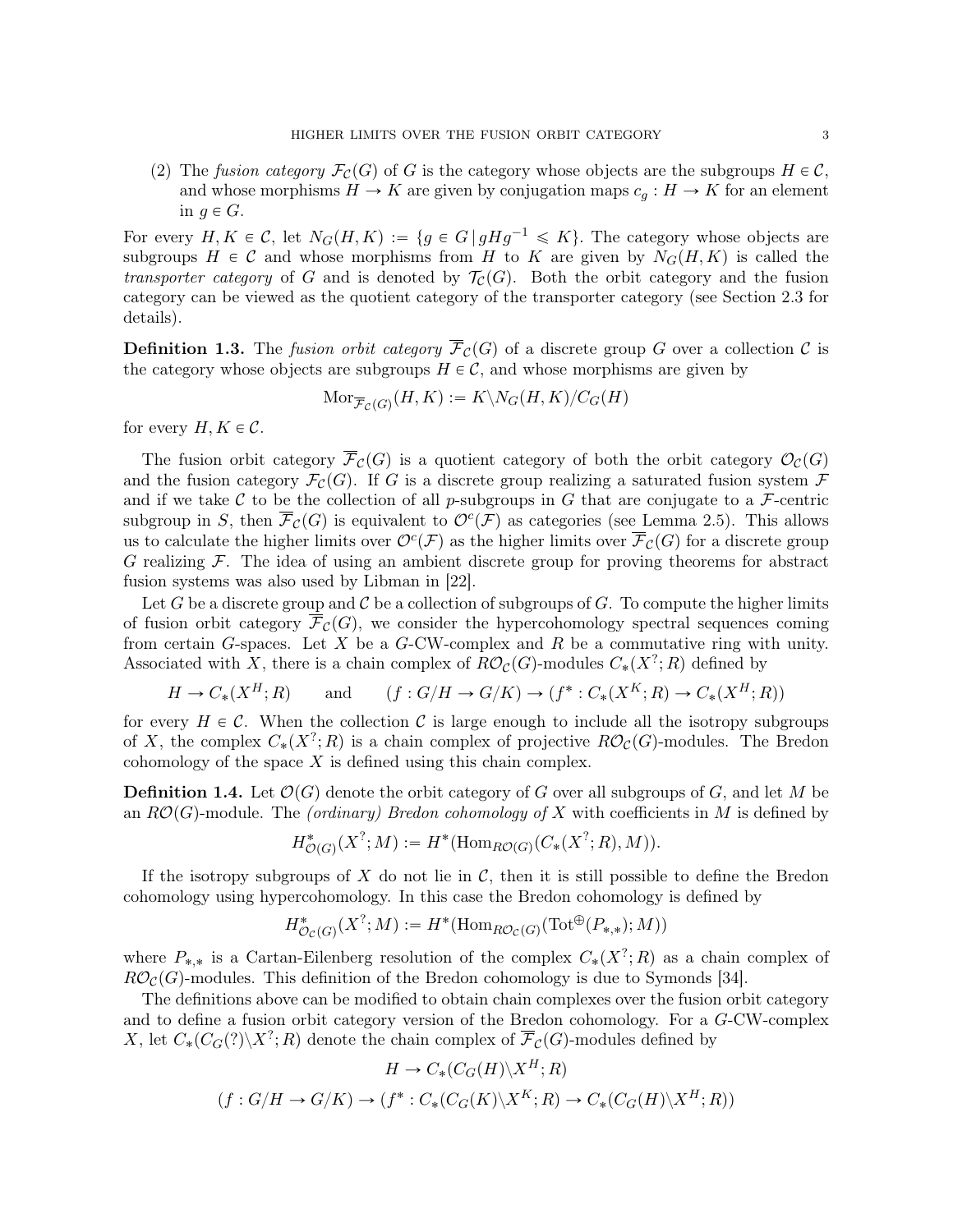for every  $H, K \in \mathcal{C}$ . These chain complexes are introduced by Lück in [24] and [25] to give a more efficient way to compute equivariant Chern characters.

As in the orbit category case, if the isotropy subgroups of X lie in C, then  $C_*(C_G(?)\langle X^?;R)$ is a chain complex of projective  $R\overline{\mathcal{F}}_{\mathcal{C}}(G)$ -modules. When C does not include all the isotropy subgroups of X, in general the complex  $C_*(C_G(?)\backslash X^?;R)$  is not a chain complex of projective  $R\overline{\mathcal{F}}_{\mathcal{C}}(G)$ -modules. In this case we define the fusion orbit category version of the Bredon cohomology using hypercohomology.

**Definition 1.5.** Let  $P_{*,*}$  be a Cartan-Eilenberg resolution of the chain complex  $C_*(C_G(?)\backslash X^?;R)$ as a chain complex of  $R\overline{\mathcal{F}}_{\mathcal{C}}(G)$ -modules. The fusion Bredon cohomology of a G-CW-complex X is defined by

$$
H^*_{\overline{\mathcal{F}}_{\mathcal{C}}(G)}(X^?;M) := H^*(\mathrm{Hom}_{R\overline{\mathcal{F}}_{\mathcal{C}}(G)}(\mathrm{Tot}^{\oplus}(P_{*,*});M)).
$$

When the family C includes all isotropy subgroups of X, for every  $R\overline{\mathcal{F}}_{\mathcal{C}}(G)$ -module M, there is an isomorphism

$$
H^*_{\overline{\mathcal{F}}_{\mathcal{C}}(G)}(X^?; M) \cong H^*_{\mathcal{O}_{\mathcal{C}}(G)}(X^?; \text{Res}_{pr}M)
$$

where  $pr: \mathcal{O}_{\mathcal{C}}(G) \to \overline{\mathcal{F}}_{\mathcal{C}}(G)$  is the projection functor (see Proposition 5.5). However in general the fusion Bredon cohomology is not isomorphic to the Bredon cohomology (see Example 5.6).

There are two spectral sequences converging to the fusion Bredon cohomology of  $X$  coming from the two different ways of filtering the double complex  $\mathrm{Hom}_{R\overline{\mathcal{F}}_\mathcal{C}(G)}(P_{*,*},M)$  (see Proposition 5.7). One of these spectral sequences can be used to prove that if  $X$  is a  $G-CW$ -complex such that for every  $H \in \mathcal{C}$ , the orbit space  $C_G(H)\backslash X^H$  is R-acyclic, then for any  $R\overline{\mathcal{F}}_{\mathcal{C}}(G)$ -module M,

$$
H^*_{\overline{\mathcal{F}}_{\mathcal{C}}(G)}(X^?; M) \cong H^*(\overline{\mathcal{F}}_{\mathcal{C}}(G); M).
$$

In this case, the second spectral sequence gives a spectral sequence that converges to the  $H^*(\overline{\mathcal{F}}_{\mathcal{C}}(G);M)$  (see Theorem 5.8). We apply this spectral sequence to the Dwyer spaces for the homology decompositions of  $G$  (see Section 6 for the definitions of Dwyer spaces). We show that for the following choices of X and the collection  $\mathcal{C}$ , the condition on X given in Theorem 5.8 holds (see Propositions 6.7 and 6.12):

- (1)  $X = X_{\mathcal{E}}^{\alpha} = E \mathbf{A}_{\mathcal{E}}$  is the Dwyer space for the centralizer decomposition over the collection  $\mathcal{E}$ of all nontrivial elementary abelian  $p$ -subgroups in  $G$ , and  $\mathcal C$  is any collection of nontrivial  $p$ -subgroups in  $G$ .
- (2)  $X = X_C^{\delta} = |\mathcal{C}|$  is the Dwyer space for the normalizer decomposition over  $\mathcal{C}$ , and  $\mathcal{C}$  is any collection of nontrivial  $p$ -subgroups of  $G$  closed under taking products (see Definition 6.11).

As a consequence, we obtain two spectral sequences that converge to the cohomology of fusion orbit category  $\overline{\mathcal{F}}_{\mathcal{C}}(G)$  (see Propositions 7.7 and 7.11). These spectral sequences can be considered as the centralizer and normalizer decompositions for the cohomology of fusion orbit category.

If we take G to be a discrete group realizing a saturated fusion system  $\mathcal{F}$ , then the hypercohomology spectral sequences that we constructed give two spectral sequences that converge to the cohomology of the centric orbit category  $\mathcal{O}^c(\mathcal{F})$ . We now explain these spectral sequences.

Let F be a saturated fusion system over S, and let  $\mathcal{F}^e$  denote the full subcategory of F whose objects are the collection of all nontrivial elementary abelian  $p$ -subgroups of  $S$  which are fully F-centralized. For every  $E \in \mathcal{F}^e$ , let  $C_{\mathcal{F}}(E)$  denote the centralizer fusion system over  $C_S(E)$  as defined in Definition 8.1.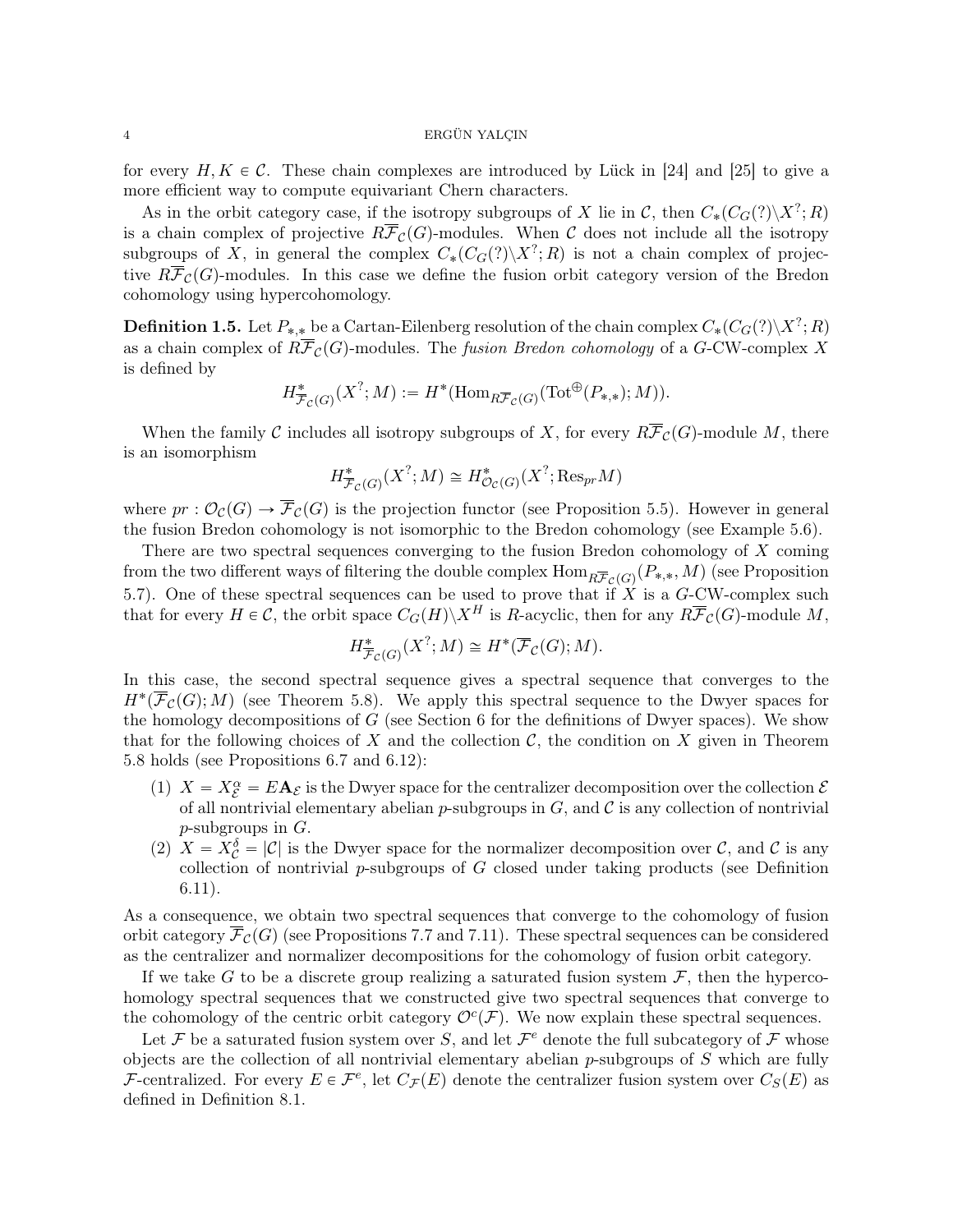**Theorem 1.6.** Let  $\mathcal F$  be a saturated fusion system over  $S$ ,  $R$  be a commutative ring with unity, and M be an  $R\mathcal{O}^{c}(\mathcal{F})$ -module. For every  $j \geqslant 0$ , let  $\mathcal{H}_{N}^{j}$  $\mathcal{F}_{M,C_{\mathcal{F}}}^{j}: \mathcal{F}^{e} \rightarrow R$ -Mod denote the functor defined in Lemma 9.3 such that for every  $E \in \mathcal{F}^e$ ,

$$
\mathcal{H}^j_{M,C_{\mathcal{F}}}(E)=H^j(\mathcal{O}^c(C_{\mathcal{F}}(E));\text{Res}^{\mathcal{O}^c(\mathcal{F})}_{\mathcal{O}^c(C_{\mathcal{F}}(E))}M).
$$

Then, there is a spectral sequence

$$
E_2^{s,t} = \lim_{\mathcal{F}^e} {}^s\mathcal{H}^t_{M,C_{\mathcal{F}}} \Rightarrow H^{s+t}(\mathcal{O}^c(\mathcal{F});M).
$$

We call this spectral sequence the centralizer decomposition for the cohomology of the centric orbit category. We have a similar spectral sequence involving normalizer fusion systems that can be considered as the normalizer decomposition which we now describe.

Let F be a saturated fusion system over S and let  $\bar{s}d(\mathcal{F}^c)$  denote the poset category of Fconjugacy classes of chains  $\sigma = (P_0 < P_1 < \cdots < P_n)$  of F-centric subgroups  $P_i$  of S. For every fully F-normalized chain  $\sigma$ , let  $N_{\mathcal{F}}(\sigma)$  denote the normalizer fusion system of  $\sigma$  as defined in Definition 10.2.

**Theorem 1.7.** Let F be a saturated fusion system over S, and M be an  $\mathbb{Z}_{(p)}\mathcal{O}(\mathcal{F})$ -module. For every  $j \geqslant 0$ , let  $\mathcal{H}^j_{\Lambda}$  $\mathcal{L}_{M,N_{\mathcal{F}}}^{j} : \overline{s}d(\mathcal{F}^{c})^{op} \to \mathbb{Z}_{(p)}$ -Mod denote the functor defined in Lemma 10.7 such that for every  $[\sigma] \in \overline{s}d(\mathcal{F}^c)$ ,

$$
\mathcal{H}^j_{M,N_{\mathcal{F}}}([\sigma]) = H^j(\mathcal{O}^c(N_{\mathcal{F}}(\sigma)); \text{Res}_{\mathcal{O}^c(N_{\mathcal{F}}(\sigma))}^{\mathcal{O}(\mathcal{F})}M).
$$

Then, there is a spectral sequence

$$
E_2^{s,t} = \lim_{\bar{s}d(\mathcal{F}^c)} \mathcal{H}_{M,N_{\mathcal{F}}}^t \Rightarrow H^{s+t}(\mathcal{O}^c(\mathcal{F}); \text{Res}_{\mathcal{O}^c(\mathcal{F})}^{\mathcal{O}(\mathcal{F})} M).
$$

We apply these spectral sequences to the sharpness problem stated at the beginning. A subgroup  $Q \leq S$  is central in F if  $C_{\mathcal{F}}(Q) = \mathcal{F}$ . The product of all central subgroups in F is called the center of  $\mathcal F$  and denoted by  $Z(\mathcal F)$ . Using the centralizer spectral sequence constructed in Theorem 1.6, we prove the following:

**Theorem 1.8.** If the subgroup decomposition is sharp for every p-local finite group  $(S, \mathcal{F}, \mathcal{L})$ with  $Z(F) \neq 1$ , then it is sharp for every p-local finite group.

This reduces the sharpness problem for p-local finite groups to the ones with nontrivial center. The main ingredient for the proof of Theorem 1.8 is the sharpness of the centralizer decomposition for p-local finite groups. The centralizer decomposition for a p-local finite group is introduced by Broto, Levi, and Oliver in [6, Thm 2.6] and the proof of the sharpness of the centralizer decomposition can be found in the proof of [6, Thm 5.8].

Next we consider the normalizer decomposition of p-local finite groups introduced by Libman [21]. Applying the spectral sequence in Theorem 1.7, we show that for every  $p$ -local finite group  $(S, \mathcal{F}, \mathcal{L})$ , there is an isomorphism

$$
\lim_{\mathcal{O}^c(\mathcal{F})} \, H^n(-; \mathbb{F}_p) \cong \lim_{\overline{s}d(\mathcal{F}^c)} \, H^n(N_{\mathcal{F}}(-); \mathbb{F}_p)
$$

(see Theorem 10.16). The higher limits on the right are isomorphic to the  $E_2^{i,n}$  $i^{n}$ -term in the Bousfield-Kan spectral sequence for the normalizer decomposition for  $(S, \mathcal{F}, \mathcal{L})$ . As a consequence we obtain the following theorem.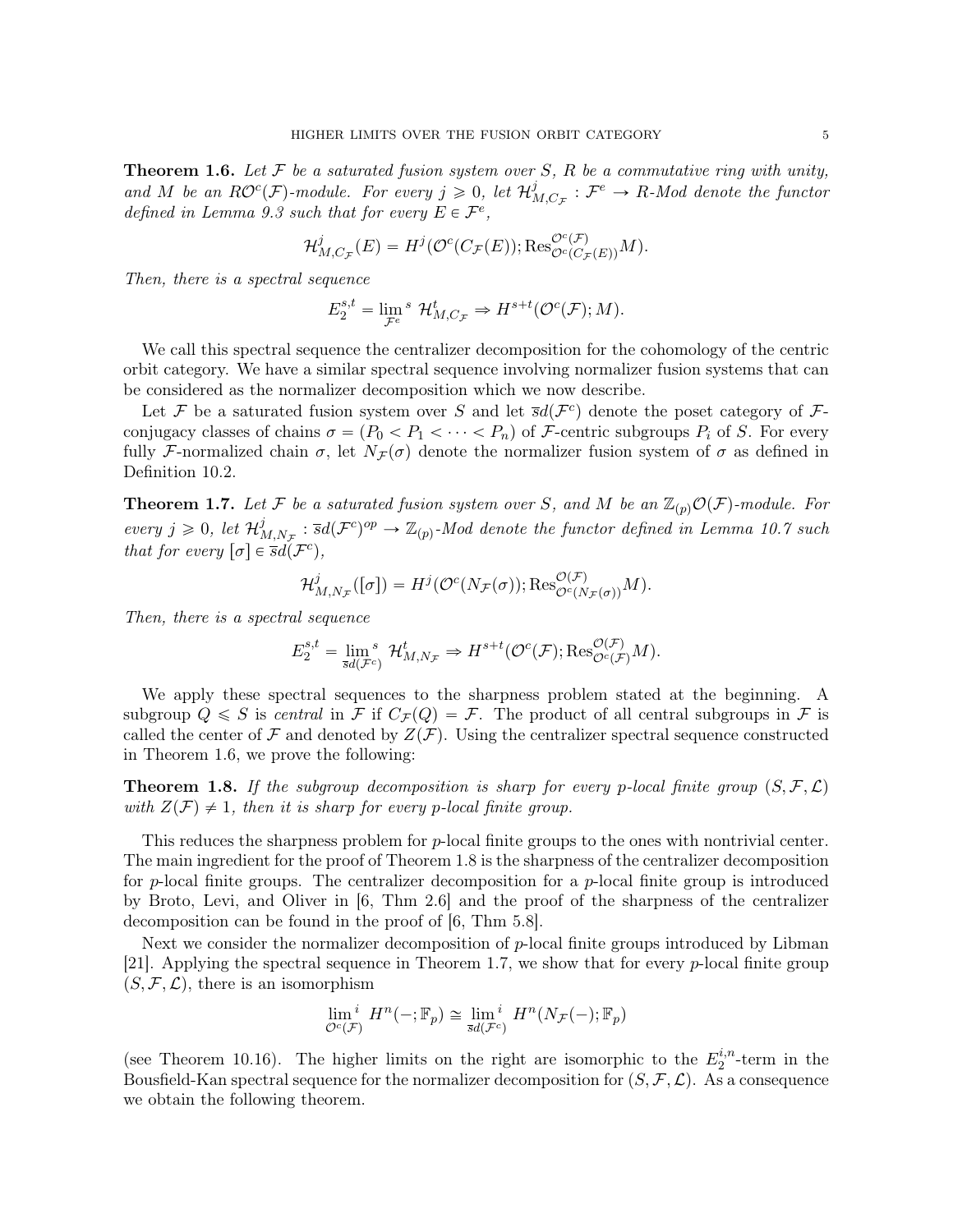**Theorem 1.9.** For every p-local finite group  $(S, \mathcal{F}, \mathcal{L})$ , the subgroup decomposition is sharp if and only if the normalizer decomposition is sharp (over the collection of  $\mathcal{F}\text{-centric subgroups}$ ).

In the last section of the paper, we consider the Dwyer space  $X := X_C^{\beta}$  $\int_{c}^{\rho}$  for the subgroup decomposition. When G is an infinite group, it is not true in general that for every  $H \in \mathcal{C}$ , the orbit space  $C_G(H)\backslash X^H$  is R-acyclic (see Example 11.6). However we show that this holds when G is a finite group,  $R = \mathbb{Z}_{(p)}$ , and C is a collection of p-subgroups of G closed under taking p-overgroups (see Proposition 11.2). As a consequence, we obtain the following.

**Theorem 1.10.** If G is a finite group and C is a collection of p-subgroups of G closed under taking p-overgroups, then for every  $\mathbb{Z}_{(p)}\overline{\mathcal{F}}_{\mathcal{C}}(G)$ -module M,

$$
H^*(\overline{\mathcal{F}}_{\mathcal{C}}(G); M) \cong H^*(\mathcal{O}_{\mathcal{C}}(G); \text{Res}_{pr} M)
$$

where the isomorphism is induced by the projection functor  $pr : \mathcal{O}_{\mathcal{C}}(G) \to \overline{\mathcal{F}}_{\mathcal{C}}(G)$ .

Using Theorem 1.10, we also prove the following vanishing result.

**Theorem 1.11.** Let F be a saturated fusion system over S realized by a finite group and C be a collection of subgroups of S closed under taking p-overgroups. If C includes all  $\mathcal{F}\text{-centric}$  and *F*-radical subgroups in *S*, then for all  $n \geq 0$  and  $i > 0$ ,

$$
\lim_{\mathcal{O}(\mathcal{F}_{\mathcal{C}})} i H^{n}(-;\mathbb{F}_p) = 0.
$$

This generalizes the vanishing result proved by Diaz and Park in [11, Thm B] for fusion systems realized by finite groups and for the collection of  $\mathcal F$ -centric subgroups. We end the paper with an explicit example of an infinite group G where Theorem 1.10 no longer holds for the collection of all p-subgroups (see Example 11.6). For the infinite group  $G$  in this example, the subgroup decomposition for  $BG$  is not sharp, but Conjecture 1.2 still holds for the fusion system  $\mathcal{F} = \mathcal{F}_S(G)$ .

*Notation:* Throughout the paper, G is a discrete group and  $p$  is a prime number. When there exists a Sylow p-subgroup of  $G$ , it is denoted by  $S$ . In homological algebra sections, we work over an arbitrary commutative ring R with unity. When we say  $\mathcal C$  is a collection of subgroups in G, we always assume that  $\mathcal C$  is closed under conjugation. The subcategory of the fusion system F with object set C is denoted by  $\mathcal{F}_{\mathcal{C}}$ . The full subcategory of F generated by the collection of F-centric subgroups in S is denoted by  $\mathcal{F}^c$ , and the orbit category of F defined over F-centric subgroups is denoted by  $\mathcal{O}^c(\mathcal{F})$ .

Acknowledgements: We would like to thank the referee for a careful reading of the paper and for many corrections and valuable suggestions. In particular current versions of Lemma 4.6 and Lemma 8.13 were suggested by the referee along with many other comments that improved the paper substantially.

## CONTENTS

| 1. Introduction                                  | 1  |
|--------------------------------------------------|----|
| 2. Fusion systems and the orbit category         | 7  |
| 3. Modules over the orbit category and induction | 9  |
| 4. Induction from a subgroup                     | 13 |
| 5. Fusion Bredon cohomology                      | 19 |
| 6. Dwyer spaces for homology decompositions      | 24 |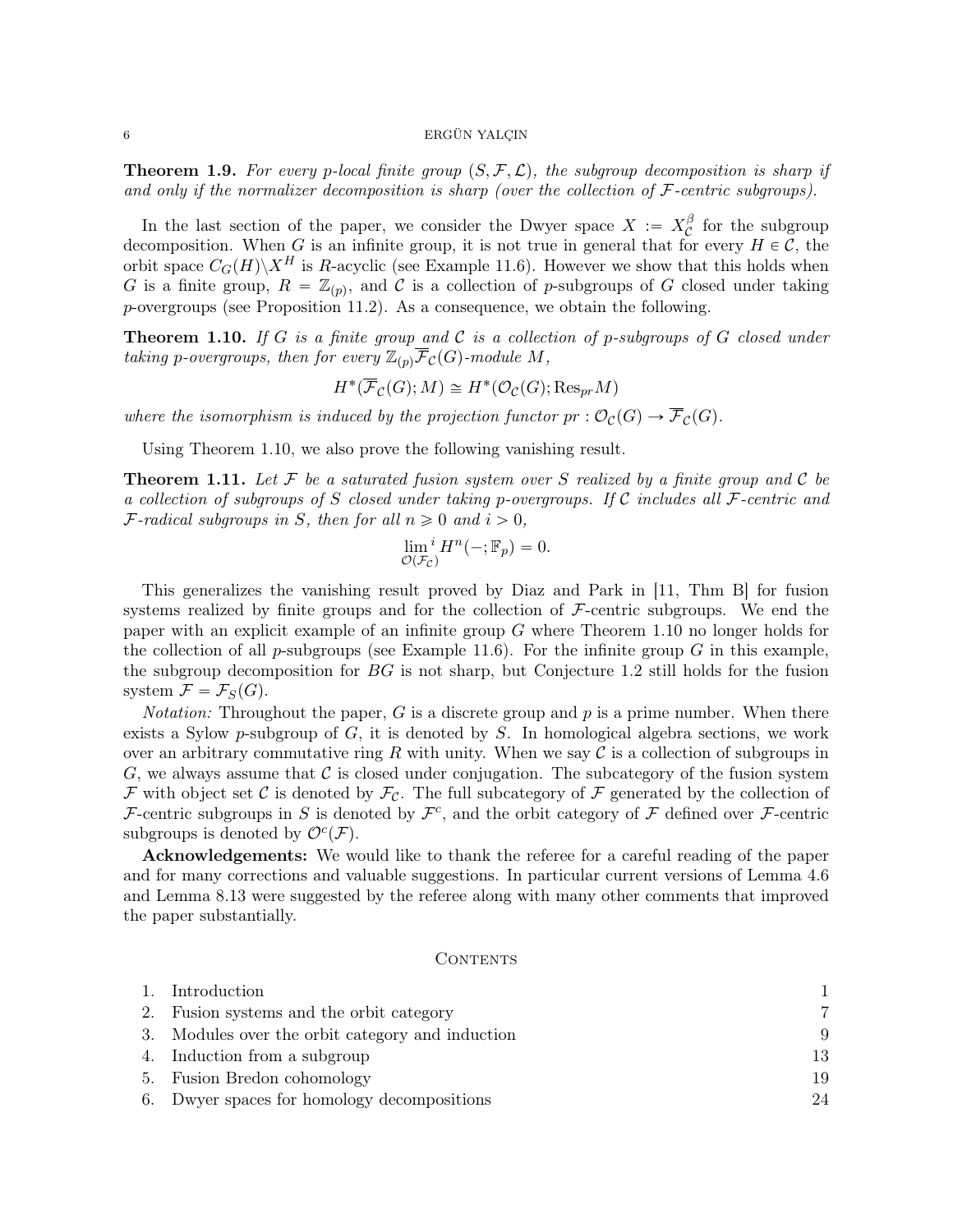|            | HIGHER LIMITS OVER THE FUSION ORBIT CATEGORY                      |    |
|------------|-------------------------------------------------------------------|----|
|            | 7. Hypercohomology spectral sequences for Dwyer spaces            | 30 |
|            | 8. The centralizer and normalizer fusion systems                  | 34 |
|            | 9. The centralizer decomposition for $\mathcal{O}^c(\mathcal{F})$ | 39 |
|            | 10. The normalizer decomposition for $\mathcal{O}^c(\mathcal{F})$ | 42 |
|            | 11. Fusion systems realized by finite groups                      | 49 |
| References |                                                                   | 52 |

# 2. Fusion systems and the orbit category

In this section we introduce some basic definitions related to fusion systems and orbit categories. For further details on this material, we refer the reader to [1], [2], and [10].

# 2.1. Fusion systems.

**Definition 2.1.** A fusion system F over a finite p-group S is a category whose objects are subgroups of S and whose set of morphisms  $Mor_{\mathcal{F}}(P, Q)$  between two subgroups  $P, Q \leq S$ satisfies the following properties:

- (1)  $\text{Hom}_S(P,Q) \subseteq \text{Mor}_{\mathcal{F}}(P,Q) \subseteq \text{inj}(P,Q)$  where  $\text{Hom}_S(P,Q)$  denotes the set of all conjugation maps  $c_s : P \to Q$  induced by an element in S.
- (2) If  $\varphi : P \to Q$  is a morphism in F, then  $\varphi^{-1} : \varphi P \to P$  is a morphisms in F.

Two subgroups P and Q are F-conjugate if there is an isomorphism  $\varphi : P \to Q$  in F. In this case we write  $P \sim_{\mathcal{F}} Q$ . A subgroup  $P \leq S$  is fully F-normalized if  $|N_S(P)| \geq |N_S(P')|$  for every  $P' \sim_{\mathcal{F}} P$ . A subgroup  $P \leq S$  is fully F-centralized if  $|C_S(P)| \geq |C_S(P')|$  for every  $P' \sim_{\mathcal{F}} P$ . We say P is fully F-automized if  $Aut_S(P)$  is a Sylow p-subgroup of  $Aut_{\mathcal{F}}(P)$ . A subgroup  $Q \leq S$  is called F-receptive if every morphism  $\varphi : P \to Q$  in F extends to a morphism  $\tilde{\varphi} : N_{\varphi} \to S$  where

$$
N_{\varphi} := \{ x \in N_S(P) \mid \exists y \in N_S(\varphi(P)) \text{ such that } c_x = \varphi^{-1} \circ c_y \circ \varphi \}.
$$

**Definition 2.2.** [1, Part I, Prop 2.5] A fusion system  $\mathcal F$  over S is *saturated* if it satisfies the following properties:

- (1) If  $P \leq S$  is fully F-normalized, then P is fully F-centralized and fully F-automized.
- (2) If  $P \leq S$  is fully *F*-centralized, then *P* is *F*-receptive.

A subgroup  $P \leq S$  is called F-centric if  $C_S(Q) \leq Q$  for every  $Q \leq S$  such that  $Q \sim_{\mathcal{F}} P$ . We denote by  $\mathcal{F}^c$  the full subcategory of  $\mathcal F$  whose object set is the set of  $\mathcal F$ -centric subgroups in S.

**Definition 2.3.** The *orbit category*  $\mathcal{O}(\mathcal{F})$  of the fusion system F is the quotient category of F whose morphisms are defined by

$$
Mor_{\mathcal{O}(\mathcal{F})}(P,Q) = \text{Inn}(Q) \setminus \text{Mor}_{\mathcal{F}}(P,Q).
$$

One can similarly define the orbit category  $\mathcal{O}(\mathcal{F}^c)$  of the subcategory  $\mathcal{F}^c$ . We define the centric orbit category  $\mathcal{O}^c(\mathcal{F})$  to be the full subcategory of  $\mathcal{O}(\mathcal{F})$  generated by F-centric subgroups in S. Note that  $\mathcal{O}^c(\mathcal{F}) \cong \mathcal{O}(\mathcal{F}^c)$ .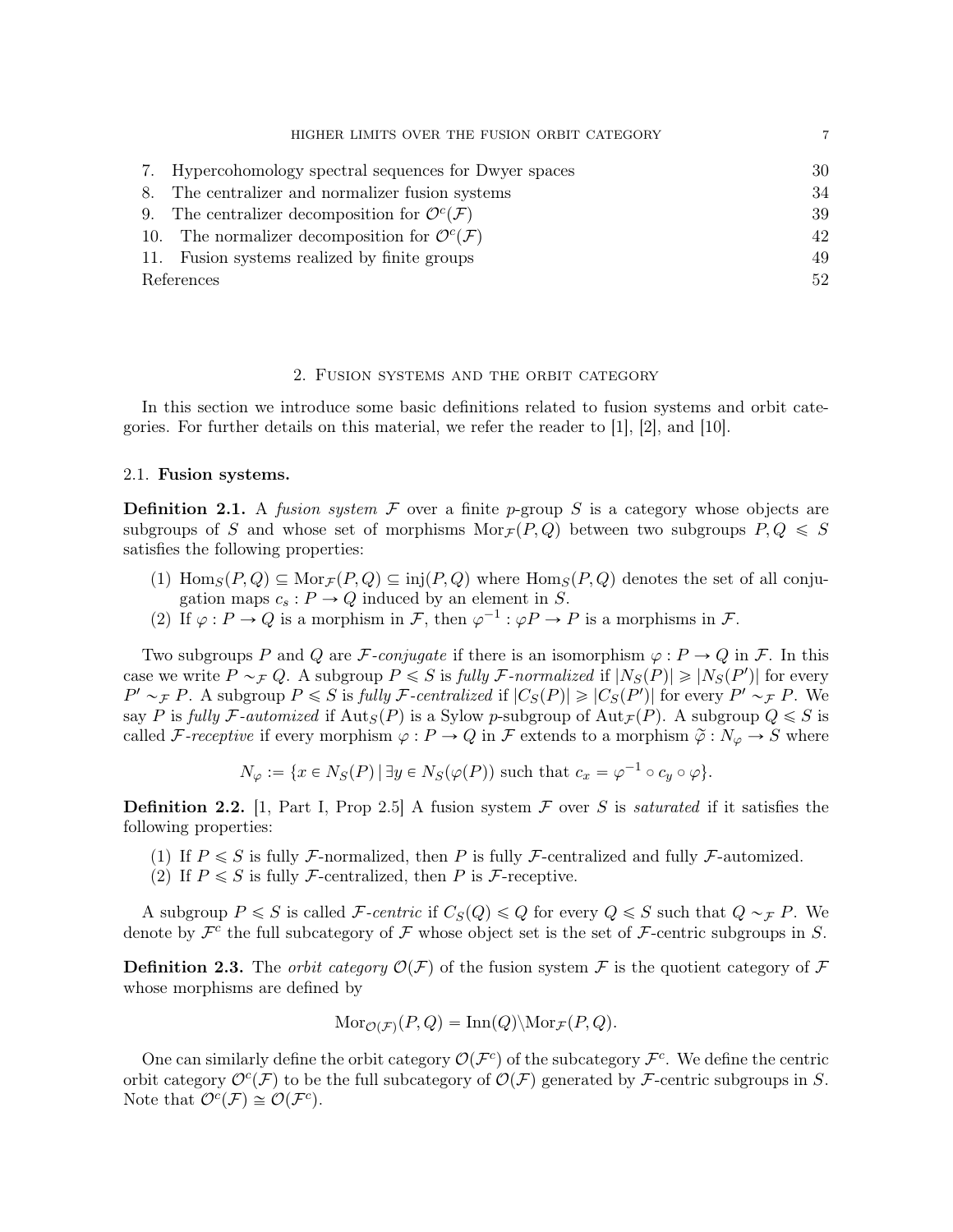2.2. Realization of fusion systems. For a discrete group  $G$ , a finite p-subgroup S of G is called a Sylow p-subgroup of G, if for every finite p-subgroup P, there is an element  $g \in G$  such that  $gPg^{-1} \leq S$ . In general, discrete groups do not have Sylow p-subgroups even when the orders of finite subgroups are bounded from above. A simple example of such a group is  $G = C_2 * C_2$ . If G has a Sylow p-subgroup S, then the fusion system  $\mathcal{F}_{S}(G)$  is defined to be the category whose objects are subgroups of S, and whose morphisms  $P \to Q$  are the group homomorphisms induced by conjugation by elements of G.

If G is a finite group and S is a Sylow p-subgroup of G, then  $\mathcal{F}_S(G)$  is saturated (see [10, Thm 4.12]). In general this is not true for fusion systems induced by infinite groups. A fusion system F over S is said to be realized by G, if G has a Sylow p-subgroup isomorphic to S and there is an isomorphism of categories  $\mathcal{F} \cong \mathcal{F}_S(G)$ . We have the following realization theorem for fusion systems.

**Theorem 2.4** (Leary-Stancu [20], Robinson [30]). Every fusion system F is realized by a (possibly infinite) discrete group G constructed as the fundamental group of a graph of groups  $(\mathcal{G}, Y)$ with finite vertex and edge groups  $G_v$  and  $G_e$  over a finite graph Y.

The graph Y and the vertex groups  $G_v$  are described explicitly in each construction. Leary and Stancu [20] constructs G as an iterated HNN-extension (with only one vertex) and their construction works for any fusion system (even if it is not necessarily saturated). Robinson model [30] is a generalized amalgamation with vertex groups given by a family of finite groups  $G_i$  which generate the fusion system. By this we mean that for each i, there is a monomorphism  $\varphi_i: S_i \to S$  from a Sylow p-subgroup  $S_i$  of  $G_i$  to S such that F is generated by the images of  $\mathcal{F}_{S_i}(G_i)$  under the map induced by  $\varphi_i$ . By Alperin's fusion theorem [10, Thm 4.52] and by the model theorem for constrained fusion systems [5], a collection of finite groups  $\{G_i\}$  that generates  $\mathcal F$  can always be found when  $\mathcal F$  is a saturated fusion system.

2.3. Fusion orbit category. Let G be a discrete group and C be a collection of subgroups of G. The transporter category  $\mathcal{T}_{\mathcal{C}}(G)$  is the category whose objects are subgroups  $H \in \mathcal{C}$ , and whose morphisms are given by

$$
\text{Mor}_{\mathcal{T}_{\mathcal{C}}(G)}(H, K) := N_G(H, K) = \{ g \in G \mid gHg^{-1} \leq K \}.
$$

The orbit category  $\mathcal{O}_{\mathcal{C}}(G)$  is the category whose objects are subgroups  $H \in \mathcal{C}$ , and whose morphisms are given by G-maps  $G/H \to G/K$ . A G-map  $f : G/H \to G/K$  such that  $f(H) =$  $g^{-1}K$  can be identified with the coset  $Kg$  satisfying  $gHg^{-1} \leqslant K$ . This gives an identification of morphism sets

$$
\mathrm{Mor}_{\mathcal{O}_{\mathcal{C}}(G)}(H,K)=K\backslash N_{G}(H,K)
$$

where the K-action of  $N_G(H, K)$  is defined by the left multiplication.

The fusion category  $\mathcal{F}_{\mathcal{C}}(G)$  is the category whose objects are the subgroups  $H \in \mathcal{C}$ , and whose morphisms are given by the group homomorphisms  $c_g: H \to K$  defined by  $c_g(h) = ghg^{-1}$  for some  $g \in G$ . Each conjugation map  $c_g : H \to K$  can be identified with the coset  $gC_G(H)$  where  $g \in N_G(H, K)$ , hence there is a bijection

$$
Mor_{\mathcal{F}_C(G)}(H,K) = N_G(H,K)/C_G(H).
$$

From these identifications, we see that both  $\mathcal{O}_{\mathcal{C}}(G)$  and  $\mathcal{F}_{\mathcal{C}}(G)$  are isomorphic to quotient categories of the transporter category  $\mathcal{T}_{\mathcal{C}}(G)$ . The fusion orbit category  $\overline{\mathcal{F}}_{\mathcal{C}}(G)$  is defined in Definition 1.3 with morphism set

$$
\text{Mor}_{\overline{\mathcal{F}}_{\mathcal{C}}(G)}(H,K)=K\backslash N_G(H,K)/C_G(H).
$$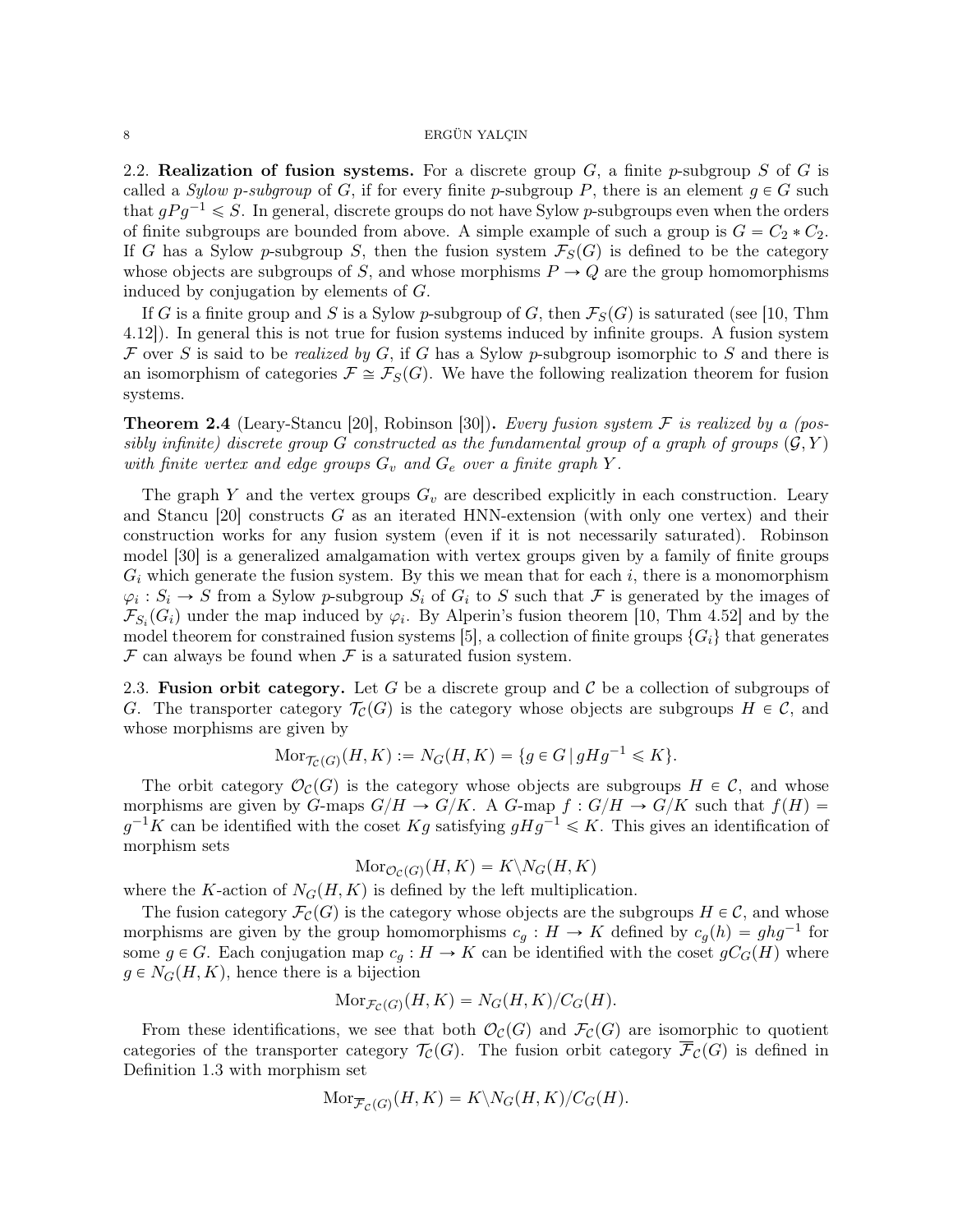Hence there are bijections

$$
Mor_{\overline{\mathcal{F}}_{\mathcal{C}}(G)}(H, K) = Mor_{\mathcal{O}_{\mathcal{C}}(G)}(H, K)/C_G(H)
$$
  

$$
Mor_{\overline{\mathcal{F}}_{\mathcal{C}}(G)}(H, K) = Inn(K) \setminus Mor_{\mathcal{F}_{\mathcal{C}}(G)}(H, K)
$$

where Inn(K) denotes the set of conjugations  $c_k : K \to K$  induced by elements  $k \in K$ . These bijections show that the fusion orbit category is a quotient category of both the orbit category and the fusion category. We can summarize these in the following diagram:



where each arrow is the projection functor to the corresponding quotient category.

Let  $\mathcal F$  be a fusion system over S, and G be a discrete group with a Sylow p-subgroup S such that  $\mathcal{F} \cong \mathcal{F}_S(G)$ . If we take C to be the collection of all p-subgroups of G, then the fusion category  $\mathcal{F}_{\mathcal{C}}(G)$  is equivalent (as a category) to the fusion system F. If C is the collection of all p-subgroups of G that are conjugate to an F-centric subgroup in S, then  $\mathcal{F}_{\mathcal{C}}(G)$  is equivalent to  $\mathcal{F}^c$  as categories. We show in Lemma 8.9 that the collection of all p-subgroups of G that are conjugate to an  $\mathcal F$ -centric subgroup in S is equal to the collection of all p-centric subgroups in G.

**Lemma 2.5.** Let  $\mathcal F$  be a saturated fusion system over S, and G be a discrete group with a Sylow p-subgroup S realizing  $\mathcal F$ . Let C be the collection of all p-subgroups of G that are conjugate to an F-centric subgroup in S. Then the orbit category  $\mathcal{O}^c(\mathcal{F})$  is equivalent, as categories, to the fusion orbit category  $\overline{\mathcal{F}}_{\mathcal{C}}(G)$ .

*Proof.* By definition of C, every object in  $\overline{\mathcal{F}}_{\mathcal{C}}(G)$  is isomorphic to an F-centric subgroup in S. For F-centric subgroups  $P, Q \leq S$ ,

$$
\text{Mor}_{\mathcal{O}(\mathcal{F}^c)}(P,Q) = \text{Inn}(Q) \setminus \text{Mor}_{\mathcal{F}^c}(P,Q) = \text{Inn}(Q) \setminus \text{Mor}_{\mathcal{F}_c(G)}(P,Q) = \text{Mor}_{\overline{\mathcal{F}}_c(G)}(P,Q).
$$

Hence these two categories are equivalent.

By Proposition 3.9, equivalent categories have isomorphic cohomology groups, hence the higher limits over  $\mathcal{O}^c(\mathcal{F})$  are isomorphic to the higher limits over  $\overline{\mathcal{F}}_{\mathcal{C}}(G)$ .

# 3. Modules over the orbit category and induction

In this section, we introduce the preliminaries on modules over small categories and discuss the restriction and induction functors induced by a functor between two categories. We refer the reader to [23, Chp 9] and [17] for more details on homological algebra over orbit categories.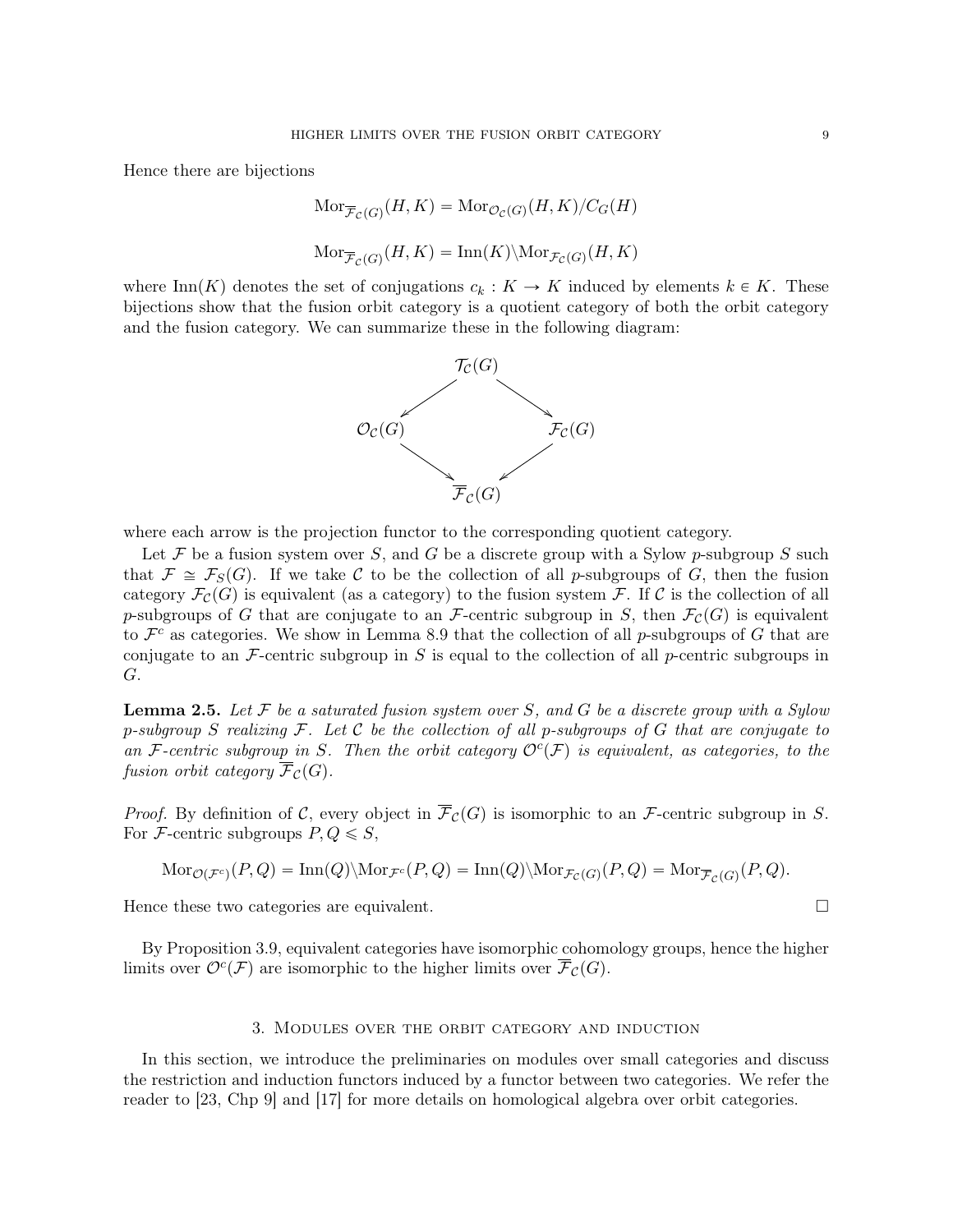3.1. Cohomology of a small category. Let C be a nonempty small category and R be a commutative ring with unity. A (right) RC-module M is a contravariant functor  $M : \mathbf{C} \to R$ mod, and the RC-module homomorphism  $\varphi : M_1 \to M_2$  is defined as a natural transformation of functors. The category of RC-modules is an abelian category so the usual notions of kernel, cokernel, and exact sequence exist and they are defined objectwise. For example, a short exact sequence of RC-modules  $M_1 \rightarrow M_2 \rightarrow M_3$  is exact if for every  $x \in Ob(\mathbb{C})$  the sequence of R-modules

$$
M_1(x) \to M_2(x) \to M_3(x)
$$

is exact. For  $x \in Ob(C)$ , we define the RC-module RMor<sub>C</sub> $(?, x)$  as the module which takes  $y \in Ob(\mathbf{C})$  to the free R-module  $RMor_{\mathbf{C}}(y, x)$ . For any  $x \in \mathbf{C}$  and for any RC-module M, there is an isomorphism

 $\text{Hom}_{R\mathbf{C}}(R\text{Mor}_{\mathbf{C}}(?, x), M) \cong M(x).$ 

This proves that for every  $x \in Ob(C)$ , the RC-module  $RMor_C(?, x)$  is projective. Using these projective modules one can show that for every  $R\mathbf{C}\text{-module }M$ , there is a projective module P and a surjective RC-module homomorphism  $P \to M$ . Hence there are enough projectives in the category of RC-modules. There are also enough injectives in this category (see [36, p. 43]).

For RC-modules  $M$  and  $N$ , we define the *n*-th ext-group to be

$$
\operatorname{Ext}^n_{R\mathbf{C}}(M,N) := H^n(\operatorname{Hom}_{R\mathbf{C}}(P_*,N))
$$

where  $P_* \to M$  is a projective resolution of M as an RC-module. By the balancing theorem for ext-groups, the ext-group  $\text{Ext}_{R\textbf{C}}^n(M, N)$  can also be calculated as the n-th cohomology of the cochain complex  $\text{Hom}_{RC}(M, I^*)$  where  $I^*$  is an injective co-resolution of N as an RC-module (see [36, Thm  $2.7.6$ ]).

**Definition 3.1.** The *constant functor* R over the category  $C$  is the RC-module that sends every object  $x \in Ob(C)$  to R and every morphism in C to the identity map  $id_R : R \to R$ . If M is an RC-module, then for every  $n \geqslant 0$ , the *n*-th cohomology group of C with coefficients in M is defined to be

$$
H^n(\mathbf{C};M):=\operatorname{Ext}^n_{R\mathbf{C}}(\underline{R},M).
$$

For any 
$$
R\mathbf{C}
$$
-module  $M$ , the limit of  $M$  over  $\mathbf{C}$  is defined by\n
$$
\lim_{x \in \mathbf{C}} M(x) := \{ (m_x) \in \prod_{x \in \mathbf{C}} M(x) \mid M(\alpha)(m_y) = m_x \text{ for every } \alpha \in \text{Mor}_{\mathbf{C}}(x, y) \}.
$$

The functor  $M \to \lim_{x \in \mathbb{C}} M$  is left exact. The *n*-th right derived functor of  $\lim_{\mathbb{C}} (-)$  is called the *n*-th higher limit of M, and it is denoted by  $\lim_{\mathbb{C}} M$ . Since

$$
\operatorname{Hom}_{R\mathbf{C}}(\underline{R};M)\cong \lim_{\mathbf{C}}M,
$$

there is an isomorphism

$$
\lim\limits_{\mathbf{C}}{}^n M \cong H^n(\mathbf{C},M)
$$

of right derived functors for every  $n \geq 0$ . Throughout the paper we will replace the higher limits  $\lim_{\mathbb{C}} M$  of an RC-module M with the cohomology groups  $H^n(\mathbb{C}; M)$  without further explanation.

When  $M : \mathbf{C} \to R$  is a covariant functor, then we say M is a left RC-module. For left RCmodules, we can define projective resolutions and ext-groups in the same way that we defined them for the right RC-modules. In fact, a left RC-module is a right  $RC^{op}$ -module, so all the definitions above can be repeated easily. The *n*-th cohomology  $H<sup>n</sup>(\mathbf{C}; M)$  of **C** with coefficients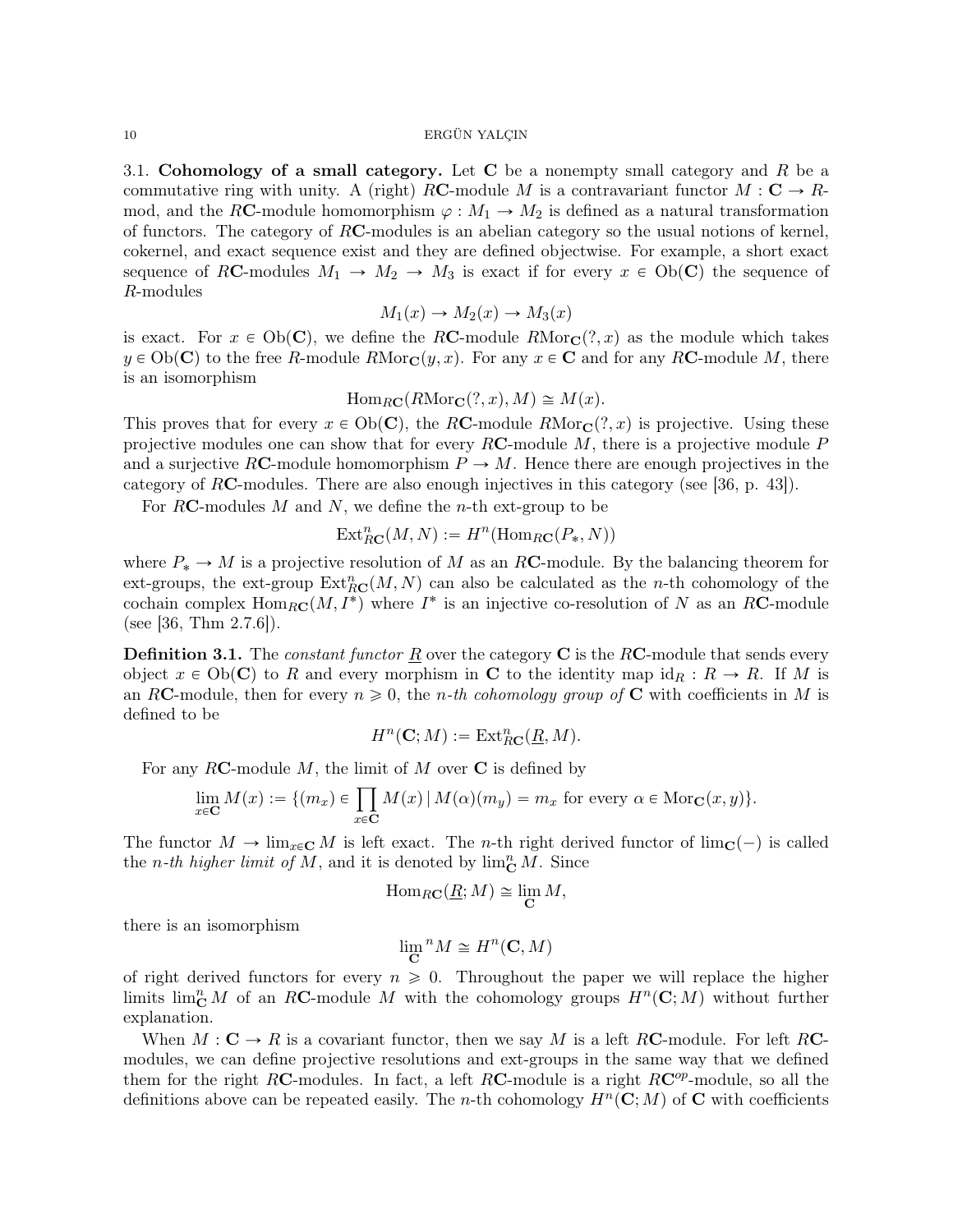in a left RC-module M is defined to be the ext-group  $\text{Ext}_{R\textbf{C}}^n(\underline{R}, M)$  over the category of left RC-modules. The *n*-th higher limits is defined in a similar way and we have  $\lim_{\mathbf{C}} {}^n M \cong H^n(\mathbf{C}; M)$ .

Remark 3.2. In the literature, the cohomology groups of a category C are sometimes defined only for a left RC-module and the cohomology groups of  $C$  with coefficients in a right RCmodule M are denoted by  $H^*(\mathbb{C}^{op};M)$ . In this paper, most of our cohomology groups are with coefficients in a right  $RC$ -module so it becomes inconvenient for us to use this convention. We denote both of the cohomology groups of  $C$  with coefficients in a left RC-module and a right RC-module by  $H^*(\mathbb{C};M)$ . Similarly we will always denote the higher limits of both covariant and contravariant functors  $M : \mathbf{C} \to R$ -Mod over **C** by  $\lim_{\mathbf{C}} {}^{i} M$ .

**Remark 3.3.** The empty category  $\varnothing$  is a category with no objects and no morphisms. For every category C, there is a unique functor  $F : \emptyset \to \mathbb{C}$ , i.e. the empty category  $\emptyset$  is the initial object in the category of small categories. If  $C$  is the empty category then the only  $RC$ -module is the zero module which is both injective and projective. Applying the definitions, we see that if  $\mathbf{C} = \emptyset$ , then  $\lim_{\mathbf{C}} M = 0$  and  $H^{i}(\mathbf{C}, M) = \lim_{\mathbf{C}}^{i} M = 0$  for all i.

3.2. Restriction and induction via a functor. Let  $F : \mathbf{C} \to \mathbf{D}$  be a functor between two nonempty small categories. The restriction functor

 $Res_F : R\mathbf{D}\text{-Mod} \to R\mathbf{C}\text{-Mod}$ 

is defined by composition with F, i.e.,  $\text{Res}_{F}M = M \circ F$ . The induction functor

$$
\mathrm{Ind}_F : R\mathbf{C}\text{-Mod} \to R\mathbf{D}\text{-Mod}
$$

is defined to be the functor which is left adjoint of the restriction functor. The left adjoint of the restriction functor exists because the category of R-modules is cocomplete. We explain this in detail below using Kan extensions.

For an RC-module M, let  $LK_{F^{op}}(M)$  denote the left Kan extension of  $M : \mathbb{C}^{op} \to R$ -Mod along the functor  $F^{op}: \mathbf{C}^{op} \to \mathbf{D}^{op}$ . There is a formula for left Kan extensions using colimits over a comma category. We first recall the definition of a comma category.

**Definition 3.4.** Let  $F: \mathbf{C} \to \mathbf{D}$  be a functor and  $d \in Ob(\mathbf{D})$ . The *comma category*  $d\vee F$  is the category whose objects are the pairs  $(c, f)$  where  $c \in Ob(C)$  and  $f \in Mor_{D}(d, F(c))$ , and whose morphisms  $(c, f) \to (c', f')$  are given by the morphisms  $\varphi : c \to c'$  in **C** such that  $f' = F(\varphi) \circ f$ .

The comma category  $F/d$  is defined in a similar way as the category whose objects are the pairs  $(c, f)$  where  $c \in Ob(C)$  and  $f \in Mor_{\mathbf{D}}(F(c), d)$ . Note that  $F^{op}/d = (d \ F)^{op}$ , and there is a functor  $\pi_d : F^{op}/d \to \mathbf{C}^{op}$  defined by  $(c, f) \to c$ . For every  $d \in Ob(\mathbf{D})$ , we have

$$
LK_{F^{op}}(M)(d) = \underset{F^{op}/d}{\text{colim}}(M \circ \pi_d) = \underset{(d\setminus F)^{op}}{\text{colim}}(M \circ \pi_d)
$$

(see [29, Thm 6.2.1]). Since the colimits exists in the category of  $R$ -modules, the left Kanextension exists (see [29, Cor 6.2.6]). When it exists, the Kan extension functor  $LK_{F^{op}}(-)$  is left adjoint to the functor defined by precomposing with  $F^{op}$ , i.e., to the restriction functor  $\text{Res}_F(-)$ (see [29, Prop 6.1.5]). Hence we can take  $\text{Ind}_F(-)$  to be the functor  $LK_{F^{op}}(-)$ .

In [23, 9.15], the induction functor  $\text{Ind}_F(-)$  is defined by using a tensor product with the RC-RD-bimodule  $RMor_{\mathbf{D}}(??, F(?)) : \mathbf{C} \times \mathbf{D}^{op} \to R$ -Mod defined by

$$
(c, d) \to R\text{Mor}_{\mathbf{D}}(d, F(c))
$$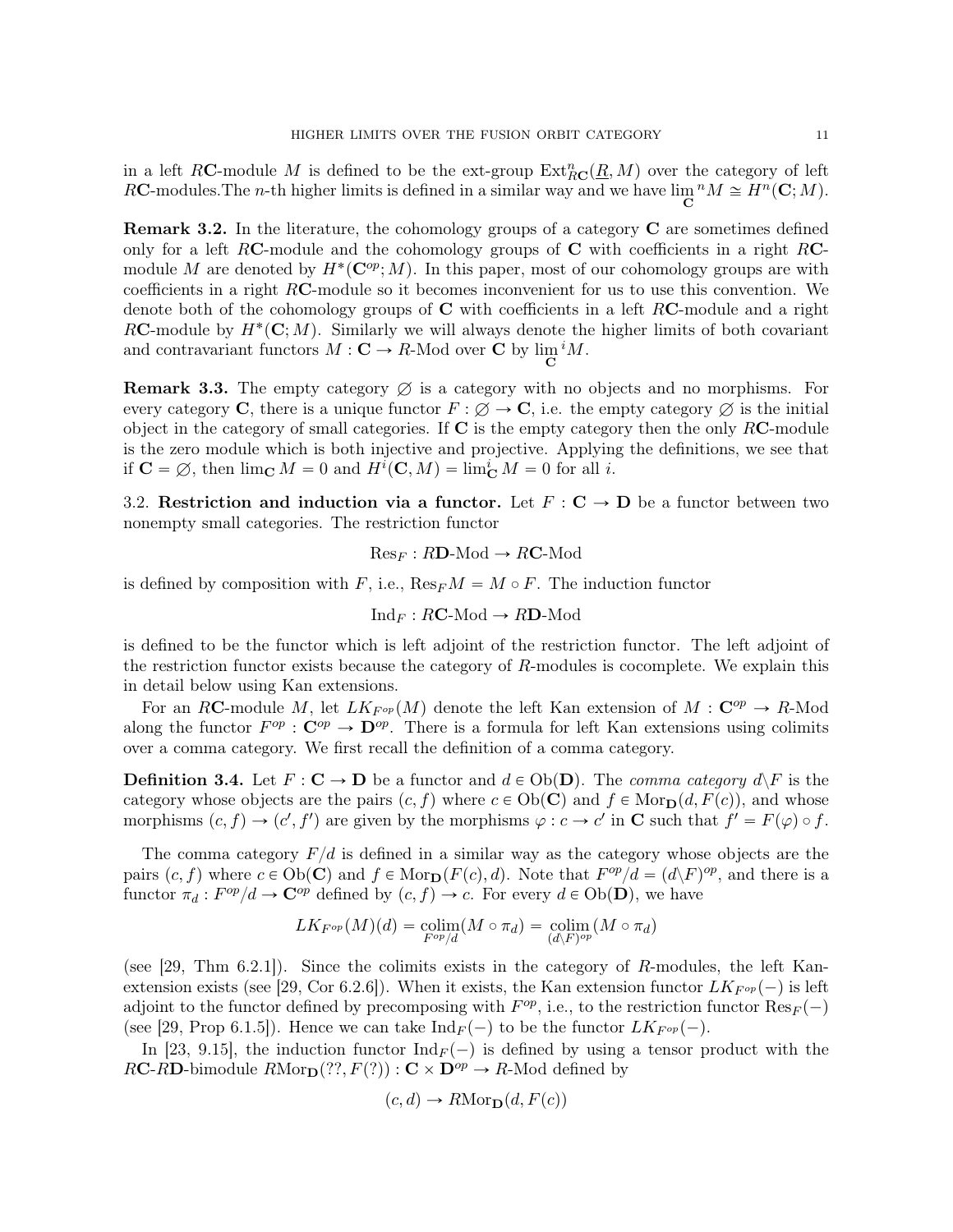on objects. This gives an explicit formula for  $\text{Ind}_F M$  that can be described as follows: for every  $x \in Ob(\mathbf{D}),$ 

$$
(\text{Ind}_{F}M)(x) = \left(\bigoplus_{y \in \text{Ob}(\mathbf{C})} M(y) \otimes_{R} R\text{Mor}_{\mathbf{D}}(x, F(y))\right) / J
$$

where J is the ideal generated by the elements of the form  $m \otimes f - m' \otimes f'$  where  $m \in M(y)$ ,  $f \in \text{Mor}_{\mathbf{D}}(x, F(y)), m' \in M(y'), \text{ and } f' \in \text{Mor}_{\mathbf{D}}(x', F(y')) \text{ such that there is a morphism }$  $\varphi \in \text{Mor}_{\mathbf{C}}(y, y')$  satisfying

$$
M(\varphi)(m') = m
$$
 and  $f' = F(\varphi) \circ f$ .

Since the tensor product is adjoint to the hom-functor, we have the following:

**Lemma 3.5.** Let  $\text{Ind}_F : RC\text{-}Mod \to RD\text{-}Mod$  be the functor defined by the formula given above. Then for every RC-module M and RD-module N, there is a natural isomorphism

$$
\operatorname{Hom}_{R\mathbf{C}}(\operatorname{Ind}_F M, N) \cong \operatorname{Hom}_{R\mathbf{D}}(M, \operatorname{Res}_F N).
$$

*Proof.* See [23, 9.22].

Note that these two different descriptions of  $\mathrm{Ind}_F M$  coincide by the uniqueness of the left adjoints. We can also see this by proving that the two formulas for  $(\text{Ind}_F M)(x)$  given by colimits and by using the definition of tensor products give isomorphic modules for every  $x \in Ob(\mathbf{D})$ .

**Lemma 3.6.** The restriction functor  $\text{Res}_F(-)$  preserves exact sequences, hence its left adjoint the induction functor  $\text{Ind}_F(-)$  takes projectives to projectives.

Proof. This is clear from the definition of the restriction functor. The second statement follows from the adjointness of the restriction and induction functor.

In general the induction functor  $\text{Ind}_F(-)$  is not an exact functor. When  $\text{Ind}_F(-)$  is an exact functor, there is a version of Shapiro's isomorphism for ext-groups over the corresponding module categories.

**Proposition 3.7.** Let  $F : \mathbf{C} \to \mathbf{D}$  be a functor such that the associated induction functor  $\text{Ind}_F : RC\text{-}Mod \to RD\text{-}Mod$  is exact. Then for every RC-module M and for every RD-module N, there is an isomorphism

$$
\text{Ext}_{R\mathbf{D}}^*(\text{Ind}_F M, N) \cong \text{Ext}_{R\mathbf{C}}^*(M, \text{Res}_F N),
$$

called Shapiro's isomorphism for the functor  $F: \mathbf{C} \to \mathbf{D}$ .

*Proof.* Let  $P_* \to M$  be a projective resolution of M as an RC-module. Since the induction functor takes projectives to projectives, the induced module  $\text{Ind}_F P_i$  is a projective RD-module for every i. By assumption the induction functor  $\text{Ind}_F(-)$  is an exact functor, therefore we can conclude that  $\text{Ind}_F P_* \to \text{Ind}_F M$  is a projective resolution of  $\text{Ind}_F M$  as an RD-module. This gives

$$
\operatorname{Ext}_{R\mathbf{D}}^*(\operatorname{Ind}_F M, N) \cong H^*(\operatorname{Hom}_{R\mathbf{D}}(\operatorname{Ind}_F P_*, N))
$$
  
\n
$$
\cong H^*(\operatorname{Hom}_{R\mathbf{C}}(P_*, \operatorname{Res}_F N)) \cong \operatorname{Ext}_{R\mathbf{C}}^*(M, \operatorname{Res}_F N).
$$

 $\Box$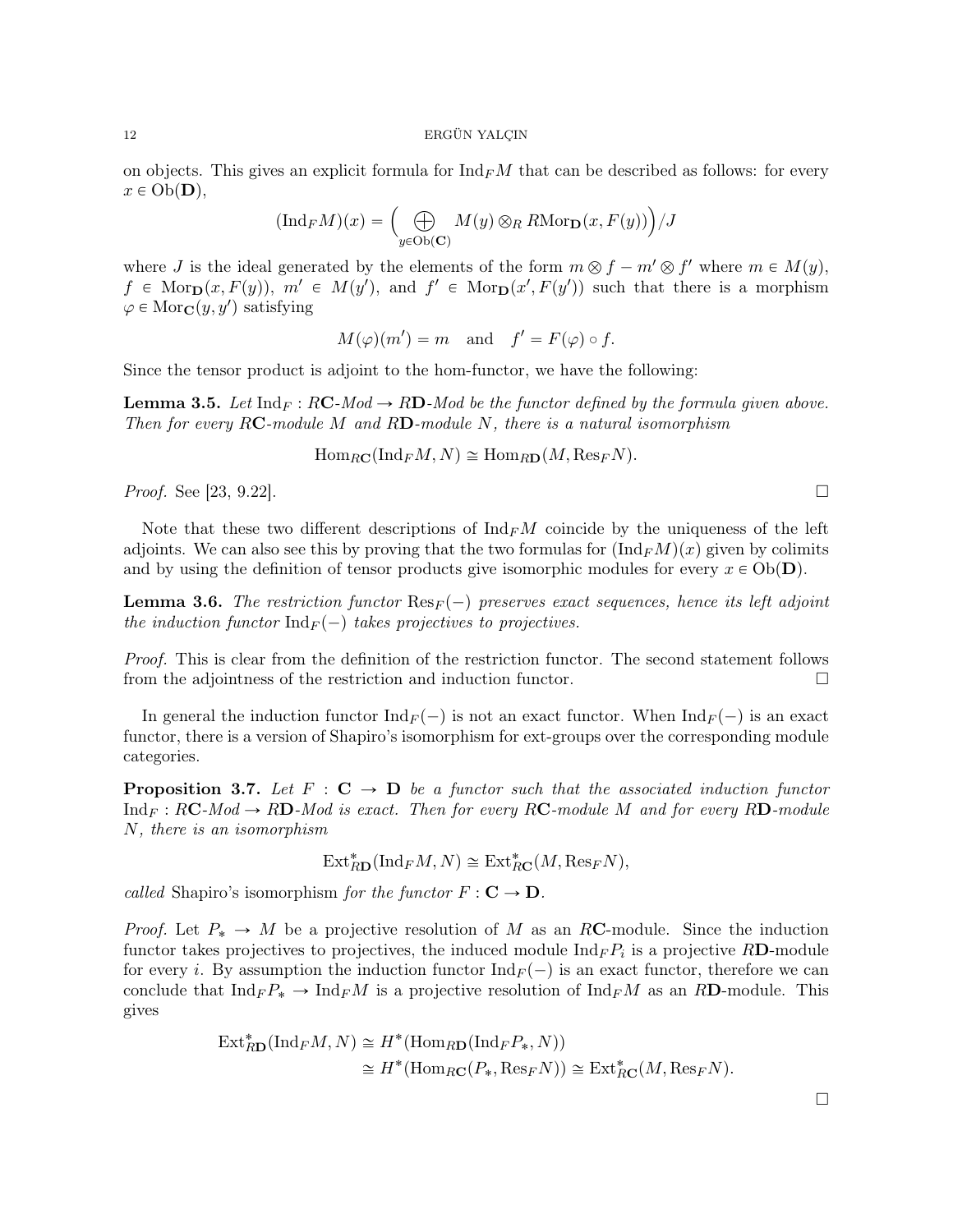**Remark 3.8.** If  $\emptyset$  is the empty category and  $F : \emptyset \to \mathbb{C}$  is the unique functor between  $\emptyset$  and a category C, then  $\text{Res}_F : R\text{C-Mod} \to R\varnothing$ -Mod is the functor which takes every RC-module to the zero module. Ind<sub>F</sub> :  $R\varnothing$ -Mod  $\rightarrow$  RC-Mod is the functor which sends the zero module to the zero module. It is easy to see that both Lemma 3.5 and Proposition 3.7 hold for this functor  $F$ .

We will use the empty category in the paper when we are discussing the restriction and induction functors for the (fusion) orbit categories. We also will refer to the following wellknown result for the equivalent categories.

**Proposition 3.9.** If  $F : \mathbf{C} \to \mathbf{D}$  is an equivalence of two small categories, then for every RD-module M, there is an isomorphism

$$
H^n(\mathbf{D};M)\cong H^n(\mathbf{C};\mathrm{Res}_F M)
$$

induced by F.

*Proof.* See [1, Prop 5.6].

## 4. Induction from a subgroup

Let **G** denote the category with one object whose set of endomorphisms is a group given by the group G. Then an RG-module is the same as an RG-module. If  $H \leq G$  is a subgroup of G, then the inclusion map  $H \to G$  induces a functor  $F : H \to G$ , and the corresponding induction functor  $\text{Ind}_F : RH\text{-Mod} \to RG\text{-Mod}$  coincides with the usual induction of a module defined by Ind $_M^G M = M \otimes_H RG$ . Since RG is free as an RH-module, Ind $_H^G(-)$  is an exact functor. The exactness of the induction gives an isomorphism

$$
\text{Ext}^*_{RG}(\text{Ind}_H^G N, M) \cong \text{Ext}^*_{RH} (N, \text{Res}_H^G M)
$$

called Shapiro's isomorphism for ext-groups. We will show below that Shapiro's isomorphism also holds for ext-groups over the (fusion) orbit category.

4.1. Induction for the orbit category. Let C be a collection of subgroups in  $G$ , and let H be a subgroup of  $G$ . We will consider the orbit category of  $H$  over the collection

$$
\mathcal{C}|_H := \{ K \in \mathcal{C} \, | \, K \leq H \}.
$$

We denote the orbit category  $\mathcal{O}_{\mathcal{C}|H}(H)$  by  $\mathcal{O}_{\mathcal{C}}(H)$  to simplify the notation. Let

$$
i_H^G: \mathcal{O}_\mathcal{C}(H) \to \mathcal{O}_\mathcal{C}(G)
$$

be the functor which takes a subgroup  $K \in \mathcal{C}|_H$  to itself in C, and takes an H-map  $f : H/K \to$  $H/L$  to the G-map  $i_H^G(f) : G/K \to G/L$  defined by  $i_H^G(f)(gK) = gf(K)$ . We denote the induction functor associated to  $i_H^G$  by  $\text{Ind}_{\mathcal{O}_{\mathcal{C}}(H)}^{\mathcal{O}_{\mathcal{C}}(G)}$ . If  $\mathcal{C}|_H$  is the empty set, then  $\mathcal{O}_{\mathcal{C}}(H)$  is the empty category  $\emptyset$ , and  $i_H^G$  is the unique functor  $\emptyset \to \mathcal{O}_{\mathcal{C}}(G)$ . In this case the restriction and induction functors are defined as described in Remarks 3.3 and 3.8.

There is an explicit formula for the induced module  $\text{Ind}_{\mathcal{O}_C(H)}^{\mathcal{O}_C(G)}M$  which is due to Symonds [34, p. 266] (see also Lemma 3.1 in [17]).

**Proposition 4.1** (Symonds [34]). Let M be an  $RO_{\mathcal{C}}(H)$ -module. Then for every  $K \in \mathcal{C}$ ,

$$
(\text{Ind}_{\mathcal{O}_{\mathcal{C}}(H)}^{\mathcal{O}_{\mathcal{C}}(G)}M)(K) \cong \bigoplus_{x^{-1}H \in (G/H)^K} M({}^xK).
$$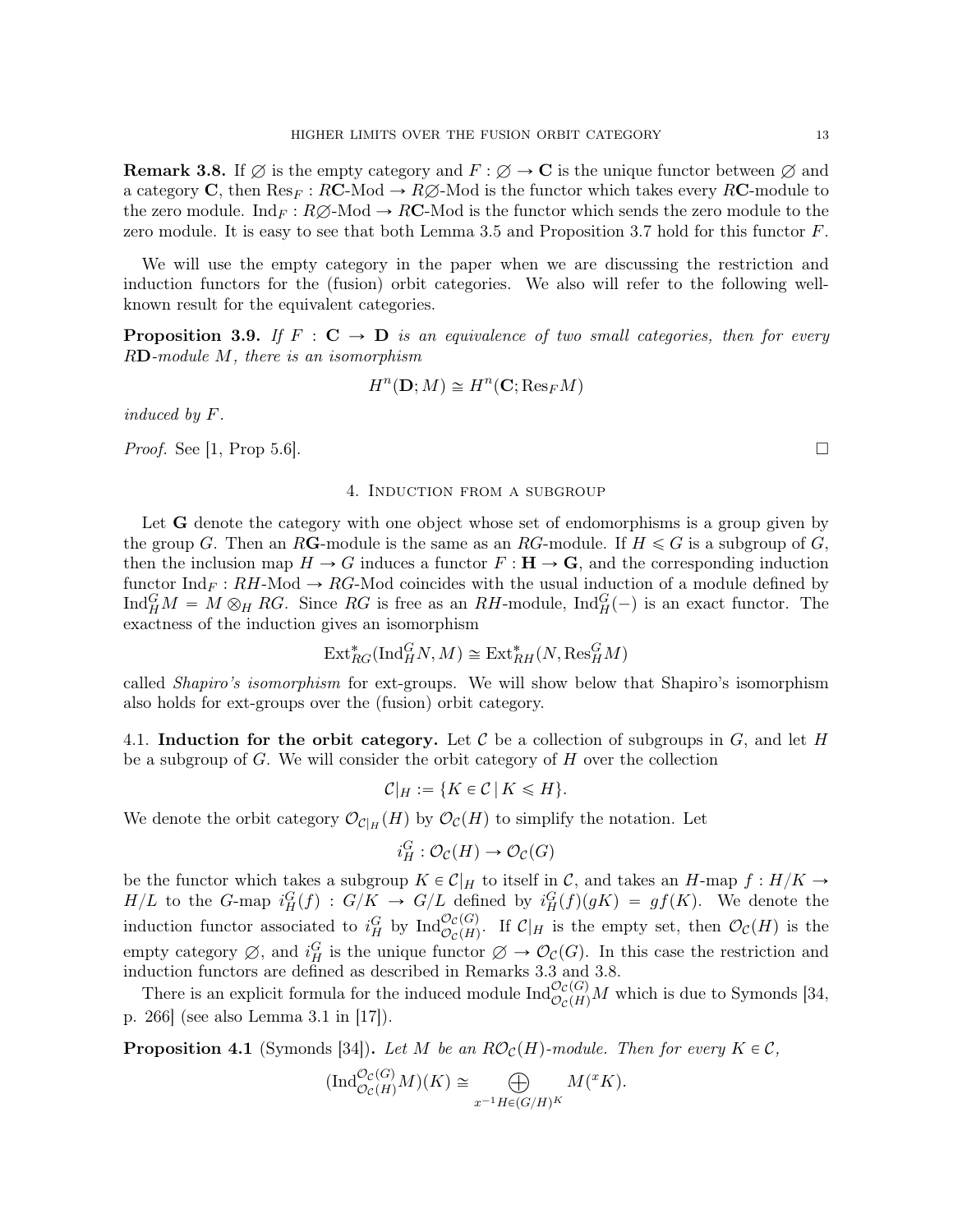Note that the indexing set  $(G/H)^K$  for the above direct sum can be identified with

$$
\text{Map}_G(G/K, G/H) = \text{Mor}_{\mathcal{O}(G)}(K, H)
$$

where  $\mathcal{O}(G)$  denotes the orbit category of G over all subgroups of G. For every G-map f:  $G/L \to G/K$ , the induced R-module homomorphism

$$
f^* : (\text{Ind}_{\mathcal{O}_C(H)}^{\mathcal{O}_C(G)} M)(K) \to (\text{Ind}_{\mathcal{O}_C(H)}^{\mathcal{O}_C(G)} M)(L)
$$

can be described using the map  $\text{Mor}_{\mathcal{O}(G)}(K, H) \to \text{Mor}_{\mathcal{O}(G)}(L, H)$  induced by f. On the summands one uses inclusion and conjugation maps between summands (see [34, p. 266] for details). As a consequence, we conclude the following.

Proposition 4.2 ([34, Lemma 2.9]). The induction functor

$$
\operatorname{Ind}_{\mathcal{O}_{\mathcal{C}}(H)}^{\mathcal{O}_{\mathcal{C}}(G)}: R\mathcal{O}_{\mathcal{C}}(H)\text{-}Mod \to R\mathcal{O}_{\mathcal{C}}(G)\text{-}Mod
$$

is exact. Hence, for every  $R\mathcal{O}_C(H)$ -module N and  $R\mathcal{O}_C(G)$ -module M, there is an isomorphism

$$
\text{Ext}^*_{RO_{\mathcal{C}}(G)}(\text{Ind}_{\mathcal{O}_{\mathcal{C}}(H)}^{\mathcal{O}_{\mathcal{C}}(G)}N,M) \cong \text{Ext}^*_{RO_{\mathcal{C}}(H)}(N,\text{Res}_{\mathcal{O}_{\mathcal{C}}(H)}^{\mathcal{O}_{\mathcal{C}}(G)}M).
$$

Proof. The first sentence follows from Proposition 4.1. The second part is a consequence of Proposition 3.7.

Let  $R[G/H^?$ ] denote the  $R\mathcal{O}_{\mathcal{C}}(G)$ -module defined by  $K \to R[(G/H)^K]$  for every  $K \in \mathcal{C}$ . If  $K \in \mathcal{C}$  such that  $(G/H)^K = \emptyset$ , then  $R[(G/H)^K] = 0$ . If there is no  $K \in \mathcal{C}$  such that  $K \le H$ , i.e. if  $\mathcal{C}|_H$  is the empty collection, then  $R[G/H^?]=0$  as an  $R\mathcal{O}_{\mathcal{C}}(G)$ -module. As a consequence of Proposition 4.1, we obtain the following:

**Proposition 4.3.** [34, Lemma 2.7] Let R denote the constant functor for  $\mathcal{O}_{\mathcal{C}}(H)$ . Then, there is an isomorphism of  $R\mathcal{O}_{\mathcal{C}}(G)$ -modules

$$
\operatorname{Ind}_{\mathcal{O}_{\mathcal{C}}(H)}^{\mathcal{O}_{\mathcal{C}}(G)} \underline{R} \cong R[G/H^?].
$$

*Proof.* By Proposition 4.5, for every  $K \in \mathcal{C}$ , we have

$$
(\text{Ind}_{\mathcal{O}_{\mathcal{C}}(H)}^{\mathcal{O}_{\mathcal{C}}(G)} \underline{R})(K) \cong \bigoplus_{x^{-1}H \in (G/H)^K} R \cong R[(G/H)^K].
$$

For every G-map  $f: G/L \to G/K$ , the induced maps

$$
f^* : (\text{Ind}_{\mathcal{O}_{\mathcal{C}}(H)}^{\mathcal{O}_{\mathcal{C}}(G)} \underline{R})(K) \to (\text{Ind}_{\mathcal{O}_{\mathcal{C}}(H)}^{\mathcal{O}_{\mathcal{C}}(G)} \underline{R})(L)
$$

and  $f^*: R[(G/H)^K] \to R[(G/H)^L]$  commutes with the isomorphisms given above.

As a consequence we have the following.

**Corollary 4.4.** For every  $RO_{\mathcal{C}}(G)$ -module M, there is an isomorphism

$$
\text{Ext}^n_{RO_{\mathcal{C}}(G)}(R[G/H^?], M) \cong H^n(\mathcal{O}_{\mathcal{C}}(H); \text{Res}^{\mathcal{O}_{\mathcal{C}}(G)}_{\mathcal{O}_{\mathcal{C}}(H)}M).
$$

Proof. This follows from Propositions 4.2 and 4.3, and from the definition of the cohomology of a category  $C$  as the ext-group over RC.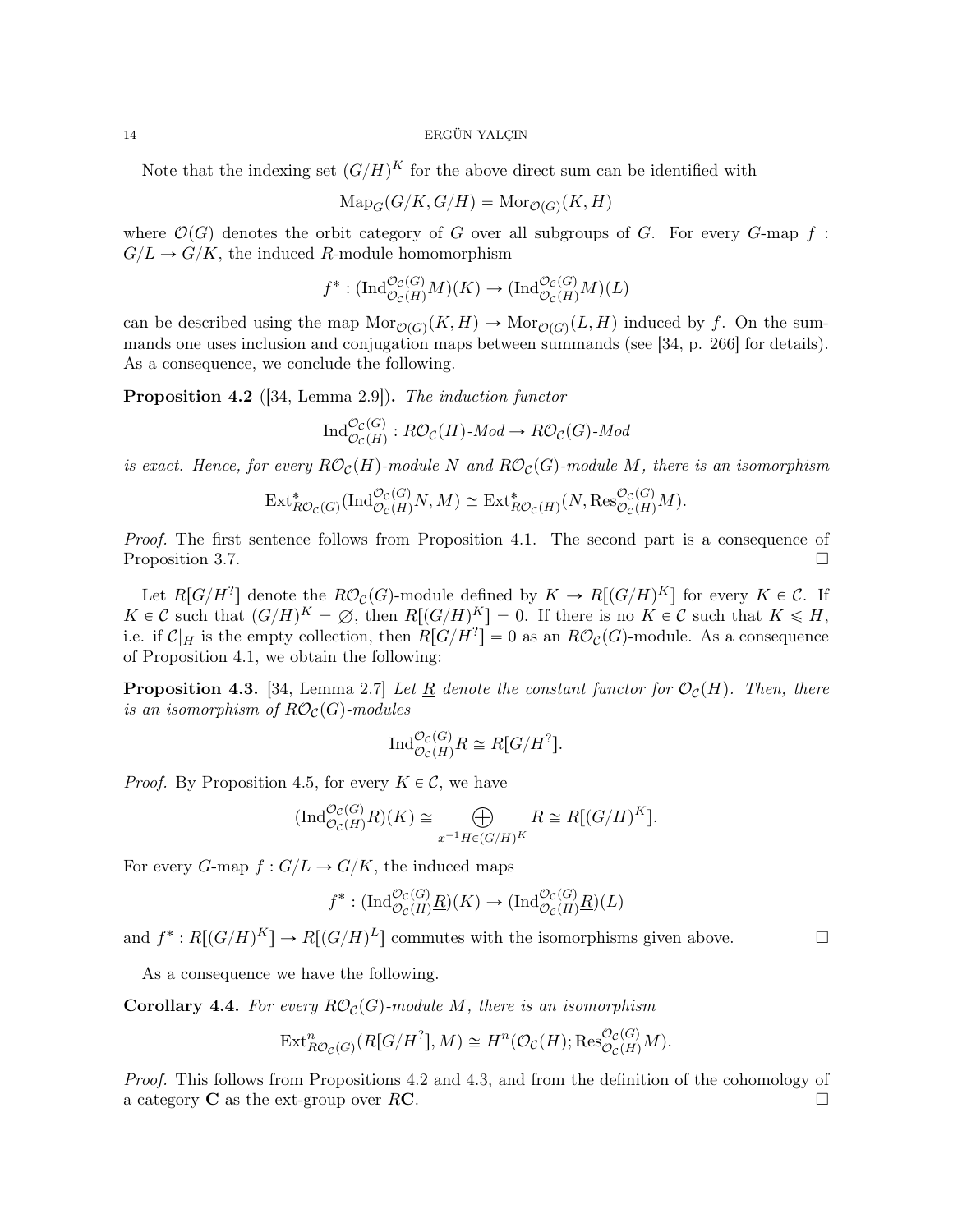4.2. Induction for the fusion orbit category. Let  $\mathcal C$  be a collection of subgroups in  $G$ , and H be a subgroup of G. We denote by  $\overline{\mathcal{F}}_{\mathcal{C}}(H)$  the fusion orbit category of H over the collection  $\mathcal{C}|_H$ . Let

$$
j_H^G : \overline{\mathcal{F}}_{\mathcal{C}}(H) \to \overline{\mathcal{F}}_{\mathcal{C}}(G)
$$

denote the functor which takes a subgroup  $K \in \mathcal{C}|_H$  to itself in C, and takes a conjugation map  $c_h: L \to K$  modulo  $\text{Inn}(K)$  to itself in  $\overline{\mathcal{F}}_{\mathcal{C}}(G)$ . The induction functor associated to  $j_H^G$  will be denoted by  $\text{Ind}_{\overline{\mathcal{F}}_{\mathcal{C}}(H)}^{\mathcal{F}_{\mathcal{C}}(G)}$ . The case where  $\mathcal{C}|_H$  is the empty collection is handled with the empty category  $\varnothing$  as in the case of the orbit category.

**Proposition 4.5.** For every  $R\overline{\mathcal{F}}_{\mathcal{C}}(H)$ -module M and for every subgroup  $K \in \mathcal{C}$ ,

$$
(\text{Ind}_{\overline{\mathcal{F}}_{C}(H)}^{\overline{\mathcal{F}}_{C}(G)}M)(K) \cong \bigoplus_{[f]\in \text{Mor}_{\overline{\mathcal{F}}(G)}(K,H)} M(f(K))
$$

where  $\overline{\mathcal{F}}(G)$  denotes the fusion orbit category defined on all subgroups of G. In particular, the induction functor

$$
\operatorname{Ind}^{\overline{\mathcal{F}}_{\mathcal{C}}(G)}_{\overline{\mathcal{F}}_{\mathcal{C}}(H)}: R\overline{\mathcal{F}}_{\mathcal{C}}(H)\text{-}\mathit{Mod}\to R\overline{\mathcal{F}}_{\mathcal{C}}(G)\text{-}\mathit{Mod}
$$

is an exact functor.

To prove Proposition 4.5, we first prove some lemmas. If  $F : \mathbf{C} \to \mathbf{D}$  is a functor and  $d \in Ob(\mathbf{D})$ , then the comma category  $d\mathcal{F}$  is the category whose objects are the pairs  $(c, f)$  where  $c \in Ob(\mathbf{C})$  and  $f : d \to F(c)$  is a morphism in D (see Definition 3.4). If C is a subcategory of **D** and  $j : \mathbf{C} \to \mathbf{D}$  is the inclusion functor, then we can assume that the objects of  $d\lambda j$  are the morphisms  $f : d \to c$  in **D** instead of the pairs  $(c, f)$ . A morphism  $f_1 \to f_2$  in  $d\gtrsim j$  is a morphism  $\varphi : c_1 \to c_2$  in **C** such that  $\varphi \circ f_1 = f_2$ .

**Lemma 4.6.** Let C be a subcategory of a small category D and let  $j : C \rightarrow D$  be the inclusion functor. Assume that

- (1) Every morphism  $d \to c$  in  $D$  with  $d \in Ob(D)$  and  $c \in Ob(C)$  factors as  $d \stackrel{\cong}{\longrightarrow} c' \stackrel{C}{\longrightarrow} c$ , and isomorphism in  $D$  followed by a morphism in  $C$ .
- (2) Given any  $c, c', c'' \in Ob(C)$ , if  $c \stackrel{D}{\longrightarrow} c' \stackrel{C}{\longrightarrow} c''$  are morphisms such that  $C \in \mathbf{C}, D \in \mathbf{D}$ , and  $C \circ D$  is a morphism in  $C$  then  $D \in C$ .

Then for any  $d \in Ob(\mathbf{D}), d\backslash j = \coprod_{i \in I} \mathbf{E}_i$  where I is a set of representatives for the **C**-isomorphism classes in the set of all **D**-isomorphisms  $d \to c$ ,  $\mathbf{E}_i$  is the component of  $d \setminus j$  containing  $i \in I$  and furthermore i is an initial object in  $\mathbf{E}_i$ .

*Proof.* We can write  $\mathbf{E} := d\backslash j$  as a disjoint union  $\prod_{\alpha \in A} \mathbf{E}_{\alpha}$  of its connected components over some indexing set A. By (1), every morphism  $f : d \to c$  in **D** factors as  $d \stackrel{i}{\to} c' \stackrel{f'}{\to} c$  where i is an isomorphism in **D** and  $f'$  is a morphism in **C**. The morphism  $f'$  defines a morphism  $i \to f$ in E, hence i and f lie in the same component of E. This shows that in every component  $\mathbf{E}_{\alpha}$ there is an object  $i : d \to c$  which is a **D**-isomorphism. Choose a **D**-isomorphism  $i_{\alpha} : d \to c$  in each component  $\mathbf{E}_{\alpha}$ .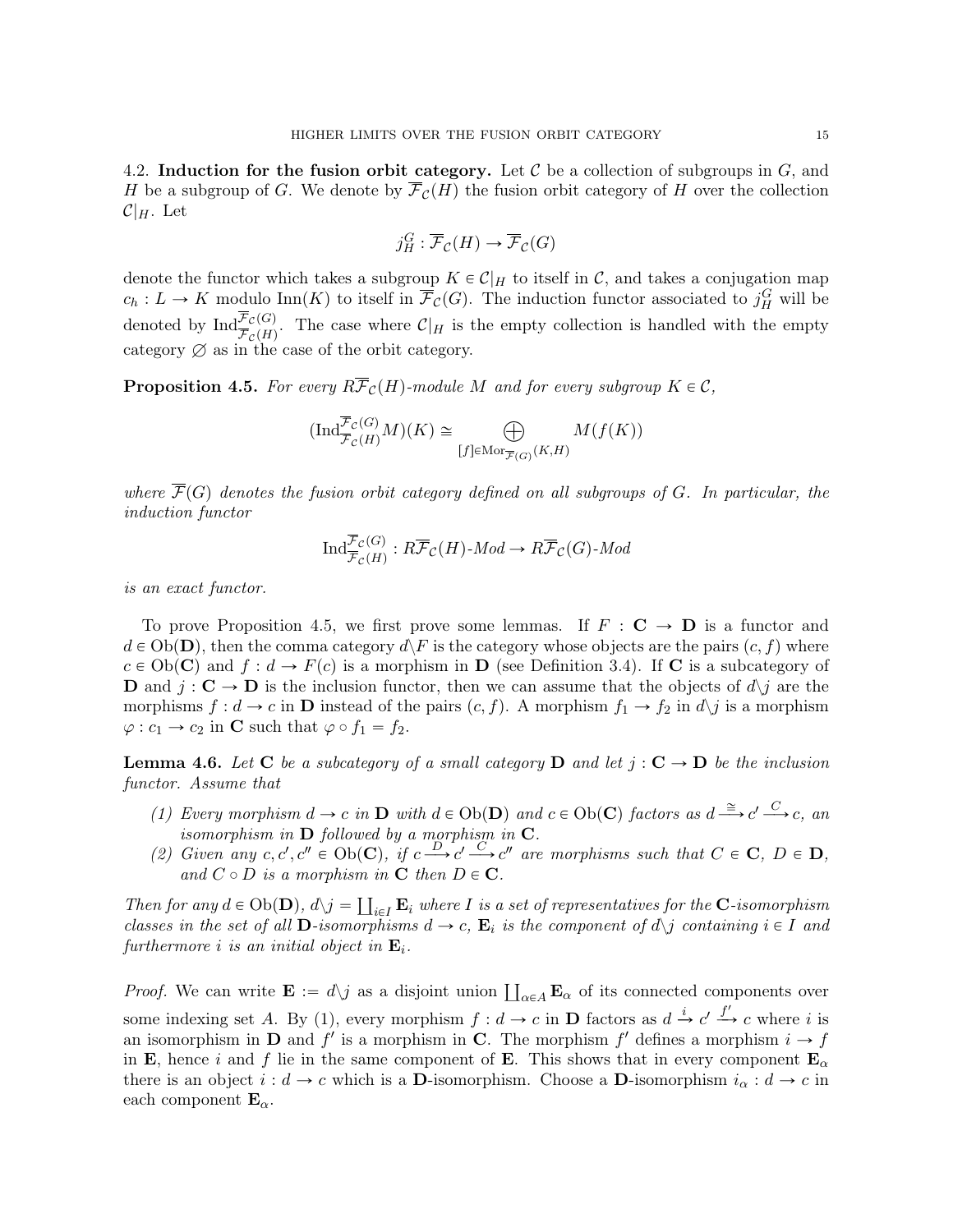If  $\varphi : (f_1 : d \to c_1) \to (f_2 : d \to c_2)$  is a morphism in **E**, then there is a commuting diagram



where  $\psi := i_2 \circ i_1^{-1}$  is an isomorphism in **D**. Since  $\varphi$  is in **C**, the composition  $\varphi \circ f'_1$  is in **C**. By condition (2) applied to  $c_1'$  $\xrightarrow{\psi}$   $c_2'$  $\frac{f'_2}{f'_2}$ , we obtain that  $\psi$  is in **C**. By applying the condition (2) to  $c'_2$  $\xrightarrow{\psi^{-1}} c'_1$  $\stackrel{\psi}{\rightarrow} c'_2$ , we conclude that  $\psi^{-1}$  is also in **C**, hence  $\psi$  is an isomorphism in **C**.

If there is a zigzag of morphisms between  $f_1 : d \to c_1$  and  $f_n : d \to c_n$  in **E**, then applying the argument above to each morphism in the zigzag, we obtain an **E**-isomorphism between  $i_1 : d \rightarrow c'_1$ and  $i_n : d \to c'_n$ . Combining this isomorphism with  $f'_n$  gives a morphism from  $i_1$  to  $f_n$  in **E**. This shows that if  $f : d \to c$  lies in the component  $\mathbf{E}_{\alpha}$ , then there is a morphism  $\varphi : i_{\alpha} \to f$  in **E**. If  $\varphi_1, \varphi_2 : i_\alpha \to f$  are two such morphisms, then  $\varphi_1 \circ i_\alpha = f = \varphi_2 \circ i_\alpha$  gives  $\varphi_1 = \varphi_2$ . So the morphism  $\varphi$  is unique. This proves that  $i_{\alpha}$  is an initial object in  $\mathbf{E}_{\alpha}$ .

Two **D**-isomorphisms  $i_1 : d \to c_1$  and  $i_2 : d \to c_2$  lie in the same component of **E** if and only if there is a C-isomorphism  $\psi : c_1 \to c_2$  such that  $i_2 = \psi \circ i_1$ . So, the index set A can be taken as the C-isomorphism classes of D-isomorphisms.  $\Box$ 

Using Lemma 4.6, we prove the following.

**Lemma 4.7.** Let  $C$  be a subcategory of a small category  $D$  satisfying the conditions in Lemma 4.6. Let

$$
\text{Ind}_{\mathbf{C}}^{\mathbf{D}} : R\mathbf{C} \text{-}Mod \to R\mathbf{D} \text{-}Mod
$$

denote the induction functor induced by the inclusion  $j : \mathbf{C} \to \mathbf{D}$ . Then for every RC-module M and for every  $d \in Ob(\mathbf{D})$ , we have

$$
(\text{Ind}_{\mathbf{C}}^{\mathbf{D}} M)(d) \cong \bigoplus_{(i:d \to c_i) \in I} M(c_i)
$$

where I is a set of representatives for the  $\mathbb{C}$ -isomorphism classes in the set of all  $\mathbb{D}$ -isomorphisms  $d \rightarrow c$ .

Proof. By the definition of the induction functor via left Kan extensions given in Section 3.2, we have

$$
(\mathrm{Ind}_{\mathbf{C}}^{\mathbf{D}}M)(d) = \underset{(c,f) \in (d\backslash j)^{op}}{\mathrm{colim}} (M \circ \pi_d).
$$

By Lemma 4.6,  $d\chi j = \coprod_{i\in I} \mathbf{E}_i$  where  $\mathbf{E}_i$  is the component of  $d\chi j$  containing the isomorphism  $i : d \to c_i$ . Since i is an initial object for the  $\mathbf{E}_i$ , it is a terminal object for  $\mathbf{E}_i^{op}$  $i^{\text{op}}$ , hence for every  $d \in Ob(\mathbf{D})$  we have,

$$
(\text{Ind}_{\mathbf{C}}^{\mathbf{D}}M)(d) = \bigoplus_{i \in I} \underset{(c,f) \in \mathbf{E}_i^{op}}{\text{colim}} (M \circ \pi_d \circ inc_i) \cong \bigoplus_{i \in I} M(c_i)
$$

where  $inc_i : \mathbf{E}_i \to d\mathcal{a}$  is the inclusion map. This completes the proof.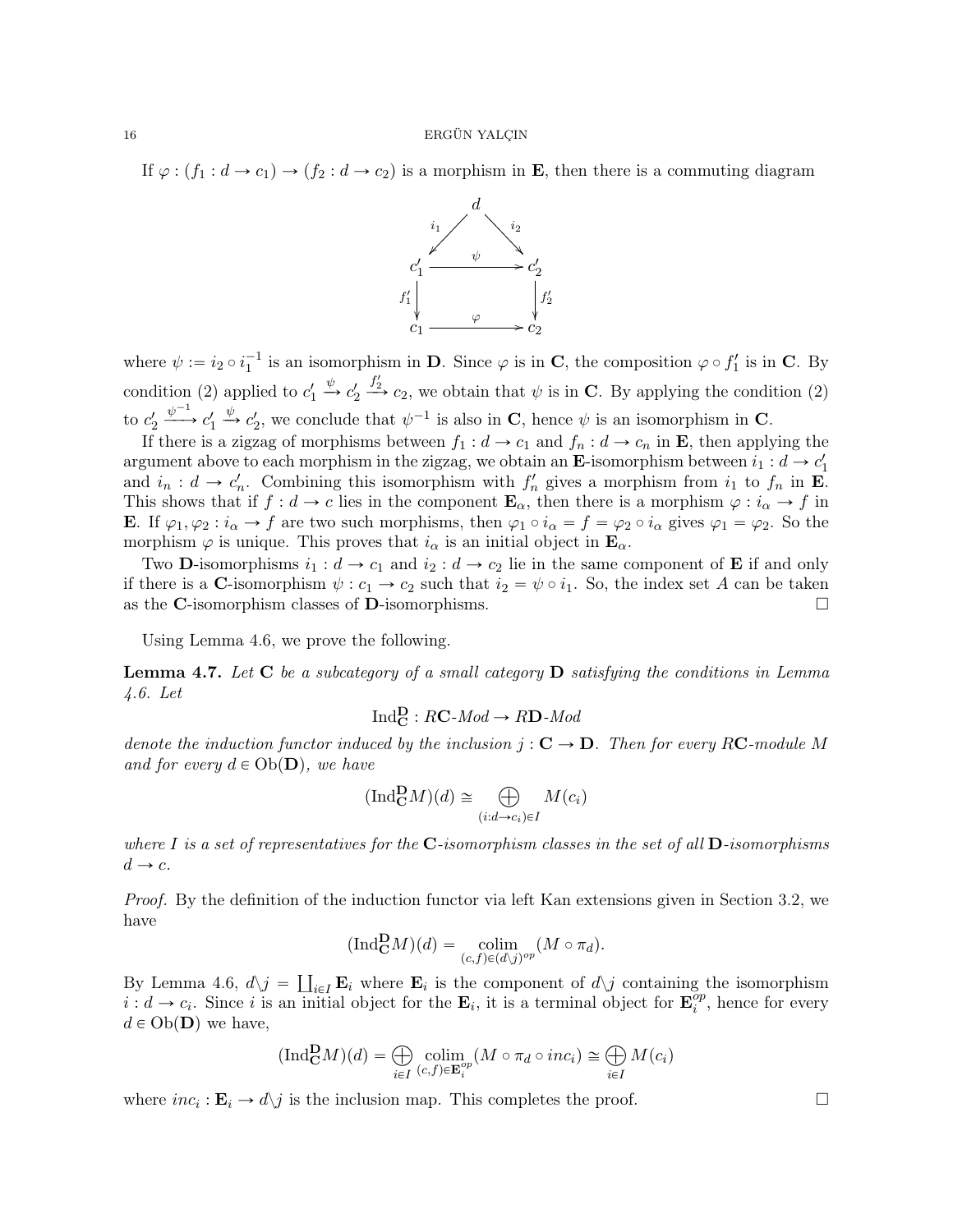*Proof of Proposition 4.5.* We claim that if we take  $C = \overline{\mathcal{F}}_{\mathcal{C}}(H)$  and  $D = \overline{\mathcal{F}}_{\mathcal{C}}(G)$ , then the conditions given in Lemma 4.6 are satisfied.

Let  $[f]: K \to L$  be a morphism in  $\overline{\mathcal{F}}_{\mathcal{C}}(G)$  represented by a morphism  $f: K \to L$  in  $\mathcal{F}_{\mathcal{C}}(G)$ such that  $L \le H$ . Then f factors as  $K \xrightarrow{i} f(K) \xrightarrow{f'} L$  where the first map is an isomorphism in  $\mathcal{F}_{\mathcal{C}}(G)$  and the second map is the inclusion map  $f': f(K) \hookrightarrow L$  which is a morphism in  $\mathcal{F}_{\mathcal{C}}(H)$ . Then  $[f] = [f'] \circ [i]$  where  $[i]$  is an isomorphism in  $\overline{\mathcal{F}}(G)$  and  $[f']$  is in  $\overline{\mathcal{F}}_{\mathcal{C}}(H)$ . Hence condition  $(1)$  in Lemma 4.6 holds for these categories.

Let  $U \stackrel{[\varphi]}{\longrightarrow} U' \stackrel{[\psi]}{\longrightarrow} U''$  be a sequence of morphisms such that  $U, U', U'' \leq H$ ,  $[\varphi] \in \overline{\mathcal{F}}_{\mathcal{C}}(G)$ , and  $[\psi] \in \overline{\mathcal{F}}_{\mathcal{C}}(H)$ . Suppose that  $\psi \circ \varphi$  is in  $\mathcal{F}_{\mathcal{C}}(H)$ . Let  $g \in G$  and  $h_1, h_2 \in H$  are such that  $\varphi = c_g$ ,  $\psi = c_{h_1}$ , and  $\psi \circ \varphi = c_{h_2}$ , then  $h_1 g = h_2 z$  for some  $z \in C_G(U)$ . This gives  $g = h_1^{-1} h_2 z$ , hence  $\varphi = c_q$  is in  $\mathcal{F}_{\mathcal{C}}(H)$ . We conclude that condition (2) in Lemma 4.6 holds for these categories.

Applying Lemma 4.7 to **C** and **D**, we obtain that for every  $K \in \mathcal{C}$ ,

$$
(\text{Ind}_{\overline{\mathcal{F}}_{\mathcal{C}}(H)}^{\overline{\mathcal{F}}_{\mathcal{C}}(G)}M)(K) \cong \bigoplus_{[f]\in I} M(f(K))
$$

where I is a set of representatives for the  $\overline{\mathcal{F}}_{\mathcal{C}}(H)$ -isomorphism classes in the set of all  $\overline{\mathcal{F}}_{\mathcal{C}}(G)$ isomorphisms  $[f]: K \to f(K)$  with  $f(K) \leq H$ . The equivalence relation is given by  $[f_1] \sim [f_2]$ if there is an isomorphism  $[c_h]: f_1(K) \to f_2(K)$  in  $\overline{\mathcal{F}}_{\mathcal{C}}(H)$  such that  $[f_2] = [c_h] \circ [f_1]$ . This shows that the index set I can be taken as the set of morphisms  $\text{Mor}_{\overline{\mathcal{F}}(G)}(K, H)$  which is the orbit set of  $\text{Mor}_{\mathcal{F}(G)}(K, H)$  under the action of  $\text{Inn}(H)$ .

The following is an easy consequence of Propositions 3.7 and 4.5. We call this isomorphism the Shapiro's isomorphism for the fusion orbit category.

**Proposition 4.8.** For every  $R\overline{\mathcal{F}}_{\mathcal{C}}(H)$ -module N and every  $R\overline{\mathcal{F}}_{\mathcal{C}}(G)$ -module M, there is an isomorphism

$$
\text{Ext}^*_{R\overline{\mathcal{F}}_{\mathcal{C}}(G)}(\text{Ind}_{\overline{\mathcal{F}}_{\mathcal{C}}(H)}^{\overline{\mathcal{F}}_{\mathcal{C}}(G)}N,M)\cong \text{Ext}^*_{R\overline{\mathcal{F}}_{\mathcal{C}}(H)}(N,\text{Res}_{\overline{\mathcal{F}}_{\mathcal{C}}(H)}^{\overline{\mathcal{F}}_{\mathcal{C}}(G)}M).
$$

As a consequence of Proposition 4.5, we also have the following.

**Proposition 4.9.** There is an isomorphism of  $R\overline{\mathcal{F}}_{\mathcal{C}}(G)$ -modules

$$
\mathrm{Ind}_{\overline{\mathcal{F}}_{\mathcal{C}}(H)}^{\overline{\mathcal{F}}_{\mathcal{C}}(G)} \underline{R} \cong R[C_G(?)\backslash (G/H)^?].
$$

Proof. By Proposition 4.5, we have

$$
\operatorname{Ind}_{\overline{\mathcal{F}}_{\mathcal{C}}(H)}^{\overline{\mathcal{F}}_{\mathcal{C}}(G)} \underline{R} \cong R[\operatorname{Mor}_{\overline{\mathcal{F}}(G)}(?, H)] \cong R[C_G(?) \setminus \operatorname{Mor}_{\mathcal{O}(G)}(?, H)] \cong R[C_G(?) \setminus (G/H)^?]
$$

as  $R\overline{\mathcal{F}}_{\mathcal{C}}(G)$ -modules. The induced maps also coincide because of the description of the isomor- $\Box$ 

We conclude the following.

**Corollary 4.10.** For every  $R\overline{\mathcal{F}}_{\mathcal{C}}(G)$ -module M,

$$
\text{Ext}_{R\overline{\mathcal{F}}_{\mathcal{C}}(G)}^{*}(R[C_G(?)\backslash (G/H)^?],M)\cong H^{*}(\overline{\mathcal{F}}_{\mathcal{C}}(H);\text{Res}_{\overline{\mathcal{F}}_{\mathcal{C}}(H)}^{\overline{\mathcal{F}}_{\mathcal{C}}(G)}M).
$$

*Proof.* This follows from Propositions 4.8 and 4.9.

We use this isomorphism throughout the paper to replace the ext-groups on the left with the cohomology of the fusion orbit category  $\overline{\mathcal{F}}_{\mathcal{C}}(H)$ .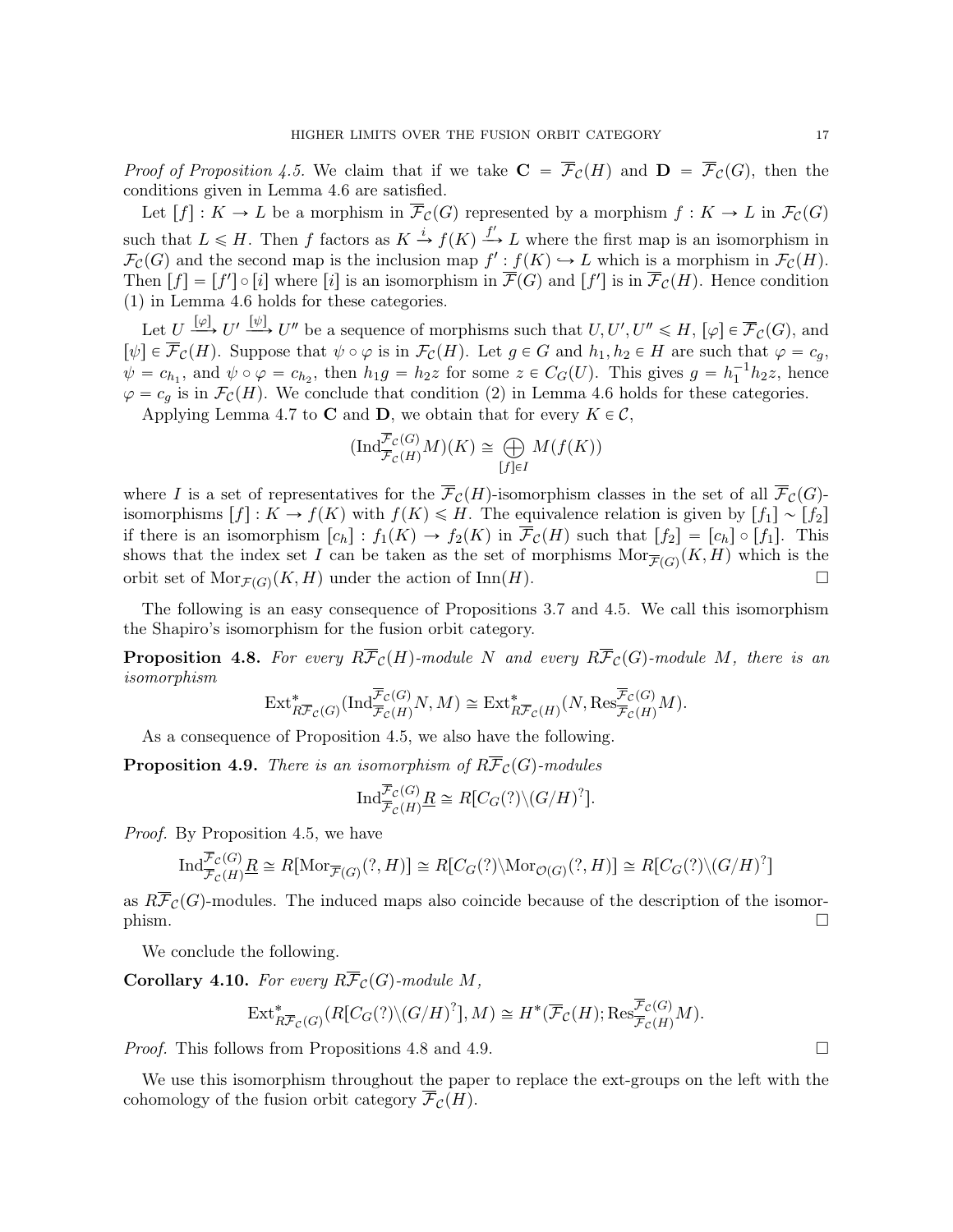4.3. Induction via the projection map. Let  $pr : \mathcal{O}_{\mathcal{C}}(G) \to \overline{\mathcal{F}}_{\mathcal{C}}(G)$  denote the projection functor that takes every subgroup  $H \in \mathcal{C}$  to itself and takes a morphism  $f : L \to K$  defined by  $f(L) = g^{-1}K$  to the morphism  $KgC_G(L)$  in  $\overline{\mathcal{F}}_{\mathcal{C}}(G)$ . The restriction functor Res<sub>pr</sub> takes an  $R\overline{\mathcal{F}}_G$ -module M to an  $R\mathcal{O}_\mathcal{C}(G)$ -module via composition with the functor pr. In particular  $(\text{Res}_{pr}M)(K) = M(K)$  for every  $K \in \mathcal{C}$ . If  $M' = \text{Res}_{pr}M$  for some  $R\overline{\mathcal{F}}_{\mathcal{C}}(G)$ -Module M, then for every  $K \in \mathcal{C}$ , the centralizer  $C_G(K)$  acts trivially on  $M'(K)$ . Such an  $R\mathcal{O}_{\mathcal{C}}(G)$ -module is called a *conjugation invariant*  $RO<sub>c</sub>(G)$ -module in [17], and called a *geometric coefficient system* in [34]. For the induction functor we have the following observation.

**Lemma 4.11.** Let M be an  $RO_{\mathcal{C}}(G)$ -module. Then for every  $K \in \mathcal{C}$ ,

$$
(\text{Ind}_{pr}M)(K) \cong M(K)_{C_G(K)} := M/\langle m - c_x m \mid m \in M(K), x \in C_G(K) \rangle
$$

as an  $RN_G(K)$ -module.

*Proof.* By the formula for the induction functor given in Section 3.2, for every  $K \in \mathcal{C}$ , we have

$$
(\mathrm{Ind}_{pr} M)(K) = \underset{(K\backslash pr)^{op}}{\mathrm{colim}} (M\circ \pi_K).
$$

The comma category  $\mathbf{D} := K\backslash pr$  is the category whose objects are the pairs  $(L, f)$  where  $L \in \mathcal{C}$ and  $f: K \to L$  is a morphism in  $\overline{\mathcal{F}}_{\mathcal{C}}(G)$ . Let C be the full subcategory of D with one object  $(K, id<sub>K</sub>)$ . The automorphisms of  $(K, id<sub>K</sub>)$  in D are given by the morphisms  $Kx : G/K \to G/K$ in  $\mathcal{O}_{\mathcal{C}}(G)$  that are sent to the identity map under the projection functor pr. So the automorphism group of  $(K, id_K)$  is the group  $KC_G(K)/K = \{Kx | x \in C_G(K)\} \le N_G(K)/K$ . We claim that the inclusion functor  $j : \mathbf{C} \to \mathbf{D}$  defines an equivalence of categories. To see this, let us fix a morphism  $\hat{f} : K \to L$  in  $\mathcal{O}_{\mathcal{C}}(G)$  for every  $f : K \to L$  in  $\overline{\mathcal{F}}_{\mathcal{C}}(G)$ . For every  $\varphi : (L_1, f_1) \to (L_2, f_2)$ in **D**, there is a unique  $\hat{\varphi} \in \text{Aut}_{\mathbf{D}}(K, \text{id}_K)$  such that  $\varphi \circ \hat{f}_1 = \hat{f}_2 \circ \hat{\varphi}$ . Define  $\pi : \mathbf{D} \to \mathbf{C}$ to be the functor that sends each object  $(L, f)$  in D to  $(K, id<sub>K</sub>)$  in C, and each morphism  $\varphi: (L_1, f_1) \to (L_2, f_2)$  to  $\hat{\varphi}$  in Aut $_{\mathbf{D}}(K, id_K)$ . It is easy to see that  $\pi \circ j = id_{\mathbf{C}}$  and  $j \circ \pi \simeq id_{\mathbf{D}}$ , so we can conclude that  $C$  and  $D$  are equivalent categories. This gives

$$
(\text{Ind}_{pr}M)(K) = \underset{(K\backslash pr)^{op}}{\text{colim}} (M \circ \pi_d) \cong \underset{\mathbf{C}^{op}}{\text{colim}} (M \circ \pi_d \circ j) \cong M(K)_{C_G(K)}.
$$

This completes the proof.  $\Box$ 

By Lemma 4.11, it is easy to see that

$$
\mathrm{Ind}_{pr}\mathrm{Res}_{pr} = \mathrm{id}_{\overline{\mathcal{F}}_{\mathcal{C}}(G)-\mathrm{mod}}.
$$

For  $H \leq G$ , there is a commuting diagram of functors

$$
\mathcal{O}_{\mathcal{C}}(H) \xrightarrow{pr} \overline{\mathcal{F}}_{\mathcal{C}}(H)
$$

$$
\downarrow i_H^G \qquad \qquad \downarrow j_H^G
$$

$$
\mathcal{O}_{\mathcal{C}}(G) \xrightarrow{pr} \overline{\mathcal{F}}_{\mathcal{C}}(G)
$$

where  $i_H^G$  and  $j_H^G$  are the functors defined in the previous section. For every pair of composable functors  $F_1: \mathbf{C} \to \mathbf{D}$  and  $F_2: \mathbf{D} \to \mathbf{E}$ , we have  $\text{Ind}_{F_2 \circ F_1} = \text{Ind}_{F_2} \text{Ind}_{F_1}$ . In particular, we have

$$
\text{Ind}_{j_H^G} \text{Ind}_{pr} = \text{Ind}_{pr} \text{Ind}_{i_H^G}.
$$

Thus for every  $R\overline{\mathcal{F}}_{\mathcal{C}}(H)$ -module M,

$$
\mathrm{Ind}_{j^G_H}M=\mathrm{Ind}_{j^G_H}\mathrm{Ind}_{pr}\mathrm{Res}_{pr}M=\mathrm{Ind}_{pr}\mathrm{Ind}_{i^G_H}\mathrm{Res}_{pr}M.
$$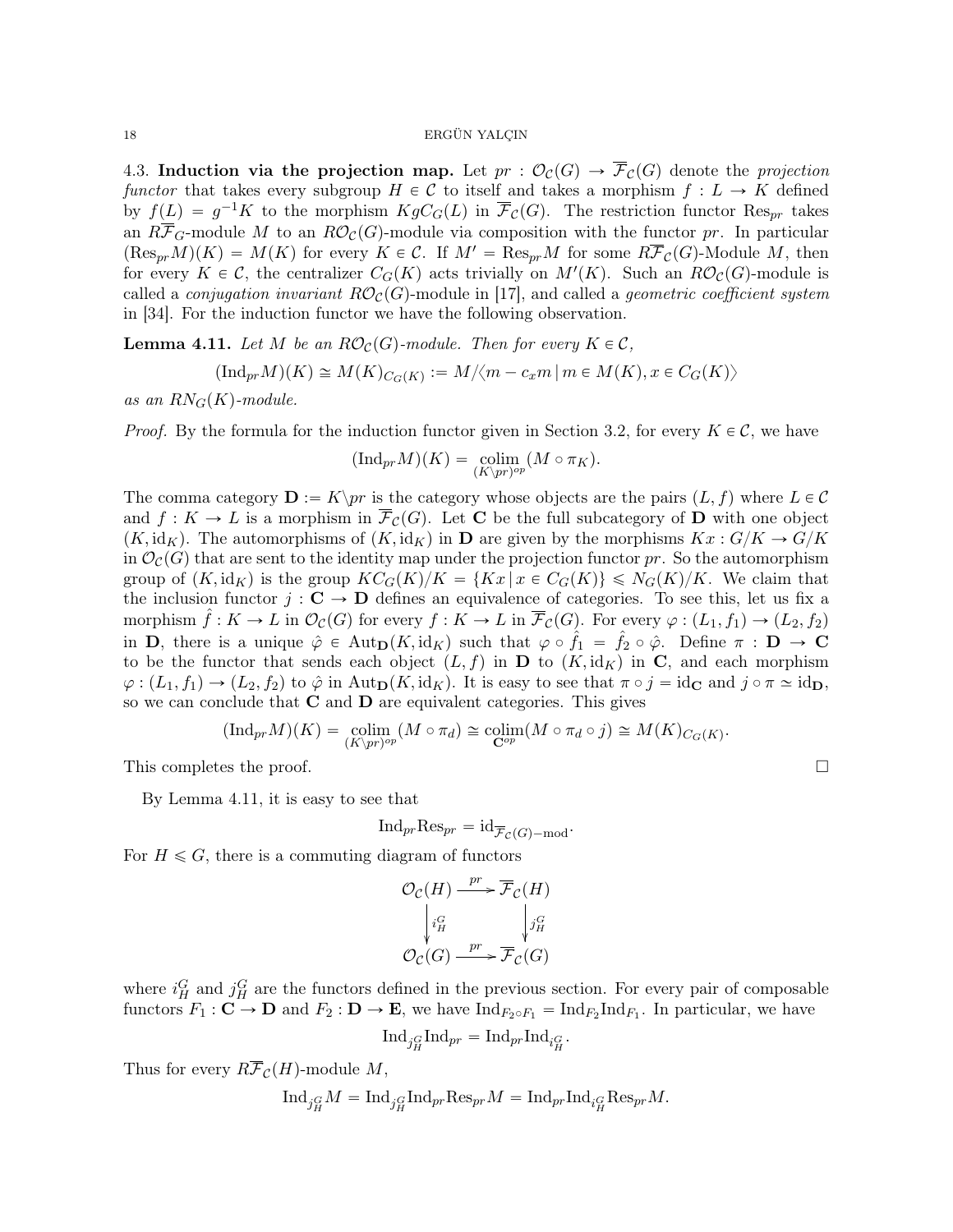This equality can be used to give a second proof of Proposition 4.5 as a consequence of Proposition 4.1. This explains the similarities between the formulas in Propositions 4.1 and 4.5.

We now state a lemma which also appears in [25,  $\S3$ ] (for a covariant version, see [24,  $\S3$ ]).

**Lemma 4.12** (Lück [25, §3]). Let  $pr : \mathcal{O}_{\mathcal{C}}(G) \to \mathcal{F}_{\mathcal{C}}(G)$  be the projection functor defined above. Then, for every subgroup  $H$  of  $G$ , there is an isomorphism

 $\text{Ind}_{pr}(R[G/H^?]) \cong R[C_G(?)\backslash (G/H)^?]$ 

of  $R\overline{\mathcal{F}}_{\mathcal{C}}(G)$ -modules. In particular, for every  $G$ -set X and for every  $R\overline{\mathcal{F}}_G$ -module N,

 $\text{Hom}_{R\overline{\mathcal{F}}_{\mathcal{C}}(G)}(R[C_G(?)\backslash X^?], N) \cong \text{Hom}_{R\mathcal{O}_{\mathcal{C}}(G)}(R[X^?], \text{Res}_{pr}N).$ 

*Proof.* For every  $K \in \mathcal{C}$ , we have

$$
\operatorname{Ind}_{pr}(R[G/H^?])(K) = R[(G/H)^K]_{C_G(K)} \cong R[C_G(K) \setminus (G/H)^K].
$$

The second formula follows from the adjointness of induction and restriction functors.  $\Box$ 

## 5. Fusion Bredon cohomology

In [34, p. 281], Symonds defines Bredon cohomology over an arbitrary collection  $\mathcal{C}$ . The main aim of this section is to extend Symonds' definition to chain complexes over the fusion orbit category. We also show that there is a hypercohomology spectral sequence converging to the fusion Bredon cohomology of a G-CW-complex.

Throughout,  $\mathcal C$  is an arbitrary collection of subgroups in the group  $G$ . For all the statements that hold for both orbit category  $\mathcal{O}_{\mathcal{C}}(G)$  and the fusion orbit category  $\overline{\mathcal{F}}_{\mathcal{C}}(G)$ , we use  $\mathbf{O}_{\mathcal{C}}(G)$  to denote  $\mathcal{O}_{\mathcal{C}}(G)$  or  $\mathcal{F}_{\mathcal{C}}(G)$ . Similarly  $\mathbf{O}(G)$  is used to denote  $\mathcal{O}(G)$  or  $\mathcal{F}(G)$ .

5.1. Yoneda functors. Given a category D and a full subcategory  $C \subseteq D$ , define a functor

$$
\tilde{Y}_{\mathbf{C}}^{\mathbf{D}} : \mathbf{C}^{op} \times \mathbf{D} \to R\text{-Mod}, \quad \tilde{Y}_{\mathbf{C}}^{\mathbf{D}}(c, d) = R[\text{Mor}_{\mathbf{D}}(c, d)].
$$

This gives a functor

$$
Y_{\mathbf{C}}^{\mathbf{D}} : \mathbf{D} \to R\mathbf{C}\text{-Mod}, \ \ Y_{\mathbf{C}}^{\mathbf{D}}(d) = R[\text{Mor}_{\mathbf{D}}(-,d)].
$$

If M is an RC-module, then  $\text{Ext}_{R\mathbf{C}}^j(-,M)$  is a contravariant functor from RC-mod to R-Mod, so

$$
\mathrm{Ext}^j_{R{\mathbf C}}(Y_{\mathbf C}^{\mathbf D},M)
$$

is an RD-module. Applying this construction to the categories  $\mathbf{O}_C(G) \subseteq \mathbf{O}(G)$ , we obtain that for every  $R\mathbf{O}_\mathcal{C}(G)$ -module M and for all  $j \geq 0$ ,

$$
\tilde{M}^j := \mathrm{Ext}^j_{R\mathbf{O}_{\mathcal{C}}(G)}(Y_{\mathbf{O}_{\mathcal{C}}(G)}^{\mathbf{O}(G)}, M)
$$

is an RO(G)-module. For any collection D, we can regard  $\tilde{M}^j$  as an RO<sub>D</sub>(G)-module by precomposing with the inclusion  $\mathbf{O}_{\mathcal{D}}(G) \subseteq \mathbf{O}(G)$ .

For every  $H \leq G$ , we have

$$
Y_{\mathcal{O}_C(G)}^{\mathcal{O}(G)}(H) \cong R[G/H^?] \quad \text{and} \quad Y_{\overline{\mathcal{F}}_C(G)}^{\overline{\mathcal{F}}(G)}(H) \cong R[C_G(?)\backslash (G/H)^?].
$$

By Shapiro's lemma proved in Propositions 4.3 and 4.9, for every  $H \leq G$ , we have an isomorphism of R-modules

$$
\tilde{M}^j(H) \cong H^j(\mathbf{O}_{\mathcal{C}}(H); \text{Res}_{\mathbf{O}_{\mathcal{C}}(H)}^{\mathbf{O}_{\mathcal{C}}(G)}M). \tag{5.1}
$$

We can use these isomorphisms to define an  $RO(G)$ -module as follows: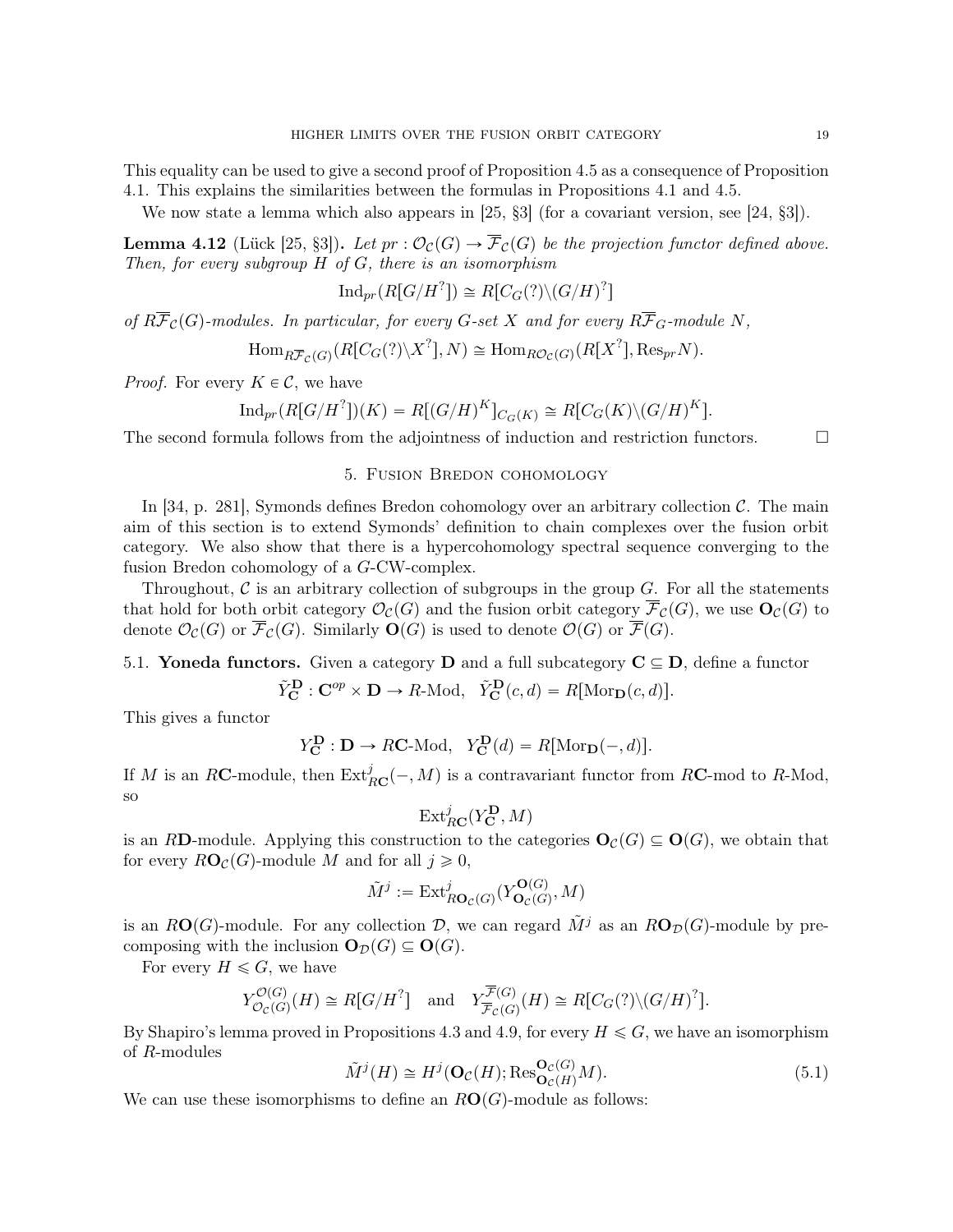**Lemma 5.1.** For every  $RO_{\mathcal{C}}(G)$ -module M, and for every integer  $j \geq 0$ , there is an RO $(G)$ module  $\overline{\mathcal{H}}_M^j$  such that for every  $H \leqslant G,$ 

$$
\overline{\mathcal{H}}_M^j(H) = H^j(\mathbf{O}_{\mathcal{C}}(H); \text{Res}_{\mathbf{O}_{\mathcal{C}}(H)}^{\mathbf{O}_{\mathcal{C}}(G)}M).
$$

For every  $f: G/K \to G/H$ , the induced map  $\overline{\mathcal{H}}_M^j(f): \overline{\mathcal{H}}_M^j(H) \to \overline{\mathcal{H}}_M^j(K)$  is defined in such a way that the Shapiro's isomorphism given in  $(5.1)$  induces an isomorphism of  $RO(G)$ -modules

$$
\overline{\mathcal{H}}_M^j \cong \tilde{M}^j.
$$

*Proof.* For each subgroup  $H \leq G$ , let  $\varphi_H : \tilde{M}^j(H) \stackrel{\cong}{\longrightarrow} H^j(\mathbf{O}_{\mathcal{C}}(H); \text{Res}_{\mathbf{O}_{\mathcal{C}}(H)}^{\mathbf{O}_{\mathcal{C}}(G)}M)$  denote the canonical homomorphism that gives the Shapiro's isomorphism. For every  $f: G/K \to G/H$ , let  $\overline{\mathcal{H}}_M^j(f) : \overline{\mathcal{H}}_M^j(H) \to \overline{\mathcal{H}}_M^j(K)$  denote the unique homomorphism which makes the following diagram commute

$$
\widetilde{M}^{j}(H) \xrightarrow{\varphi_{H} \cong} \overline{\mathcal{H}}_{M}^{j}(H)
$$
\n
$$
\widetilde{M}^{j}(f) \downarrow \qquad \qquad \downarrow \mathcal{H}_{M}^{j}(f)
$$
\n
$$
\widetilde{M}^{j}(K) \xrightarrow{\varphi_{K} \cong} \overline{\mathcal{H}}_{M}^{j}(K).
$$

It is clear from the commutativity of the above diagram that  $\overline{\mathcal{H}}_M^j(-)$  defines a functor  $\mathbf{O}(G)^{op} \to$ R-Mod, and the R-module isomorphisms given in  $(5.1)$  define an isomorphism of  $RO(G)$ -modules  $\tilde{M}^j \cong \overline{\mathcal{H}}{}_I^j$  $\mathcal{L}$   $M$ .

In our applications we use the  $\mathbf{O}(G)$ -module  $\overline{\mathcal{H}}_M^j$  as coefficients for the ordinary Bredon cohomology of a G-CW-complex. This is done by considering  $\overline{\mathcal{H}}_M^j$  as a  $R\mathcal{O}(G)$ -module via the restriction functor induced by the projection functor  $pr : \mathcal{O}(G) \to \mathbf{O}(G)$ .

**Definition 5.2.** For every  $R\mathbf{O}_\mathcal{C}(G)$ -module M, and for every integer  $j \geqslant 0$ , we denote by  $\mathcal{H}_p^j$ M the  $R\mathcal{O}(G)$ -module  $\mathrm{Res}_{pr} \overline{\mathcal{H}}_M^j$ . Note that for each  $H \leq G$ , we have

$$
\mathcal{H}_M^j(H) = H^j(\mathbf{O}_{\mathcal{C}}(H); \text{Res}_{\mathbf{O}_{\mathcal{C}}(H)}^{\mathbf{O}_{\mathcal{C}}(G)}M).
$$

5.2. Fusion Bredon cohomology. Let X be a G-CW-complex (with a left G-action). For each subgroup  $K \in \mathcal{C}$ , the fixed point set  $X^K$  can be identified with the set of G-maps from the transitive G-set  $G/K$  to X. This gives a contravariant functor

$$
\mathbf{O}_{\mathcal{C}}(G) \to \text{CW-complexes}
$$

defined by  $K \to X^K$  when  $\mathbf{O}_\mathcal{C}(G) = \mathcal{O}_\mathcal{C}(G)$  and by  $K \to C_G(K)\backslash X^K$  when  $\mathbf{O}_\mathcal{C}(G) = \overline{\mathcal{F}}_\mathcal{C}(G)$ . Composing these functors with the functor which takes a CW-complex to its cellular chain complex with coefficients in R, we obtain a chain complex  $C_*(X^?;R)$  of  $R\mathbf{O}_\mathcal{C}(G)$ -modules,

For each  $n \geqslant 0$ , we have

$$
C_n(X^?; R) \cong \bigoplus_{i \in I_n} R[G/H_i^?] \cong \bigoplus_{i \in I_n} R\mathrm{Mor}_{\mathcal{O}_{\mathcal{C}}(G)}(?, H_i)
$$

where  $I_n$  is the set of G-orbits of n-dimensional cells in X, and  $H_i$  denotes the stabilizer of the *i*-th cell in  $X$ . Similarly,

$$
C_n(C_G(?)\backslash X^?; R) \cong \bigoplus_{i\in I_n} R[C_G(?)\backslash (G/H_i)^?] \cong \bigoplus_{i\in I_n} R\mathrm{Mor}_{\overline{\mathcal{F}}_C(G)}(?, H_i)
$$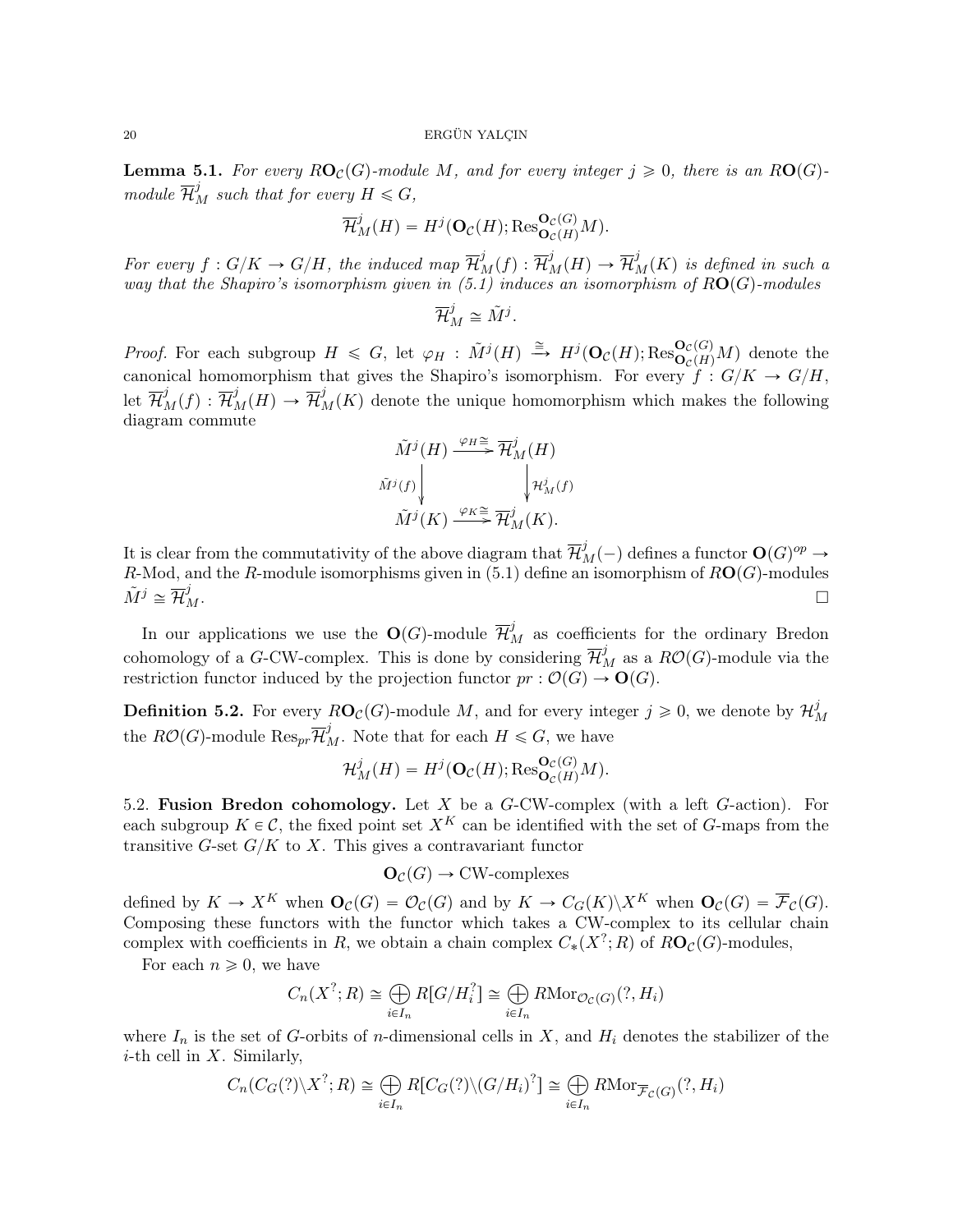as  $R\overline{\mathcal{F}}_{\mathcal{C}}(G)$ -modules. Using the Yoneda functors introduced above, we can write this as

$$
C_n(X^?;R) \cong \bigoplus_{i \in I_n} Y_{\mathbf{O}_C(G)}^{\mathbf{O}(G)}(H_i)
$$

as an  $RO_{\mathcal{C}}(G)$ -module.

**Definition 5.3.** Let X be a CW-complex. The *ordinary (fusion)* Bredon cohomology of X with coefficients in an  $RO(G)$ -module M is defined by

$$
H^{\ast}_{\mathbf{O}(G)}(X^?;M) := H^{\ast}(\mathrm{Hom}_{R\mathbf{O}(G)}(C_{\ast}(X^?;R);M).
$$

For an arbitrary collection C, the *(fusion)* Bredon cohomology of X with coefficients in an  $RO_{\mathcal{C}}(G)$ -module M is defined by

$$
H^*_{\mathbf{O}_{\mathcal{C}}(G)}(X^?;M) := H^*(\mathrm{Hom}_{R\mathbf{O}_{\mathcal{C}}(G)}(\mathrm{Tot}^{\oplus}(P_{*,*}),M)),
$$

where  $P_{*,*}$  is a Cartan-Eilenberg resolution of  $C_*(X^?;R)$ .

When  $\mathbf{O}(G) = \mathcal{O}(G)$ , this gives the ordinary Bredon cohomology  $H^*_{\mathcal{O}(G)}(X^?; M)$  as defined in Definition 1.4. When  $\mathbf{O}_{\mathcal{C}}(G) = \overline{\mathcal{F}}_{\mathcal{C}}(G)$ , then  $H^*_{\mathbf{O}_{\mathcal{C}}(G)}(X^?; M)$  is the *fusion Bredon cohomology* of  $X$  as defined in Definition 1.5.

**Lemma 5.4.** If the isotropy subgroups of X lie in the collection C, then  $C_*(X^?;R)$  is a chain complex of projective  $RO_{\mathcal{C}}(G)$ -modules. In this case, for every  $RO_{\mathcal{C}}(G)$ -module M we have

$$
H^{\ast}_{\mathbf{O}(G)}(X^?;M) \cong H^{\ast}_{\mathbf{O}_C(G)}(X^?;M).
$$

*Proof.* The first sentence follows from the descriptions of  $C_n(X^?; R)$  given above. The second part follows from the fact that the Cartan-Eilenberg resolution of a chain complex of projective modules is itself.  $\Box$ 

**Proposition 5.5.** Let X be a G-CW-complex and C be a collection of subgroups of G such that the isotropy subgroups of X lie in C. Then for every  $R\overline{\mathcal{F}}_{\mathcal{C}}(G)$ -module M, there is an isomorphism

$$
H^*_{\overline{\mathcal{F}}_{\mathcal{C}}(G)}(X^?; M) \cong H^*_{\mathcal{O}_{\mathcal{C}}(G)}(X^?; \text{Res}_{pr}M).
$$

*Proof.* In this case  $C_*(X^?; R)$  is a chain complex of projective  $R\mathbf{O}_\mathcal{C}(G)$ -modules, hence we have

$$
H^{\ast}_{\mathbf{O}_{\mathcal{C}}(G)}(X^?;M) \cong H^{\ast}(\mathrm{Hom}_{R\mathbf{O}_{\mathcal{C}}(G)}(C_{\ast}(X^?;R),M).
$$

By Lemma 4.12, for every  $R\overline{\mathcal{F}}_{\mathcal{C}}(G)$ -module M, there is an isomorphism

Hom<sub>RO<sub>C</sub>(G)</sub>(C<sub>\*</sub>(X<sup>?</sup>; R), Res<sub>pr</sub>M) 
$$
\cong
$$
 Hom<sub>RF<sub>C</sub>(G)</sub>(C<sub>\*</sub>(C<sub>G</sub>(?)\X<sup>?</sup>; R), M).

Hence we have

$$
H^*_{\overline{\mathcal{F}}_C(G)}(X^?; M) \cong H^*(\text{Hom}_{R\overline{\mathcal{F}}_C(G)}(C_*(X^?; R), M)
$$
  
\n
$$
\cong H^*(\text{Hom}_{R\mathcal{O}_C(G)}(C_*(X^?; R), \text{Res}_{pr}M) \cong H^*_{\mathcal{O}_C(G)}(X^?; \text{Res}_{pr}M).
$$

In general when  $\mathcal C$  does not include all the isotropy subgroups of  $X$ , then the isomorphism in Proposition 5.5 does not hold.

 $\Box$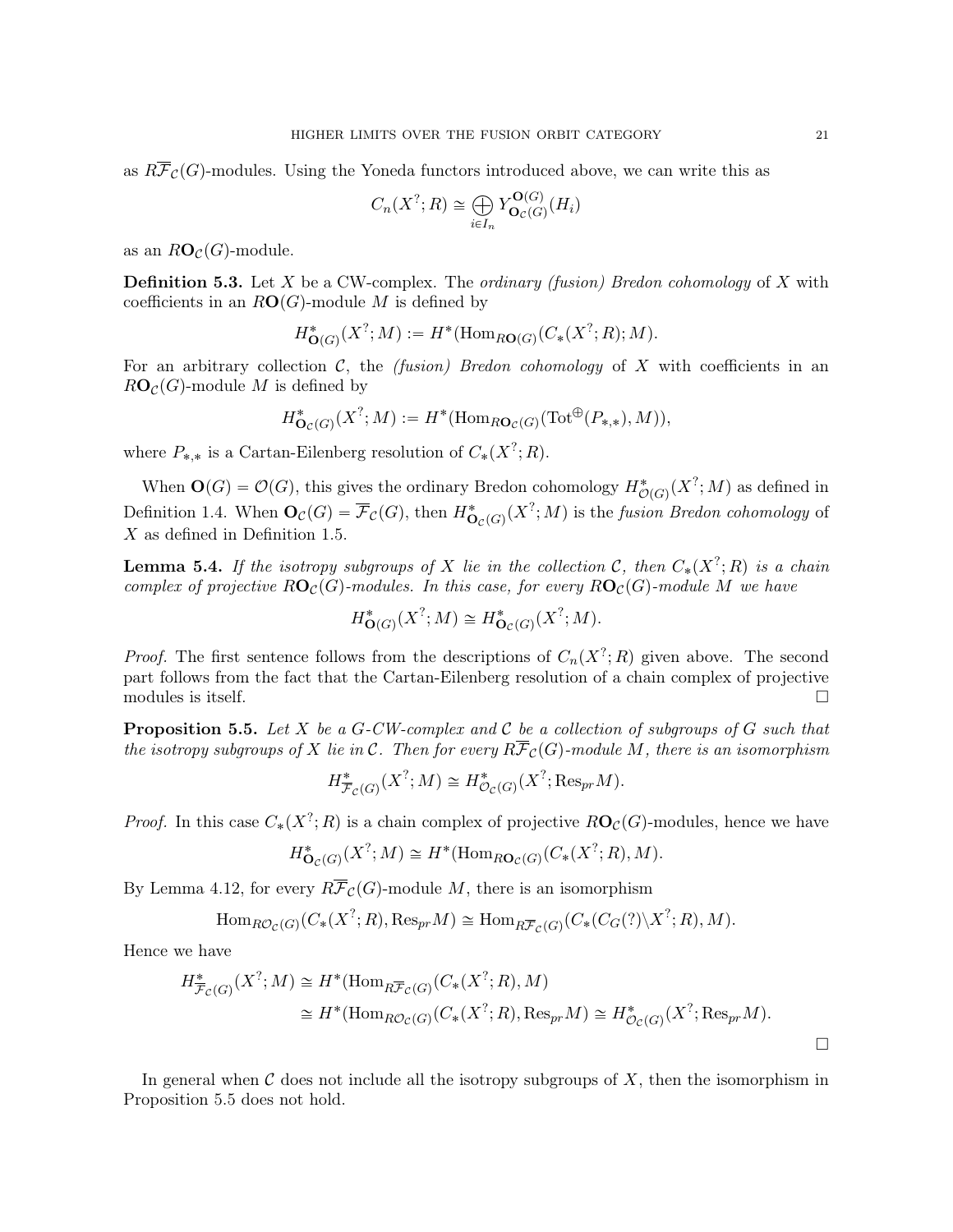**Example 5.6.** Let G be a discrete group. If  $C = \{1\}$ ,  $X = pt$ , and A is an abelian group with trivial G-action, then  $H^*_{\mathcal{O}_{\mathcal{C}}(G)}(X;A)$  is isomorphic to the group cohomology  $H^*(G;A)$  whereas  $H^i_{\overline{\mathcal{F}}_c(G)}(X^?;A) = 0$  for  $i \geq 1$  because  $\text{Aut}_{\overline{\mathcal{F}}_c(G)}(1) = 1$ . So if G and A are taken such that  $H^{i}(G, A) \neq 0$  for  $i \geq 1$ , then in this case the fusion Bredon cohomology and Bredon cohomology are not isomorphic.

5.3. Hypercohomology spectral sequence. There are two hypercohomology spectral sequences converging to the Bredon cohomology of a G-space introduced by Symonds [34, p. 279]. We show in this section that these spectral sequences exist also for the fusion Bredon cohomology. Throughout this section,  $\mathbf{O}_{\mathcal{C}}(G)$  denotes either  $\mathcal{O}_{\mathcal{C}}(G)$  or  $\overline{\mathcal{F}}_{\mathcal{C}}(G)$ . For a G-CW-complex X,  $X^?$  denotes either  $X^?$  or  $C_G(?)\backslash X^?$  depending on the category  $\mathbf{O}_C(G)$ .

**Proposition 5.7.** Let X be a G-CW-complex and M be an  $RO_{\mathcal{C}}(G)$ -module. For every integer  $j \geqslant 0$ , let  $\mathcal{H}_{M}^{j}$  denote the  $RO(G)$ -module defined in Definition 5.2. Then there are two spectral sequences

$$
{}^{I}E_{2}^{s,t} \cong H^{s}_{\mathcal{O}(G)}(X^{?}; \mathcal{H}^{t}_{M}) \quad \text{and} \quad {}^{II}E_{2}^{s,t} \cong \text{Ext}^{s}_{R\mathbf{O}_{\mathcal{C}}(G)}(H_{t}(X^{?}; R), M)
$$

converging to the (fusion) Bredon cohomology  $H^*_{\mathbf{O}_\mathcal{C}(G)}(X^?;M)$ .

*Proof.* Let  $C_*(X^?; R)$  denote the chain complex of  $R\textbf{O}_\mathcal{C}(G)$ -modules for X, and  $P_{*,*}$  denote the Cartan-Eilenberg projective resolution of  $C_*(X^?;R)$  (see [36, Def 5.7.1]). Applying the homfunctor  $\text{Hom}_{R\textbf{O}_{\mathcal{C}}}(-;M)$  to  $P_{*,*}$ , we obtain a double (cochain) complex where

$$
C^{s,t} = \text{Hom}_{R\textbf{O}_\mathcal{C}(G)}(P_{s,t}, M)
$$

for every  $s, t \geq 0$ . The differentials are in two directions

$$
d_v^{s,t}:C^{s,t}\to C^{s,t+1}\quad\text{and}\quad d_h^{s,t}:C^{s,t}\to C^{s+1,t}
$$

satisfying  $d_h d_v + d_v d_h = 0$ . The total complex of  $C^{*,*}$  is defined by  $X^n = Tot^n(C^{*,*})$  $\bigoplus_{s+t=n} C^{s,t}$  with differential  $d_v + d_h$ . Note that this is a first quadrant double complex so we have  $\text{Tot}^{\oplus} = \text{Tot}^{\pi}$  in this case.

We can filter the total complex  $X^*$  by taking

$$
F^{s}(X^{s+t}) = \bigoplus_{\substack{i+j=s+t, \\ i \geq s}} C^{i,j}.
$$

So the the layers of the filtration are the columns of  $C^{*,*}$ . This gives a spectral sequence  ${I E_r^{s,t}}_{r \geq 0}$  with

$$
{}^{I}E^{s,t}_{2} = H_{h}^{s}(H_{v}^{t}(C^{*,*}))
$$

(see [3, Thm 3.4.2] and [36, Def 5.6.1]). For each  $s \geq 0$ , let  $I_s$  denote the set of G-orbits of s-dimensional cells in X, and let  $H_i$  denote the stabilizer of the *i*-th cell in G. Then

$$
C_s(X^?;R) \cong \bigoplus_{i \in I_s} Y_{\mathbf{O}_c(G)}^{\mathbf{O}(G)}(H_i)
$$

as an  $RO_{\mathcal{C}}(G)$ -module. By Lemma 5.1, we obtain

$$
H_v^t(C^{s,*}) \cong \prod_{i \in I_s} \text{Ext}_{R\textbf{O}_C(G)}^t(Y_{\textbf{O}_C(G)}^{\textbf{O}(G)}(H_i), M) \cong \prod_{i \in I_s} \overline{\mathcal{H}}_M^t(H_i) \cong \text{Hom}_{R\textbf{O}(G)}(C_s(X^?; R), \overline{\mathcal{H}}_M^t)
$$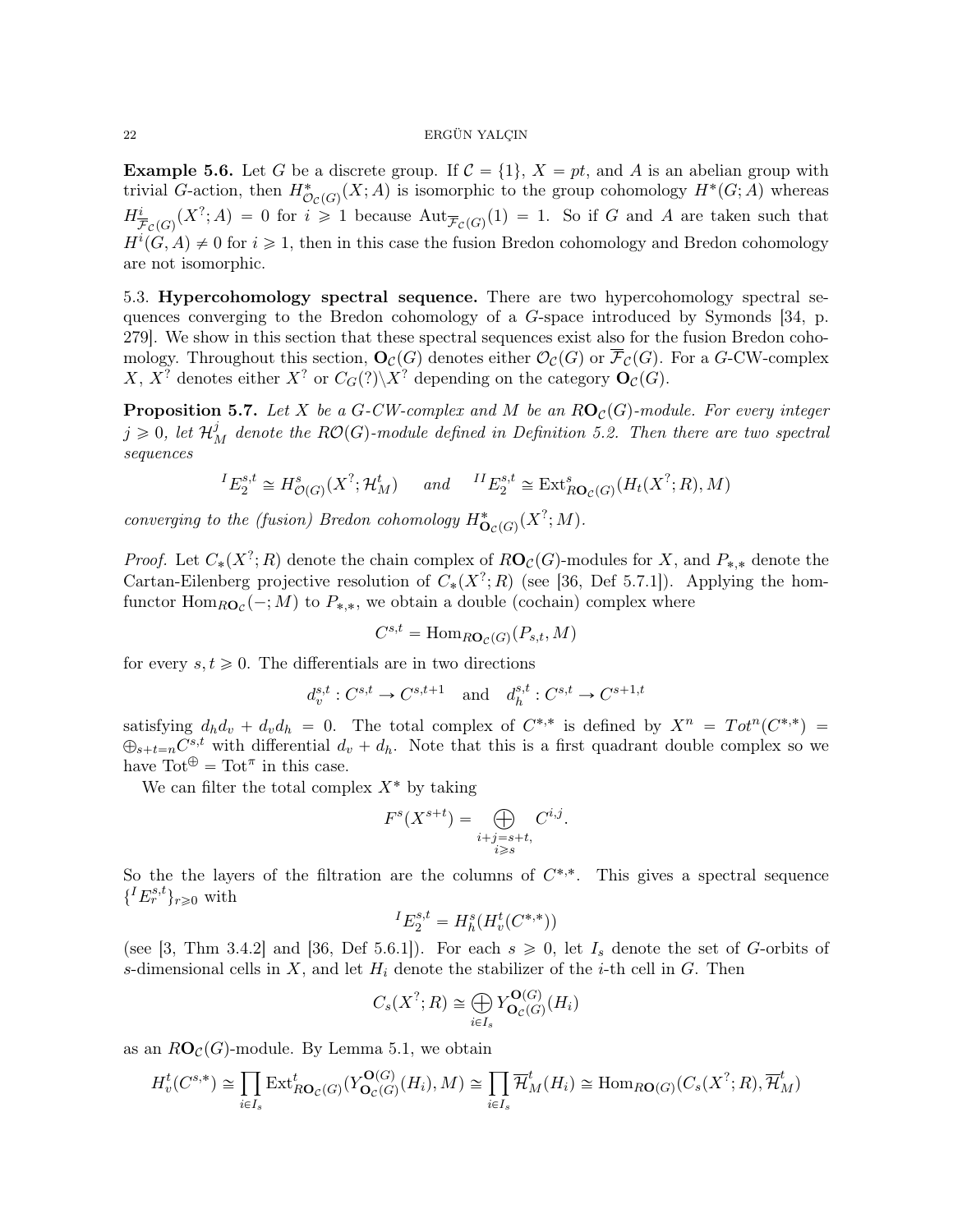for every  $s, t \geq 0$ . The horizontal differential  $d_h$  is induced by the differentials of the chain complex  $C_*(X^?;R)$ . Hence we have

$$
{}^{I}E_{2}^{s,t} = H_{h}^{s}(H_{v}^{t}(C^{*,*})) \cong H^{s}(\text{Hom}_{R\textbf{O}(G)}(C_{*}(X^{?};R),\overline{\mathcal{H}}_{M}^{t})) \cong H_{\textbf{O}(G)}^{s}(X^{?};\overline{\mathcal{H}}_{M}^{t}).
$$

When  $\mathbf{O}(G) = \overline{\mathcal{F}}(G)$ , by Proposition 5.5, we have

$$
H^*_{\overline{\mathcal{F}}(G)}(X^?; \overline{\mathcal{H}}_M^t) \cong H^*_{\mathcal{O}(G)}(X^?; \text{Res}_{pr} \overline{\mathcal{H}}_M^t) = H^*_{\mathcal{O}(G)}(X^?; \mathcal{H}_M^t).
$$

So for both categories  $\mathcal{O}(G)$  and  $\overline{\mathcal{F}}(G)$ , we have

$$
{}^{I}E_{2}^{s,t} \cong H^{s}_{\mathcal{O}(G)}(X^{?}; \mathcal{H}^{t}_{M}).
$$

The second spectral sequence comes from filtering the total complex  $X^*$  horizontally by taking

$$
F^{s}(X^{s+t}) = \bigoplus_{\substack{i+j=s+t, \\ j\geqslant s}} C^{i,j}.
$$

In this case the layers of the filtration are the rows of  $C^{*,*}$ . We take  $^{II}E_0^{s,t} = C^{t,s}$  and obtain a spectral sequence  ${^{II}E_r^{s,t}}$  with

$$
{}^{II}E_2^{s,t} = H^s_v(H^t_h(C^{*,*}))
$$

(see [36, Def 5.6.2]). By the properties of the Cartan-Eilenberg resolutions, the horizontal cohomology group  $H_h^t(C^{*,s}) \cong \text{Hom}_{R\textbf{O}_C(G)}(Q_s, M)$  where  $Q_*$  is a projective resolution of  $H_t(X^?; R)$ (see [36, Def 5.7.1]). Hence

$$
{}^{II}E_2^{s,t} \cong H^s(\text{Hom}_{R\mathbf{O}_C(G)}(Q_*,M)) \cong \text{Ext}_{R\mathbf{O}_C(G)}^s(H_t(X^?;R),M)
$$
  
for all  $s, t \ge 0$ .

One special case of the above hypercohomology spectral sequence is the case where  $C_*(X^H)$ (resp.  $C_*(C_G(H)\backslash X^H)$ ) has a homology of a point for every  $H \in \mathcal{C}$ . In this case we say X is  $R\mathcal{O}_{\mathcal{C}}(G)$ -acyclic (resp.  $R\overline{\mathcal{F}}_{\mathcal{C}}(G)$ -acyclic).

**Theorem 5.8.** Let X be an  $RO_{\mathcal{C}}(G)$ -acyclic G-CW-complex and M be an  $RO_{\mathcal{C}}(G)$ -module. For every integer  $j \geq 0$ , let  $\mathcal{H}_M^j$  denote the  $RO(G)$ -module defined in Definition 5.2. Then there is a spectral sequence

$$
E_2^{s,t} \cong H^s_{\mathcal{O}(G)}(X^?; \mathcal{H}^t_M) \Rightarrow H^{s+t}(\mathbf{O}_{\mathcal{C}}(G); M).
$$

Proof. By Proposition 5.7, there are two spectral sequences which converge to the Bredon cohomology  $H^*_{\mathbf{O}_C(G)}(X^?; M)$ . Since X is  $R\mathbf{O}_C(G)$ -acyclic, we have

$$
H_t(X^?; R) \cong \begin{cases} \underline{R} & \text{if } t = 0\\ 0 & \text{if } t \neq 0 \end{cases}
$$

as an  $R\mathbf{O}_{\mathcal{C}}(G)$ -module. This gives that the spectral sequence  $^{II}E_2^{*,*}$  collapses at the  $E_2$ -page to the horizontal line at  $t = 0$ , hence for each  $n \geq 0$ , there is an isomorphism

$$
H^n_{\mathbf{O}_{\mathcal{C}}(G)}(X^?;M) \cong H^n(\mathbf{O}_{\mathcal{C}}(G);M).
$$

Now the first spectral sequence  $^{I}E_{2}^{s,t}$  $z_2^{s,t}$  in Proposition 5.7 becomes a spectral sequence that converges to  $H^*(\mathbf{O}_{\mathcal{C}}(G); M)$ .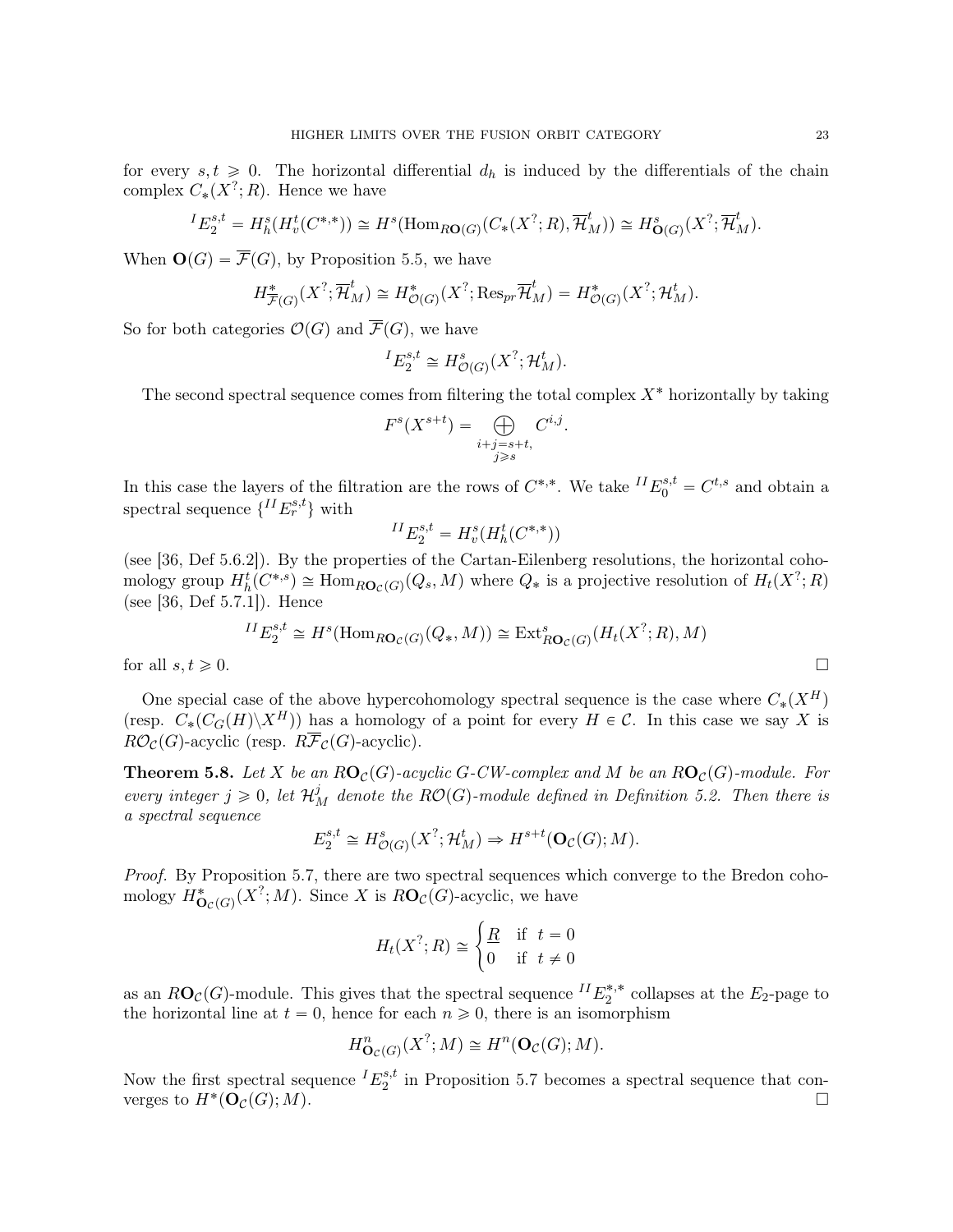# 6. Dwyer spaces for homology decompositions

The Dwyer spaces  $X_C^{\alpha}$ ,  $X_C^{\beta}$ ,  $X_C^{\delta}$  for centralizer, subgroup, and normalizer decompositions were introduced by Dwyer to give a unified treatment for the homology decompositions for classifying spaces of discrete groups. In this section we give the definitions of Dwyer spaces and show that the Dwyer spaces for the centralizer and normalizer decompositions satisfy the conditions of Theorem 5.8. For more details on the homology decompositions of classifying spaces, we refer the reader to  $[12, \, \S7], \, [4, \, \text{Chp } 5], \, \text{and } [13].$ 

6.1. G-Categories. We first recall some definitions on categories with a group action. We follow the terminology and notation introduced by Grodal in [13] and [14]. Let G be a discrete group. A G-category is a category C together with a set of functors  $F_q : \mathbf{C} \to \mathbf{C}$  for all  $g \in G$  which satisfy  $F_q \circ F_h = F_{gh}$  for all  $g, h \in G$ , and  $F_1 = id_{\mathbf{C}}$ . We denote the image of the object  $x \in Ob(\mathbf{C})$ under  $F_g$  by gx. Similarly for a morphism  $\alpha : x \to y$ , we write  $F_g(\alpha) = g\alpha$ . The nerve  $\mathcal{N}(\mathbf{C})$ of a small category  $C$  is a simplicial set whose *n*-simplices are given by a chain of composable maps  $x_0 \stackrel{\alpha_1}{\longrightarrow} x_1 \stackrel{\alpha_2}{\longrightarrow} \cdots \stackrel{\alpha_n}{\longrightarrow} x_n$ . When **C** is a *G*-category, the nerve  $\mathcal{N}(\mathbf{C})$  is a *G*-simplicial set where the G-action on the simplices is given by

$$
g(x_0 \xrightarrow{\alpha_1} x_1 \xrightarrow{\alpha_2} \cdots \xrightarrow{\alpha_n} x_n) = (gx_0 \xrightarrow{g\alpha_1} gx_1 \xrightarrow{g\alpha_2} \cdots \xrightarrow{g\alpha_n} gx_n)
$$

for every  $g \in G$ .

The geometric realization  $|\mathcal{N}(\mathbf{C})|$  of the simplicial set  $\mathcal{N}(\mathbf{C})$  is called the geometric realization of the category  $C$ , and it is denoted by  $|C|$ . When  $C$  is a G-category, then the geometric realization |C| has a G-CW-complex structure. For every subgroup  $H \le G$ , let  $\mathbb{C}^H$  denote the subcategory of  $C$  whose objects and morphisms are the objects and morphisms of  $C$  that are fixed under the  $H$ -action. We have

$$
|\mathbf{C}|^H = |\mathcal{N}(\mathbf{C})|^H = |\mathcal{N}(\mathbf{C})^H| = |\mathcal{N}(\mathbf{C}^H)| = |\mathbf{C}^H|.
$$

The orbit space  $|C|/G$  is homeomorphic to the topological realization of the simplicial set  $\mathcal{N}(\mathbf{C})/G$ .

A functor  $F : \mathbf{C} \to \mathbf{D}$  between two G-categories is called a G-functor if for every  $g \in G$ , (i)  $F(qx) = qF(x)$  for every  $x \in Ob(\mathbb{C})$ , and (ii)  $F(q\alpha) = qF(\alpha)$  for every morphism  $\alpha$  in C. If  $F : \mathbf{C} \to \mathbf{D}$  is a G-functor, then the induced map on the realizations  $|F| : |\mathbf{C}| \to |\mathbf{D}|$ is a G-map. A natural transformation  $\mu : F \to F'$  between two G-functors  $F, F' : \mathbf{C} \to \mathbf{D}$  is called a natural G-transformation if  $\mu_{gx}: F(gx) \to F'(gx)$  is equal to  $g\mu_x: gF(x) \to gF'(x)$  for every  $g \in G$  and  $x \in Ob(C)$ . If  $\mu : F \to F'$  is a natural G-transformation, then the realizations  $|F|, |F'|: |\mathbf{C}| \to |\mathbf{D}|$  are G-homotopic. These give the following:

**Proposition 6.1** ([12, Prop 5.6]). Let **C** be a G-category and  $x_0 \in Ob(\mathbb{C}^G)$ . If the identity functor of  $C$  is connected to the constant functor  $c_{x_0}$  :  $C \rightarrow C$  by a zigzag of natural  $G$ transformations, then  $|C|$  is G-equivariantly contractible. In particular, the orbit space  $|C|/G$ is contractible.

Our main example of a G-category is a category obtained by applying Grothendieck construction to a functor  $F: \mathbf{D} \to G$ -sets. In this case the Grothendick construction is a category  $\mathbf{D} \wr F$ whose objects are pairs  $(d, x)$  where  $d \in Ob(\mathbf{D})$  and  $x \in F(d)$ . A morphism  $(d, x) \to (d', x')$  is a pair  $(\alpha, x)$  such that  $\alpha : d \to d'$  is a morphism in **D** such that  $F(\alpha)(x) = x'$ . The composition of morphisms is defined by  $(\alpha', x') \circ (\alpha, x) = (\alpha' \circ \alpha, x)$ . The G-action on  $\mathbf{D} \wr F$  is given by  $g(d, x) = (d, gx)$  and  $g(\alpha, x) = (\alpha, gx)$  for every  $g \in G$ . There is a natural isomorphism of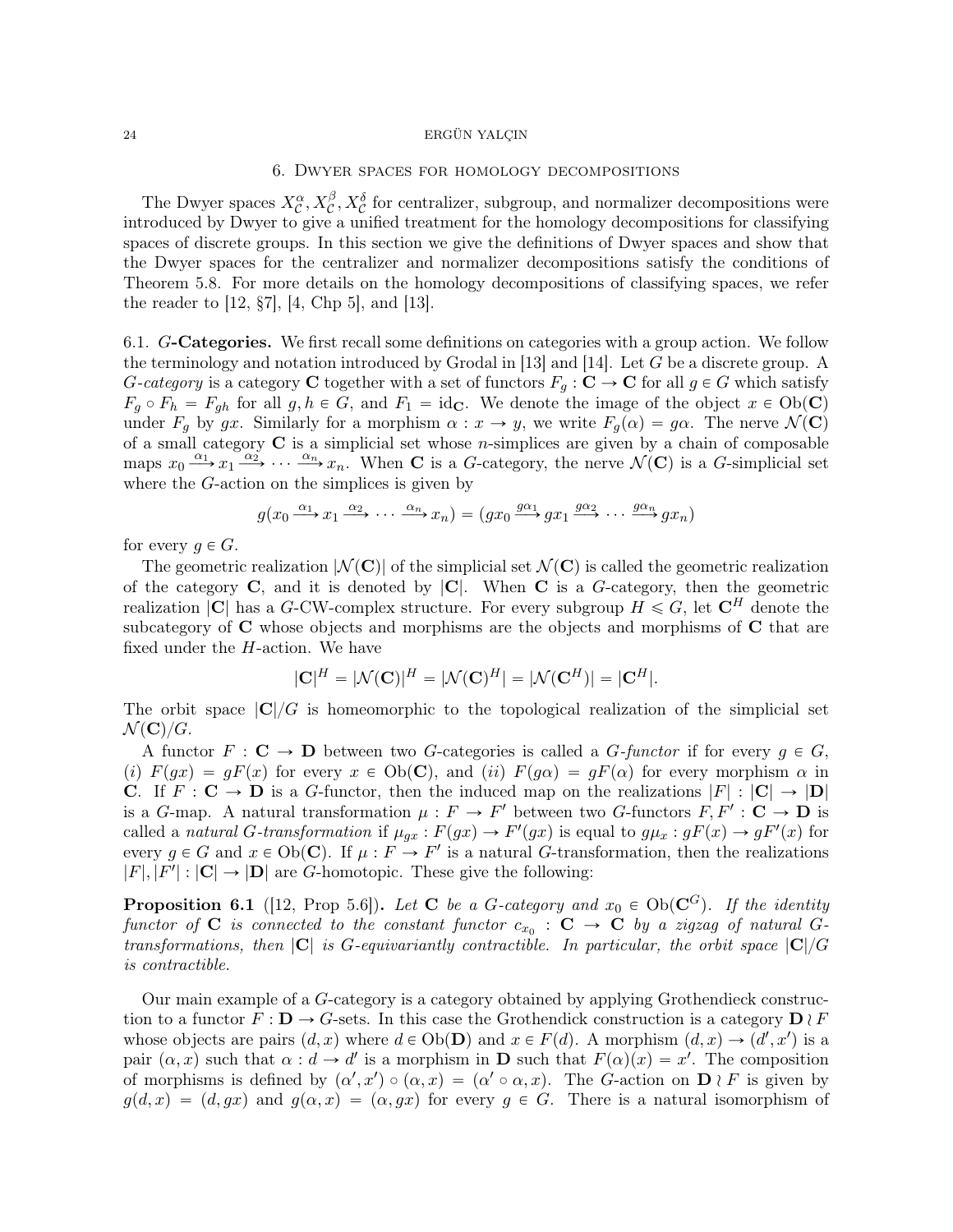simplicial sets

$$
\operatornamewithlimits{hocolim}_{d\in{\mathbf D}}F\mathop{\longrightarrow}\limits^{\cong}\mathcal N({\mathbf D}\wr F)
$$

(see [35, Thm 1.2] and [31, p. 3] for details). It is easy to see that this isomorphism an isomorphism of G-simplicial sets, so the fixed point subspaces and the orbit space of  $X = |\text{hocolim}_{d\in\mathbf{D}} F|$ can be computed using the nerve  $\mathcal{N}(\mathbf{D} \wr F)$ .

Remark 6.2. Throughout the paper whenever it makes sense we will work in the category of simplicial sets and call a simplicial set a space and a G-simplicial set a G-space. Note that the geometric realization of a  $G$ -space is a  $G$ -CW-complex, so we can associate to a  $G$ -space  $X$  a chain complex  $C_*(X^?;R)$  over (fusion) orbit category using its geometric realization. This allows us to apply the theorems proved for  $G$ -CW-complexes to  $G$ -spaces.

In the following subsections, G is a discrete group and C denotes an arbitrary collection of subgroups in  $G$ .

6.2. The Dwyer space for the subgroup decomposition. Let  $\mathcal{O}_{\mathcal{C}}(G)$  denote the orbit category of G over the collection  $\mathcal C$ . The collection  $\mathcal C$  can be considered as a poset with the order relation given by the inclusion of subgroups. There is a G-action on this poset by conjugation. Let  $K_{\mathcal{C}}$  denote the order complex of the poset  $\mathcal{C}$ . The simplices of  $K_{\mathcal{C}}$  are the chains of subgroups  $\sigma = (H_0 < H_1 < \cdots < H_n)$  in C, and an element  $g \in G$  acts on a chain by the action defined by

$$
g\sigma = (gH_0g^{-1} < gH_1g^{-1} < \cdots < gH_ng^{-1}).
$$

There is a simplicial set associated to the simplicial complex  $K_{\mathcal{C}}$ . We denote this simplicial set by  $\mathcal{NC}$  and its geometric realization by  $|\mathcal{C}|$ .

**Definition 6.3.** Consider the Borel construction  $EG \times_G \mathcal{NC} := (EG \times \mathcal{NC})/G$ . A collection C is called p-ample if the map induced by projection to the first coordinate  $EG \times_G \mathcal{NC} \to BG$  is a mod-p homology isomorphism.

The Dwyer space for the subgroup decomposition is defined as follows.

**Definition 6.4.** Let  $\tilde{\beta}: \mathcal{O}_{\mathcal{C}}(G) \to G$ -Sets denote the functor that sends  $H \in \mathcal{C}$  to the transitive G-set  $G/H$ . The G-space

$$
X_{\mathcal{C}}^{\beta}:=\underset{\mathcal{O}_{\mathcal{C}}(G)}{\operatorname{hocolim}}\,\widetilde{\beta}
$$

is called the Dwyer space for the subgroup decomposition.

The space  $X_{\mathcal{C}}^{\beta}$  $\int_{C}^{\beta}$  is a nerve of a category  $\mathbf{X}_{\mathcal{C}}^{\beta}$  whose objects are pairs  $(H, gH)$  with  $H \in \mathcal{C}$ and  $gH \in G/H$ . A morphism  $(H, xH) \to (K, yK)$  is a G-map  $f : G/H \to G/K$  such that  $f(xH) = yK$ . There is a G-map  $X_C^{\beta} \to \mathcal{NC}$  which is a weak equivalence (non-equivariantly). This gives a homotopy equivalence  $EG \times_G X_C^{\beta} \to EG \times_G \mathcal{NC}$ . If  $\beta: \mathcal{O}_C(G) \to Spaces$  is the functor defined by  $\beta = EG \times_G \tilde{\beta}$ , then there is a natural isomorphism

$$
EG \times_G X_C^{\beta} \cong \mathop\mathrm{hocolim}_{\mathcal{O}_C(G)} \beta
$$

(see [4, Prop 4.7.6]). Hence if  $\mathcal C$  is a p-ample collection, then the composition

$$
\operatorname*{hocolim}_{\mathcal{O}_{\mathcal{C}}(G)} \beta \cong EG \times_G X_{\mathcal{C}}^{\beta} \to EG \times_G \mathcal{N}\mathcal{C} \to BG
$$

is a mod-p homology isomorphism (see [12, Prop 7.14] or [4, Thm 5.5.4] for details). This mod-p homology isomorphism is called the mod-p subgroup decomposition for BG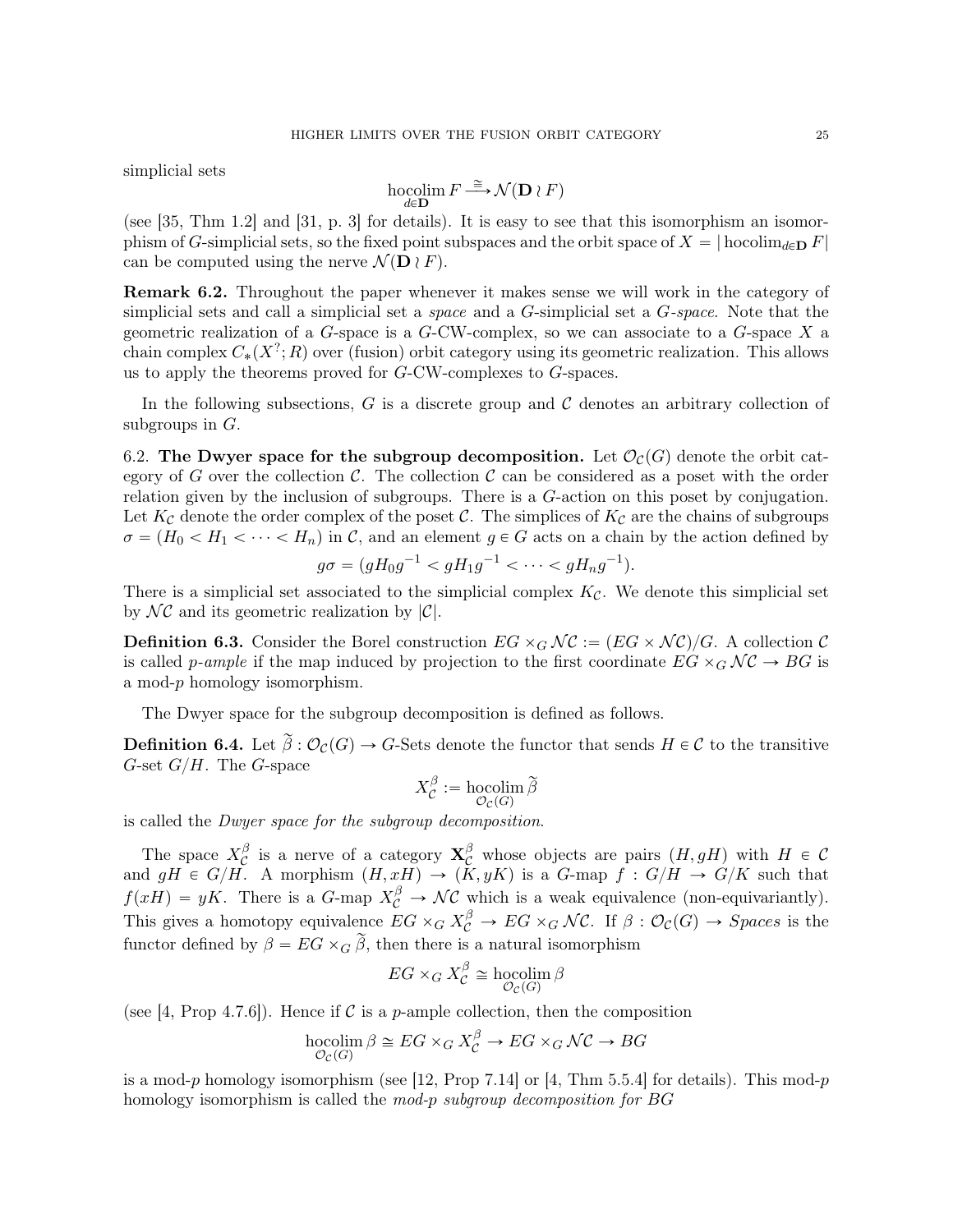The Dwyer space  $X = X_C^{\beta}$  $\mathcal{C}$  is also denoted by  $E_{\mathcal{C}}G$  and called the universal space for the collection C. For every  $H \in \mathcal{C}$ , the fixed point subspace  $X^H$  is homotopy equivalent to the realization of the subposet  $C_{\geq H} = \{K \in \mathcal{C} | K \geq H\}$  of C, hence it is contractible (see [15]). However, in general the orbit space  $C_G(H)\backslash X^H$  is not  $\mathbb{Z}_{(p)}$ -acyclic (see Example 11.6). So the Dwyer space  $X = X_C^{\delta}$  does not satisfy the conditions of Theorem 5.8 for the fusion orbit category  $\overline{\mathcal{F}}_{\mathcal{C}}(G)$ .

6.3. The Dwyer space for the centralizer decomposition. The C-conjugacy category  $\mathcal{A}_{\mathcal{C}}(G)$ is the category whose objects are pairs  $(H,[i])$  where H is a group and  $[i]$  is a G-conjugacy class of monomorphisms  $i : H \to G$  such that  $i(H) \in \mathcal{C}$ . The G-action on a monomorphism  $i : H \to G$ is defined by  $g \cdot i := c_g \circ i$  for  $g \in G$  where  $c_g : G \to G$  is conjugation map  $x \to gxg^{-1}$ . A morphism  $(H, [i]) \to (H', [i'])$  is given by a group homomorphism  $f : H \to H'$  such that  $[i] = [i' \circ f]$ .

**Remark 6.5.** The category  $\mathcal{A}_{\mathcal{C}}(G)$  is not small. To take homotopy colimits over  $\mathcal{A}_{\mathcal{C}}(G)$  we replace it with an equivalent category which is small. For example we can use the subcategory of  $\mathcal{A}_{\mathcal{C}}(G)$  where the objects are pairs  $(H,[i])$  where  $H \in \mathcal{C}$  and  $[i]$  is a conjugacy class of monomorphisms  $i : H \to G$  with  $i(H) \in \mathcal{C}$  as above.

**Definition 6.6.** Let  $\tilde{\alpha}_{\mathcal{C}} : \mathcal{A}_{\mathcal{C}}(G)^{op} \to G$ -Sets denote the functor which takes  $(H,[i])$  to the G-conjugacy class [i]. The Dwyer space for the centralizer decomposition over the collection  $\mathcal C$  is the G-space defined by

$$
X_{\mathcal{C}}^{\alpha} := \operatorname*{hocolim}_{\mathcal{A}_{\mathcal{C}}(G)^{op}} \widetilde{\alpha}_{\mathcal{C}}.
$$

The space  $X_C^{\alpha}$  is also denoted by  $E\mathbf{A}_{\mathcal{C}}$ . For every  $(H,[i])$  in  $\mathcal{A}_{\mathcal{C}}(G)$ , we have

$$
\widetilde{\alpha}_{\mathcal{C}}(H,[i]) \cong G/C_G(i(H))
$$

as G-sets. The Dwyer space  $X_C^{\alpha}$  is isomorphic to the nerve of the category  $\mathbb{Z}_C^{\alpha}$  whose objects are the pairs  $(H, i)$  where H is a group and  $i : H \to G$  is a monomorphism such that  $i(H) \in \mathcal{C}$ . There is a unique morphisms from  $(H', i')$  to  $(H, i)$  if there is a group homomorphisms  $f : H \to H'$ such that  $i = i' \circ f$ . As it often done in the literature, we will work with the opposite category  $\mathbf{X}_{\mathcal{C}}^{\alpha} := (\mathbf{Z}_{\mathcal{C}}^{\alpha})^{op}$  where there is a unique morphisms from  $(H, i)$  to  $(H', i')$  if there is a group homomorphisms  $f: H \to H'$  such that  $i = i' \circ f$  (see [12, Prop 7.12] and [4, Thm 5.44]). Note that the realization of the category  $\mathbf{X}_{\mathcal{C}}^{\alpha}$  is G-homeomorphic to the realization of the Dwyer space  $X_C^{\alpha}$ , so it does not affect the proofs to work with either category.

If  $\alpha_{\mathcal{C}}: \mathcal{A}_{\mathcal{C}}(G)^{op} \to Spaces$  denote the functor  $EG \times_G \widetilde{\alpha}_{\mathcal{C}}$ , then there is a natural isomorphism

$$
\underset{\mathcal{A}_{\mathcal{C}}(G)^{op}}{\text{hocolim}} \alpha_{\mathcal{C}} \cong EG \times_G X_{\mathcal{C}}^{\alpha}.
$$

There is also a  $G$ -map  $X_C^{\alpha} \to \mathcal{NC}$  which is a weak equivalence (see proof of [12, Prop 7.12]). If  $\mathcal C$  is a p-ample collection, then the composition

$$
\operatorname*{hocolim}_{\mathcal{A}_{\mathcal{C}}(G)^{op}} \alpha_{\mathcal{C}} \cong EG \times_G X_{\mathcal{C}}^{\alpha} \to EG \times_G \mathcal{N}\mathcal{C} \to BG
$$

is a mod-p homology isomorphism. This isomorphism is called the centralizer decomposition for G (see [12, Prop 7.12]). For the Dwyer space  $X^{\alpha}_{\mathcal{C}}$  we prove the following:

**Proposition 6.7.** Let G be a discrete group and  $\mathcal E$  denote the collection of all nontrivial elementary abelian p-subgroups in G. If  $X = X_{\mathcal{E}}^{\alpha}$  is the Dwyer space for the centralizer decomposition for G, then for every nontrivial finite p-subgroup  $P \le G$ , the fixed point subspace  $X^P$  and the orbit space  $C_G(P)\backslash X^P$  are contractible.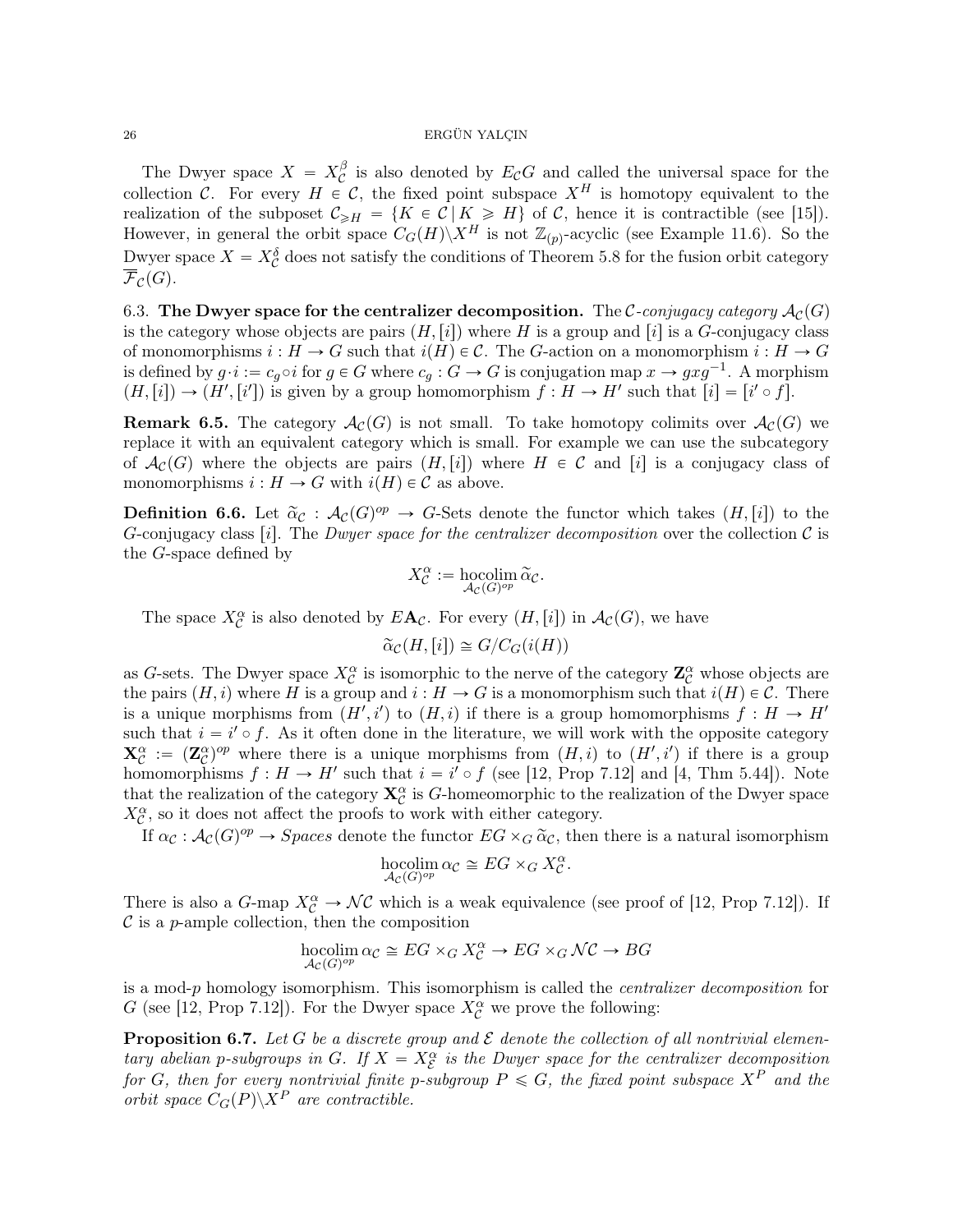*Proof.* A proof for the contractibility of  $X^P$  can be found in [12, §13.3]. The argument given there for the contractibility of  $X^P$  does not give a  $C_G(P)$ -equivariant contraction. We modify Dwyer's argument to obtain a  $C<sub>G</sub>(P)$ -equivariant contraction.

Let  $X = X_{\mathcal{E}}^{\alpha}$  and P be a fixed nontrivial finite p-subgroup of G. The fixed point subspace  $|X|^P = |X^P|$  is G-homeomorphic to the realization of the category  $\mathbf{C} := (\mathbf{X}_{\mathcal{E}}^{\alpha})^P$  whose objects are the pairs  $(E, i)$  that satisfy  $i(E) \leq C_G(P)$ . Let Z be a central subgroup of order p in P. Then Z is a subgroup of  $C_G(P)$ , and furthermore it is a central subgroup of  $C_G(P)$  because  $Z \leq P$ . Let  $j: Z \to G$  denote the inclusion map and let  $c_{(Z,j)} : \mathbf{C} \to \mathbf{C}$  denote the constant functor that takes every object  $(E, i)$  in C to  $(Z, j)$ . We will show that there is a zigzag of natural  $C_G(P)$ -transformations between id<sub>c</sub> and the constant functor  $c_{(Z,j)}$ . By Proposition 6.1, this will imply that  $C_G(P)\backslash X^P$  is contractible.

For every  $(E, i) \in \mathbb{C}$ , the elementary abelian p-subgroups  $i(E)$  and Z commute with each other. In particular the product  $i(E) \cdot Z$  is an elementary abelian p-subgroup of  $C_G(P)$ . Let  $(E', i')$  be the pair such that #

$$
E' := \begin{cases} E & \text{if } Z \le i(E) \\ E \times Z & \text{if } Z \not\le i(E) \end{cases} \qquad i' := \begin{cases} i & \text{if } E' = E, \\ (e, z) \to i(e)z & \text{if } E' \ne E. \end{cases}
$$

Let  $F: \mathbf{C} \to \mathbf{C}$  be the functor that sends the pair  $(E, i)$  to  $(E', i')$ , and sends a morphism  $f: (E_1, i_1) \to (E_2, i_2)$  to the morphism  $f': (E'_1, i'_1) \to (E'_2, i'_2)$  where

- (1)  $f' = f$  if  $E'_1 = E_1$  and  $E'_2 = E_2$ ,
- (2)  $f': E_1 \times Z \to E_2$  is defined by  $(e, z) \to f(e) i_2^{-1}(z)$  if  $E'_1 \neq E_1$  and  $E'_2 = E_2$ ,
- (3)  $f' = f \times id_Z$  if  $E'_1 \neq E_1$  and  $E'_2 \neq E_2$ .

Note that the case  $E'_1 = E_1$  and  $E'_2 \neq E_2$  can not happen because the morphism  $f : (E_1, i_1) \stackrel{f}{\rightarrow}$  $(E_2, i_2)$  is a group homomorphism  $f : E_1 \to E_2$  such that  $i_2 \circ f = i_1$ , hence  $i_1(E_1) = i_2(f(E_1))$  $i_2(E_2)$ , so  $Z \le i_1(E_1)$  implies  $Z \le i_2(E_2)$ .

There is a zigzag of natural transformations

$$
\operatorname{id}_{\mathbf{C}} \xrightarrow{\mu} F \xleftarrow{\eta} c_{(Z,j)}
$$

between the identity functor and the constant functor with value  $(Z, j)$ . The morphism  $\mu_{(E, i)}$ :

$$
(E, i) \to (E', i') \text{ is defined by the group homomorphism}
$$

$$
(\mu_{(E,i)} : E \to E') = \begin{cases} \text{id}_E : E \to E \text{ if } E' = E, \\ E \to E \times Z \text{ defined by } e \to (e, 1) \text{ if } E' \neq E. \end{cases}
$$

It is easy to check that  $\mu$  is a natural transformation. The only nontrivial case to check is when  $E'_1 \neq E_1$  and  $E'_2 = E_2$ . In this case, for every morphism  $f : (E_1, i_1) \rightarrow (E_2, i_2)$ , and for every  $e \in E_1$ , we have

$$
f'(\mu_{(E_1,i_1)}(e)) = f'(e,1) = f(e)i_2^{-1}(1) = f(e) = \mu_{(E_2,i_2)}(f(e)).
$$

Hence, the equality  $f' \circ \mu_{(E_1,i_1)} = \mu_{(E_2,i_2)} \circ f$  holds in this case.

For each pair 
$$
(E, i)
$$
, the morphism  $\eta_{(E,i)}$  is defined by the group homomorphism  
\n
$$
(\eta_{(E,i)} : Z \to E') = \begin{cases} i^{-1}|_Z \text{ if } E' = E, \\ Z \to E \times Z \text{ defined by } z \to (1, z) \text{ if } E' \neq E. \end{cases}
$$

In the case  $E_1' = E_1$  and  $E_2' = E_2$ , for each morphism  $f : (E_1, i_1) \to (E_2, i_2)$ , and for each  $z \in Z$ , we have  $f(i_1^{-1}(z)) = i_2^{-1}(z)$ , hence  $f' \circ \eta_{(E_1,i_1)} = \eta_{(E_2,i_2)} \circ id_{(Z,j)}$  holds. It is easy to check that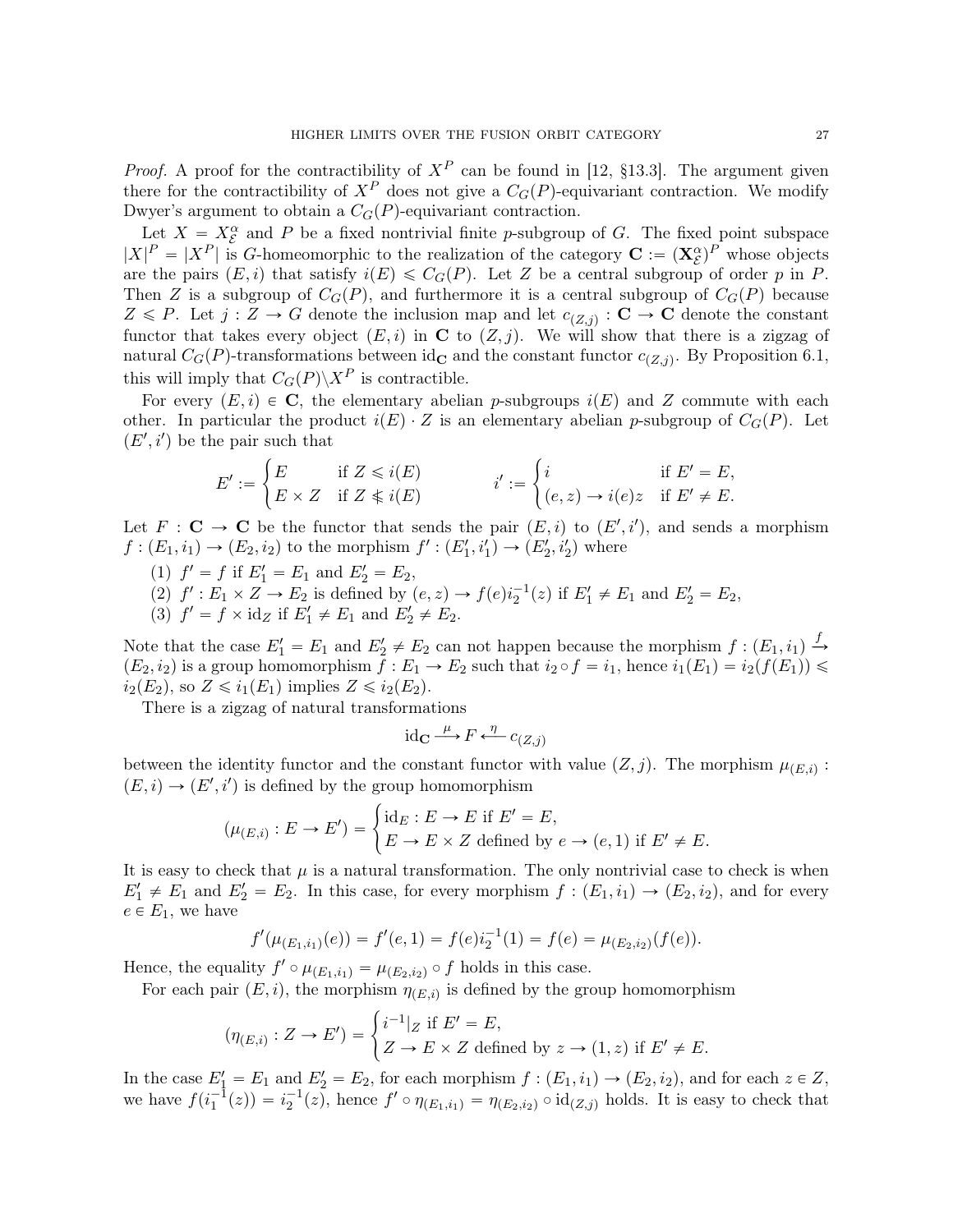this equality holds in the remaining cases and conclude that  $\eta$  is a natural transformation. Hence  $X^P$  is contractible.

It remains to show that F is a  $C_G(P)$ -functor, and  $\mu$  and  $\eta$  are  $C_G(P)$ -equivariant transformations. Since Z is central in  $C_G(P)$ , for every  $g \in C_G(P)$ , we have  $Z \leq i(E)$  if and only if  $Z \leqslant (c_g \circ i)(E)$ . So E' for  $(E, i)$  and E' for  $(E, c_g \circ i)$  are equal. We also have  $(c_g \circ i)' = c_g \circ i'$ . This gives

$$
F(g \cdot (E, i)) = F(E, c_g \circ i) = (E', (c_g \circ i)') = (E', c_g \circ i') = g \cdot F(E, i)
$$

for every  $g \in C_G(P)$ . This shows that the functor F is  $C_G(P)$ -invariant on the objects. If the morphism  $f : (E_1, i_1) \to (E_2, i_2)$  is defined by the group homomorphism  $f : E_1 \to E_2$ , then  $g \cdot f : (E_1, c_g \circ i_1) \to (E_2, c_g \circ i_2)$  is also defined by  $f : E_1 \to E_2$ . Then the morphism  $(g \cdot f)' : (E'_1, c_g \circ i') \to (E'_2, c_g \circ f'_2)$  is given by f'. This gives that  $(g \cdot f)' = g \cdot f'$  for every  $g \in C_G(P)$ . Hence F is a  $C_G(P)$ -functor.

For every  $q \in C_G(P)$ , the morphism

$$
\mu_{g\cdot(E,i)} = \mu_{(E,c_g \circ i)} : (E,c_g \circ i) \to (E',(c_g \circ i')') = (E',c_g \circ i')
$$

is equal to the morphism

$$
g \cdot \mu_{(E,i)} : g \cdot (E,i) \to g \cdot (E',i').
$$

Hence  $\mu$  is a  $C_G(P)$ -transformation. For the transformation  $\eta$ , note that for every  $g \in C_G(P)$ , the morphism

$$
\eta_{g \cdot (E,i)} = \eta_{(E,c_g \circ i)} : (Z,j) \to (E', (c_g \circ i)') = (E', c_g \circ i')
$$

is defined by the group homomorphism  $(c_g \circ i)^{-1} |Z : Z \to E'$  if  $E' = E$ . Since Z is central in  $C_G(P)$ , we have

$$
(c_g \circ i)^{-1}|_Z = i^{-1} \circ c_{g^{-1}}|_Z = i^{-1}|_Z,
$$

hence  $\eta_{g \cdot (E,i)}$  is equal to

$$
g \cdot \eta_{(E,i)} : (Z,j) \to g \cdot (E',i') = (E',c_g \circ i').
$$

In the case  $E' \neq E$ , both  $\eta_{q \cdot (E,i)}$  and  $g \cdot \eta_{(E,i)}$  are given by the group homomorphism  $Z \to E \times Z$ defined by  $z \to (1, z)$ . Hence  $\eta$  is  $C_G(P)$ -equivariant.

By Proposition 6.1, we conclude that the orbit space  $C_G(P)\backslash X^P$  is contractible.

6.4. Dwyer space for the normalizer decomposition. Let  $K_{\mathcal{C}}$  denote the order complex of the poset C. There is a G-action on the poset C by conjugation, which makes  $K_{\mathcal{C}}$  a G-simplicial complex. The simplices of  $K_{\mathcal{C}}$  forms a poset with order relation given by  $\tau \leq \sigma$  if  $\tau$  is a face of  $\sigma$ . We denote this poset by  $sd(K_{\mathcal{C}})$ , and its opposite poset by  $Sd_{\mathcal{C}}(G)$ . There is a G-action on  $Sd_{\mathcal{C}}(G)$ , and the stabilizer of the simplex  $\sigma := (H_0 < H_1 < \cdots < H_n)$  is the subgroup on  $Sd_C(G)$ , and the st<br>  $N_G(\sigma) = \bigcap_{i=0}^n N_G(H_i)$ .

**Definition 6.8.** The category of *orbit simplices*, denoted by  $Sd_{\mathcal{C}}(G)/G$ , is the category whose objects are the G-orbits  $\lbrack \sigma \rbrack$  of the simplices of  $K_c$ . Between two objects there is a unique morphism  $[\sigma] \to [\tau]$  if there is an element  $g \in G$  such that  $\tau$  is a face of  $g\sigma$ .

Note that  $Sd_{\mathcal{C}}(G)/G$  is a poset category. There is a functor  $\widetilde{\delta}_{\mathcal{C}} : Sd_{\mathcal{C}}(G)/G \to G$ -Sets which takes a G-orbit  $\sigma$  is the itself as a G-set. We can describe the effect of  $\delta_c$  on morphisms as follows: Choose a representative in each G-orbit of simplices and write  $\sigma$  for the G-orbit whose representative is  $\sigma$ . The stabilizer of  $\sigma = (H_0 < H_1 < \cdots < H_n)$  under the G-action is representative is  $\sigma$ . The stabilizer of  $\sigma = (H_0 < H_1 < \cdots < H_n)$  under the G-action is  $N_G(\sigma) = \bigcap_{i=0}^n N_G(H_i)$ . Given a morphism  $[\sigma] \to [\tau]$ , let  $g \in G$  be such that  $\tau$  is a face of  $g\sigma$ . This gives that  $gN_G(\sigma)g^{-1} = N_G(g\sigma) \leq N_G(\tau)$ . Hence there is a G-map  $f : [\sigma] \to [\tau]$  defined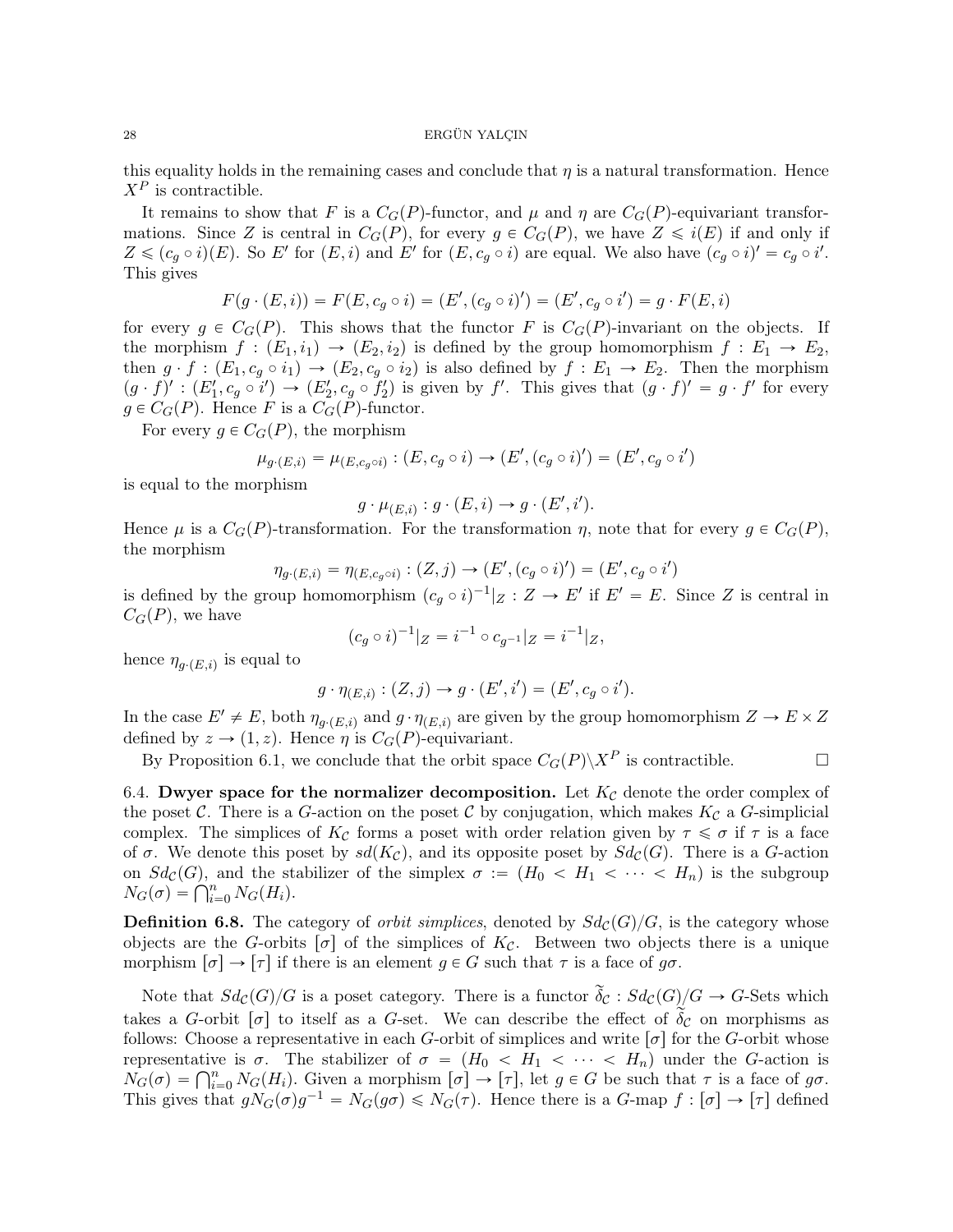by  $f(g'\sigma) = g'g^{-1}\tau$  for all  $g' \in G$ . Note that the G-map f does not depend on the group element  $g \in G$ . If  $g_1, g_2 \in G$  are such that  $\tau$  is a face of  $g_1\sigma$  and  $g_2\sigma$ , then we must have  $g_1^{-1}\tau = g_2^{-1}\tau$ since they are both subchains of  $\sigma$  with subgroups in both chains having the same order. Hence the G-map  $f : [\sigma] \to [\tau]$  is well-defined. It is clear that  $\widetilde{\delta}_{\mathcal{C}} : Sd_{\mathcal{C}}(G)/G \to G$ -Sets with these assignments defines a functor.

**Definition 6.9.** The *Dwyer space for the normalizer decomposition* is the *G*-space

$$
X_C^{\delta} := \operatorname*{hocolim}_{Sd_C(G)/G} \widetilde{\delta}.
$$

The space  $X_C^{\delta}$  is isomorphic to the nerve of the poset category  $\mathbf{X}_C^{\delta}$  whose objects are simplices of  $K_{\mathcal{C}}$ , and there is one morphism  $\sigma \to \tau$  if  $\tau$  is a subchain of  $\sigma$ . The category  $\mathbf{X}_{\mathcal{C}}^{\delta}$  is the opposite category of the simplex category of  $K_c$ . This gives that  $|X_c^{\delta}|$  is G-homeomorphic to  $|sd(K_c)|$ . By a standard result on barycentric subdivisions,  $|K_c|$  is G-homeomorphic to  $|sd(K_c)|$  (see [33, Lemma 1.6.4]). Hence  $|X_C^{\delta}|$  is *G*-homeomorphic to  $|K_C|$ .

**Lemma 6.10.** Let  $|C|$  denote the realization of the simplicial set NC of the poset C. Then  $|X_C^{\delta}|$ is G-homeomorphic to  $|\mathcal{C}|$ .

*Proof.* NC is the simplicial set for the simplicial complex  $K_c$ , so we have a G-homeomorphism  $|\mathcal{C}| \cong |K_{\mathcal{C}}|$ . Hence by the remarks above  $|X_{\mathcal{C}}^{\delta}|$  and  $|\mathcal{C}|$  are *G*-homeomorphic.

If  $\delta_{\mathcal{C}}: Sd_{\mathcal{C}}(G)/G \to Spaces$  denote the functor  $EG\times_G \widetilde{\delta}_{\mathcal{C}}$ , then there is a natural isomorphism hocolim  $\delta_{\mathcal{C}} \cong EG \times_G X_{\mathcal{C}}^{\delta}$ .  $Sd_{\mathcal{C}}(G)/G$ 

If  $\mathcal C$  is a p-ample collection, then the composition

$$
|\operatorname{hocolim}_{Sdc(G)/G} \delta_{\mathcal{C}}| \cong EG \times_G |X^{\delta}_{\mathcal{C}}| \to EG \times_G |\mathcal{C}| \to BG
$$

is a mod-p homology isomorphism (see [12, Prop 7.17]). This mod-p homology isomorphism is called the normalizer decomposition for G.

We are now going to prove an important property of the Dwyer space  $X_{\mathcal{C}}^{\delta}$ . We first give a definition.

**Definition 6.11.** We say a collection C of subgroups in G is *closed under taking products* if it satisfies the following condition: if  $P, Q \in \mathcal{C}$  such that  $P Q$  is a subgroup in G, then  $P Q \in \mathcal{C}$ .

We prove the following:

**Proposition 6.12.** Let  $\mathcal C$  be a collection of subgroups of  $G$  closed under taking products, and let  $X = X_C^{\delta}$  be the Dwyer space for the normalizer decomposition for G. Then for every  $P \in \mathcal{C}$ , the fixed point set  $X^P$  and the orbit space  $C_G(P)\backslash X^P$  are contractible.

*Proof.* By Lemma 6.10, the realization |X| is G-homeomorphic to  $|\mathcal{C}|$ , and hence it is enough to prove the statements for the G-space  $|\mathcal{C}|$ . For each  $P \in \mathcal{C}$ , we have  $|\mathcal{C}|^P = |\mathcal{C}^P|$ , so we need to show that  $\mathcal{C}^P$  is a contractible poset. If  $Q \in \mathcal{C}^P$ , then  $P \leq N_G(Q)$ , hence  $PQ$  is a subgroup in  $G$ . Since C is closed under taking products,  $PQ \in \mathcal{C}$ . Since P normalizes Q, it normalizes  $PQ$ . Hence  $PQ \in \mathcal{C}^P$ . There is a zigzag of poset contractions  $P \leqslant PQ \geqslant Q$  in  $\mathcal{C}^P$ , hence the poset  $\mathcal{C}^P$  is canonically contractible. The poset maps in the above contractions are  $C<sub>G</sub>(P)$ -equivariant maps, hence  $|C|^P$  is  $C_G(P)$ -equivariantly contractible. We conclude that the orbit space  $C_G(P)\backslash X^P$  is  $\Box$ contractible.  $\Box$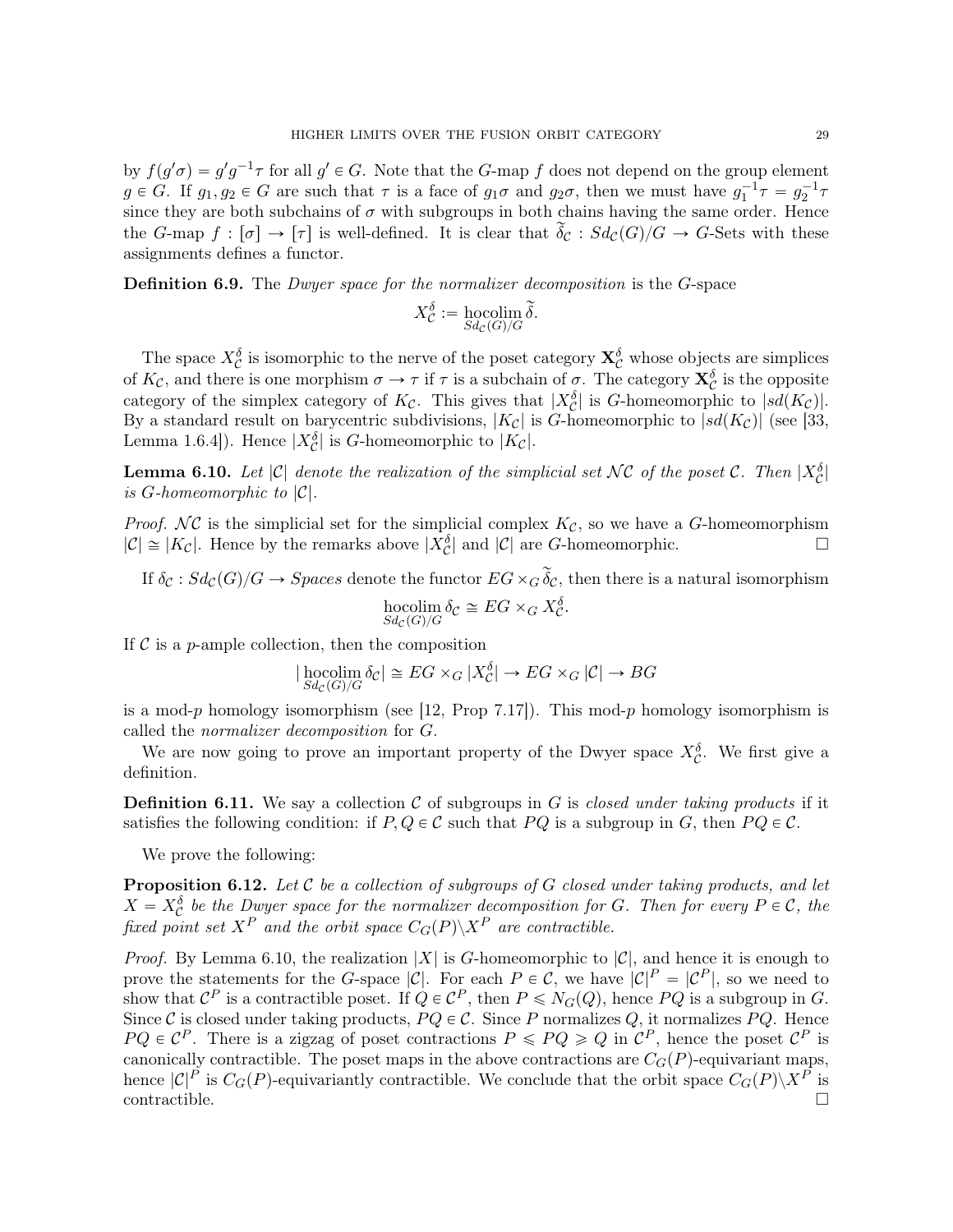## 7. Hypercohomology spectral sequences for Dwyer spaces

As an immediate consequence of Theorem 5.8 and Propositions 6.7 and 6.12, we obtain spectral sequences which converge to the cohomology of the orbit category and the fusion orbit category. We can state this conclusion as a corollary as follows:

**Corollary 7.1.** Let  $\mathbf{O}_{\mathcal{C}}(G) = \mathcal{O}_{\mathcal{C}}(G)$  or  $\overline{\mathcal{F}}_{\mathcal{C}}(G)$ , and let M be an  $R\mathbf{O}_{\mathcal{C}}(G)$ -module.

- (1) Let  $X = X_{\mathcal{E}}^{\alpha}$  be the Dwyer space for the centralizer decomposition over the collection  $\mathcal E$  of nontrivial elementary abelian p-subgroups, and  $\mathcal C$  be any collection of nontrivial psubgroups of G, or
- (2) let C be a collection of p-subgroups of G that is closed under taking products, and  $X = X_C^{\delta}$ be the Dwyer space for normalizer decomposition over C.

For  $j \geq 0$ , let  $\mathcal{H}_M^j$  denote the  $RO(G)$ -module defined in Definition 5.2. Then there is a spectral sequence

$$
E_2^{s,t} = H^s_{\mathcal{O}(G)}(X^?; \mathcal{H}^t_M) \Rightarrow H^{s+t}(\mathbf{O}_{\mathcal{C}}(G); M).
$$

Our aim in this section is to show that the Bredon cohomology groups appearing in the  $E_2$ term of the above spectral sequences can be expressed as higher limits over the fusion category  $\mathcal{F}_{\mathcal{E}}(G)$  in the first case, and over the category of orbit simplices  $Sd_{\mathcal{C}}(G)/G$  in the second case. To show these we need to introduce more definitions on equivariant local coefficient systems. We follow the terminology introduced by Grodal in [13] and [14, §2.4].

7.1. Local coefficient systems. Given a simplicial set X, let  $\Delta X$  denote the simplex category whose objects are simplices of X and morphisms are compositions of face maps  $d_i: X_n \to X_{n-1}$ and degeneracy maps  $s_i: X_n \to X_{n+1}$ . If X is a G-simplicial set, the simplex category  $\Delta X$ is a G-category. Let  $(\Delta X)_{G}$  denote the transporter category of the G-category  $\Delta X$ . This is the category whose objects are simplices of X and morphisms from  $\sigma$  to  $\tau$  are given by pairs  $(g, \varphi : g\sigma \to \tau)$  where  $g \in G$  and  $\varphi$  is a morphism in  $\Delta X$ . For a commutative ring R, a general (contravariant) G-local coefficient system on X is a functor  $\mathcal{M} : ((\Delta X)_G)^{op} \to R$ -mod. The cochain complex  $(C^*(X, \mathcal{M}), \delta)$  is defined by<br> $C^n(X; \mathcal{M}) = \prod \mathcal{M}(\sigma)$  and (

$$
C^{n}(X; \mathcal{M}) = \prod_{\sigma \in X_{n}} \mathcal{M}(\sigma) \text{ and } (\delta^{n} f)(\sigma) = \sum_{i} (-1)^{i} \mathcal{M}(1, d_{i})(f(d_{i}\sigma))
$$

for every  $f \in C^n(X; \mathcal{M})$ , where  $d_i$  denotes the *i*-th face map  $d_i : X_n \to X_{n-1}$  and  $(1, d_i)$ denotes the morphism  $(1, d_i : \sigma \to d_i \sigma)$  in  $(\Delta X)_{G}$ . Note that in the above formula, elements of  $C^n(X;M)$  are considered as a function  $f: X_n \to \prod_{\sigma \in X_n} \mathcal{M}(\sigma)$  such that  $f(\sigma) \in \mathcal{M}(\sigma)$ . The (right) G-action on  $f \in C^n(X; \mathcal{M})$  is defined by

$$
(fg)(\sigma) = \mathcal{M}(g, id_{g\sigma})(f(g\sigma))
$$

for every  $g \in G$ , where  $\mathcal{M}(g, id_{g\sigma}) : \mathcal{M}(g\sigma) \to \mathcal{M}(\sigma)$  is the R-module homomorphism induced by the morphism  $(g, id_{g\sigma}) : \sigma \to g\sigma$  in  $(\Delta X)_{G}$ . We can convert this action to a left action by taking  $gf = fg^{-1}$ . With this definition of G-action, the chain complex  $C^*(X; \mathcal{M})$  becomes a chain complex of left RG-modules. The G-equivariant cohomology  $H^*_{\mathcal{G}}(X;\mathcal{M})$  of a G-space X with coefficients in M is defined to be the cohomology of the cochain complex  $(C^*(X; \mathcal{M})^G, \delta^*)$ .

Given an  $R\mathcal{O}(G)$ -module M, we can define a coefficient system  $\mathcal{M} : ((\Delta X)_G)^{op} \to R$ -Mod associated to M as follows: Let  $F : (\Delta X)_G \to \mathcal{O}(G)$  be the functor that sends the simplex  $\sigma$  to its stabilizer  $G_{\sigma}$ , and sends a morphism  $(g, \varphi : g\sigma \to \tau) : \sigma \to \tau$  to the G-map

$$
G/G_\sigma \xrightarrow{g^{-1}} G/G_{g\sigma} \xrightarrow{\varphi} G/G_\tau
$$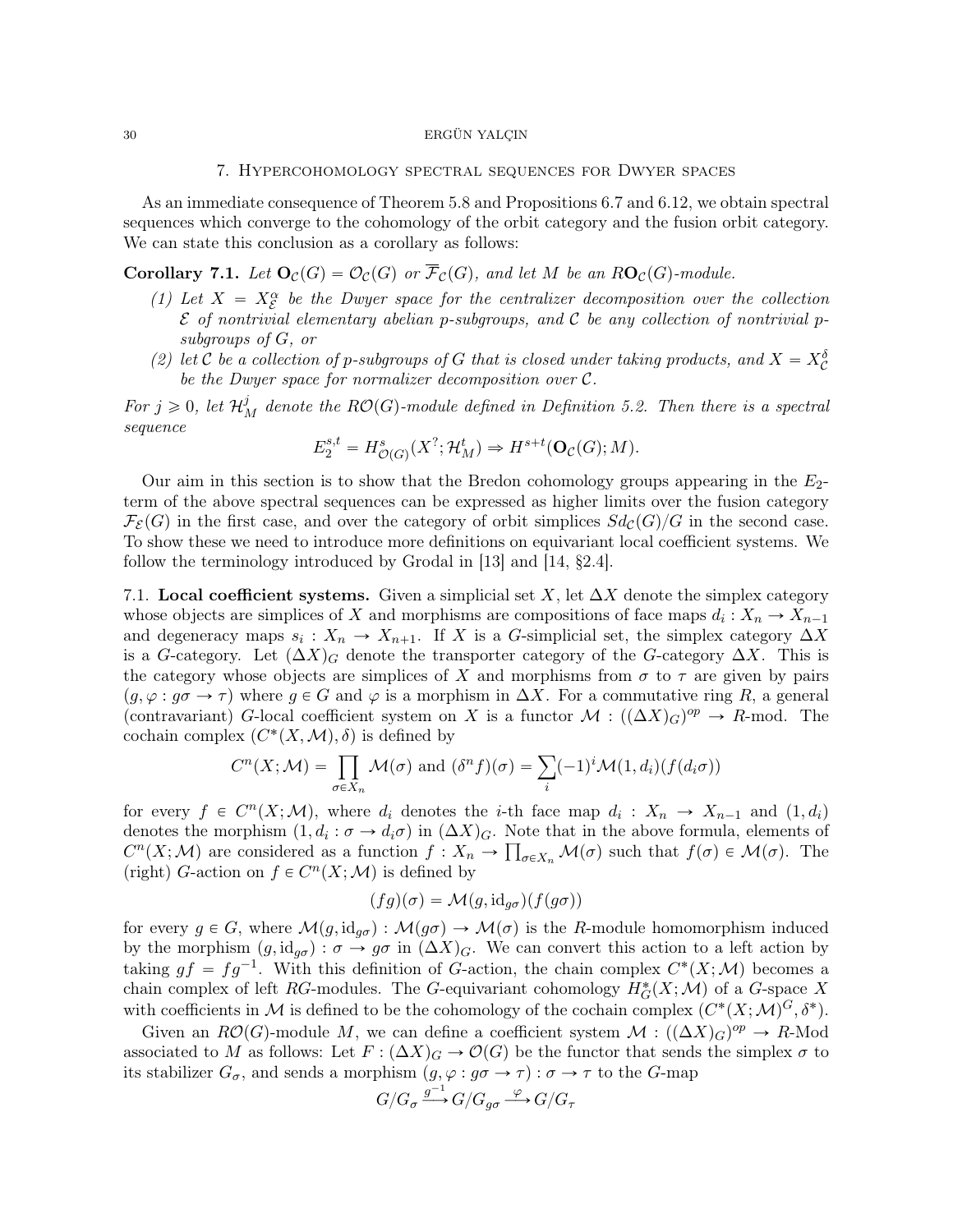(see [14, §2.4]). We define M to be the composition  $((\Delta X)_G)^{op} \stackrel{F^{op}}{\longrightarrow} \mathcal{O}(G)^{op} \stackrel{M}{\longrightarrow} R$ -Mod. The coefficient system obtained this way is called the  $G$ -isotropy coefficient system associated to  $M$ . The following is proved by Bredon [8, §I.9].

**Lemma 7.2.** Let M be an  $RO(G)$ -module and M be the coefficient system associated to M. Then for every G-simplicial set X, the G-equivariant cohomology  $H^*_{G}(X; \mathcal{M})$  is isomorphic to the Bredon cohomology  $H^*_{\mathcal{O}(G)}(X^?;M)$  defined in Definition 1.4.

Let C be a G-category. The transporter category of C is a category  $C_G$  whose objects are the same as the objects of C are morphisms from  $x \to y$  are given by pairs  $(g, \varphi : gx \to y)$ where  $g \in G$ , and  $\varphi$  is a morphism in **C**. If  $X = \mathcal{N}(\mathbf{C})$  is the nerve of the G-category **C**, and  $M : (\mathbf{C}_G)^{op} \to R$ -mod is a functor, then there is a G-local coefficient system M on X defined via the functor  $(\Delta X)_G \to \mathbf{C}_G$  which takes  $x_0 \to \cdots \to x_n$  to  $x_0$ . Similarly for a functor  $M: \mathbf{C}_G \to R$ -mod, we can define a coefficient system via the functor  $((\Delta X)_G)^{op} \to \mathbf{C}_G$  which takes  $x_0 \rightarrow \cdots \rightarrow x_n$  to  $x_n$ .

7.2. Spectral sequence for the centralizer decomposition. Let  $\mathcal{A}_{\mathcal{C}}(G)$  denote the conjugacy category of G over the collection  $\mathcal C$  as defined in Section 6.3. Recall that the fusion category  $\mathcal{F}_{\mathcal{C}}(G)$  of G over C is the category whose objects are subgroups  $H \in \mathcal{C}$  where morphisms  $H \to K$ in  $\mathcal{F}_{\mathcal{C}}(G)$  are given by conjugation maps  $c_g : H \to K$  defined by  $c_g(h) = ghg^{-1}$  for all  $h \in H$ . The following is well-known.

**Lemma 7.3.** The conjugacy category  $\mathcal{A}_{\mathcal{C}}(G)$  is equivalent to  $\mathcal{F}_{\mathcal{C}}(G)$  as categories.

*Proof.* For each G-conjugacy class [i] with  $i(H) \in C$ , choose a representative monomorphism  $i : H \to G$ . Let  $T : \mathcal{A}_{\mathcal{C}}(G) \to \mathcal{F}_{\mathcal{C}}(G)$  be the functor defined by  $(H,[i]) \to i(H)$  on objects. For every morphism  $f : (H_1,[i_1]) \to (H_2,[i_2])$ , we define  $T(f) : i_1(H_1) \to i_2(H_2)$  to be the composition

$$
i_1(H_1) \xrightarrow{c_g} i_2(f(H_1)) \to i_2(H_2)
$$

where the first conjugation map  $c_g$  exists because  $[i_2 \circ f] = [i_1]$ , and the second map is the inclusion map. There is a functor  $S : \mathcal{F}_{\mathcal{C}}(G) \to \mathcal{A}_{\mathcal{C}}(G)$  in the other direction defined by  $S(H)$  =  $(H, [inc_H])$  for every  $H \in \mathcal{C}$ . It is clear that  $T \circ S = id_{\mathcal{F}_{\mathcal{C}}(G)}$ . There is a natural transformation  $\eta : id_{\mathcal{A}_{\mathcal{C}}(G)} \to S \circ T$  such that the morphism

$$
\eta_{(H,[i])}: (H,[i]) \to (i(H), [inc_H])
$$

is given by the group homomorphism  $i : H \to i(H)$ . It is straightforward to check that  $\eta$  is a natural isomorphism. Hence these two categories are equivalent.

The Dwyer space  $X_{\mathcal{C}}^{\alpha}$  is the realization of the G-category  $\mathbf{X}_{\mathcal{C}}^{\alpha}$  whose objects are the pairs  $(H, i)$  where i is a monomorphism  $i : H \to G$  with  $i(H) \in \mathcal{C}$ . Let X denote the nerve of the category  $X_{\mathcal{C}}^{\alpha}$ . The simplex category  $\Delta X$  of X is the category whose objects are chains of morphisms  $(H_0, i_0) \xrightarrow{\alpha_1} (H_1, i_1) \rightarrow \cdots \xrightarrow{\alpha_n} (H_n, i_n)$  in  $\mathbf{X}_{\mathcal{C}}^{\alpha}$  and whose morphisms are given by face and degeneracy maps of the nerve construction. There is a functor  $F : ((\Delta X)_G)^{op} \to \mathcal{F}_C(G)$ defined by the composition of functors

$$
((\Delta X)_G)^{op} \to ((\Delta \mathcal{N}\mathcal{C})_G)^{op} \to \mathcal{C}_G = \mathcal{T}_{\mathcal{C}}(G) \to \mathcal{F}_{\mathcal{C}}(G)
$$

where the first functor takes a simplex  $(H_0, i_0) \stackrel{\alpha_1}{\longrightarrow} (H_1, i_1) \to \cdots \stackrel{\alpha_n}{\longrightarrow} (H_n, i_n)$  in X to the simplex  $i_0(H_0) \leq \cdots \leq i_n(H_n)$  in NC, and the second functor takes this chain of subgroups to  $i_n(H_n)$ in C (see [13, p. 416] for more details). The equality  $C_G = \mathcal{T}_C(G)$  follows from definitions, and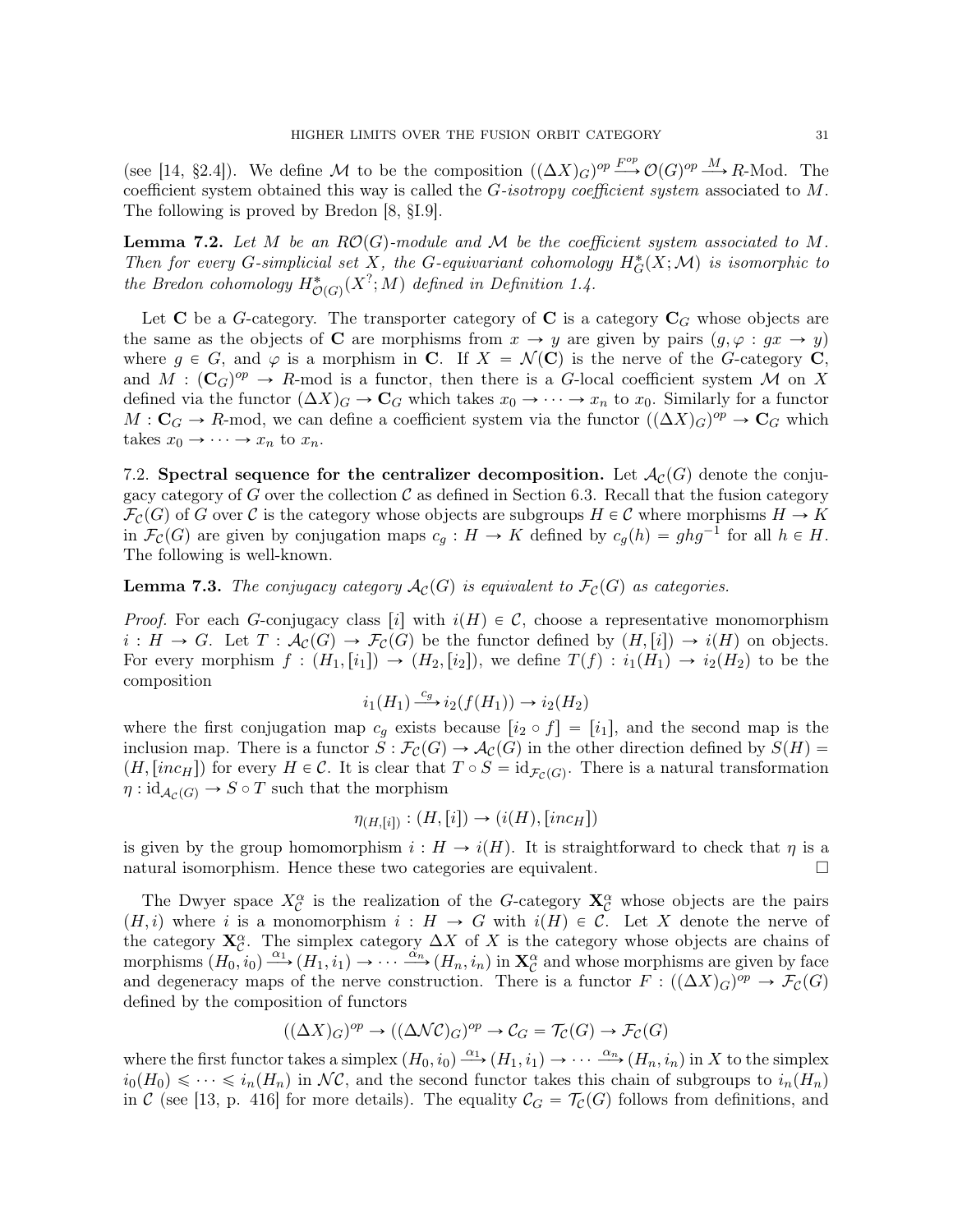the last functor  $\mathcal{T}_{\mathcal{C}}(G) \to \mathcal{F}_{\mathcal{C}}(G)$  is the quotient functor defined in Section 2.3. The following is proved by Grodal in [13].

**Proposition 7.4** ([13, Prop 2.10]). Let  $N : \mathcal{F}_{\mathcal{C}}(G) \to R$ -Mod be a (covariant) functor, and let  $M$  denote the local coefficient system defined on  $X$  by the composition

$$
((\Delta X)_G)^{op} \xrightarrow{F} \mathcal{F}_\mathcal{C}(G) \xrightarrow{N} R \text{-}Mod.
$$

Then there is an isomorphism

$$
H_G^*(X_C^{\alpha}; \mathcal{M}) \cong \lim_{\mathcal{F}_C(G)}^* N.
$$

There is a functor  $\xi_{\mathcal{C}} : \mathcal{F}_{\mathcal{C}}(G) \to \mathcal{O}(G)^{op}$  which sends  $H \in \mathcal{C}$  to its centralizer  $C_G(H) \leq G$ . Given an  $R\mathcal{O}(G)$ -module M, precomposing M with  $\xi_{\mathcal{C}}$  gives a functor  $M \circ \xi_{\mathcal{C}} : \mathcal{F}_{\mathcal{C}}(G) \to R$ -Mod. Combining Proposition 7.4 with our earlier observations, we obtain the following:

**Proposition 7.5.** Let M be an  $RO(G)$ -module and let  $X = X_C^{\alpha}$ . Then there is an isomorphism

$$
H^*_{\mathcal{O}(G)}(X^?;M) \cong \lim_{\mathcal{F}_c(G)}^* (M \circ \xi_c).
$$

*Proof.* Let  $M$  be the coefficient system on X by defined by the composition

$$
M \circ \xi_{\mathcal{C}} \circ F : ((\Delta X)_{G})^{op} \to ((\Delta \mathcal{N}\mathcal{C})_{G})^{op} \to \mathcal{C}_{G} \to \mathcal{F}_{\mathcal{C}}(G) \xrightarrow{\xi_{\mathcal{C}}} \mathcal{O}(G)^{op} \xrightarrow{M} R\text{-Mod}.
$$

By Proposition 7.4, there is an isomorphism

$$
H_G^*(X; \mathcal{M}) \cong \lim_{\mathcal{F}_C(G)}^*(M \circ \xi_C). \tag{7.1}
$$

The composition  $\xi_C \circ F$  takes the simplex

 $\sigma := (H_0, i_0) \xrightarrow{\alpha_1} (H_1, i_1) \rightarrow \cdots \xrightarrow{\alpha_n} (H_n, i_n)$ 

in X to the subgroup  $C_G(i_n(H_n))$  in  $\mathcal{O}(G)$ , which is the stabilizer of  $\sigma$  under the G-action on  $\sigma$ . This implies that  $\mathcal{M} = M \circ \xi_{\mathcal{C}} \circ F$  is the G-isotropy coefficient system for X associated to M. Hence by Lemma 7.2, there is an isomorphism

$$
H^*_{\mathcal{O}(G)}(X^?; M) \cong H^*_{G}(X; \mathcal{M}).
$$

Combining this isomorphism with the isomorphism in  $(7.1)$  gives the desired isomorphism.  $\Box$ 

Let C and D be two arbitrary collections in G. Let  $\mathbf{O}_\mathcal{C}(G)$  denote either  $\mathcal{O}_\mathcal{C}(G)$  or  $\overline{\mathcal{F}}_\mathcal{C}(G)$  and M denote an  $R\mathbf{O}_{\mathcal{C}}(G)$ -module. For every integer  $j \geqslant 0$ , let  $\mathcal{H}_M^j$  denote the  $R\mathcal{O}(G)$ -module defined in Definition 5.2. Let  $\xi_{\mathcal{D}} : \mathcal{F}_{\mathcal{D}}(G) \to \mathcal{O}(G)^{op}$  be the functor defined above which sends  $D \in \mathcal{D}$  to the centralizer  $C_G(D) \leq G$ . Precomposing  $\mathcal{H}_M^j$  with  $\xi_{\mathcal{D}}$  gives a functor  $\mathcal{F}_{\mathcal{D}}(G) \to R$ -Mod.

**Definition 7.6.** For an  $RO_{\mathcal{C}}(G)$ -module M and for  $j \geq 0$ , the functor

$$
\mathcal{H}_{M,C_G}^j : \mathcal{F}_\mathcal{D}(G) \to R\text{-Mod}
$$

is defined to be the composition  $\mathcal{H}_M^j \circ \xi_{\mathcal{D}}$ . Note that for every  $D \in \mathcal{D}$ ,

$$
\mathcal{H}_{M,C_G}^j(D) = H^*(\mathbf{O}_{\mathcal{C}}(C_G(D)); \text{Res}_{\mathbf{O}_{\mathcal{C}}(C_G(D))}^{\mathbf{O}_{\mathcal{C}}(G)}M).
$$

We have the following result.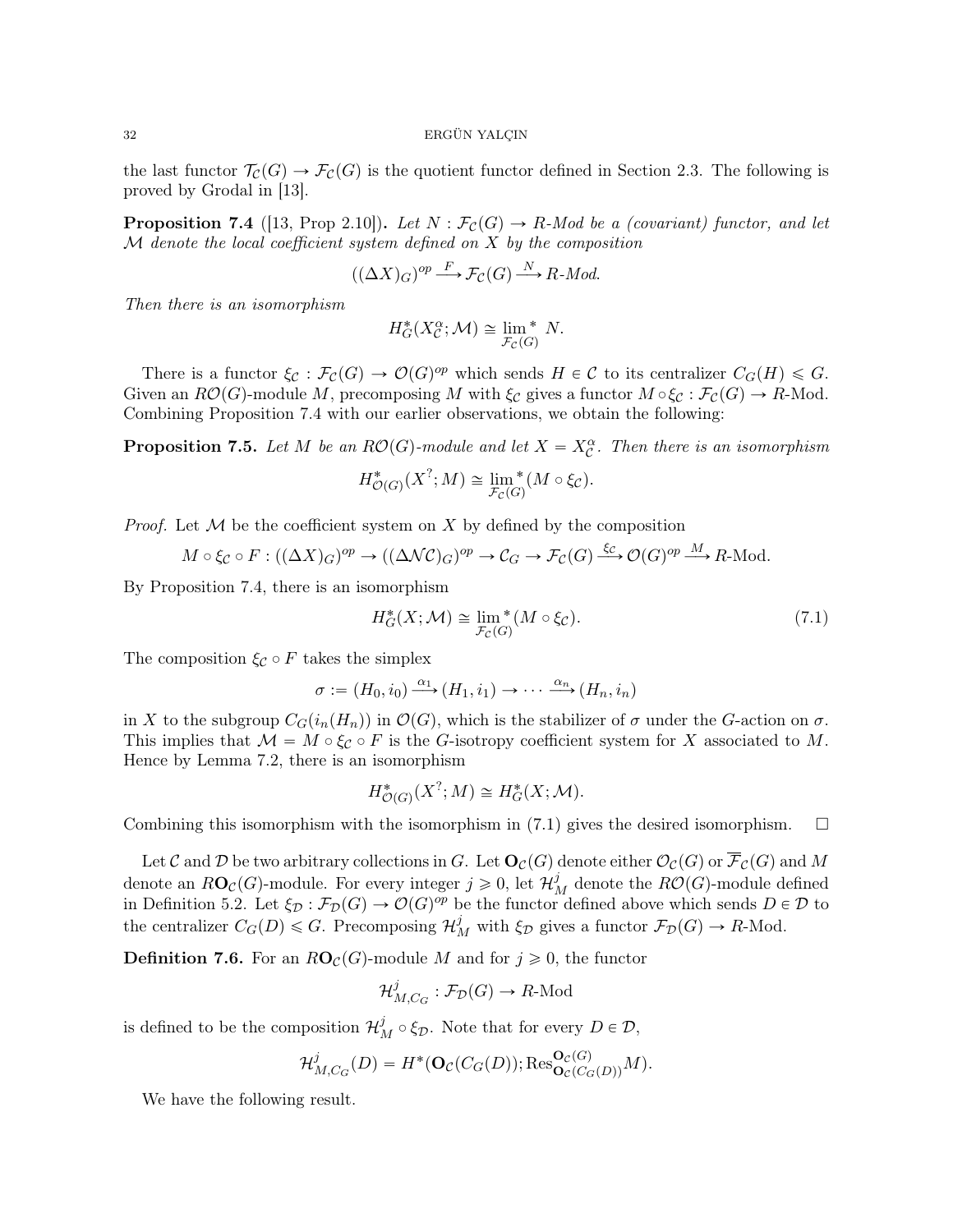**Proposition 7.7.** Let C be any collection of all nontrivial p-subgroups in G, and  $\mathcal{E}$  be the collection of all nontrivial elementary abelian p-subgroups in G. Let  $O_{\mathcal{C}}(G) = \mathcal{O}_{\mathcal{C}}(G)$  or  $\overline{\mathcal{F}}_{\mathcal{C}}(G)$ , and M be an  $R\mathbf{O}_{\mathcal{C}}(G)$ -module. For each integer  $j \geqslant 0$ , let  $\mathcal{H}^j_\Lambda$  $\sigma_{M,C_G}^j$  denote the functor defined in Definition 7.6. Then, there is a spectral sequence

$$
E_2^{s,t} = \lim_{\mathcal{F}_{\mathcal{E}}(G)} \mathcal{H}_{M,C_G}^t \Rightarrow H^{s+t}(\mathbf{O}_{\mathcal{C}}(G);M).
$$

*Proof.* Since  $\mathcal{H}_{M, C_G}^t = \mathcal{H}_M^t \circ \xi_{\mathcal{E}}$ , this follows from Corollary 7.1 and Proposition 7.5.

7.3. Spectral sequence for the normalizer decomposition. Let  $G$  be a discrete group and C be a collection of subgroups in G such that C is closed taking products. Let  $\mathbf{O}_C(G) = \mathcal{O}_C(G)$ or  $\mathcal{F}_{\mathcal{C}}(G)$ , and  $X := X_{\mathcal{C}}^{\delta}$  denote the Dwyer space for the normalizer decomposition over  $\mathcal{C}$ . By Corollary 7.1 there is a spectral sequence

$$
E_2^{s,t} = H^s_{\mathcal{O}(G)}(X^?; \mathcal{H}^t_M) \Rightarrow H^{s+t}(\mathbf{O}_{\mathcal{C}}(G); M)
$$

where  $\mathcal{H}_{M}^{t}$  is the  $RO(G)$ -module defined in Definition 5.2. By Lemma 6.10, X is G-homeomorphic to the geometric realization  $|\mathcal{C}|$  of  $\mathcal{C}$ , hence we can replace  $X^?$  with  $|\mathcal{C}|^?$  in the above spectral sequence. Note that  $|\mathcal{C}|$  is the realization of the simplicial set  $\mathcal{NC}$  and there is a functor

$$
\eta_{\mathcal{C}}:(\Delta \mathcal{N}\mathcal{C})_G \to Sd_{\mathcal{C}}(G)/G
$$

which takes each simplex  $\sigma$  in  $\mathcal{NC}$  to its G-orbit  $[\sigma]$ , and each morphism

$$
(g, \varphi : g\sigma \to \tau) : \sigma \to \tau
$$

in  $(\Delta NC)_G$  to the unique morphism  $[\sigma] \to [\tau]$  in  $Sd_{\mathcal{C}}(G)/G$ . For higher limits over the subdivision category we have the following result which is attributed to Slomińska [32] by Grodal (see [13, Prop 7.1] for a proof).

**Proposition 7.8.** Let  $N : (Sd_{\mathcal{C}}(G)/G)^{op} \to R$ -Mod be an arbitrary functor. Then

$$
\lim_{Sd_{\mathcal{C}}(G)/G}^* N \cong H^*_{G}(|\mathcal{C}|; \mathcal{M})
$$

where M is the G-local coefficient system given via  $\eta_c^{op}$  ${}_{\mathcal{C}}^{op} : ((\Delta \mathcal{N}\mathcal{C})_G)^{op} \to (Sd_{\mathcal{C}}(G)/G)^{op}.$ 

The definition of the functor  $\tilde{\delta}_{\mathcal{C}} : Sd_{\mathcal{C}}(G)/G \to G$ -Sets can be adjusted to define a functor

$$
\zeta_{\mathcal{C}} : Sd_{\mathcal{C}}(G)/G \to \mathcal{O}(G)
$$

which takes a G-orbit  $[\sigma]$  to the normalizer  $N_G(\sigma)$ . Given a morphism  $[\sigma] \to [\tau]$ , there is a  $g \in G$  be such that  $\tau$  is a face of  $g\sigma$ . This gives that  $gN_G(\sigma)g^{-1} = N_G(g\sigma) \le N_G(\tau)$ . Hence there is a G-map  $f: G/N_G(\sigma) \to G/N_G(\tau)$  defined by  $f(g'N_G(\sigma)) = g'g^{-1}N_G(\tau)$  for all  $g' \in G$ . The G-map  $f : [\sigma] \to [\tau]$  does not depend on the group element  $g \in G$ , hence  $\zeta_c$  with these assignments defines a functor.

**Proposition 7.9.** Let M be an  $RO(G)$ -module. Then there is an isomorphism

$$
H^*_{\mathcal{O}(G)}(|\mathcal{C}|^?;M) \cong \lim_{Sd_{\mathcal{C}}(G)/G} (M \circ \zeta_{\mathcal{C}}^{op}).
$$

Proof. By Proposition 7.8, we have

$$
\lim_{Sd_{\mathcal{C}}(G)/G}^{*}(M \circ \zeta_{\mathcal{C}}^{op}) \cong H_{G}^{*}(|\mathcal{C}|; \mathcal{M}),
$$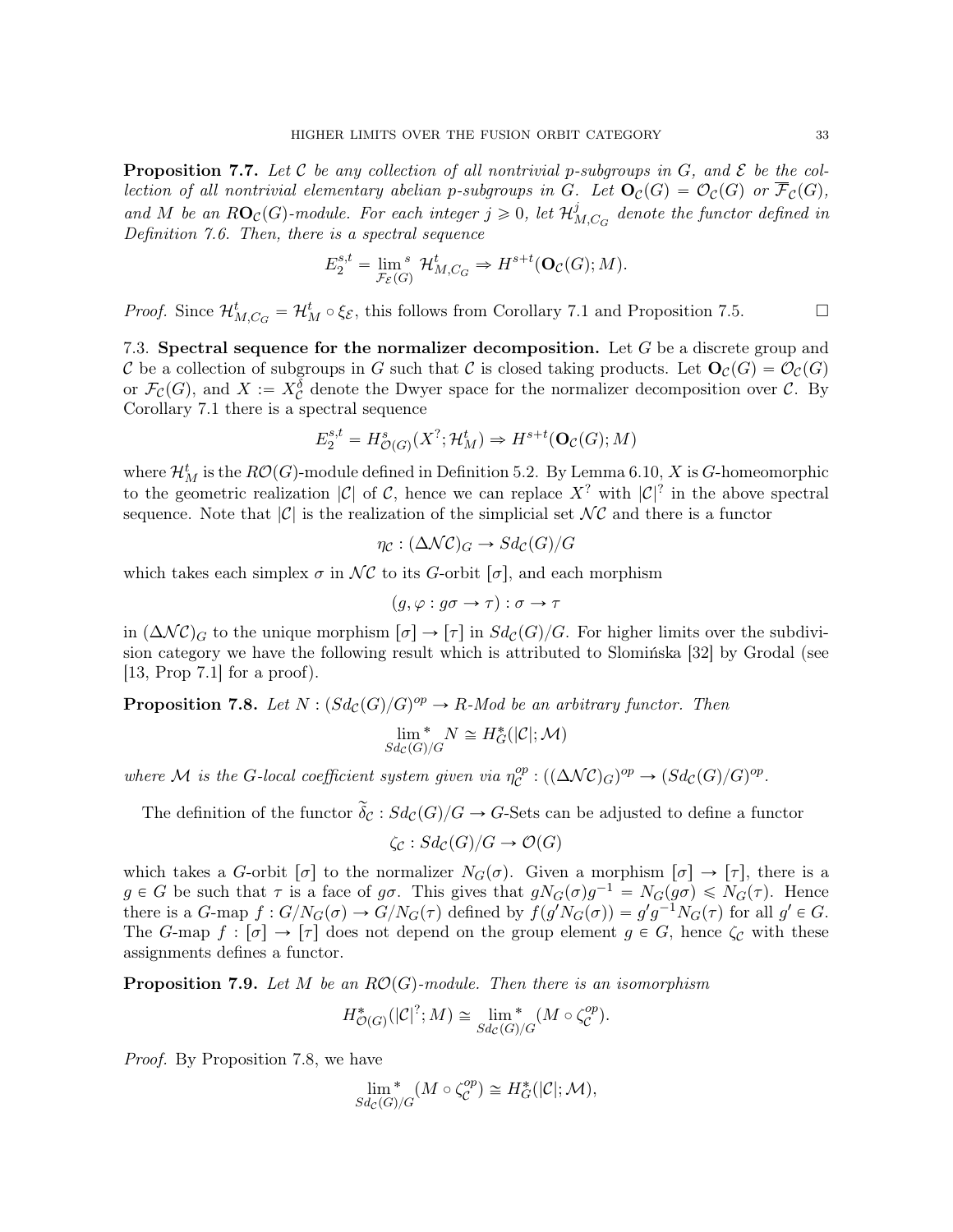where the coefficient system  $\mathcal M$  on  $|\mathcal C|$  is defined by the composition

$$
((\Delta NC)_G)^{op} \xrightarrow{\eta_C^{op}} (Sd_C(G)/G)^{op} \xrightarrow{\zeta_C^{op}} \mathcal{O}(G)^{op} \xrightarrow{M} R\text{-Mod}.
$$

Note that  $\zeta_c \circ \eta_c$  sends a simplex  $\sigma$  to  $N_G(\sigma)$  and a morphism  $(g, \varphi : g\sigma \to \tau) : \sigma \to \tau$  in  $((\Delta NC)_{G})^{op}$  to the G-map

$$
G/N_G(\sigma) \xrightarrow{g^{-1}} G/N_G(g\sigma) \xrightarrow{\varphi} G/N_G(\tau).
$$

Hence M defines the G-isotropy coefficient system for  $|\mathcal{C}|$ . Applying Lemma 7.2, we obtain the desired isomorphism.

Let M be an  $R\mathbf{O}_\mathcal{C}(G)$ -module M. For every integer  $j \geqslant 0$ , let  $\mathcal{H}_M^j$ :  $\mathcal{O}(G)^{op} \to R$ -Mod denote the functor defined in Definition 5.2.

**Definition 7.10.** Precomposing  $\mathcal{H}_{M}^{j}$  with the functor  $\zeta_{\mathcal{C}}^{op}$  ${}_{\mathcal{C}}^{op}$ :  $(Sd_{\mathcal{C}}(G)/G)^{op} \to \mathcal{O}(G)^{op}$ , we obtain a functor

$$
\mathcal{H}^j_{M,N_G}:(Sd_{\mathcal{C}}(G)/G)^{op}\to R\text{-}\mathrm{Mod}
$$

such that for every  $\lbrack \sigma \rbrack \in Sd_{\mathcal{C}}(G)/G,$  we have

$$
\mathcal{H}_{M,N_G}^j([\sigma]) = H^*(\mathbf{O}_{\mathcal{C}}(N_G(\sigma)); \text{Res}_{\mathbf{O}_{\mathcal{C}}(N_G(\sigma))}^{\mathbf{O}_{\mathcal{C}}(G)}M).
$$

As a consequence of the results above, we obtain the following spectral sequence.

**Proposition 7.11.** Let G be a discrete group and C be a collection subgroups of G closed under taking products. Let  $\mathbf{O}_C(G) = \mathcal{O}_C(G)$  or  $\overline{\mathcal{F}}_C(G)$ , and M be an  $RO_C(G)$ -module. For each integer  $j\geqslant 0, \; let \; {\cal H}_I^j$  $\mathcal{L}_{M,N_G}^{j}$  denote the functor defined in Definition 7.10. Then there is a spectral sequence

$$
E_2^{s,t} = \lim_{Sd_C(G)/G} {}^{s}\mathcal{H}_{M,N_G}^t \Rightarrow H^{s+t}(\mathbf{O}_C(G);M).
$$

*Proof.* This follows from Corollary 7.1 and Proposition 7.9.

In the next section we consider centralizer and normalizer fusion systems. The results we prove will allow us to express the spectral sequences we obtained in Propositions 7.7 and 7.11 in terms of the cohomology of the centric orbit category of the centralizer and normalizer fusion systems.

## 8. The centralizer and normalizer fusion systems

If G is an infinite group with a Sylow p-subgroup S, the subgroups of G may not have Sylow  $p$ -subgroups. This makes it difficult to work with centralizers and normalizers of  $p$ -subgroups of G when G is an infinite group. We overcome this difficulty by using a result due to Libman  $[22, 1]$ Prop 3.8 (see also Parker [27, Lemma 2.14]) which states that if G is a discrete group with a Sylow p-subgroup S such that  $\mathcal{F}_{S}(G)$  is a saturated fusion system then the normalizer  $N_{G}(P)$ of a p-subgroup P always has a Sylow p-subgroup. In this section we prove a generalization of Libman's theorem to K-normalizer subgroups so that we can also apply it to centralizer fusion systems and to the normalizers of chains of subgroups in S.

Let G be a discrete group and S be a Sylow p-subgroup of G. For every subgroup  $Q \leq S$  and every subgroup  $K \leq \text{Aut}(Q)$ , the K-normalizer of Q in G is the subgroup

$$
N_G^K(Q) := \{ g \in N_G(Q) \, | \, (c_g)|_Q \in K \}.
$$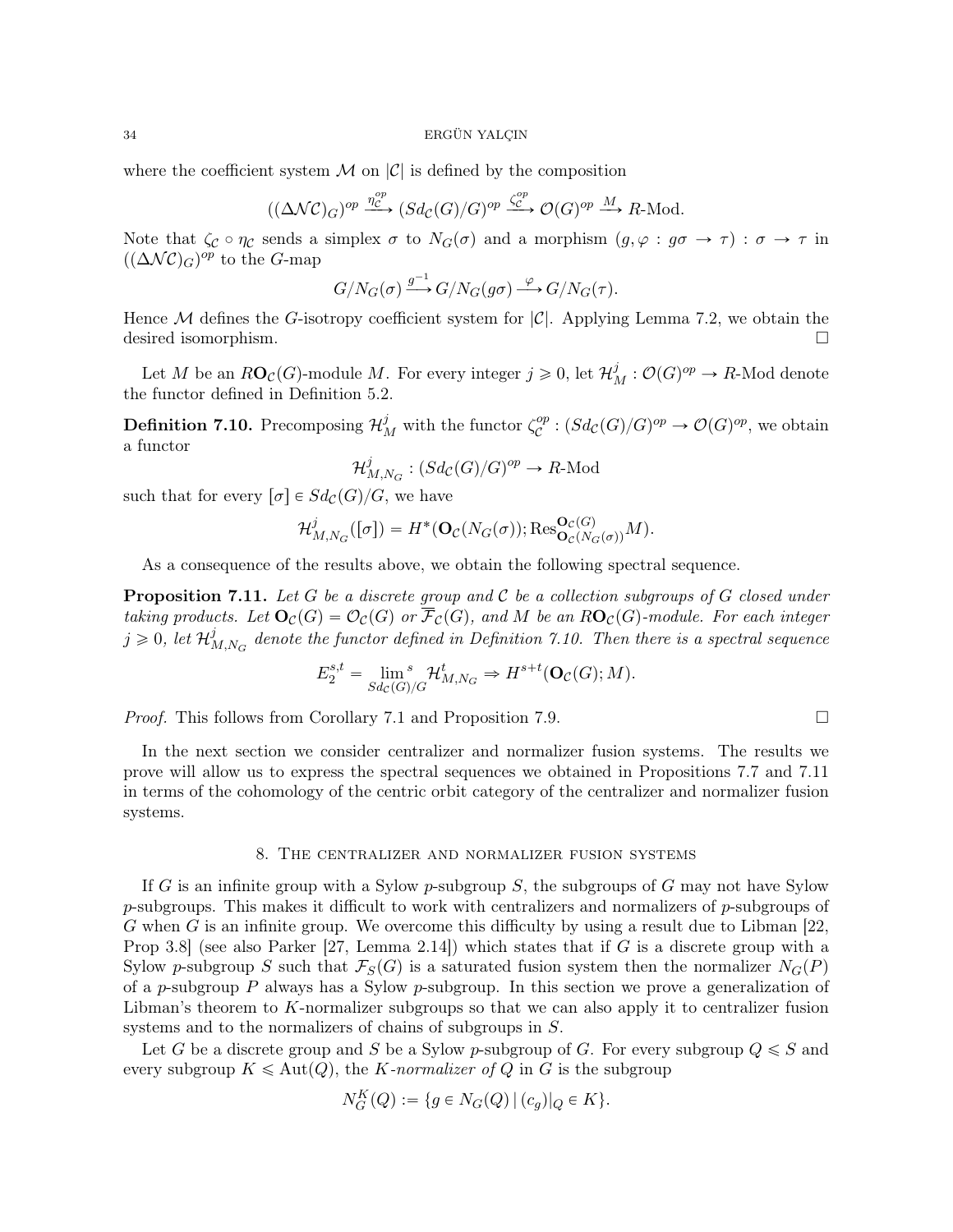Let  $N_S^K(Q) := S \cap N_G^K(Q)$ . If  $K = Aut(Q)$ , then  $N_G^K(Q) = N_G(Q)$  and if  $K = 1$ , then  $N_G^K(Q) = C_G(Q)$ . Another interesting case is where K is the subgroup of automorphisms of Q which stabilizes a chain  $\sigma := (Q_0 < Q_1 < \cdots < Q_n)$  of subgroups of Q such that  $Q_n = Q$ . In this case we write  $N_G(\sigma)$  for  $N_G^K(Q)$ .

Let F be a saturated fusion system over S, and let  $K \leq \text{Aut}(Q)$ . We say Q is fully Knormalized if for any morphism  $\varphi : Q \to S$  in  $\mathcal{F},$ 

$$
|N^K_S(Q)|\geqslant |N^{\varphi_K}_S(\varphi Q)|
$$

where  ${}^{\varphi}K := {\varphi k\varphi^{-1} | k \in K} \leqslant \text{Aut}(\varphi Q).$ 

**Definition 8.1.** The *K*-normalizer fusion system  $N_{\mathcal{F}}^{K}(Q)$  is the fusion system over  $N_{S}^{K}(Q)$ whose morphisms  $P \to P'$  are the morphisms  $\varphi \in \text{Mor}_{\mathcal{F}}(P, P')$  which extend to a morphism  $\widetilde{\varphi}: QP \to QP'$  in F in such a way that  $\widetilde{\varphi}|_Q \in K$ .

If  $K = \text{Aut}(Q)$ , then  $N_{\mathcal{F}}^K(Q)$  is denoted by  $N_{\mathcal{F}}(Q)$  and called the normalizer fusion system. If  $K = 1$ , then  $N_{\mathcal{F}}^K(Q)$  is denoted by  $C_{\mathcal{F}}(Q)$  and called the *centralizer fusion system*.

**Theorem 8.2** (Puig [28]). Let  $\mathcal F$  be a saturated fusion system over a finite p-group  $S$ , and let  $Q \leq S$  and  $K \leq$  Aut $(Q)$ . If  $Q$  is fully K-normalized then  $N_{\mathcal{F}}^{K}(Q)$  is a saturated fusion system.

As special cases of Puig's theorem, we obtain that for every fully  $\mathcal F$ -normalized subgroup  $Q \leq S$ , the normalizer fusion system  $N_{\mathcal{F}}(Q)$  is saturated, and for every fully F-centralized subgroup Q, the centralizer fusion system  $C_{\mathcal{F}}(Q)$  is saturated. We will need the following lemma in our proofs below.

**Lemma 8.3** ([10, Lemma 4.36]). Let F be a saturated fusion system over S. Let  $Q \leq S$  and  $K \leq \text{Aut}(Q)$ . If  $\phi : Q \to S$  is a morphism in F such that  $\phi Q$  is fully <sup> $\phi$ </sup>K-normalized, then there is a morphism  $\psi: QN_S^K(Q) \to S$  in F and  $\alpha \in K$  such that  $\psi|_Q = \phi \circ \alpha$ , and  $\beta \in {}^{\phi}K$  such that  $\beta \circ \psi|_Q = \phi.$ 

The following proposition is a generalization of Libman's result [22, Prop 3.8] (see also [27, Lemma 2.14]).

**Proposition 8.4.** Let G be a discrete group and S be a Sylow p-subgroup of G. Suppose that  $\mathcal{F} = \mathcal{F}_S(G)$  is a saturated fusion system. Let  $Q \leq S$  and  $K \leq \text{Aut}(Q)$ . Then, Q is fully K-normalized if and only if  $N_S^K(Q)$  is a Sylow p-subgroup of  $N_G^K(Q)$ .

*Proof.* Assume that  $Q$  is fully K-normalized. We will show that for every finite p-subgroup  $P$  of  $N_G^K(Q)$ , there is an  $x \in N_G^K(Q)$  such that  ${}^xP \leq N_G^K(Q)$ . Let P be a finite p-subgroup of  $N_G^K(Q)$ , and let  $R = QP$ . Since  $P \le N_G(Q) \le N_G(Q)$ , we have  $R \le N_G(Q)$ . Let  $g \in G$  such that  ${}^{g}R \leqslant S$ . Then we have  ${}^{g}Q \leqslant {}^{g}R \leqslant S$ . Let  $\phi : {}^{g}Q \to S$  be the conjugation map  $c_{g^{-1}} : {}^{g}Q \to S$ defined by  $c_{g^{-1}}(x) = g^{-1}xg$ . Note that  $\phi$  is a morphism in F. Let  $L \leq \text{Aut}({}^g Q)$  be the subgroup defined by  $L := \phi^{-1}K$ . Since  $\phi(\mathscr{G}) = Q$ ,  $\phi L = K$ , and Q is fully K-normalized, by Lemma 8.3, there is a morphism

 $\psi: {}^g Q N_S^L ({}^g Q) \to S$ 

in F and an automorphism  $\beta \in K$  such that  $\beta \circ \psi|_{gQ} = \phi$ .

Since  ${}^{g}P \leqslant {}^{g}R \leqslant S$  and  ${}^{g}P \leqslant {}^{g}(N_{G}^{K}(Q)) = N_{G}^{L}({}^{g}Q)$ , we have  ${}^{g}P \leqslant N_{S}^{L}({}^{g}Q)$ . This gives that  ${}^{g}R = {}^{g}Q{}^{g}P \leqslant {}^{g}QN_{S}^{L}({}^{g}Q)$ , hence  $\psi$  is defined on  ${}^{g}\overline{R}$ . Let  $u \in G$  be such that  $\psi = c_{u}$ . Let  $x = ug$ . Then

$$
{}^{x}R = {}^{u}({}^{g}R) = \psi({}^{g}R) \leq S.
$$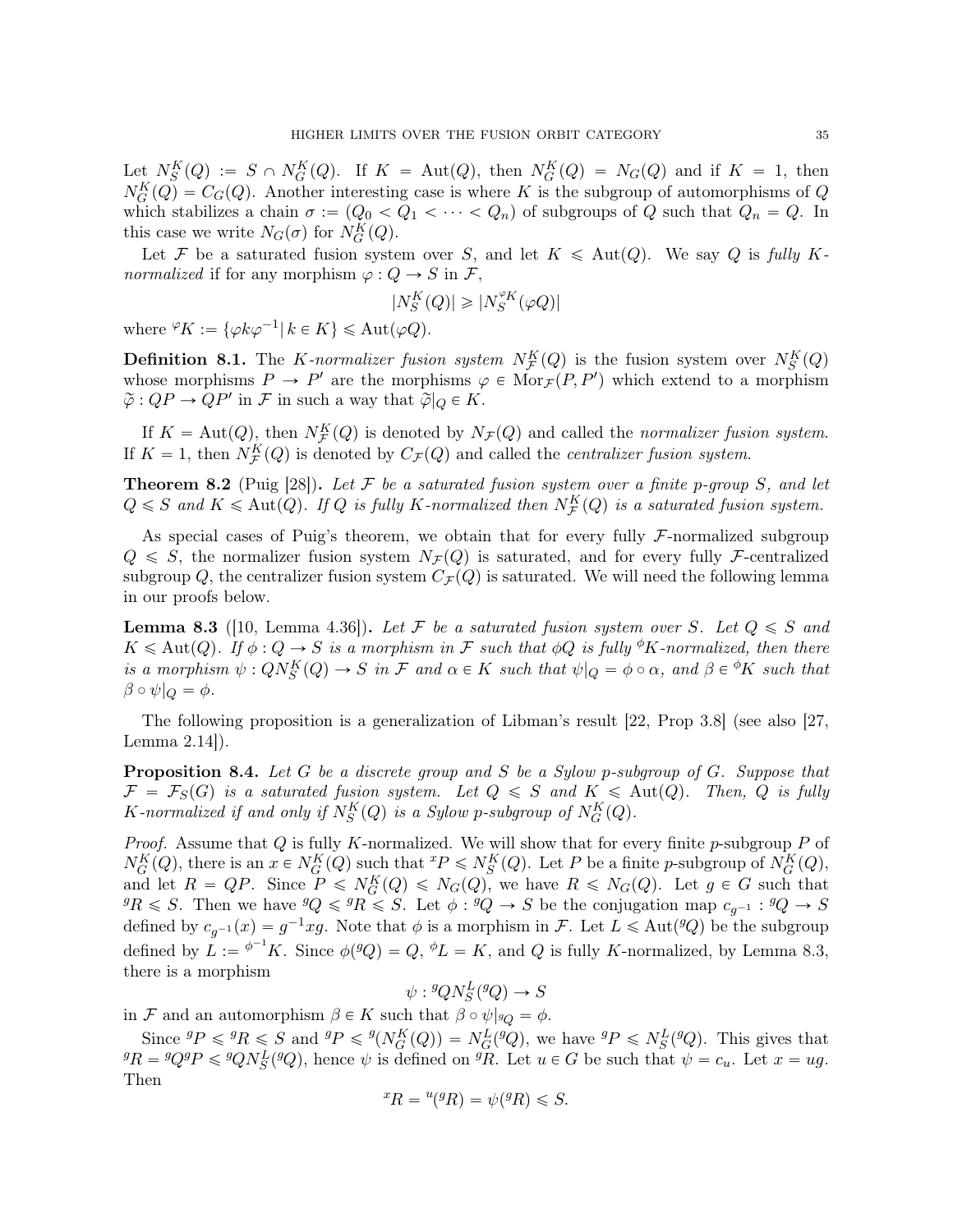We also have

$$
c_x|_Q = c_u \circ c_g|_Q = \psi \circ \phi^{-1}|_Q = \psi \circ (\beta \circ \psi|_{gQ})^{-1} = \beta^{-1} \in K.
$$

This gives that  $x \in N_G^K(Q)$ . Hence  ${}^xP \leq N_G^K(Q)$ . Since  ${}^xP \leqslant {}^xR \leqslant S$ , we have

$$
{}^{x}P \leqslant S \cap N_G^K(Q) = N_S^K(Q).
$$

This completes the proof that  $N_S^K(Q)$  is a Sylow p-subgroup of  $N_G^K(Q)$ .

For the converse, suppose that  $N_S^K(Q)$  is a Sylow p-subgroup of  $N_G^K(Q)$ . Let  $\varphi: Q \to S$  be a morphism in F. Let  $g \in G$  such that  $\varphi = c_g$ . Then we have

$$
N_S^{\varphi K}(\varphi Q) = N_S^{cgK}(^gQ) = {^g(N_{S^g}^K(Q))}.
$$

Note that  $N_{S^g}^K(Q)$  is a p-subgroup of  $N_G^K(Q)$ . Since  $N_S^K(G)$  is a Sylow p-subgroup of  $N_G^K(Q)$ , we have  $|N_S^K(Q)| \geqslant |N_{S^g}^K(Q)|$ . This gives  $|N_S^K(Q)| \geqslant |N_S^{\varphi_K}(\varphi Q)|$ , hence Q is fully K-normalized.  $\Box$ 

The next proposition easily follows from Proposition 8.4.

**Proposition 8.5.** Let G be a discrete group and S be a Sylow p-subgroup of G. Let  $Q \leq S$ and  $K \leq \text{Aut}(Q)$ . If  $\mathcal{F} = \mathcal{F}_S(G)$  is a saturated fusion system, then the K-normalizer subgroup  $N_G^K(Q)$  has a Sylow p-subgroup.

*Proof.* Assume that F is saturated. Let  $\phi: Q \to S$  be a morphism in F such that  $N_S^{\phi K}(\phi Q)$ has the maximum order among all such normalizers. Let  $L = {}^{\phi}K$  and  $R = \phi Q$ . Then for every morphism  $\varphi : R \to S$  in F, we have

$$
|N_S^L(R)| = |N_S^{\phi K}(\phi Q)| \geq |N_S^{\varphi \phi K}(\varphi \phi Q)| = |N_S^{\varphi L}(\varphi L)|,
$$

hence R is fully L-normalized. By Proposition 8.4, we conclude that  $N_S^L(R)$  is a Sylow p-subgroup of  $N_G^L(R)$ . If  $g \in G$  such that  $\phi = c_g$ , then

$$
N_G^L(R) = N_G^{c_g}(\mathcal{G}Q) = \mathcal{G}(N_G^K(Q)).
$$

Since  $N_G^L(R)$  has a Sylow p-subgroup, its conjugate  $N_G^K(Q)$  also has a Sylow p-subgroup.  $\Box$ 

Another consequence of Proposition 8.4 is the following proposition which is a generalization of [22, Prop 3.8].

**Proposition 8.6.** Let G be a discrete group with a Sylow p-subgroup S such that  $\mathcal{F} = \mathcal{F}_S(G)$ is a saturated fusion system. Let  $Q \leq S$  and  $K \leq \text{Aut}(Q)$ . If Q is fully K-normalized, then  $N_{\mathcal{F}}^{K}(Q) = \mathcal{F}_{N_{S}^{K}(Q)}(N_{G}^{K}(Q)).$ 

Proof. The argument given in [10, Thm 4.27] for finite groups also holds here. By Proposition 8.4,  $N_S^K(Q)$  is a Sylow p-subgroup of  $N_G^K(Q)$ . Let  $\varphi : P \to P'$  be a morphism in  $N_{\mathcal{F}}^K(Q)$ . Then it extends to  $\widetilde{\varphi}: QP \to QP'$  in F such that  $\widetilde{\varphi}|_Q \in K$ . Let  $x \in G$  such that  $\widetilde{\varphi} = c_x$ . Since  $\widetilde{\varphi}|_Q \in K$ , we have  $x \in N_G^K(Q)$ . This implies that  $\varphi = c_x|_Q$  is a morphism in  $\mathcal{F}_{N_S^K(Q)}(N_G^K(Q))$ . Conversely, if  $c_x: P \to P'$  is a morphism in  $\mathcal{F}_{N_S^K(Q)}(N_G^K(Q))$ , then  $c_x$  extends to a homomorphism  $QP \to QP'$ defined also by conjugation with x, hence  $c_x$  lies in  $N_{\mathcal{F}}^K$  $(Q).$ 

A subgroup P of S is called F-centric if  $C_S(P') \leq P'$  for every  $P' \sim_{\mathcal{F}} P$ . Note that if P is F-centric, then  $C_S(P') = Z(P')$  has the same order for every  $P' \sim_{\mathcal{F}} P$ . Thus if P is an F-centric subgroup then  $P$  and all its  $\mathcal F$ -conjugates are fully  $\mathcal F$ -centralized.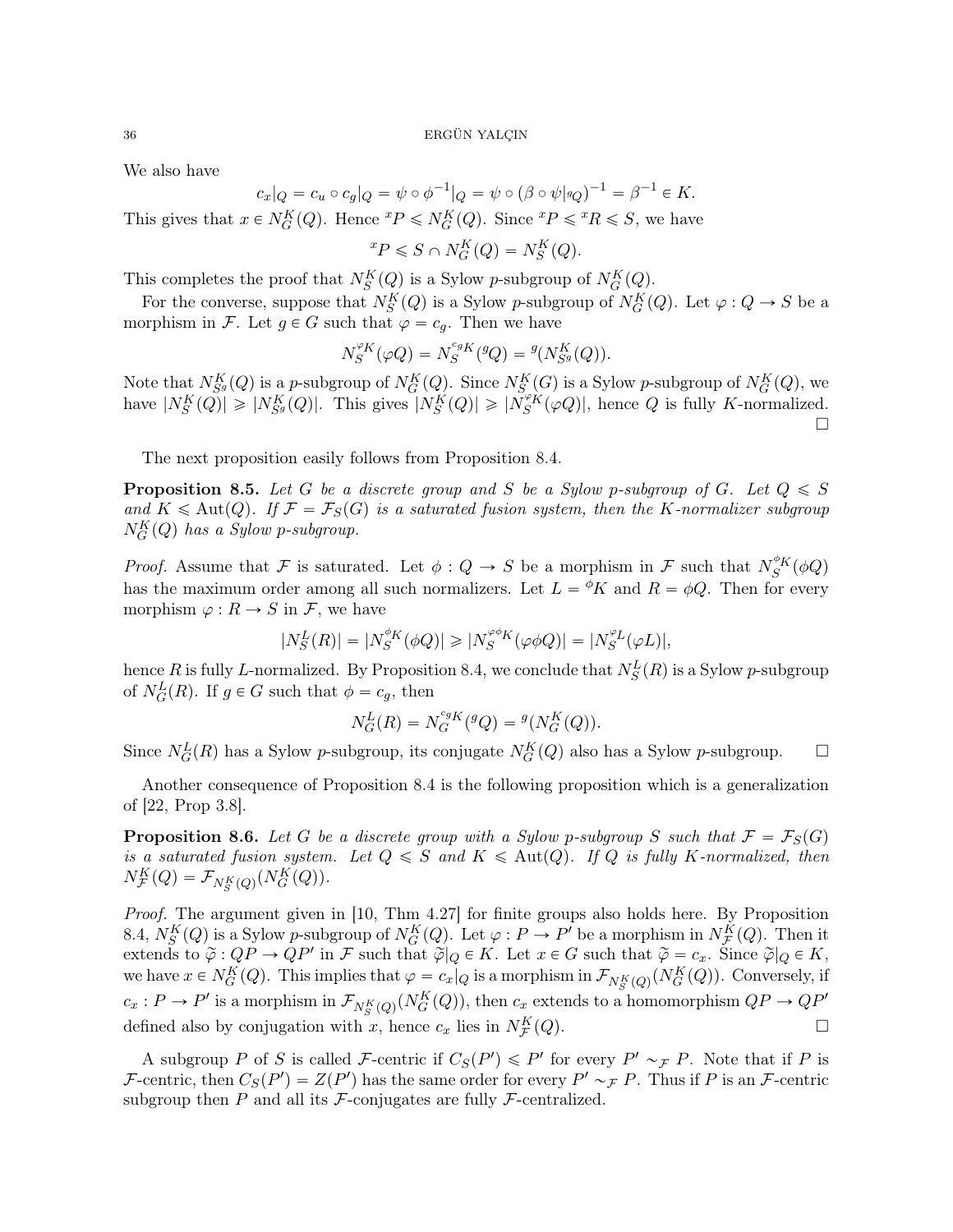**Lemma 8.7.** Let G be a discrete group with a Sylow p-subgroup S such that  $\mathcal{F} = \mathcal{F}_S(G)$  is a saturated fusion system. Let  $P \leq S$ . Then P is F-centric if and only if  $Z(P)$  is a Sylow p-subgroup of  $C_G(P)$ .

*Proof.* If P is  $F$ -centric, then by the argument above, P is fully  $F$ -centralized. Then by Proposition 8.4,  $C_S(P)$  is a Sylow p-subgroup of  $C_G(P)$ . Since P is F-centric, we have  $C_S(P) = Z(P)$ . Hence  $Z(P)$  is a Sylow p-subgroup of  $C_G(P)$ . For the converse, assume that  $Z(P)$  is a Sylow p-subgroup of  $C_G(P)$ . For every  $g \in G$ , we have  $C_G({}^gP) = {}^gC_G(P)$  and  $Z({}^gP) = {}^gZ(P)$ , hence  $Z(^{g}P)$  is a Sylow p-subgroup of  $C_{G}(^{g}P)$ . If  $g \in G$  such that  $^{g}P \leqslant S$ , we have  $Z(^{g}P) \leqslant C_{S}(^{g}P) \leqslant S$  $C_G({}^g P)$ . Since  $Z({}^g P)$  is a Sylow p-subgroup of  $C_G({}^g P)$ , we obtain that  $C_S({}^g P) = Z({}^g P)$ . This implies that P is F-centric.

Note that the argument above also proves that if  $P$  is an  $\mathcal F$ -centric subgroup, then for every  $g \in G$ , the center  $Z({}^g P)$  is a Sylow p-subgroup of  $C_G({}^g P)$ . This suggests that we extend the definition of p-centric subgroups for discrete groups in the following way.

**Definition 8.8.** Let G be a discrete group with a Sylow p-subgroup G. A p-subgroup in G is called *p-centric* if  $Z(P)$  is a Sylow *p*-subgroup of  $C_G(P)$ .

We have the following observation.

**Lemma 8.9.** Let F be a saturated fusion system over S, and G be a discrete group with a Sylow p-subgroup S such that  $\mathcal{F} \cong \mathcal{F}_S(G)$ . A p-subgroup  $P \leq G$  is conjugate to an  $\mathcal{F}$ -centric subgroup in S if and only if it is a p-centric subgroup of G. Hence the collection of all p-subgroups of  $G$ conjugate to an  $\mathcal F$ -centric subgroup in S is equal to the collection of p-centric subgroups in  $G$ .

*Proof.* This follows from Lemma 8.7 and from the fact that for every  $g \in G$ , a subgroup  $P \leq G$ is *p*-centric if and only if  $^{g}P$  is *p*-centric.

In Sections 9 and 10, we consider  $\mathcal{F}\text{-centric subgroups in centralizer and normalizer subgroups.}$ In our proofs we will need following lemma.

**Lemma 8.10.** Let F be a saturated fusion system over a finite p-group S. Let  $Q \leq S$  and  $K \leqslant \mathrm{Aut}(Q)$ . Assume that Q is a fully K-normalized subgroup of S. Then for every  $P \leqslant N_S^K(Q)$ , the following hold:

(i) If P is F-centric, then P is  $N_{\mathcal{F}}^{K}(Q)$ -centric.

(ii) If P is  $N_{\mathcal{F}}^{K}(Q)$ -centric, then  $QP$  is  $\mathcal{F}$ -centric.

*Proof.* Assume that P is F-centric. Let  $P' \le N_S^K(Q)$  be such that P' is isomorphic to P in  $N_{\mathcal{F}}^{K}(Q)$ . Then  $P' \sim_{\mathcal{F}} P$ , hence  $C_{S}(P') \leq P'$  since P is *F*-centric. From this we obtain that

$$
C_{N_S^K(Q)}(P') \leqslant C_S(P') \leqslant P',
$$

hence P is  $N_{\mathcal{F}}^{K}(Q)$ -centric. This proves (i).

To prove (ii), we use an argument similar to the argument given in the proof of [6, Lemma 6.2. Assume that  $P \le N_S^K(Q)$  is  $N_F^K(Q)$ -centric. Let  $\varphi : QP \to S$  be a morphism in  $\mathcal{F}$ . We need to show that  $C_S(\varphi(\tilde{Q}P)) \leq \varphi(\tilde{Q}P)$ . Since Q is fully K-normalized, we can apply Lemma 8.3 to  $\varphi^{-1}$ :  $\varphi Q \to Q$  to obtain that there is a morphism

$$
\psi: \varphi Q\cdot N_S^{\varphi_K}(\varphi Q)\to S
$$

in F and an automorphism  $\beta \in K$  such that  $\beta \circ (\psi |_{\varphi Q}) = \varphi^{-1}$ . We have

$$
\varphi(QP) = \varphi Q \cdot \varphi P \leqslant \varphi Q \cdot N_S^{\varphi_K}(\varphi Q)
$$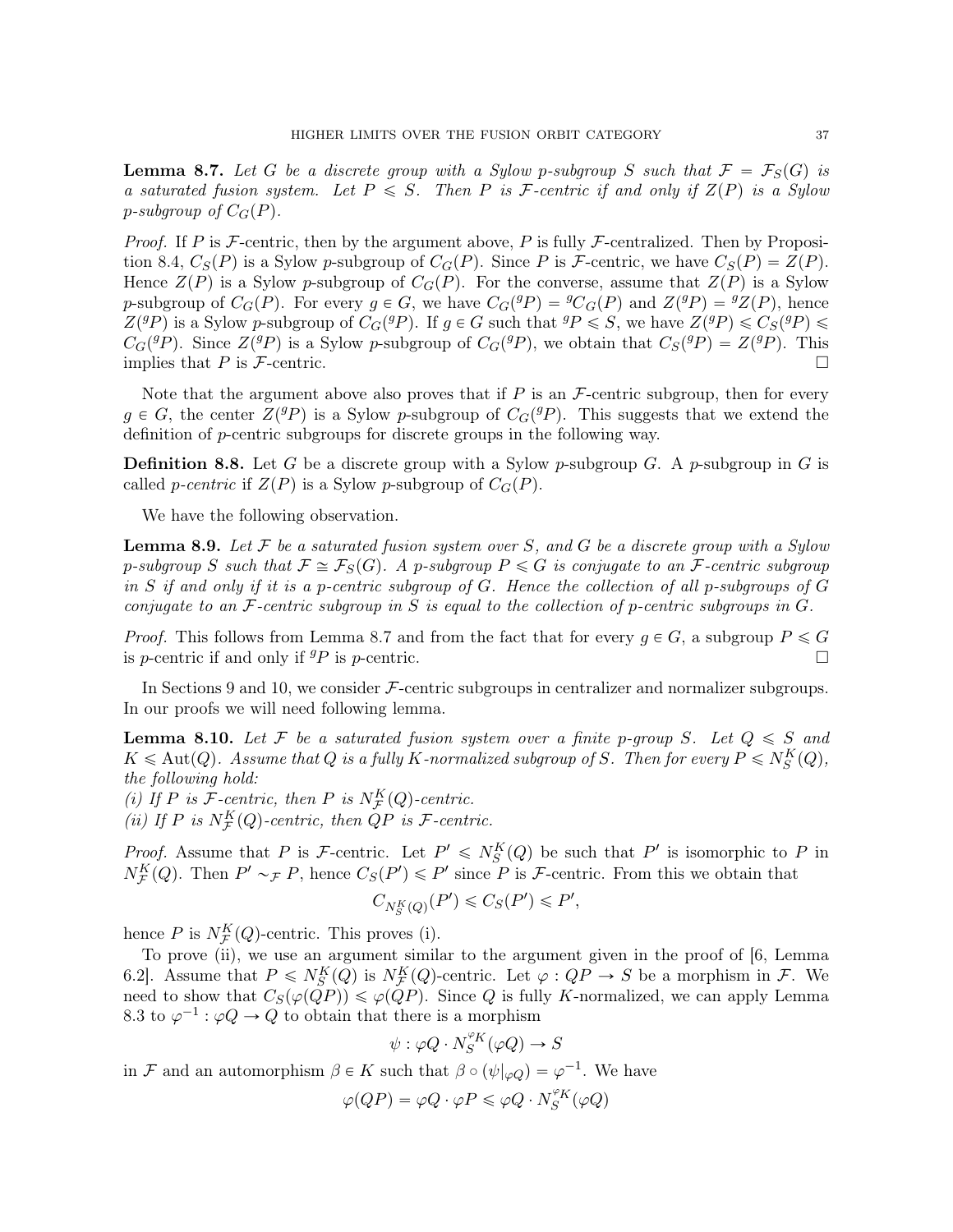hence the composition  $\psi \circ \varphi : QP \to S$  is defined. Moreover  $(\psi \circ \varphi)|_Q = \beta^{-1} \in K$ .

We claim that  $(\psi \circ \varphi)|_P : P \to S$  is a morphism in  $N_{\mathcal{F}}^K(Q)$ . We will first show that  $(\psi \circ \varphi)(P) \leq$  $N_S^K(Q)$ . We write  $\psi\varphi$  for  $\psi \circ \varphi$  to simplify the notation. Let  $x \in P$  and  $y = \psi\varphi(x)$ . For every  $q \in Q$ , we have

$$
c_y(q) = yqy^{-1} = \psi \varphi(x) \cdot q \cdot \psi \varphi(x^{-1}) = \psi \varphi(x \cdot \beta(q) \cdot x^{-1}) = \beta^{-1}(c_x(\beta(q))) = (\beta^{-1}c_x \beta)(q).
$$

Hence  $c_y = \beta^{-1}c_x\beta$ . Since  $x \in P \leq N_S^K(Q)$ , we have  $c_x \in K$ , hence  $c_y \in K$ . Note that  $y = \psi \varphi(x) \in S$ , hence we can conclude that  $y \in N_S^K(Q)$ . This gives  $\psi \varphi(P) \leq N_S^K(Q)$ . Since  $\psi \varphi|_Q : Q \to Q$  is equal to  $\beta^{-1} \in K$ , we conclude that  $\psi \varphi|_P : P \to S$  is a morphism in  $N_{\mathcal{F}}^K(Q)$ . Note that we have

$$
C_S(\varphi(QP)) \leqslant C_S(\varphi Q) \leqslant N_S^{\varphi K}(\varphi Q),
$$

so we can apply  $\psi$  to obtain  $\psi(C_S(\varphi(QP)) \leq N_S^K(Q)$ . We also have

$$
\psi(C_S(\varphi(QP))) \leqslant C_S(\psi\varphi(QP)) = C_S(Q \cdot \psi\varphi(P)) \leqslant C_S(\psi\varphi(P)).
$$

These two inclusions give

$$
\psi(C_S(\varphi(QP))) \leq C_S(\psi\varphi(P)) \cap N_S^K(Q) = C_{N_S^K(Q)}(\psi\varphi(P)) \leq \psi\varphi(P)
$$

where the last inclusion follows from the fact that P is  $N_{\mathcal{F}}^{K}(Q)$ -centric and  $\psi \varphi|_{P}$  is a morphism in  $N_{\mathcal{F}}^K(Q)$ . We conclude that

$$
C_S(\varphi(QP)) \leq \varphi(P) \leq \varphi(QP),
$$

hence  $QP$  is F-centric.

As an easy corollary of Lemma 8.10, we obtain the following.

**Lemma 8.11** ([6, Prop 2.4]). Let F be a saturated fusion system over S, and Q be a fully F-centralized subgroup of S. Suppose that Q is abelian. Then a subgroup  $P \leq C_S(Q)$  is  $C_{\mathcal{F}}(Q)$ centric if and only if it is F-centric. If one of these equivalent conditions hold, then  $Q \leq P$ .

*Proof.* Take  $K = 1$  in Lemma 8.10. Then  $N_S^K(Q) = C_S(Q)$  and  $N_{\mathcal{F}}^K(Q) = C_{\mathcal{F}}(Q)$ . Let  $P \leq$  $C_S(Q)$ . By Lemma 8.10, if P is F-centric then it is  $C_{\mathcal{F}}(Q)$ -centric. For the converse, assume that P is  $C_{\mathcal{F}}(Q)$ -centric. Then by Lemma 8.10, QP is F-centric. Since Q is abelian, we have  $Q \leqslant C_S(Q)$ . We also have  $Q \leqslant C_S(P)$ , hence  $Q \leqslant C_S(P) \cap C_S(Q) = C_{C_S(Q)}(P)$ . Since P is  $C_{\mathcal{F}}(Q)$ -centric, we have  $C_{C_S(Q)}(P) \leq P$ , hence  $Q \leq P$ . Thus  $P = PQ$  is  $\mathcal{F}$ -centric.

If one of these equivalent conditions holds, then P is F-centric. Since  $P \leq C<sub>S</sub>(Q)$ , we obtain  $Q \leqslant C_S(P) \leqslant P.$ 

A subgroup  $Q \leq S$  is called normal in F if  $N_{\mathcal{F}}(Q) = \mathcal{F}$ . In this case we write  $Q \triangleleft \mathcal{F}$ . We say  $Q \leq S$  is central in F if  $C_{\mathcal{F}}(Q) = \mathcal{F}$ . If a subgroup Q is central in F, then it is also normal in F. The product of all central subgroups in F is called the *center* of F and denoted by  $Z(F)$ . The product of all normal subgroups of F is denoted by  $O_p(\mathcal{F})$ .

A subgroup  $P \leq S$  is  $\mathcal{F}\text{-}radical$  if  $\text{Out}_{\mathcal{F}}(P) := \text{Aut}_{\mathcal{F}}(P)/\text{Inn}(P)$  has no normal p-subgroups. A subgroup  $P \leq S$  is F-centric-radical if it is both F-radical and F-centric. The full subcategories of  $\mathcal F$  generated by subgroups which are  $\mathcal F$ -centric,  $\mathcal F$ -radical, and  $\mathcal F$ -centric-radical are denoted by  $\mathcal{F}^c$ ,  $\mathcal{F}^r$ , and  $\mathcal{F}^{cr}$ , respectively. We recall the following well-known fact on normal subgroups of a fusion system.

**Proposition 8.12.** Let  $\mathcal F$  be a saturated fusion system over S, and let  $Q$  be a subgroup of S. If  $Q$  is normal in  $\mathcal F$ , then it is included in every  $\mathcal F$ -centric-radical subgroup of  $S$ .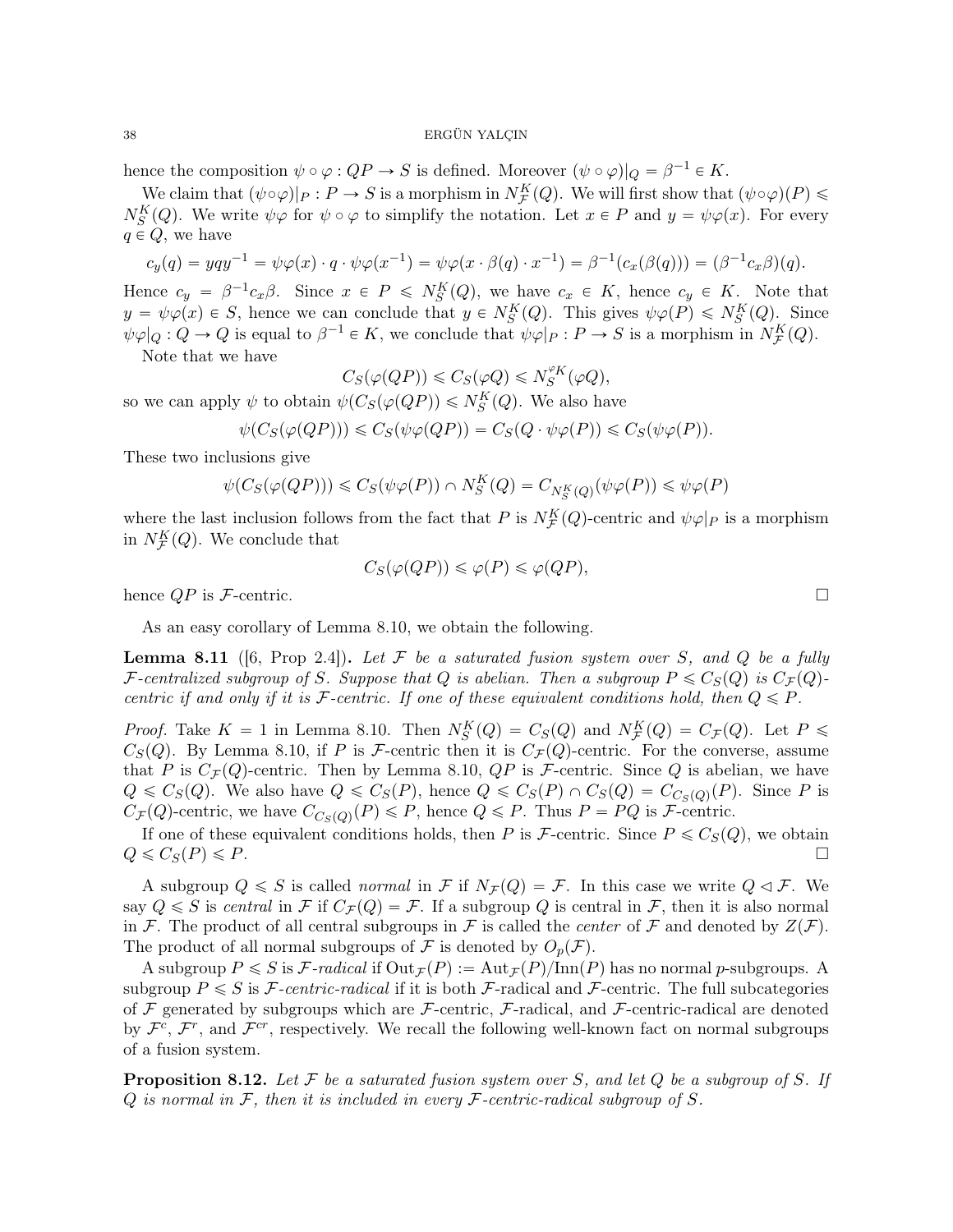*Proof.* See Proposition 4.46 in [10].

As a consequence we obtain the following.

**Lemma 8.13.** Let F be a saturated fusion system over S. Let  $Q \leq S$  and  $K \leq \text{Aut}(Q)$ . Suppose that Q is fully K-normalized, and assume that  $N_S^K(Q)$  contains some  $Q_0$  such that  $Q_0$  is normal in  $N_{\mathcal{F}}^{K}(Q)$  and  $Q_0 \in \mathcal{F}^c$ . Then, if  $P \leq N_{S}^{K}(Q)$  is an  $N_{\mathcal{F}}^{K}(Q)$ -centric-radical subgroup, then P is F-centric.

*Proof.* Suppose that  $P \leq N_S^K(Q)$  is  $N_F^K(Q)$ -centric-radical. Since  $Q_0$  is normal in  $N_F^K(Q)$ , by Proposition 8.12 applied to the fusion system  $N_{\mathcal{F}}^{K}(Q)$ , we obtain  $Q_0 \leq P$ . Since  $Q_0$  is  $\mathcal{F}$ -centric,  $P$  is  $\mathcal{F}\text{-centric.}$ 

# 9. THE CENTRALIZER DECOMPOSITION FOR  $\mathcal{O}^c(\mathcal{F})$

Let F be a saturated fusion system over S, and let  $\mathcal{F}^e$  denote the full subcategory of F whose objects are the nontrivial elementary abelian p-subgroups of S which are fully  $\mathcal{F}\text{-centralized}$ . By Theorem 2.4, there is a discrete group G with a Sylow subgroup isomorphic to  $S$  such that  $\mathcal{F}_S(G) \cong \mathcal{F}$ . By Lemmas 2.5 and 8.9, if we take C to be the collection of all p-centric subgroups in G, then there is an equivalence of categories  $\overline{\mathcal{F}}_{\mathcal{C}}(G) \simeq \mathcal{O}^c(\mathcal{F})$ . Let E denote the collection of all finite nontrivial elementary abelian  $p$ -subgroups of  $G$ .

**Lemma 9.1.** Let G be a discrete group that realizes the fusion system  $\mathcal{F}$ , and C be the collection of p-centric subgroups in G. For every  $E \in \mathcal{F}^e$ , the fusion orbit category  $\overline{\mathcal{F}}_{\mathcal{C}}(C_G(E))$  over the collection  $\mathcal{C}|_{C_G(E)}$  is equivalent the centric orbit category  $\mathcal{O}^c(C_{\mathcal{F}}(E)).$ 

*Proof.* By Proposition 8.6, we have  $\mathcal{F}_{C_S(E)}(C_G(E)) = C_{\mathcal{F}}(E)$ . This gives that  $\mathcal{F}_C(C_G(E))$  is equivalent to the full subcategory of the fusion system  $C_{\mathcal{F}}(E)$  whose objects are subgroups of  $C_S(E)$  which are F-centric. By Lemma 8.11, a subgroup  $P \leq C_S(E)$  is F-centric if and only if it is  $C_{\mathcal{F}}(E)$ -centric. Hence  $\mathcal{F}_{\mathcal{C}}(C_G(E))$  is equivalent to the fusion system  $C_{\mathcal{F}}(E)^c$  as categories. We conclude that  $\overline{\mathcal{F}}_{\mathcal{C}}(C_G(E))$  is equivalent to the centric orbit category  $\mathcal{O}^c(C_{\mathcal{F}}(E))$ .

We introduce the following notation.

**Definition 9.2.** Let  $\theta : \overline{\mathcal{F}}_{\mathcal{C}}(G) \to \mathcal{O}^c(\mathcal{F})$  denote the functor that gives the equivalence of categories proved in Lemma 2.5. For every  $R\mathcal{O}^c(\mathcal{F})$ -module M, we denote the  $R\overline{\mathcal{F}}_{\mathcal{C}}(G)$ -module  $M \circ \theta$  by  $\overline{M}$ .

We have the following.

**Lemma 9.3.** Let M be an  $RO<sup>c</sup>(\mathcal{F})$ -module. For every integer  $j \geq 0$ , there is a functor

$$
\mathcal{H}_{M,C_{\mathcal{F}}}^{j}:\mathcal{F}^{e}\rightarrow R\text{-}Mod
$$

such that for every  $E \in \mathcal{F}^e$ ,

$$
\mathcal{H}^j_{M,C_{\mathcal{F}}}(E)=H^j(\mathcal{O}^c(C_{\mathcal{F}}(E));\text{Res}^{\mathcal{O}^c(\mathcal{F})}_{\mathcal{O}^c(C_{\mathcal{F}}(E))}M).
$$

*Proof.* Let G be a discrete group with Sylow p-subgroup S such that  $\mathcal{F} \cong \mathcal{F}_S(G)$ , and let C be the collection of all *p*-centric subgroups in G. Consider the functor  $\mathcal{H}^j_n$  $M_{M, C_G}: \mathcal{F}_{\mathcal{D}}(G) \to R\text{-Mod}$  defined in Definition 7.6 for an arbitrary collection D. Take  $\mathcal{D} = \mathcal{E}$  and  $\mathbf{O}_{\mathcal{C}}(C_G(E)) = \overline{\mathcal{F}}_{\mathcal{C}}(C_G(E))$ . Then for every  $j \geqslant 0$ , we obtain a functor

$$
\mathcal{H}_{M,C_G}^j : \mathcal{F}_{\mathcal{E}}(G) \to R\text{-Mod}
$$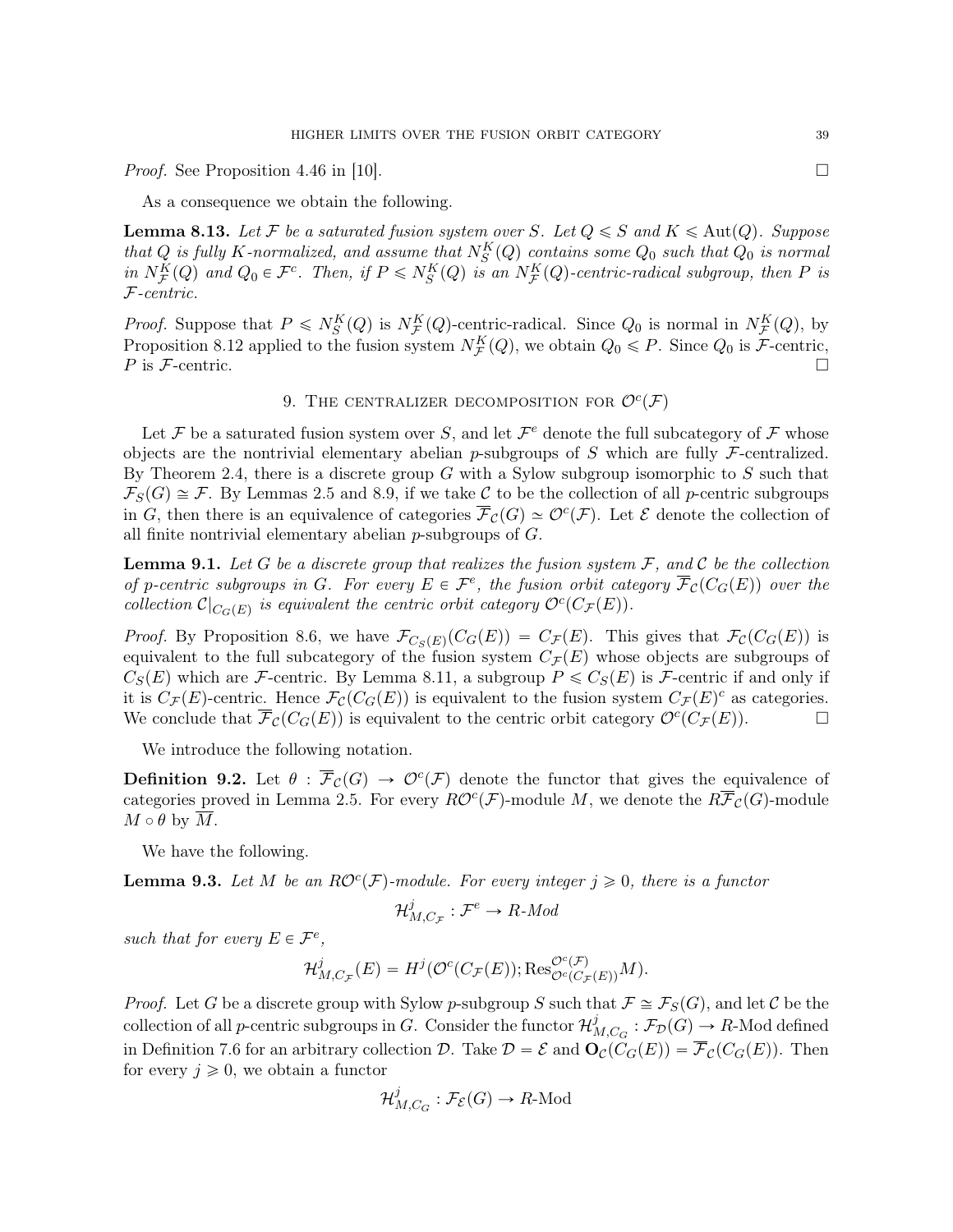such that for every  $E \in \mathcal{E}$ ,

$$
\mathcal{H}_{M,C_G}^j(E) = H^*(\overline{\mathcal{F}}_{\mathcal{C}}(C_G(E)); \operatorname{Res}_{\overline{\mathcal{F}}_{\mathcal{C}}(C_G(E))}^{\overline{\mathcal{F}}_{\mathcal{C}}(G)}\overline{M})
$$

where  $\overline{M}$  is the  $R\overline{\mathcal{F}}_{\mathcal{C}}(G)$ -module associated to M as defined in Definition 9.2. By Lemma 9.1, for every  $E \in \mathcal{F}^e$ , the fusion orbit category  $\overline{\mathcal{F}}_{\mathcal{C}}(C_G(E))$  over the collection  $\mathcal{C}|_{C_G(E)}$  is equivalent the centric orbit category  $\mathcal{O}^c(C_{\mathcal{F}}(E))$ . Hence by Proposition 3.9, there is an isomorphism

$$
H^*(\overline{\mathcal{F}}_{\mathcal{C}}(C_G(E)); \text{Res}_{\overline{\mathcal{F}}_{\mathcal{C}}(C_G(E))}^{\overline{\mathcal{F}}_{\mathcal{C}}(G)}\overline{M}) \cong H^*(\mathcal{O}^c(C_{\mathcal{F}}(E)); \text{Res}_{\mathcal{O}^c(C_{\mathcal{F}}(E))}^{\mathcal{O}^c(\mathcal{F})}M)
$$

induced by the equivalence of categories. Using these isomorphisms, as it is done in the proof of Lemma 5.1, we obtain a functor  $\mathcal{H}^j$  $M_{M,C_{\mathcal{F}}}^j: \mathcal{F}^e \to R$ -Mod such that

$$
\mathcal{H}_{M,C_{\mathcal{F}}}^{j}(E) = H^{*}(\mathcal{O}^{c}(C_{\mathcal{F}}(E)); \text{Res}_{\mathcal{O}^{c}(C_{\mathcal{F}}(E))}^{\mathcal{O}^{c}(\mathcal{F})}M).
$$

 $\Box$ 

The following is stated as Theorem 1.6 in the introduction.

**Theorem 9.4.** Let R be a commutative ring with unity, M be an  $RO^c(\mathcal{F})$ -module, and  $\mathcal{H}_p^j$  $_{M,C_{\mathcal{F}}}$ denote the functor defined in Lemma 9.3. Then there is a spectral sequence

$$
E_2^{s,t} = \lim_{\mathcal{F}^e} {}^s \mathcal{H}^t_{M,C_{\mathcal{F}}} \Rightarrow H^*(\mathcal{O}^c(\mathcal{F});M).
$$

*Proof.* Let G be a discrete group that realizes F, and C be the collection of all p-centric subgroups in G. Let  $\overline{M}$  denote the  $\overline{\mathcal{F}}_{\mathcal{C}}(G)$ -module that corresponds to M as defined in Definition 9.2. By Proposition 7.7, there is a spectral sequence

$$
E_2^{s,t} = \lim_{\mathcal{F}_{\mathcal{E}}(G)} \mathcal{H}_{\overline{M},C_G}^t \Rightarrow H^{s+t}(\overline{\mathcal{F}}_{\mathcal{C}}(G); \overline{M}).
$$

By Lemmas 2.5 and 9.1, we have the equivalence of categories  $\overline{\mathcal{F}}_{\mathcal{C}}(G) \cong \mathcal{O}^c(\mathcal{F})$  and  $\overline{\mathcal{F}}_{\mathcal{C}}(C_G(E)) \cong$  $\mathcal{O}^c(C_{\mathcal{F}}(E))$  for every  $E \in \mathcal{F}^e$ . Since every elementary abelian p-subgroup in  $\mathcal{E}$  is G-conjugate to a subgroup  $E \in \mathcal{F}^e$ , we also have  $\mathcal{F}_{\mathcal{E}}(G) \cong \mathcal{F}^e$ . Hence by Proposition 3.9, we can replace  $\mathcal{F}_{\mathcal{E}}(G)$ with  $\mathcal{F}^e$  and  $\mathcal{H}_{\overline{M},C_G}^t$  with  $\mathcal{H}_{M,C_F}^t$ .

In [6], Broto, Levi, and Oliver introduced the centralizer decomposition for p-local finite groups. Let  $(S, \mathcal{F}, \mathcal{L})$  be a p-local finite group. This means that F is a saturated fusion system over S, and  $\mathcal L$  is a centric linking system associated to  $\mathcal F$  (see Definition 10.9).

**Definition 9.5** ([6, Def 2.4]). For each  $E \in \mathcal{F}^e$ , the centralizer linking system  $C_{\mathcal{L}}(E)$  is the category whose objects are the  $C_{\mathcal{F}}(E)$ -centric subgroups  $P \leq C_{S}(E)$ , and whose morphisms  $\text{Mor}_{C_{\mathcal{L}}(E)}(P,P')$  are the set of morphisms  $\varphi \in \text{Mor}_{\mathcal{L}}(PE,P'E)$  whose underlying homomorphisms are the identity on  $E$  and send  $P$  into  $P'$ .

By [6, Prop 2.5], the category  $C_{\mathcal{L}}(E)$  is the centric linking system associated to  $C_{\mathcal{F}}(E)$ . For every  $E \in \mathcal{F}^e$ , let  $\overline{C}_\mathcal{L}(E)$  denote the category whose objects are the pairs  $(P, \alpha)$  with  $P \in \mathcal{F}^c$  and  $\alpha \in \text{Mor}_{\mathcal{F}}(E, Z(P))$ . The morphisms in  $\widetilde{C}_{\mathcal{L}}(E)$  are defined by

$$
\mathrm{Mor}_{\widetilde{C}_{\mathcal{L}}(E)}((P,\alpha),(Q,\beta)) := \{ \varphi \in \mathrm{Mor}_{\mathcal{L}}(P,Q) \mid \pi(\varphi) \circ \alpha = \beta \}
$$

where  $\pi : \mathcal{L} \to \mathcal{F}^c$  denotes the canonical projection functor. There is a natural map

$$
f: \underset{E \in (\mathcal{F}^e)^{op}}{\operatorname{hocolim}} \, |\widetilde{C}_{\mathcal{L}}(E)| \longrightarrow |\mathcal{L}|
$$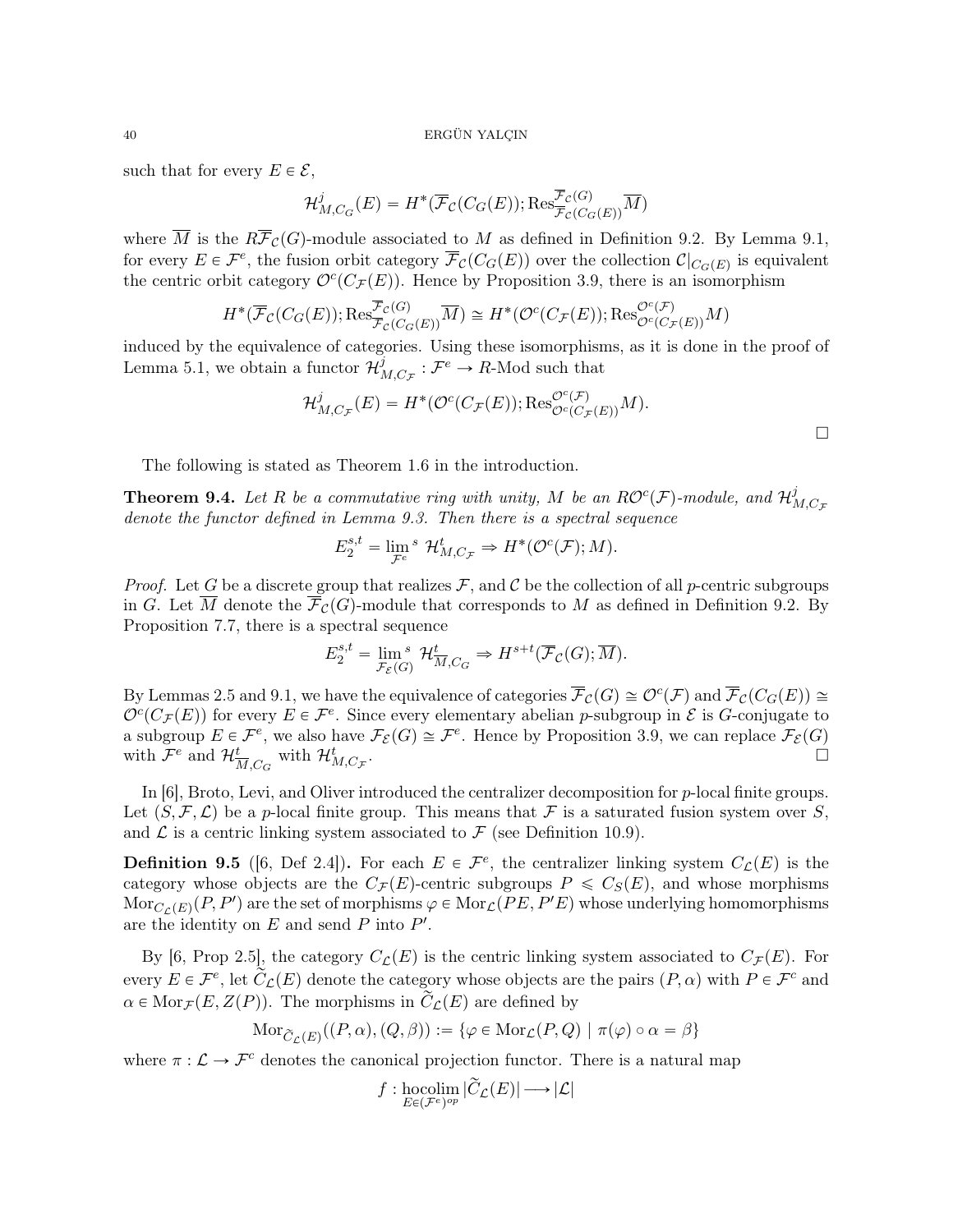induced by the forgetful functors  $(P, \alpha) \rightarrow P$ . It is proved by Broto, Levi, and Oliver [6, Thm 2.6] that f is a homotopy equivalence, and that there is a homotopy equivalence  $|C_{\mathcal{L}}(E)| \to |\tilde{C}_{\mathcal{L}}(E)|$ induced by the functor  $P \to (P, incl)$ . This homotopy equivalence given by f is called the centralizer decomposition for  $(S, \mathcal{F}, \mathcal{L})$  over the collection of all nontrivial elementary abelian p-subgroups of S.

Associated to the centralizer decomposition, there is a Bousfield-Kan spectral sequence

$$
E_2^{s,t} = \lim_{\mathcal{F}^e} {}^s H^t(|C_{\mathcal{L}}(-)|; \mathbb{F}_p) \Rightarrow H^{s+t}(|\mathcal{L}|; \mathbb{F}_p).
$$

We say the centralizer decomposition is *sharp* if  $E_2^{s,t} = 0$  for  $s \ge 1$ . When the centralizer decomposition is sharp, then there is an isomorphism

$$
H^*(|\mathcal{L}|; \mathbb{F}_p) \cong \lim_{E \in \mathcal{F}^e} H^*(|C_{\mathcal{L}}(E)|; \mathbb{F}_p).
$$

Broto, Levi, and Oliver  $[6]$  proved that the centralizer decomposition for every p-local finite group is sharp. We can also state their result in terms of the cohomology of the centralizer fusion systems.

**Theorem 9.6** (Broto-Levi-Oliver [6], p. 821). Let F be a saturated fusion system over S. Then, for every  $n \geq 0$ , and every  $i \geq 1$ ,

$$
\lim_{\mathcal{F}^e} \, ^i H^n(C_{\mathcal{F}}(-); \mathbb{F}_p) = 0.
$$

**Remark 9.7.** In the above theorem  $H^n(C_{\mathcal{F}}(-); \mathbb{F}_p)$  denotes the functor which sends  $E \in \mathcal{F}^e$  to

$$
H^n(C_{\mathcal{F}}(E); \mathbb{F}_p) := \lim_{P \in \mathcal{O}^c(C_{\mathcal{F}}(E))} H^n(P; \mathbb{F}_p).
$$

Note that  $H^n(C_\mathcal{F}(E); \mathbb{F}_p)$  is the subring of  $C_\mathcal{F}(E)$ -stable elements in  $H^n(C_S(E); \mathbb{F}_p)$ .

We now recall the definition of the sharpness of the subgroup decomposition. For every  $p$ -local finite group  $(S, \mathcal{F}, \mathcal{L})$ , there is a homotopy equivalence

$$
|\mathcal{L}| \simeq \operatornamewithlimits{hocolim}_{\mathcal{O}^c(\mathcal{F})} \widetilde{B}
$$

where  $\widetilde{B}: \mathcal{O}^c(\mathcal{F}) \to \text{Top}$  is a functor such that  $\widetilde{B}(P)$  is homotopy equivalent to the classifying space BP for every  $P \in \mathcal{F}^c$  (see [6, Prop 2.2]). This homotopy equivalence is called the subgroup decomposition for the p-local finite group  $(S, \mathcal{F}, \mathcal{L})$  over F-centric subgroups. The subgroup decomposition for  $(S, \mathcal{F}, \mathcal{L})$  is sharp if for every  $n \geq 0$  and every  $i \geq 1$ ,

$$
\lim_{\mathcal{O}^c(\mathcal{F})} H^n(-;\mathbb{F}_p) = 0.
$$

Now we are ready to prove the main theorem of this section (stated as Theorem 1.8 in the introduction). Recall that a subgroup  $Q \leq S$  is central in F if  $C_{\mathcal{F}}(Q) = \mathcal{F}$ . The product of all central subgroups in F is called the center of F and denoted by  $Z(F)$ .

**Theorem 9.8.** If the subgroup decomposition is sharp for every p-local finite group  $(S, \mathcal{F}, \mathcal{L})$ with  $Z(\mathcal{F}) \neq 1$ , then it is sharp for every p-local finite group.

*Proof.* Let  $n \geq 0$  be a fixed integer, and let  $M := H^{n}(-; \mathbb{F}_p)$  denote the group cohomology functor considered as a module over  $\mathcal{O}^c(\mathcal{F})$ . By Theorem 9.4, there is a spectral sequence

$$
E_2^{s,t} = \lim_{\mathcal{F}^e} {}^s \mathcal{H}_{M,C_{\mathcal{F}}}^t \Rightarrow H^{s+t}(\mathcal{O}^c(\mathcal{F});M)
$$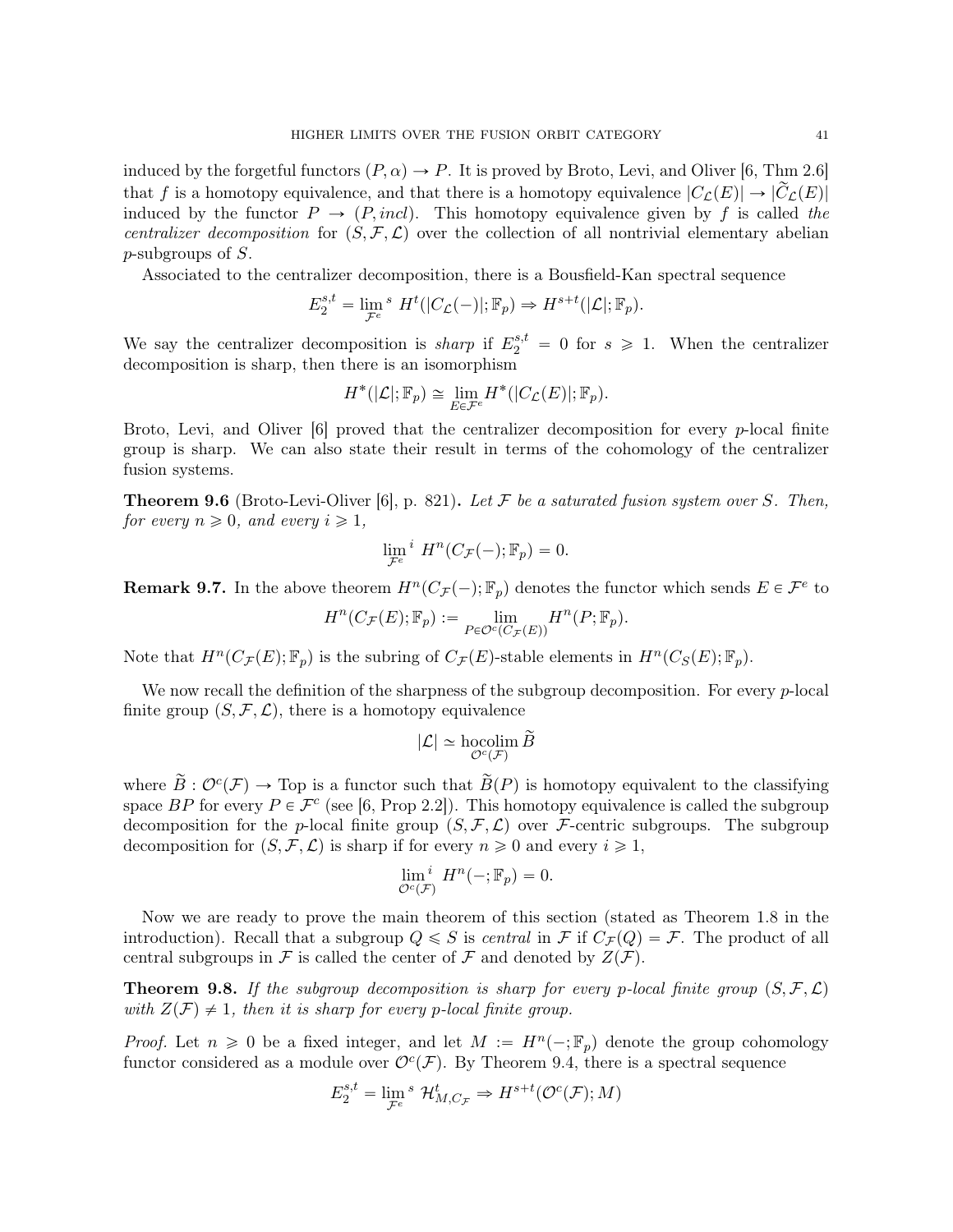where for each  $E \in \mathcal{F}^e$ , we have

$$
\mathcal{H}^t_{M,C_{\mathcal{F}}}(E) = H^t(\mathcal{O}^c(C_{\mathcal{F}}(E)); \text{Res}_{\mathcal{O}^c(C_{\mathcal{F}}(E))}^{\mathcal{O}^c(\mathcal{F})}M).
$$

For every  $E \in \mathcal{F}^e$ , the centralizer fusion system  $C_{\mathcal{F}}(E)$  has a nontrivial center, hence by assumption, the subgroup decomposition for  $(C_S(E), C_{\mathcal{F}}(E), C_{\mathcal{L}}(E))$  is sharp. This gives that for every  $E \in \mathcal{F}^e$ ,

$$
\mathcal{H}_{M,C_{\mathcal{F}}}^{t}(E) = H^{t}(\mathcal{O}^{c}(C_{\mathcal{F}}(E)); \text{Res}_{\mathcal{O}^{c}(C_{\mathcal{F}}(E))}^{\mathcal{O}^{c}(\mathcal{F})}M) = H^{t}(\mathcal{O}^{c}(C_{\mathcal{F}}(E)); H^{n}(-;\mathbb{F}_{p})) = 0
$$

for  $t \geq 1$ . Therefore  $E_2^{s,t} = 0$  for all  $t \geq 1$ . By Remark 9.7, we have

$$
\mathcal{H}_{M,C_{\mathcal{F}}}^{0}(E) = H^{0}(\mathcal{O}^{c}(C_{\mathcal{F}}(E); \text{Res}_{\mathcal{O}^{c}(C_{\mathcal{F}}(E))}^{\mathcal{O}^{c}(\mathcal{F})}M) \cong \lim_{\mathcal{O}^{c}(C_{\mathcal{F}}(E))} H^{n}(-; \mathbb{F}_{p}) = H^{n}(C_{\mathcal{F}}(E); \mathbb{F}_{p}).
$$

Hence we have

$$
E_2^{s,0} = \lim_{{\mathcal F}^e} {}^s\mathcal{H}_{M,C_{\mathcal F}}^0 \cong \lim_{{\mathcal F}^e} {}^s\mathcal{H}^n(C_{\mathcal F}(-);{\mathbb F}_p).
$$

By Theorem 9.6, these higher limits vanish for  $s \geq 1$ , hence  $H^{i}(\mathcal{O}^{c}(\mathcal{F}); M) = 0$  for all  $i \geq 1$ .  $\Box$ 

Another consequence of the spectral sequence argument given above is the following: Given a p-local group  $(S, \mathcal{F}, \mathcal{L})$ , if we know that

- (1) the subgroup decomposition for  $(S, \mathcal{F}, \mathcal{L})$  is sharp, and
- (2) for every  $E \in \mathcal{F}^e$ , the subgroup decomposition for  $(C_S(E), C_{\mathcal{F}}(E), C_{\mathcal{L}}(L))$  is sharp,

then we can conclude that the centralizer decomposition for  $(S, \mathcal{F}, \mathcal{L})$  over the nontrivial elementary abelian  $p$ -subgroups is sharp. We can consider this as a propagation result between two different types of homology decompositions in the sense given by Grodal and Smith in [15].

10. THE NORMALIZER DECOMPOSITION FOR  $\mathcal{O}^c(\mathcal{F})$ 

Let F be a saturated fusion system over S, and let  $sd(\mathcal{F}^c)$  denote the poset category of all chains  $\sigma = (P_0 < P_1 < \cdots < P_n)$  with  $P_i \in \mathcal{F}^c$  where there is a unique morphism  $\sigma \to \tau$  in  $sd(\mathcal{F}^c)$ if  $\tau$  is a subchain of  $\sigma$ . Two chains  $\sigma = (P_0 < P_1 < \cdots < P_n)$  and  $\tau = (Q_0 < Q_1 < \cdots < Q_n)$ are F-conjugate if there is an isomorphism  $\varphi : P_n \to Q_n$  in F such that  $\varphi(P_i) = Q_i$  for all i. In this case we write  $\sigma \sim_{\mathcal{F}} \tau$ . The F-conjugacy class of a chain  $\sigma$  in  $sd(\mathcal{F}^c)$  is denoted by  $[\sigma]$ .

**Definition 10.1.** The category of F-conjugacy classes of chains in  $\mathcal{F}^c$ , denoted by  $\bar{s}d(\mathcal{F}^c)$ , is the poset category whose objects are F-conjugacy classes  $[\sigma]$  of chains of subgroups in  $\mathcal{F}^c$  where there is a unique morphism  $[\sigma] \to [\tau]$  in  $\bar{s}d(\mathcal{F}^c)$  if  $\tau$  is  $\mathcal{F}$ -conjugate to a subchain of  $\sigma$ .

Let G be a discrete group with a Sylow p-subgroup S such that  $\mathcal{F} \cong \mathcal{F}_S(G)$ . If C is the collection of all *p*-centric subgroups in G, then by Lemma 8.9 we have  $\mathcal{F}^c \cong \mathcal{F}_{\mathcal{C}}(G)$ . We defined the category  $Sd_{\mathcal{C}}(G)/G$  to be the category whose objects are the G-orbits  $[\sigma]$  of the chains of subgroups in C and such that there is a unique morphism  $[\sigma] \to [\tau]$  in  $Sd_{\mathcal{C}}(G)/G$  if there is an element  $g \in G$  such that  $\tau$  is a face of  $g\sigma$  (see Definition 6.8). It is easy to see that since  $\mathcal{F}^c \cong \mathcal{F}_c(G)$ , the poset categories  $Sd_c(G)/G$  and  $\overline{s}d(\mathcal{F}^c)$  are isomorphic.

If  $\sigma = (P_0 < \cdots < P_n)$  is a chain of subgroups of a discrete group G, then the stabilizer of If  $\sigma = (P_0 < \cdots < P_n)$  is a chain of subgroups of a discrete group G, then the stabilizer of  $\sigma$  under the G-action defined by conjugation is the subgroup  $N_G(\sigma) = \bigcap_i N_G(P_i)$ . Note that  $C_G(P_n) \leq N_G(\sigma)$  is a normal subgroup and the quotient group  $N_G(\sigma)/C_G(P_n)$  is a subgroup of  $N_G(P_n)/C_G(P_n) = \text{Aut}_G(P_n) \leq \text{Aut}(P_n)$ . We define the G-automorphism group of  $\sigma$  to be the subgroup

$$
\mathrm{Aut}_G(\sigma) := N_G(\sigma)/C_G(P_n) \leq \mathrm{Aut}(P_n).
$$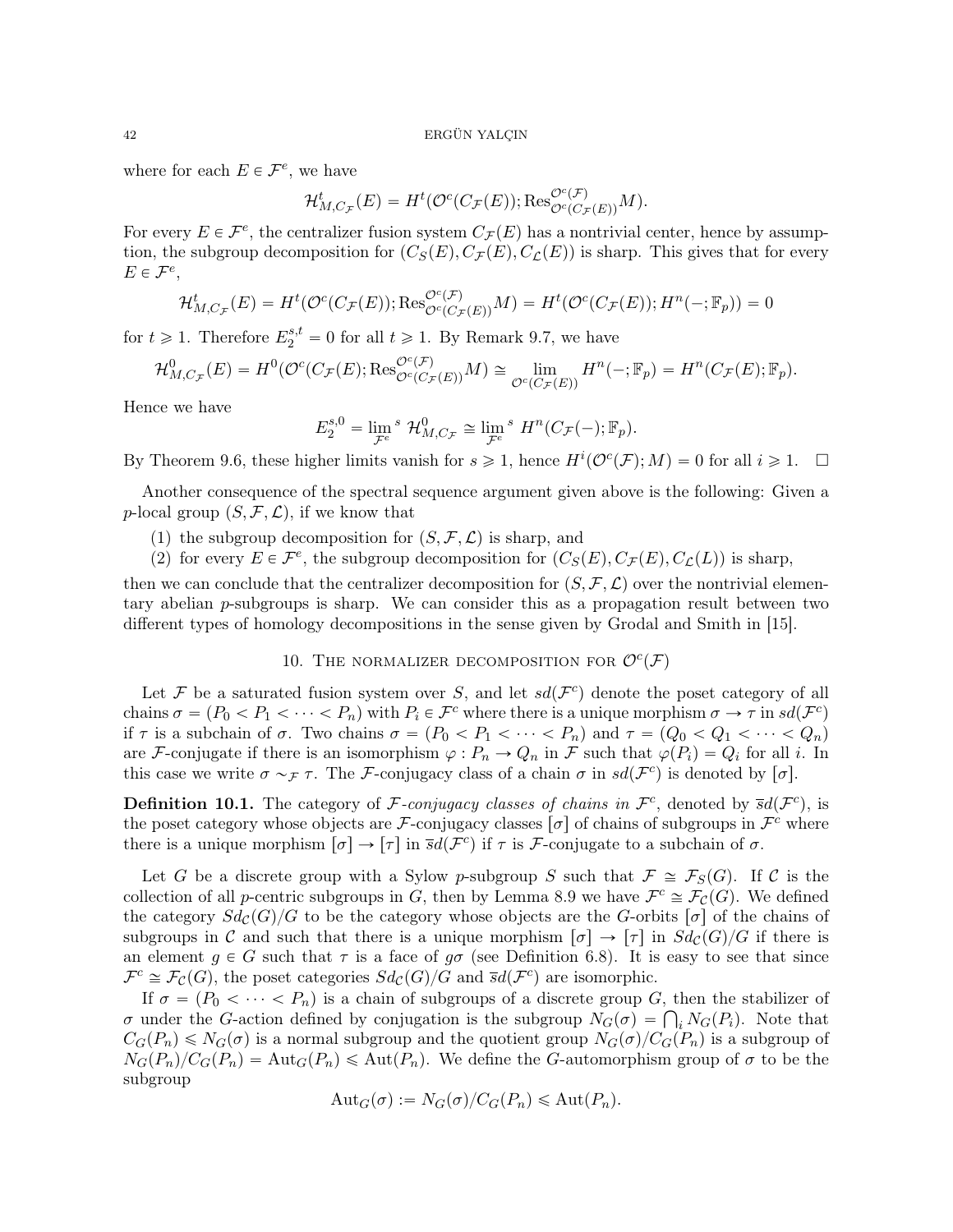For a chain of p-groups  $\sigma = (P_0 < \cdots < P_n)$  in S, the automorphism group of  $\sigma$  is defined by

$$
Aut(\sigma) := {\alpha \in Aut(P_n) | \alpha(P_i) = P_i \text{ for all } i} \le Aut(P_n).
$$

In Section 8, for every subgroup  $K \leq \text{Aut}(Q)$ , we defined the K-normalizer group  $N_G^K(Q)$ and the K-normalizer fusion system  $N_{\mathcal{F}}^{K}(Q)$  (see Definition 8.1). It is easy to see that if we take  $K = \text{Aut}(\sigma) \leq \text{Aut}(P_n)$ , then  $N_G^K(P_n) = N_G(\sigma)$ . For the K-normalizer fusion system  $N_F^K(P_n)$ , we have the following alternative description.

**Definition 10.2.** Let F be a saturated fusion system over S, and let  $\sigma = (P_0 < \cdots < P_n)$ be a chain of subgroups in S. The normalizer fusion system  $N_{\mathcal{F}}(\sigma)$  is the fusion system over  $N_S(\sigma)$  whose morphisms  $Mor_{N_F(\sigma)}(P, R)$  are all the morphisms  $\varphi \in Mor_{\mathcal{F}}(P, R)$  which extend to a morphism  $\tilde{\varphi} : P_n P \to P_n R$  in  $\mathcal F$  in such a way that  $\tilde{\varphi}(P_i) = P_i$  for all  $i \in \{1, \dots, n\}.$ 

We say a chain  $\sigma = (P_0 < \cdots < P_n)$  in S is fully F-normalized if  $|N_S(\sigma)| \geq |N_S(\tau)|$ for every  $\tau \sim_{\mathcal{F}} \sigma$ . Note that this is equivalent to saying that  $P_n$  is fully K-normalized with  $K = \text{Aut}(\sigma) \leq \text{Aut}(P_n)$ . Using the results of Section 8 we conclude the following proposition which was also proved in [22, Prop 3.9] using a different approach.

**Proposition 10.3.** Let F be a saturated fusion system over S, and let  $\sigma = (P_0 < \cdots < P_n)$  be a chain of subgroups in  $S$  which is fully  $\mathcal F$ -normalized. Then

- (1) the normalizer fusion system  $N_F(\sigma)$  is saturated, and
- (2) if  $\mathcal{F} = \mathcal{F}_S(G)$  for a discrete group G with a Sylow p-subgroup S, then  $N_S(\sigma)$  is a Sylow p-subgroup of  $N_G(\sigma)$  and  $\mathcal{F}_{N_S(\sigma)}(N_G(\sigma)) = N_{\mathcal{F}}(\sigma)$ .

Proof. The first statement follows from Theorem 8.2 and the second part follows from Propositions 8.4 and 8.6.

Let  $\sigma$  be a chain of subgroups in  $\mathcal{F}^c$  which is fully F-normalized. Let  $\mathcal{N} := N_{\mathcal{F}}(\sigma)$ , and let  $\mathcal{N}^c$  denote the full subcategory of  $\mathcal N$  generated by  $\mathcal N$ -centric subgroups in  $N_S(\sigma)$ . We denote by  $\mathcal{N}^{cn}$  the full subcategory of N generated by subgroups of  $N_S(\sigma)$  which are F-centric. Let  $\mathcal{N}^{cr}$ denote the full subcategory of N generated by N-centric-radical subgroups of  $N<sub>S</sub>(\sigma)$ .

**Lemma 10.4.** Let  $\sigma = (P_0 < \cdots < P_n)$  be a chain of subgroups in  $\mathcal{F}^c$ . Suppose that  $\sigma$  is fully F-normalized. Let  $\mathcal{N} := N_{\mathcal{F}}(\sigma)$ , and  $\mathcal{N}^{cr}$ ,  $\mathcal{N}^{cn}$ ,  $\mathcal{N}^c$  be the subcategories defined above. Then

$$
\mathcal{N}^{cr} \subseteq \mathcal{N}^{cn} \subseteq \mathcal{N}^c.
$$

*Proof.* Note that  $N_S(\sigma)$  contains  $P_0 \in \mathcal{F}^c$  as a subgroup and  $P_0$  is normal in  $N_{\mathcal{F}}(\sigma)$ . Applying Lemma 8.13, we obtain that if  $P \le N_S(\sigma)$  is an N-centric-radical subgroup, then P is F-centric. Hence  $\mathcal{N}^{cr} \subseteq \mathcal{N}^{cn}$ . For the second inequality, note that by Lemma 8.10(i), if  $P \leq N_S(\sigma)$  is F-centric then it is N-centric, hence  $\mathcal{N}^{cn}$  is a full subcategory of  $\mathcal{N}^c$ .

For higher limits over different collections of subgroups, we will now prove a proposition. Although it is not stated in the following way, we think this statement is essentially what was proved in [6, Cor 3.6].

**Proposition 10.5.** Let F be a saturated fusion system over S, and C be the collection of subgroups of S closed under taking overgroups. Assume that  $Ob(\mathcal{F}^{cr}) \subseteq \mathcal{C} \subseteq Ob(\mathcal{F}^c)$ , and let  $\nu: \mathcal{O}(\mathcal{F}_{\mathcal{C}}) \to \mathcal{O}^c(\mathcal{F})$  denote the inclusion functor for the corresponding orbit categories. Then for every  $\mathbb{Z}_{(p)}\mathcal{O}^c(\mathcal{F})$ -module  $M$ , there is an isomorphism

$$
\lim_{\mathcal{O}(\mathcal{F}_{\mathcal{C}})}^*(M \circ \nu) \cong \lim_{\mathcal{O}^c(\mathcal{F})}^*M.
$$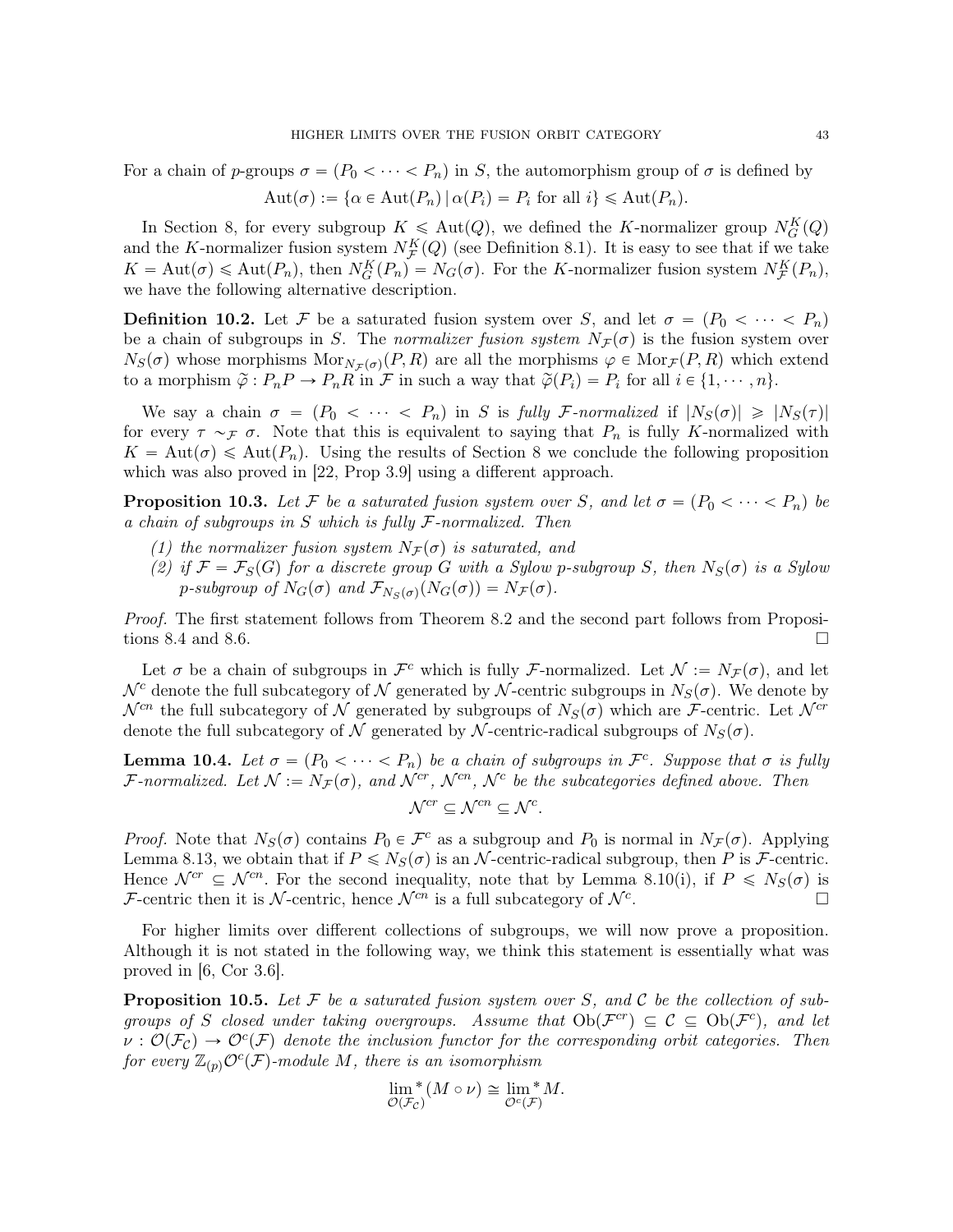*Proof.* We can filter the module M with atomic functors, i.e. with functors that vanish except on a single  $\mathcal{F}\text{-conjugacy class}$ , and prove the result by induction using long exact sequences. Hence it is enough to prove the above isomorphism when  $M$  is an atomic functor.

Let  $Q \in \mathcal{F}^c$  be such that M vanishes on subgroups outside of the F-conjugacy class of Q. If  $Q \in \mathcal{C}$ , then by [26, Lemma 1.5(a)], the isomorphism in the proposition holds. So assume that  $Q \notin \mathcal{C}$ . In this case the restriction of M to the subcategory  $\mathcal{O}(\mathcal{F}_{\mathcal{C}})$  is zero. Therefore in this case we need to show that  $\lim_{n \to \infty} M = 0$ .  $\mathcal{O}^c(\mathcal{F})$ 

Let Γ be a finite group and N be a  $\mathbb{Z}_{(p)}G$ -module. Let  $F_N$  denote the  $\mathcal{O}_p(\Gamma)$ -module such that  $F_N(1) = N$  and  $F(P) = 0$  for all p-subgroups  $1 \neq P \leq \Gamma$ . We define

$$
\Lambda^*(\Gamma;N):=\lim_{\mathcal{O}_p(\Gamma)}{}^*F_N.
$$

By [6, Prop 3.2], there is an isomorphism

$$
\lim_{\mathcal{O}^c(\mathcal{F})}^*M\cong \Lambda^*(\mathrm{Out}_\mathcal{F}(Q);M(Q)).
$$

Since Q is not F-radical, the group  $Out_{\mathcal{F}}(Q)$  has a normal p-subgroup. Then by [19, Prop 6.1(ii)] we have  $\Lambda^*(\text{Out}_{\mathcal{F}}(Q); M(Q)) = 0$ . Hence the proof is complete.

Now, we are ready to prove the following.

**Proposition 10.6.** Let F be a saturated fusion system over S, G be a discrete group realizing  $\mathcal{F}$ , and C be the collection of all p-centric subgroups in G. Let M denote an  $\mathbb{Z}_{(p)}\mathcal{O}(\mathcal{F})$ -module and  $\overline{M}$  denote the corresponding  $\mathbb{Z}_{(p)}\overline{\mathcal{F}}(G)$ -module. For every fully F-normalized chain of subgroups  $\sigma = (P_0 < \cdots < P_n)$  with  $P_i \in \mathcal{F}^c$ , there is an isomorphism

$$
H^*(\overline{\mathcal{F}}_{\mathcal{C}}(N_G(\sigma)); \text{Res}_{\overline{\mathcal{F}}_{\mathcal{C}}(N_G(\sigma))}^{\overline{\mathcal{F}}(G)}\overline{M}) \cong H^*(\mathcal{O}^c(N_{\mathcal{F}}(\sigma)); \text{Res}_{\mathcal{O}^c(N_{\mathcal{F}}(\sigma))}^{\mathcal{O}(\mathcal{F})}M).
$$

*Proof.* Let  $\mathcal{N} = \mathcal{N}_{\mathcal{F}}(\sigma)$ . By Proposition 10.3,  $\mathcal{F}_{N_S(\sigma)}(N_G(\sigma)) = \mathcal{N}$ , hence the fusion orbit category  $\overline{\mathcal{F}}_{\mathcal{C}}(N_G(\sigma))$  is equivalent to the orbit category  $\mathcal{O}^{cn}(\mathcal{N})$ . This gives an isomorphism

$$
H^*(\overline{\mathcal{F}}_{\mathcal{C}}(N_G(\sigma)); \text{Res}_{\overline{\mathcal{F}}_{\mathcal{C}}(N_G(\sigma))}^{\overline{\mathcal{F}}(G)}\overline{M}) \cong H^*(\mathcal{O}(\mathcal{N}^{cn}); \text{Res}_{\mathcal{O}(\mathcal{N}^{cn})}^{\mathcal{O}(\mathcal{F})}M).
$$

By Lemma 10.4, we have  $\mathcal{N}^{cr} \subseteq \mathcal{N}^{cn} \subseteq \mathcal{N}^c$ . Applying Proposition 10.5 to the fusion system  $\mathcal{N}$ , we obtain the desired isomorphism.  $\Box$ 

Using the isomorphism in Proposition 10.6, we define the following functor.

**Lemma 10.7.** Let M be an  $\mathbb{Z}_{(p)}\mathcal{O}(\mathcal{F})$ -module. For every integer  $j \geq 0$ , there is a functor

$$
\mathcal{H}_{M,N_{\mathcal{F}}}^{j} : \overline{s}d(\mathcal{F}^{c}) \to \mathbb{Z}_{(p)}\text{-}\mathit{Mod}
$$

such that for every  $[\sigma] \in \overline{s}d(\mathcal{F}^c)$ ,

$$
\mathcal{H}_{M,N_{\mathcal{F}}}^{j}([\sigma]) = H^{j}(\mathcal{O}^{c}(N_{\mathcal{F}}(\sigma)); \text{Res}_{\mathcal{O}^{c}(N_{\mathcal{F}}(\sigma))}^{\mathcal{O}(\mathcal{F})}M)
$$

where  $\sigma$  is a representative for  $\lceil \sigma \rceil$  such that  $\sigma$  is a fully F-normalized chain of subgroups of S.

Proof. The proof follows from the same argument given in the proof of Lemma 9.3. In this case we use the isomorphisms proved in Proposition 10.6.

The following is stated as Theorem 1.7 in the introduction.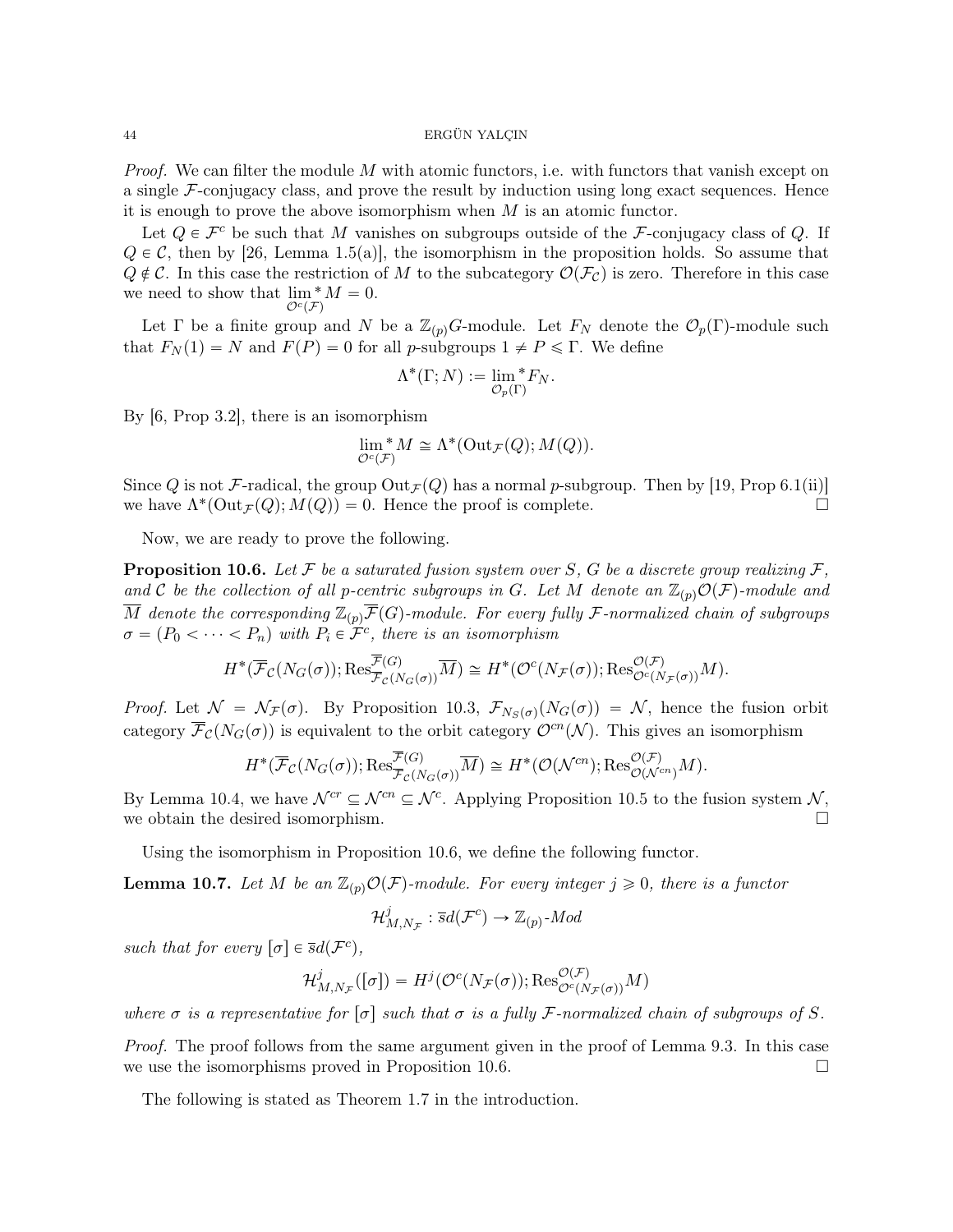**Theorem 10.8.** Let  $M$  be an  $\mathbb{Z}_{(p)}\mathcal{O}(\mathcal{F})$ -module, and  $\mathcal{H}^j_p$  $^{\jmath}_{M,N_{\mathcal F}}$  denote the functor defined in Lemma 10.7. Then there is a spectral sequence

$$
E_2^{s,t} = \lim_{\overline{s}d(\mathcal{F}^c)}^s \mathcal{H}_{M,N_{\mathcal{F}}}^t \Rightarrow H^*(\mathcal{O}^c(\mathcal{F}); \text{Res}_{\mathcal{O}^c(\mathcal{F})}^{\mathcal{O}(\mathcal{F})}M).
$$

*Proof.* Let G be a discrete group with a Sylow p-subgroup S such that  $\mathcal{F} \cong \mathcal{F}_S(G)$ . Let C be the collection of all p-centric subgroups in G. The collection  $\mathcal C$  is closed under taking overgroups, hence it is closed under taking products. Let  $\overline{M}$  denote the  $\overline{\mathcal{F}}(G)$ -module corresponding to M. By Proposition 7.11, there is a spectral sequence

$$
E_2^{s,t} = \lim_{Sd_{\mathcal{C}}(G)/G} \mathcal{H}_{\overline{M},N_G}^t \Rightarrow H^{s+t}(\overline{\mathcal{F}}_{\mathcal{C}}(G); \text{Res}_{\overline{\mathcal{F}}_{\mathcal{C}}(G)}^{\mathcal{F}(G)}\overline{M})
$$

where  $\mathcal{H}^j_{\overline{\lambda}}$  $\frac{J}{M,N_G}$  is the functor defined in Definition 7.10. Since  $\mathcal{F}^c \cong \mathcal{F}_\mathcal{C}(G)$ , the poset categories  $Sd_{\mathcal{C}}(G)/G$  and  $\bar{s}d(\mathcal{F}^c)$  are isomorphic. In each F-conjugacy class  $[\sigma] \in \bar{s}d(\mathcal{F}^c)$ , we choose the chain  $\sigma$  which is fully F-normalized. By Proposition 10.6, there is an isomorphism of functors

$$
\mathcal{H}_{\overline{M},N_G}^t\cong\mathcal{H}_{M,N_{\mathcal{F}}}^t
$$

once we identify  $Sd_{\mathcal{C}}(G)/G$  with  $\bar{s}d(\mathcal{F})$ . We also have  $\bar{\mathcal{F}}_{\mathcal{C}}(G) \cong \mathcal{O}^c(\mathcal{F})$ . Hence applying Proposition 3.9, we obtain the desired spectral sequence.  $\Box$ 

In the rest of the section we consider the normalizer decomposition for p-local finite groups introduced by Libman [21]. A p-local finite group  $(S, \mathcal{F}, \mathcal{L})$  is a triple where S is a finite p-group, F is a saturated fusion system over S, and  $\mathcal L$  is a centric linking system associated to F. We recall the definition of a centric linking system.

**Definition 10.9** ([2, Def 3.2]). Let F be a fusion system over the p-group S. A centric linking system associated to F is the category  $\mathcal L$  whose objects are the F-centric subgroups of S, together with a pair of functors

$$
\mathcal{T}_S^{\mathcal{F}^c}(S) \xrightarrow{\epsilon} \mathcal{L} \xrightarrow{\pi} \mathcal{F}^c
$$

satisfying the following conditions:

- (1) The functor  $\epsilon$  is the identity on objects and injective on morphisms, while  $\pi$  is the inclusion on objects and is surjective on each morphism set.
- (2) For each  $P, Q \in Ob(\mathcal{L}), \epsilon_P(P) \leq Aut_{\mathcal{L}}(P)$  acts freely on the set  $Mor_{\mathcal{L}}(P, Q)$  by precomposition and  $\pi_{P,Q}$  induces a bijection from  $\text{Mor}_{\mathcal{L}}(P,Q)/\epsilon_P(Z(P))$  onto  $\text{Mor}_{\mathcal{F}}(P,Q)$ .
- (3) For each  $P, Q \in Ob(\mathcal{L})$  and  $g \in \mathcal{T}_S(P, Q)$ , the composite functor  $\pi \circ \epsilon$  sends  $g \in Mor_{\mathcal{T}}(P, Q)$ to  $c_q \in \text{Mor}_{\mathcal{F}}(P,Q)$ .
- (4) For  $P, Q \in Ob(\mathcal{L}), \psi \in Mor_{\mathcal{L}}(P, Q)$ , and  $g \in P$ , the following square commutes in  $\mathcal{L}$ .



For every  $P, Q \in \mathcal{F}^c$  such that  $P \leq Q$ , let  $i_P^Q$  $P_P^Q: P \to Q$  in  $\mathcal L$  denote the image of the inclusion map  $P \to Q$  under  $\epsilon_P$ . For each chain  $\sigma = (P_0 < \cdots < P_n)$  of F-centric subgroups in S, let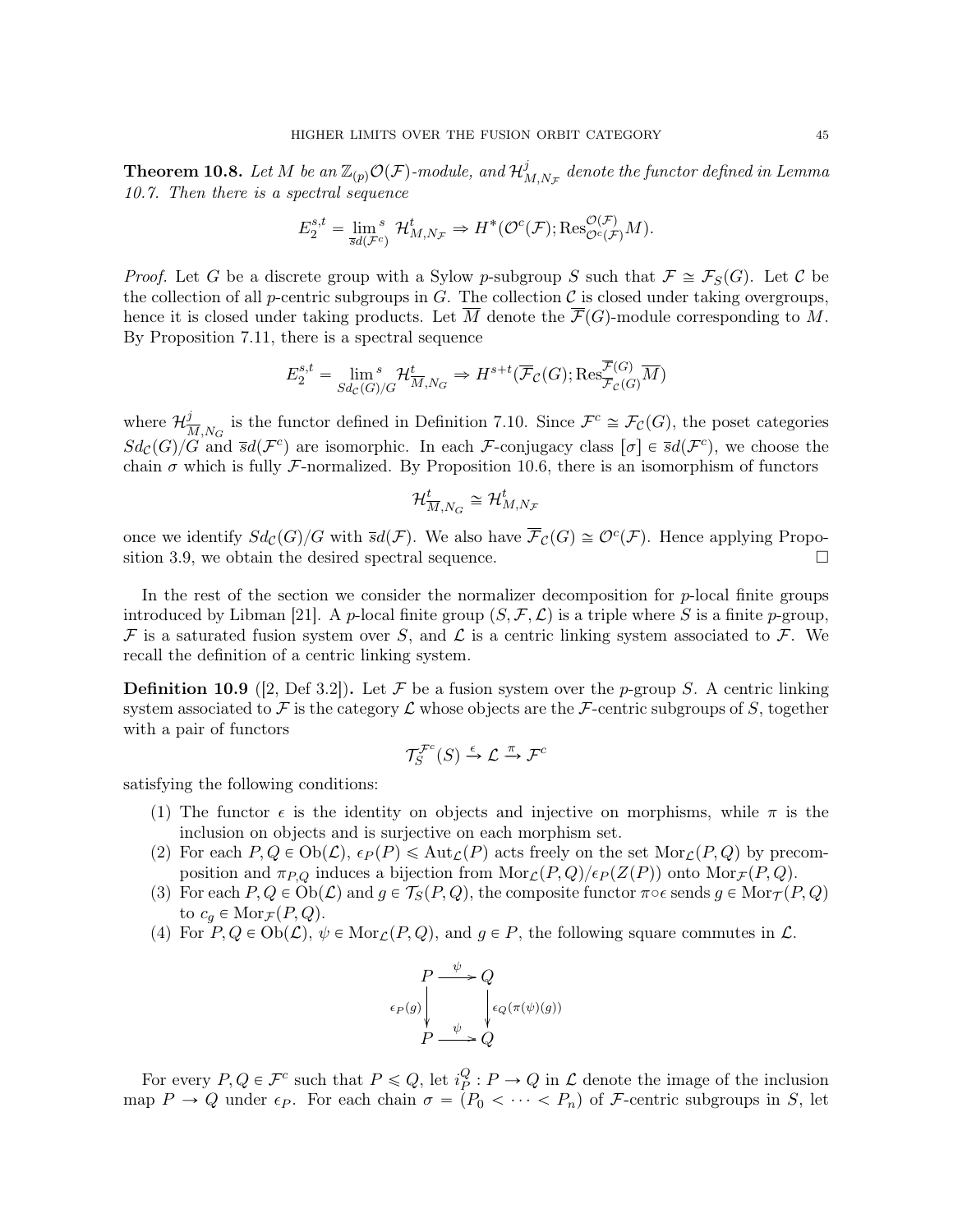$\mathrm{Aut}_{\mathcal{L}}(\sigma)$  denote the subgroup of  $\prod_{i=1}^n \mathrm{Aut}_{\mathcal{L}}(P_i)$  formed by tuples  $(\alpha_0, \ldots, \alpha_n)$  of automorphisms  $\alpha_i \in \text{Aut}_{\mathcal{L}}(P_i)$  such that the following diagram commutes



(see  $[21, \text{Def } 1.4]$  for details).

In  $\mathcal{L}$ , every morphism is a monomorphism and an epimorphism in the categorical sense (see [21, Remark 2.10 and Prop 2.11]). As a consequence, for each  $j = 0, \ldots, n$ , the map

$$
\pi_j: \mathrm{Aut}_{\mathcal{L}}(\sigma) \to \mathrm{Aut}_{\mathcal{L}}(P_j)
$$

defined by  $(\alpha_0, \ldots, \alpha_n) \to \alpha_j$  is a monomorphism, so the automorphism group Aut $\mathcal{L}(\sigma)$  can be considered as a subgroup of  $Aut_{\mathcal{L}}(P_i)$  via the projection map  $\pi_i$ . This allows us to identify  $\mathcal{B}(\text{Aut}_{\mathcal{L}}(\sigma))$  with a subcategory of  $\mathcal{L}$ . Note that if  $\tau$  is a face of  $\sigma$ , then there is group homomorphism  $\text{Aut}_{\mathcal{L}}(\sigma) \to \text{Aut}_{\mathcal{L}}(\tau)$  defined by restriction.

**Theorem 10.10** ([21, Thm A], [1, Thm 5.36]). Let  $(S, \mathcal{F}, \mathcal{L})$  be a p-local finite group. Then there is a functor  $\delta : \overline{s}d(\mathcal{F}^c) \to Top$  such that the following hold:

(1) There is a homotopy equivalence

$$
\underset{[\sigma]\in\overline{s}d(\mathcal{F}^c)}{\operatorname{hocolim}}\,\delta([\sigma])\overset{\simeq}{\longrightarrow}|\mathcal{L}|.
$$

(2) For each  $\sigma \in sd(\mathcal{F}^c)$ , there is a natural homotopy equivalence

$$
B\mathrm{Aut}_{\mathcal{L}}(\sigma) \xrightarrow{\simeq} \delta([\sigma]).
$$

(3) For each  $\sigma \in sd(\mathcal{F}^c)$ , the map from  $BAut_{\mathcal{L}}(\sigma)$  to  $|\mathcal{L}|$  induced by the equivalences in (1) and (2) is equal to the map induced by the inclusion of  $\mathcal{B}(\text{Aut}_{\mathcal{L}}(\sigma))$  into  $\mathcal{L}$ .

Associated to the normalizer decomposition, there is a Bousfield-Kan spectral sequence

$$
E_2^{s,t} = \lim_{\overline{s}d(\mathcal{F}^c)} H^t(\mathrm{Aut}_{\mathcal{L}}(-); \mathbb{F}_p) \Rightarrow H^{s+t}(|\mathcal{L}|; \mathbb{F}_p).
$$

**Definition 10.11.** We say the normalizer decomposition for  $(S, \mathcal{F}, \mathcal{L})$  is sharp if  $E_2^{s,t} = 0$  for all  $s > 0$  and  $t \geqslant 0$ .

We prove below (Theorem 10.16) that the sharpness of the normalizer decomposition is equivalent to the sharpness of the subgroup decomposition. For this, we need to introduce more definitions and prove some lemmas.

Let  $(S, \mathcal{F}, \mathcal{L})$  be a p-local finite group and  $\sigma = (P_0 < \cdots < P_n)$  be a fully F-normalized chain of F-centric subgroups in S. The normalizer fusion system  $N_{\mathcal{F}}(\sigma)$  is defined in Definition 10.2 as the K-normalizer fusion system  $N_{\mathcal{F}}^{K}(P_n)$  where  $K = \text{Aut}(\sigma) \leq \text{Aut}(P_n)$ . By Proposition 10.3,  $N_{\mathcal{F}}(\sigma)$  is saturated. By Lemma 8.10, for every  $N_{\mathcal{F}}(\sigma)$ -centric subgroup P, the subgroup  $P_nP$  is  $\mathcal{F}\text{-centric.}$ 

**Definition 10.12.** Let  $\sigma$  be a fully *F*-normalized chain of subgroups in  $\mathcal{F}^c$  and  $\mathcal{N} = N_{\mathcal{F}}(\sigma)$ . The normalizer linking system  $N_{\mathcal{L}}(\sigma)$  is the category whose objects are the N-centric subgroups in  $N_S(\sigma)$ , and whose morphisms for  $P, P' \in \mathcal{N}^c$  are defined by

$$
\mathrm{Mor}_{N_{\mathcal{L}}(\sigma)}(P, P') = \{ \varphi \in \mathrm{Mor}_{\mathcal{L}}(P_n P, P_n P') \mid \pi(\varphi)(P) \leqslant P', \pi(\varphi)(P_i) \leqslant P_i \text{ for all } i \}.
$$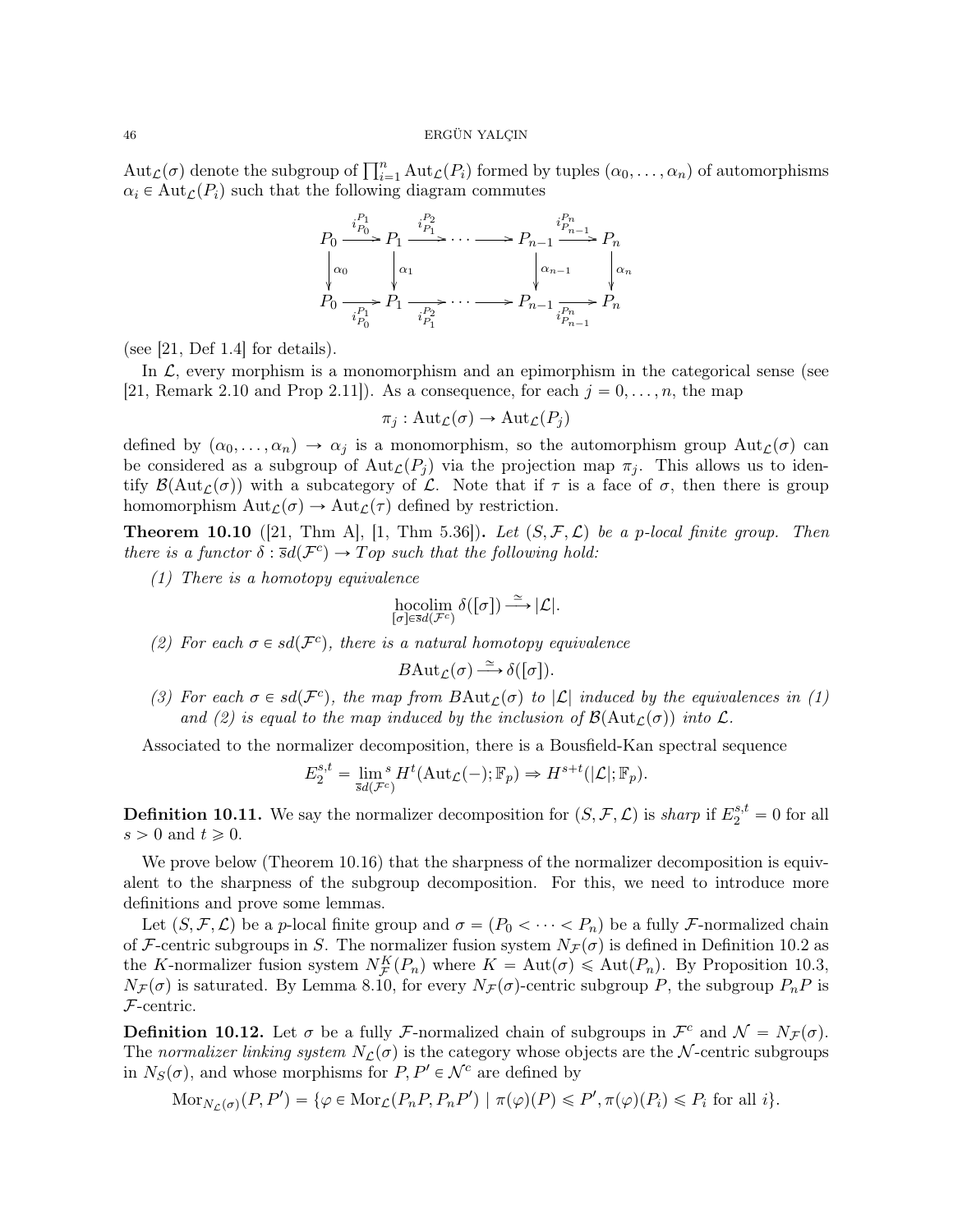We have the following lemma.

**Lemma 10.13.** Let  $(S, \mathcal{F}, \mathcal{L})$  be a p-local finite group and  $\sigma$  be a fully F-normalized chain of subgroups in  $\mathcal{F}^c$ . Then the normalizer linking system  $N_{\mathcal{L}}(\sigma)$  is the linking system associated to the normalizer fusion system  $N_{\mathcal{F}}(\sigma)$ .

*Proof.* When  $\sigma = (P_0)$  is a chain with one subgroup this statement is proved in [6, Lemma 6.2]. We modify the argument given there to a chain of subgroups. Let  $\mathcal{N} := N_{\mathcal{F}}(\sigma)$  and  $\mathcal{N}^c$  denote the full subcategory of N-centric subgroups of  $N_S(\sigma)$ . The projection functor  $\pi^{\sigma}: N_{\mathcal{L}}(\sigma) \to \mathcal{N}$ is defined to be the inclusion map on objects and it sends a morphism  $\varphi \in \text{Mor}_{N_{\mathcal{L}}(\sigma)}(P, P')$  to  $\pi(\varphi)|_P$ . Let

$$
\epsilon^{\sigma}: \mathcal{T}^{\mathcal{N}^c}_{N_S(\sigma)} \to N_{\mathcal{L}}(\sigma)
$$

be the functor which is the identity map on objects and such that for  $P, P' \in \mathcal{N}^c$ , the map  $\epsilon_{P,P'}^{\sigma}: N_{N_S(\sigma)}(P,P') \to \text{Mor}_{N_{\mathcal{L}}(\delta)}(P,P')$  is defined by restricting  $\epsilon_{PP_n,P'P_n}: N_S(PP_n,P'P_n) \to$  $Aut_{\mathcal{L}}(PP_n, P'P_n)$  to the subset  $N_{N_S(\sigma)}(P, P')$ . It is clear that with these definitions the condition (1) of Definition 10.9 holds.

The subgroup  $PP_n$  acts freely on  $\text{Mor}_{\mathcal{L}}(PP_n, P'P_n)$  via  $\epsilon_{PP_n}$ . Hence  $Z(P)$  acts freely on Mor<sub>N<sub>L</sub>( $\sigma$ )</sub>(P, P'). If  $\varphi_1, \varphi_2$  are two morphisms in Mor<sub>N<sub>L</sub>( $\sigma$ )</sub>(P, P') such that  $\pi^{\sigma}(\varphi_1) = \pi^{\sigma}(\varphi_2)$ , then  $\pi(\varphi_1)|_P = \pi(\varphi_2)|_P$ . Since P is N-centric, by [6, Prop A.8] applied to the fusion system N, there is some  $g \in Z(P)$  such that  $\pi(\varphi_2) = \pi(\varphi) \circ c_q$ . By condition (2), there is an  $h \in Z(PP_n)$  $Z(P)$  such that

$$
\varphi_2 = \varphi_1 \circ \epsilon_{PP_n}(g) \circ \epsilon_{PP_n}(h) = \varphi_1 \circ \epsilon_P^{\sigma}(gh)
$$

holds in Mor<sub>C</sub> $(PP_n, P'P_n)$ . Hence the condition (2) holds for the category  $N_c(\sigma)$ . Conditions (3) and (4) hold for  $N_{\mathcal{L}}(\sigma)$  since they hold for  $\mathcal{L}$ . We conclude that  $N_{\mathcal{L}}(\sigma)$  is the linking system associated to the normalizer fusion system  $N_{\mathcal{F}}(\sigma)$ .

Recall that the cohomology of the normalizer fusion system  $\mathcal{N} = N_{\mathcal{F}}(\sigma)$  is defined by

$$
H^n(\mathcal{N}; \mathbb{F}_p) := \lim_{P \in \mathcal{O}^c(\mathcal{N})} H^n(P; \mathbb{F}_p)
$$

which is equal to the subring of N-stable elements in  $H^n(N_S(\sigma);\mathbb{F}_p)$ .

**Lemma 10.14.** Let  $(S, \mathcal{F}, \mathcal{L})$  be a p-local finite group and let  $\sigma$  be a chain of F-centric subgroups in S which is fully F-normalized. Let  $\mathcal{N} := N_{\mathcal{F}}(\sigma)$  denote the normalizer fusion system of  $\sigma$ . Then for every  $n \geqslant 0$ , we have

$$
H^t(\mathcal{O}^c(\mathcal{N}); H^n(-; \mathbb{F}_p)) = 0
$$

for  $t > 0$ , and for  $t = 0$ , we have

$$
H^{0}(\mathcal{O}^{c}(\mathcal{N}); H^{n}(-;\mathbb{F}_{p})) = H^{n}(\mathcal{N}; \mathbb{F}_{p}) \cong H^{n}(\mathrm{Aut}_{\mathcal{L}}(\sigma); \mathbb{F}_{p}).
$$

*Proof.* Let  $\sigma = (P_0 < \cdots < P_n)$ . The subgroup  $P_0$  is F-centric and normal in  $\mathcal{N} = N_{\mathcal{F}}(\sigma)$ . Hence by [5, Prop 4.3], there is a finite group H with a Sylow p-subgroup T such that  $\mathcal{N} \cong \mathcal{F}_T(H)$ . By Theorem [11, Thm B], the subgroup decomposition for a p-local finite group  $(S, \mathcal{F}, \mathcal{L})$  is sharp if the fusion system  $\mathcal F$  is realized by a finite group. Hence we have

$$
H^t(\mathcal{O}^c(\mathcal{N}); H^n(-; \mathbb{F}_p)) = 0
$$

for every  $t > 0$ , and for  $t = 0$ , we have

$$
H^{0}(\mathcal{O}^{c}(\mathcal{N}); H^{n}(-; \mathbb{F}_{p})) \cong \lim_{\mathcal{O}^{c}(\mathcal{N})} H^{n}(-; \mathbb{F}_{p}) = H^{n}(\mathcal{N}; \mathbb{F}_{p}).
$$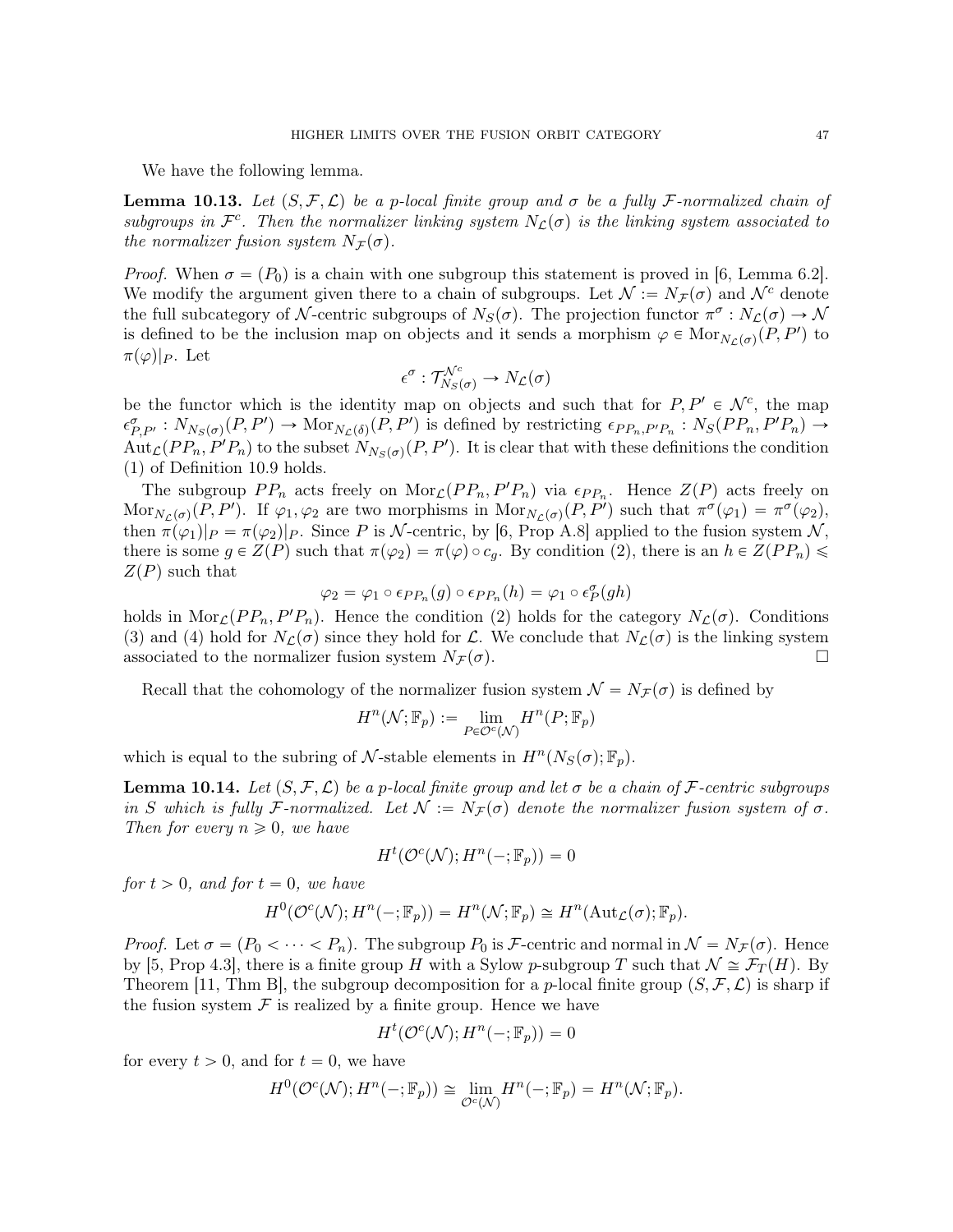For the last isomorphism in the statement of the lemma, we claim that  $\mathcal{N} \cong \mathcal{F}_{N_S(\sigma)}(\text{Aut}_{\mathcal{L}}(\sigma)).$ By Lemma 10.13,  $\mathcal{N}_{\mathcal{L}}(\sigma)$  is the linking system associated to  $\mathcal{N} = \mathcal{N}_{\mathcal{F}}(\sigma)$ . Then by [5, Prop 4.3 (a), (b)],  $H \cong \text{Aut}_{N_{\mathcal{L}}(\sigma)}(P_0)$  and  $N_{\mathcal{L}}(\sigma) \cong \mathcal{L}_T^c(H)$ . This gives

$$
H \cong \mathrm{Aut}_{N_{\mathcal{L}}(\sigma)}(P_0) = \{ \varphi \in \mathrm{Aut}_{\mathcal{L}}(P_n) \mid \pi(\varphi)(P_i) \leq P_i \text{ for all } i \} \cong \mathrm{Aut}_{\mathcal{L}}(\sigma).
$$

Hence  $\mathcal{N} \cong \mathcal{F}_{N_S(\sigma)}(\mathrm{Aut}_L(\sigma))$ . This gives

$$
H^n(\mathcal{N}; \mathbb{F}_p) \cong H^*(\mathrm{Aut}_{\mathcal{L}}(\sigma); \mathbb{F}_p)
$$

by the Cartan-Eilenberg theorem for finite groups. Hence the proof is complete.

Now we prove our main theorem in this section.

**Theorem 10.15.** Let F be a saturated fusion system over S. For every  $n \geq 0$ , and for every  $i \geq 0$ , there is an isomorphism

$$
\lim_{\mathcal{O}^c(\mathcal{F})} {}^i H^n(-;\mathbb{F}_p) \cong \lim_{\overline{s}d(\mathcal{F}^c)} {}^i H^n(\mathrm{Aut}_{\mathcal{L}}(-);\mathbb{F}_p).
$$

*Proof.* By Theorem 10.8, for every  $\mathbb{Z}_{(p)}\mathcal{O}(\mathcal{F})$ -module M, there is a spectral sequence

$$
E_2^{s,t} = \lim_{\bar{s}d(\mathcal{F}^c)} \mathcal{H}_{M,N_{\mathcal{F}}}^t \Rightarrow H^*(\mathcal{O}^c(\mathcal{F}); \text{Res}_{\mathcal{O}^c(\mathcal{F})}^{\mathcal{O}(\mathcal{F})} M)
$$

where  $\mathcal{H}^j_{\scriptscriptstyle \gamma}$  $M_{M,N_{\mathcal{F}}}$  denotes the functor defined in Lemma 10.7. Fix  $n \geq 0$  and take  $M = H^{n}(-; \mathbb{F}_p)$ . By Lemma 10.14, for every  $[\sigma] \in \overline{s}d(\mathcal{F}^c)$  we have

$$
\mathcal{H}_{M,N_{\mathcal{F}}}^{t}([\sigma]) = H^{t}(\mathcal{O}^{c}(N_{\mathcal{F}}(\sigma)); H^{n}(-;\mathbb{F}_{p})) = 0
$$

for every  $t > 0$ , and for  $t = 0$ , we have

$$
\mathcal{H}_{M,N_{\mathcal{F}}}^0([\sigma]) = H^0(\mathcal{O}^c(N_{\mathcal{F}}(\sigma)); H^n(-; \mathbb{F}_p)) \cong H^n(\mathrm{Aut}_{\mathcal{L}}(\sigma); \mathbb{F}_p).
$$

This gives  $E_2^{s,t} = 0$  for  $t > 0$ , and for  $t = 0$  we obtain

$$
E_2^{s,0} \cong \lim_{\overline{s}d(\mathcal{F}^c)} s^m(\text{Aut}_{\mathcal{L}}(-); \mathbb{F}_p).
$$

Hence we conclude that

$$
\lim_{\mathcal{O}^c(\mathcal{F})} {}^i H^n(-; \mathbb{F}_p) \cong E_2^{i, 0} \cong \lim_{\vec{s}d(\mathcal{F}^c)} {}^i H^n(\mathrm{Aut}_{\mathcal{L}}(-); \mathbb{F}_p)
$$

for every  $i \geqslant 0$ .

As an immediate corollary of Theorem 10.15, we obtain the following theorem which was stated as Theorem 1.9 in the introduction.

**Theorem 10.16.** For every p-local finite group  $(S, \mathcal{F}, \mathcal{L})$ , the subgroup decomposition is sharp if and only if the normalizer decomposition is sharp.

*Proof.* This follows from Theorem 10.15 and Definitions 1.1 and 10.11.

This reduces the problem of showing the sharpness of subgroup decomposition to a problem of showing the sharpness of the normalizer decomposition. Of course this could be an equivalently difficult problem to solve.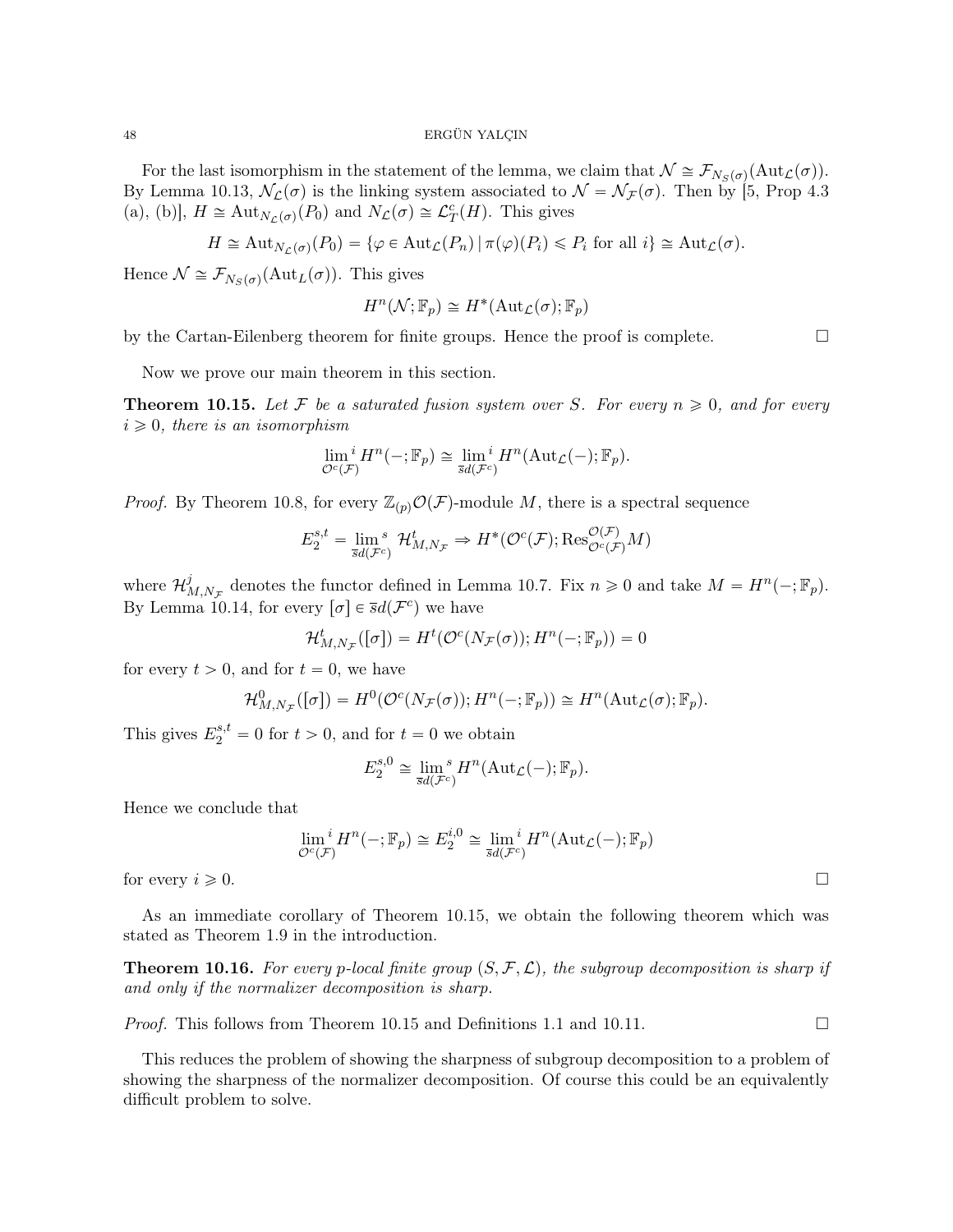## 11. Fusion systems realized by finite groups

Let G be a discrete group and C be a collection of subgroups of G. Let  $X_C^{\beta} = E_C G$  denote the Dwyer space for the subgroup decomposition as defined in Section 6.2. For every  $H \in \mathcal{C}$ , the fixed point subspace  $(E_{\mathcal{C}}G)^{H}$  is homotopy equivalent to the realization of the subposet  $\mathcal{C}_{\geqslant H}$ hence it is contractible (see [15]). We show below that if G is a finite group and C is a collection of p-subgroups in G closed under taking p-overgroups, then for every  $P \in \mathcal{C}$ , the orbit space  $C_G(P) \backslash (E_{\mathcal{C}}G)^P$  is  $\mathbb{Z}_{(p)}$ -acyclic. We start with a lemma.

**Lemma 11.1.** Let  $G$  be a finite group and  $X$  be a  $G$ -CW-complex such that for every p-subgroup  $P \le G$ , the fixed point subspace  $X^P$  is contractible. Then the orbit space  $X/G$  is  $\mathbb{Z}_{(p)}$ -acyclic.

*Proof.* Let  $S \le G$  be a Sylow p-subgroup of G. By a transfer argument it is enough to show that  $X/S$  is  $\mathbb{Z}_{(p)}$ -acyclic (see [7, §III.2]). Consider the fixed point map  $f : X \to pt$ . Since for every  $P \leq S$ , the map  $X^P \to pt$  is a homotopy equivalence, we can conclude that f is an S-homotopy equivalence (see [4, Prop 2.5.8]). This gives that the orbit space  $X/S$  is contractible, hence it is  $\mathbb{Z}_{(p)}$ -acyclic. -acyclic.

As a consequence of the above lemma we obtain the following:

**Proposition 11.2.** Let G be a finite group and C be a collection of p-subgroups in G closed under taking p-overgroups. Then for every  $P \in \mathcal{C}$ , the orbit space  $C_G(P) \setminus (E_{\mathcal{C}}G)^P$  is  $\mathbb{Z}_{(p)}$ -acyclic.

*Proof.* Let  $X = E_{\mathcal{C}}G$  and  $P \in \mathcal{C}$ . The fixed point set  $X^P$  has a natural  $N_G(P)$ -action on it, hence it has an action of  $C_G(P)$  via restriction. For every p-subgroup  $Q \leq C_G(P)$ , we have  $(X^P)^Q = X^{PQ}$ . Since C is closed under taking p-overgroups, we have  $PQ \in \mathcal{C}$ , hence  $X^{PQ}$ is contractible. This allows us to apply Lemma 11.1 and conclude that  $C_G(P)\backslash X^P$  is  $\mathbb{Z}_{(p)}$  $\Box$  acyclic.

An interesting consequence of this proposition is the following:

**Theorem 11.3.** Let G be a finite group and C be a collection of p-subgroups of G closed under taking p-overgroups. Then for every  $\mathbb{Z}_{(p)}\mathcal{F}_{\mathcal{C}}(G)$ -module M, there is an isomorphism

 $H^*(\overline{\mathcal{F}}_{\mathcal{C}}(G); M) \cong H^*(\mathcal{O}_{\mathcal{C}}(G); \text{Res}_{pr}M)$ 

induced by the projection functor  $pr: \mathcal{O}_{\mathcal{C}}(G) \to \overline{\mathcal{F}}_{\mathcal{C}}(G)$ .

*Proof.* Let  $X = E_{\mathcal{C}}G$  and  $R = \mathbb{Z}_{(p)}$ . The isotropy subgroups of X are in  $\mathcal{C}$  and for every  $P \in \mathcal{C}$ , the fixed point set  $X^P$  is contractible. This implies that the chain complex  $C_*(X^?;R)$  is a projective resolution of the constant functor  $R$  as an  $R\mathcal{O}_{\mathcal{C}}(G)$ -module. By Proposition 11.2, the chain complex of  $R\overline{\mathcal{F}}_{\mathcal{C}}(G)$ -modules  $C_*(C_G(?)\backslash X^?; R)$  is also R-acyclic, hence it gives a projective resolution of R as an  $R\overline{\mathcal{F}}_{\mathcal{C}}(G)$ -module. Combining these we obtain

$$
H^*(\overline{\mathcal{F}}_{\mathcal{C}}(G); M) \cong H^*(\text{Hom}_{R\overline{\mathcal{F}}_{\mathcal{C}}(G)}(C_*(C_G(?)\backslash X^?; R), M))
$$
  
\n
$$
\cong H^*(\text{Hom}_{R\mathcal{O}_{\mathcal{C}}(G)}(C_*(X^?; R), \text{Res}_{pr}M))
$$
  
\n
$$
\cong H^*(\mathcal{O}_{\mathcal{C}}(G); \text{Res}_{pr}M).
$$

The isomorphism in the middle follows from Lemma 4.12.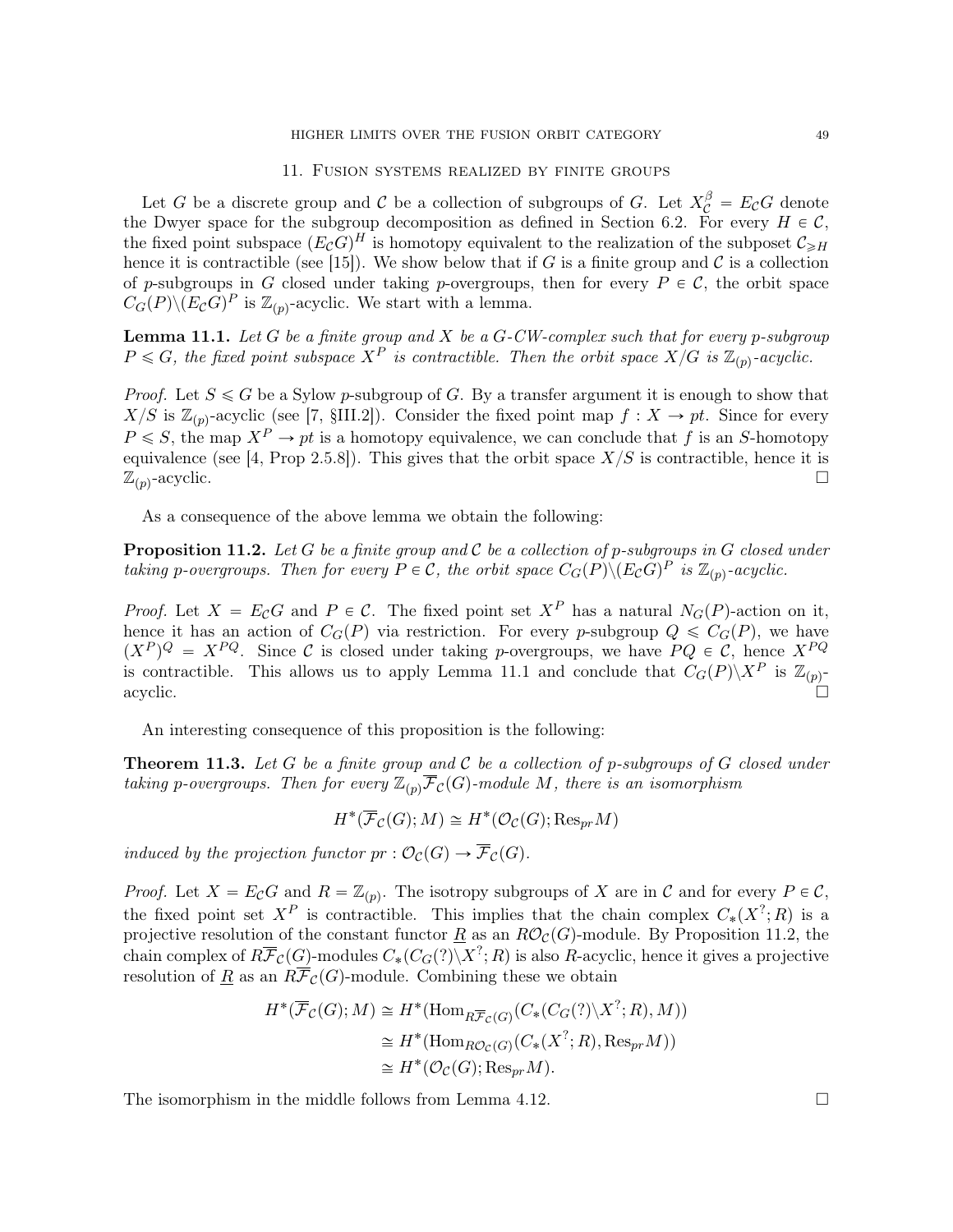For a finite group G, let  $O_p(G)$  denote the (unique) maximal normal subgroup in G. A psubgroup  $P \le G$  is called a principal p-radical subgroup if it is p-centric and  $O_p(N_G(P)/PC_G(P))$ is trivial. The collection of principal p-radical subgroups is denoted by  $\mathcal{D}_p(G)$ . Now as a corollary of Theorem 11.3, a theorem of Grodal [13, Thm 1.2] gives the following.

Corollary 11.4. Let G be a finite group, and C and C' be two collections of p-subgroups of G closed under taking p-overgroups satisfying  $\mathcal{C}' \cap D_p(G) \subseteq \mathcal{C} \subseteq \mathcal{C}'$ . Then for any  $\mathbb{Z}_{(p)}\overline{\mathcal{F}}_{\mathcal{C}'}(G)$ module M, there is an isomorphism

$$
H^*(\overline{\mathcal{F}}_{\mathcal{C}'}(G); M) \cong H^*(\overline{\mathcal{F}}_{\mathcal{C}}(G); \text{Res}_{\mathcal{C}}M).
$$

*Proof.* By Theorem 11.3, it is enough to prove that

$$
H^*(\mathcal{O}_{\mathcal{C}'}(G); \text{Res}_{pr}M) \cong H^*(\mathcal{O}_{\mathcal{C}}(G); \text{Res}_{pr}\text{Res}_{\mathcal{C}}M).
$$

Since  $C_G(P)$  acts trivially on  $(\text{Res}_{pr}M)(P)$  for every  $P \in \mathcal{C}$ , the result follows from [13, Thm 1.2].

As a consequence we obtain a generalization of the vanishing result due to Diaz and Park [11].

**Theorem 11.5.** Let  $\mathcal{F} = \mathcal{F}_S(G)$  for a finite group G with a Sylow p-subgroup S. Let C be a collection of subgroups of S closed under taking p-overgroups such that C includes all  $\mathcal{F}\text{-centric-}$ radical subgroups in S. Then for every  $n \geq 0$  and for every  $i \geq 1$ ,

$$
\lim_{\mathcal{O}(\mathcal{F}_{\mathcal{C}})}{}^{i} H^{n}(-;\mathbb{F}_{p}) = 0.
$$

*Proof.* By Lemma 8.9, a subgroup  $P \leq S$  is *F*-centric if and only if it is *p*-centric in *G*. For  $P \leq S$ , we have

$$
Out_{\mathcal{F}}(P) := Aut_{\mathcal{F}}(P)/Inn(P) \cong N_G(P)/PC_G(P).
$$

This means  $P \leq S$  is F-radical if and only if  $O_p(N_G(P)/PC_G(P)) = 1$ . Hence  $P \leq S$  is  $\mathcal F$ -centric-radical if and only if P is a principal p-radical subgroup.

Let  $\mathcal{C}'$  denote the collection of all p-subgroups in  $G$ . We denote the orbit category over the collection  $\mathcal{C}'$  by  $\mathcal{O}_p(G)$ . By the assumption on  $\mathcal{C}$  we have

$$
\mathcal{C}' \cap \mathcal{D}_p(G) = \mathcal{D}_p(G) \subseteq \mathcal{C} \subseteq \mathcal{C}'.
$$

Applying Theorem 11.3 and Corollary 11.4 to these collections, we obtain

$$
\lim_{\mathcal{O}(\mathcal{F}_{\mathcal{C}})} {}^{i}H^{n}(-;\mathbb{F}_{p}) \cong \lim_{\mathcal{O}(\mathcal{F}_{\mathcal{C}'})} {}^{i}H^{n}(-;\mathbb{F}_{p}) \cong \lim_{\mathcal{O}_{p}(G)} {}^{i}H^{n}(-;\mathbb{F}_{p}).
$$

Since  $H^n(-; \mathbb{F}_p)$  is a cohomological Mackey functor, by [18, Prop 5.14],

$$
\lim_{\mathcal{O}_p(G)}^i H^n(-;\mathbb{F}_p) = 0.
$$

Hence the proof is complete.

It is interesting to ask whether Proposition 11.2 and Theorem 11.3 still hold when G is an infinite group. The following example illustrates that these results do not hold for infinite groups in general.

**Example 11.6.** Let F be the fusion system of the symmetric group  $S_3$  at prime 3. If we apply the Leary-Stancu construction to  $\mathcal{F}$ , we find the infinite group

$$
G = \langle b, a \, | \, b^3 = 1, aba^{-1} = b^2 \rangle \cong C_3 \rtimes \mathbb{Z}
$$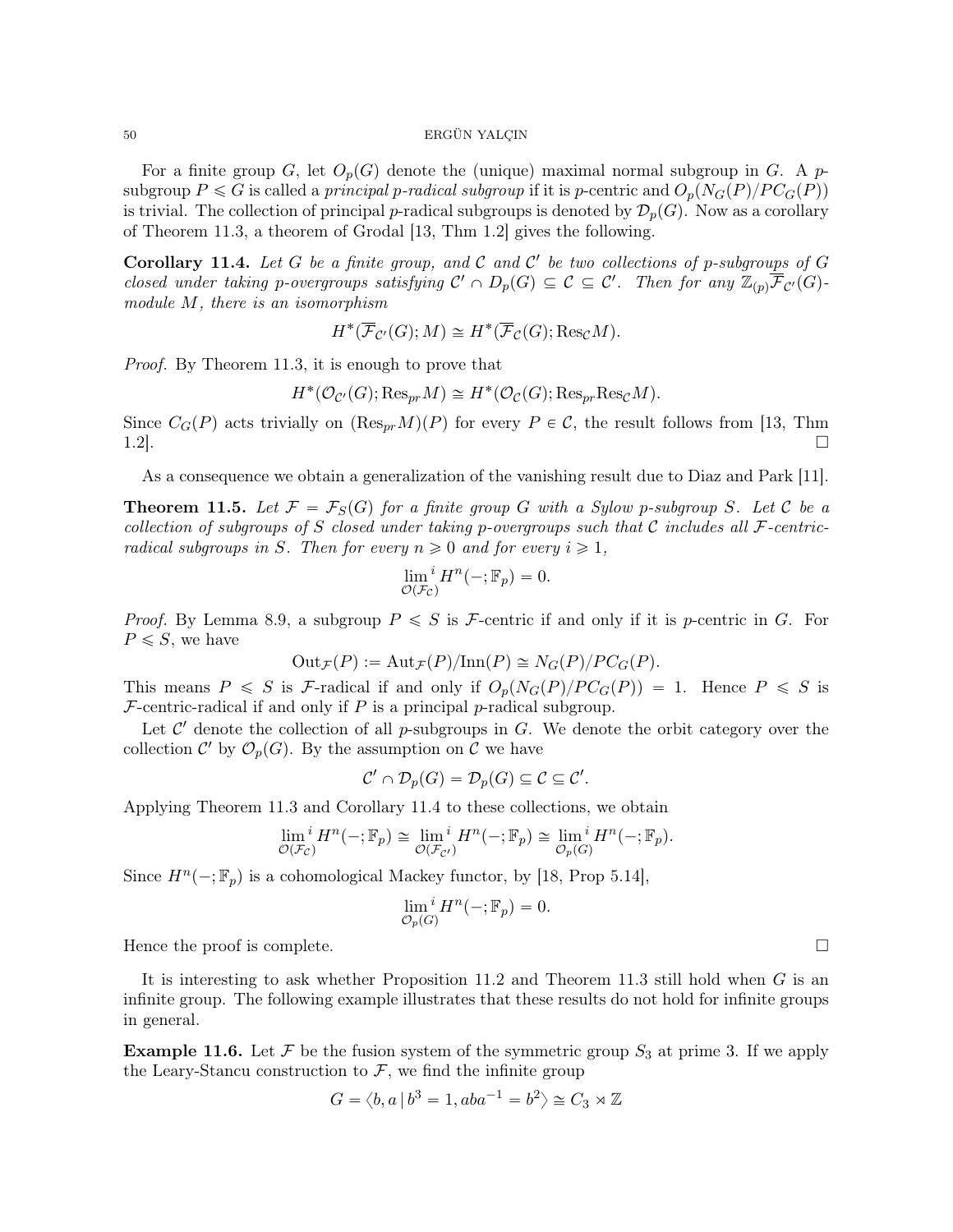realizing F (see [16, Ex 4.3]). The subgroup  $\langle a^2 \rangle \cong \mathbb{Z}$  is central in G and  $G/\langle a^2 \rangle$  is isomorphic to the symmetric group  $S_3$ . Hence we have an extension of groups  $1 \to \mathbb{Z} \to G \to S_3 \to 1$  whose extension class in  $\mathbb{F}_3$ -coefficients is zero. This gives that for every  $n \geq 0$ ,

$$
H^n(G; \mathbb{F}_3) \cong H^n(S_3; \mathbb{F}_3) \oplus H^{n-1}(S_3; \mathbb{F}_3).
$$

Note that

$$
H^*(S_3; \mathbb{F}_3) \cong H^*(C_3; \mathbb{F}_3)^{C_2} \cong (\Lambda(y) \otimes \mathbb{F}_3[x])^{C_2}
$$

where  $|y| = 1$ ,  $|x| = 2$ , and  $C_2$  acts on x and y via  $x \to -x$  and  $y \to -y$ . Hence  $H^i(S_3; \mathbb{F}_3) \cong \mathbb{F}_3$ for  $i = 0, 3 \mod 4$ , and zero otherwise. We have

$$
H^*(\mathcal{F}; \mathbb{F}_3) = \lim_{P \in \mathcal{O}(\mathcal{F})} H^*(P; \mathbb{F}_3) \cong H^*(S_3; \mathbb{F}_3) \neq H^*(G; \mathbb{F}_3),
$$

since  $H^{n-1}(S_3; \mathbb{F}_3) \neq 0$  for  $n = 0, 1 \text{ mod } 4$ . Hence this is an example of the situation where the cohomology of the infinite group G realizing the fusion system  $\mathcal F$  is not isomorphic to the cohomology of  $\mathcal F$  (see [16]).

Let C be the collection of all finite 3-subgroups in G. We can take  $X = E_{\mathcal{C}}G$  to be the real line with G-action via the homomorphism  $G \to \mathbb{Z}$ . For any commutative ring R, the chain complex  $C_*(X^?;R)$  gives a sequence

$$
0 \to R[G/C_3^?] \stackrel{1-a}{\longrightarrow} R[G/C_3^?] \to \underline{R} \to 0
$$

which is a projective resolution of R as an  $R\mathcal{O}_{\mathcal{C}}(G)$ -module. For every  $R\mathcal{O}_{\mathcal{C}}(G)$ -module M, the higher limits  $\lim_{\mathcal{O}_C(G)} M$  are the cohomology modules of the cochain complex

$$
0 \to M(C_3) \xrightarrow{1-a} M(C_3) \to 0.
$$

Hence  $\lim_{\mathcal{O}_C(G)} M \cong \ker(1-a)$  and  $\lim_{\mathcal{O}_C(G)} M \cong \text{coker}(1-a)$ . If we take  $M = H^n(-; \mathbb{F}_p)$  with  $n = 0, 3 \mod 4$ , then the action of the element  $a \in G$  on M is trivial, hence we have

$$
\lim_{\mathcal{O}_{\mathcal{C}}(G)}{}^{i} H^{n}(-;\mathbb{F}_{p}) \cong \mathbb{F}_{3} \neq 0
$$

for  $i = 0, 1$  and  $n = 0, 3 \mod 4$ .

The orbit space  $C_G(C_3)\backslash X^{C_3} \cong \mathbb{Z}\backslash \mathbb{R} \cong S^1$  is not  $\mathbb{Z}_{(3)}$ -acyclic. This shows that Proposition 11.2 does not hold for this group. If we take the orbit spaces of  $C_G(P)$ -actions on  $X^{\tilde{P}}$  for all  $P \in \mathcal{C}$ , then we obtain a chain complex

$$
0 \to H_1(?) \to RMor_{\mathcal{F}_C(G)}(?, C_3) \to RMor_{\mathcal{F}_C(G)}(?, C_3) \to \underline{R} \to 0
$$

of  $R\overline{\mathcal{F}}_{\mathcal{C}}(G)$ -modules. Note that  $H_1(P) \cong R$  for  $P = 1$  and  $P = C_3$ , and the restriction map  $H_1(C_3) \to H_1(1)$  is given by multiplication by 2. Thus if we take  $R = \mathbb{Z}_{(3)}$ , then  $H_1(?) \cong \underline{R}$ , and we can splice the sequences to get a projective resolution for  $\underline{R}$  as an  $R\overline{\mathcal{F}}_{\mathcal{C}}(G)$ -module. Using this projective resolution, we obtain that for every  $\mathbb{Z}_{3}$ ,  $\overline{\mathcal{F}}_{\mathcal{C}}(G)$ -module M,

$$
\lim_{\overline{\mathcal{F}}_{\mathcal{C}}(G)}^i M \cong H^i(C_2; M(C_3)) = 0
$$

for every  $i \geqslant 1$ . In particular,

$$
\lim \frac{i}{\mathcal{F}_\mathcal{C}(G)} H^n(-;\mathbb{F}_3) = 0
$$

for all  $i \geqslant 1$ . Hence Conjecture 1.2 holds for the fusion system  $\mathcal{F} = \mathcal{F}_{C_3}(S_3)$ .

To summarize, for the infinite group  $G = C_3 \rtimes \mathbb{Z}$  realizing the fusion system  $\mathcal{F} = \mathcal{F}_{C_3}(S_3)$ , we conclude that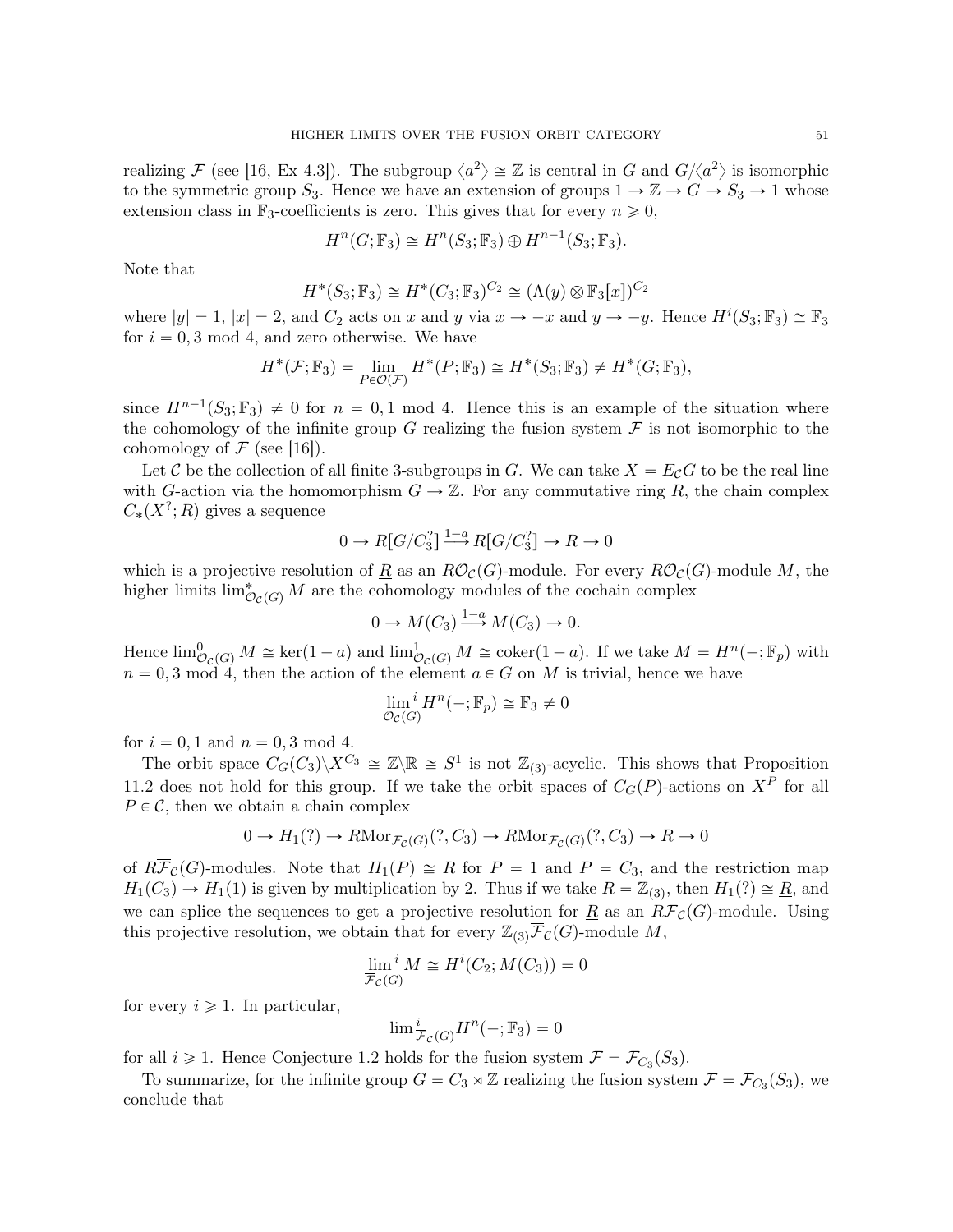- (1) the statements of Proposition 11.2 and Theorem 11.3 do not hold for G when we take  $\mathcal C$ as the collection of all 3-subgroups in  $G$ ,
- (2) the mod-3 subgroup decomposition for  $BG$  over the collection of all finite 3-subgroups is not sharp for G, and
- (3) Conjecture 1.2 holds for the fusion system  $\mathcal{F}$ .

## **REFERENCES**

- [1] M. Aschbacher, R. Kessar, and B. Oliver, Fusion Systems in Algebra and Topology, London Mathematical Society Lecture Note Series, 391. Cambridge Univ. Press, Cambridge, 2011.
- [2] M. Aschbacher and B. Oliver, Fusion Systems, Bulletin of the Amer. Math. Soc. 53 (2016), 555-615.
- [3] D. J. Benson, Representations and Cohomology II, Cambridge Studies in Adv. Math. 30, Cambridge University Press, 1998.
- [4] D. J. Benson and S. D. Smith, Classifying Spaces of Sporadic Groups, volume 147 of Mathematical Surveys and Monographs, American Mathematical Society, Providence, RI, 2008.
- [5] C. Broto, N. Castellana, J. Grodal, R. Levi, and B. Oliver, Subgroup families controlling p-local finite groups, Proc. London Math. Soc. 91 (2005), 325-354.
- [6] C. Broto, R. Levi, and B. Oliver, *The homotopy theory of fusion systems*, J. Amer. Math. Soc. 16 (2003), 779-856.
- [7] G. E. Bredon, Introduction to compact transformation groups, New York, Academic Press, 1972.
- [8] G. E. Bredon, Equivariant Cohomology Theories, Lecture Notes in Mathematics 34, Springer-Verlag, 1967.
- [9] A. Chermak, Fusion systems and localities, Acta Math. 211 (2013), no. 1, 47-139.
- [10] D. A. Craven, The Theory of Fusion Systems, Cambridge University Press, 2011.
- [11] A. Diaz and S. Park, Mackey functors and sharpness for fusion systems, Homology, Homotopy and Applications, 17 (2015), 147-164
- [12] W. G. Dwyer and H.-W. Henn, *Homotopy theoretic methods in group cohomology*, Advanced Courses in Mathematics–CRM Barcelona, Birkhauser Verlag, Basel, 2001.
- [13] J. Grodal, Higher limits via subgroup complexes, Annals of Math. 155 (2002), 405-457.
- [14] J. Grodal, Endotrivial modules for finite groups via homotopy theory, J. Amer. Math. Soc. (to appear) (DOI: 10.1090/jams/994) (arXiv:1608.00499).
- [15] J. Grodal and S. D. Smith, Propagating sharp group homology decompositions, Adv. in Math. 200 (2006), 525-538.
- [16] M. S. Gündoğan and E. Yalçın, Cohomology of infinite groups realizing fusion systems, Journal of Homotopy and Related Structures 14 (2019), 1103–1130.
- [17] I. Hambleton, S. Pamuk, and E. Yalçın, Equivariant CW-complexes and the orbit category, Comment. Math. Helv. 88 (2013), 369–425.
- [18] S. Jackowski and J. McClure, Homotopy decomposition of classifying spaces via elementary abelian subgroups, Topology 31 (1992) 113–132.
- [19] S. Jackowski, J. McClure, and B. Oliver, Homotopy classification of self-maps of BG via G-actions, Annals of Math. 135 (1992), 183–270.
- [20] I. J. Leary and R. Stancu, Realising fusion systems, Algebra & Number Theory 1 (2007), 17-34.
- [21] A. Libman, *The normalizer decomposition for p-local finite groups*, Alg. Geom. Topology 6 (2006), 1267-1288.
- [22] A. Libman, Webb's conjecture for fusion systems, Israel J. Math. **167** (2008), 141-154.
- [23] W. Lück, Transformation groups and algebraic K-theory, Lecture Notes in Mathematics, vol. 1408, Springer-Verlag, Berlin, 1989, Mathematica Gottingensis.
- [24] W. Lück, Chern characters for proper equivariant homology theories and applications to K- and L-theory, J. Reine Angew. Math. 543 (2002) 193-234.
- [25] W. Lück, Equivariant cohomological Chern characters, International Journal of Algebra and Computation 15 (2005), 1025-1052.
- [26] B. Oliver. Existence and uniqueness of linking systems: Chermak's proof via obstruction theory, Acta Math. 211 (2013), 141-175.
- [27] C. Parker, Fusion systems and amalgams, The International Workshop Algorithmic problems in group theory and related areas, Nonosibirsk, Russia, 2014.
- [28] L. Puig, Frobenius categories, J. Algebra 303 (2006), 309-357.
- [29] E. Reihl, Category Theory in Context, Courier Dover Publications, 2017